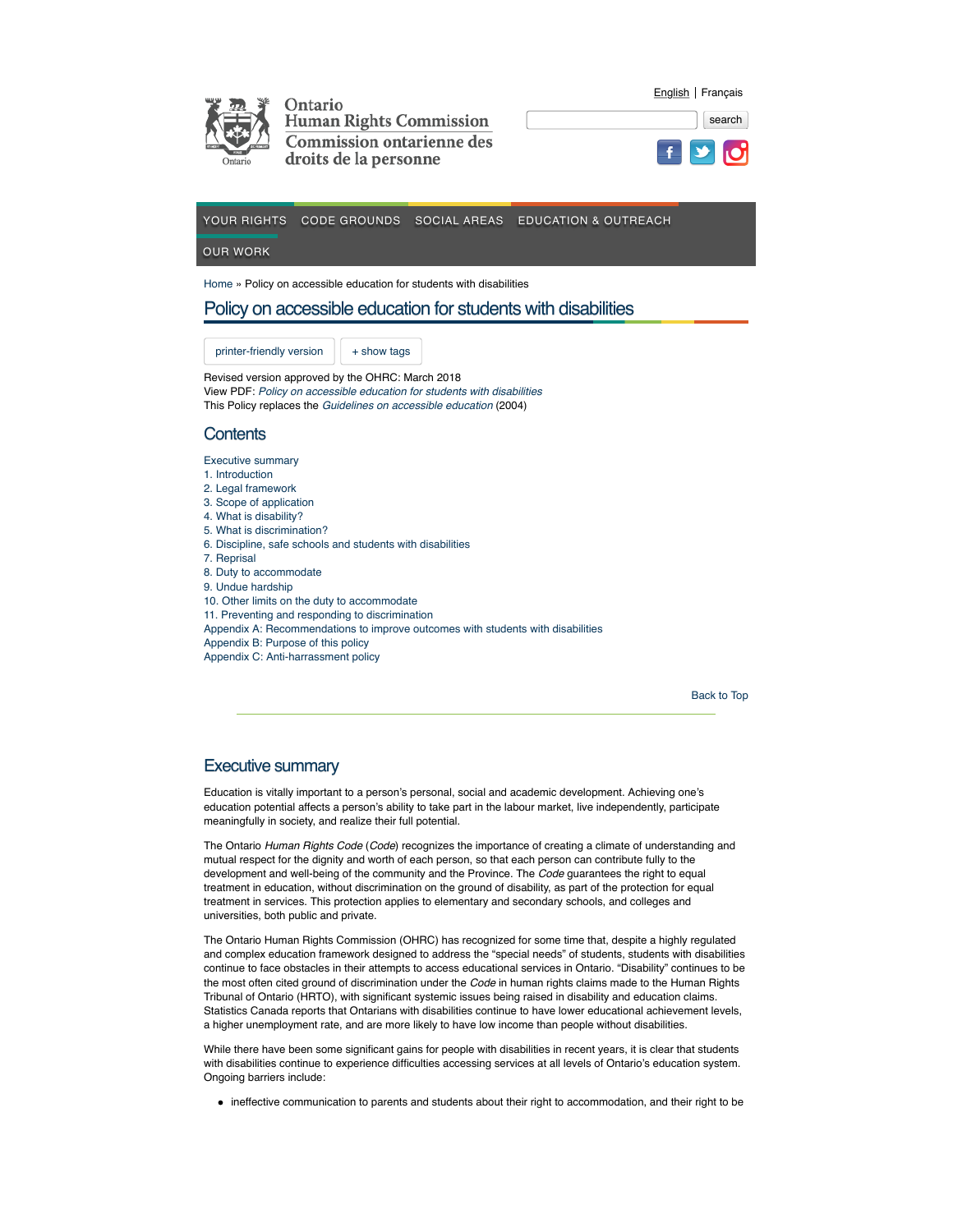free from discrimination and harassment in education

- inadequate training for education providers on disability-related issues, and the duty to accommodate students with disabilities
- insufficient resources and supports in the classroom
- long waiting lists for assessments
- negative attitudes and stereotypes
- **•** physical inaccessibility
- inappropriate requests for medical information
- ineffective dispute resolution processes
- $\bullet$  outright denial of disability-related accommodations.

A student's experience may be further complicated when discrimination based on disability intersects with discrimination based on other grounds under the *Code*, such as race, sex, sexual orientation, age or another type of disability, *etc*. People with disabilities are also more likely to have low incomes than people without disabilities, and many people live in chronic poverty. A student's experience with low income may be highly relevant to understanding the impact of discrimination on a student with a disability, and this may result in specific experiences of discrimination.

Students with disabilities are a diverse group, and experience disability, impairment and societal barriers in many different ways. Disabilities are often "invisible" and episodic, with people sometimes experiencing periods of wellness and periods of disability. All students with disabilities have the same rights to equal opportunities under the *Code*, whether their disabilities are visible or not.

The OHRC is an independent statutory body whose mission is to promote, protect and advance human rights across the province as set out in the *Code*. To do this, the OHRC identifies and monitors systemic human rights trends, develops policies, provides public education, does research, conducts public interest inquiries, and uses its legal powers to pursue human rights remedies that are in the public interest.

The OHRC's policies reflect its interpretation of the *Code,* and set out standards, guidelines and best practice examples for how individuals, service providers, housing providers, employers and others should act to ensure equality for all Ontarians. The OHRC's Policy on accessible education for students with disabilities provides practical guidance on the legal rights and responsibilities set out in the *Code* as they relate to the ground of disability in the context of education*.* In particular, the policy addresses:

- the evolving legal definition of disability, and its implications for education providers
- the impact of ableism on the delivery of education and on the experiences of students with disabilities
- recognition of the central importance of inclusive design in the education context
- an emphasis on accommodations that promote integration and full participation
- recognition that students with disabilities are individuals first, and should be considered, assessed and accommodated on an individual basis
- acknowledgement of the unique ways in which students who identify by the ground of disability, along with one or more additional *Code* grounds (*e.g.* race, ancestry, sex, sexual orientation, *etc.*) may experience discrimination (*i.e.* the concept of "intersectionality")
- the duty of education providers, in certain circumstances, to inquire into whether a student has needs related to a disability, and to offer assistance and accommodation, even if the student has not made a specific accommodation request
- the type of medical/healthcare information that can be requested by education providers and should be provided by students to support an accommodation request
- the principle that accommodation is a responsibility shared by all parties to the process
- a reaffirmation of the high standard of undue hardship.

Educational institutions operating in Ontario have a legal duty to take steps to prevent and respond to breaches of the *Code*. This responsibility includes maintaining accessible, inclusive, discrimination and harassment-free education environments that respect human rights. It is not acceptable to choose to stay unaware of discrimination or harassment of a student with a disability, whether or not a human rights claim has been made.

The OHRC's *Policy on accessible education for students with disabilities* will help education providers recognize and fulfil their obligations under the *Code*, design their facilities, policies and procedures more inclusively, respond appropriately and in a timely way to accommodation requests, and effectively address complaints related to disability before they escalate to human rights claims made to the HRTO.

The OHRC's Recommendations to key education players to improve educational outcomes for students with disabilities are set out Appendix A. Students with disabilities deserve to feel that they are valued and that they belong. Ontario's success and prosperity as a province depends upon its ability to ensure that all students are given the opportunity to reach their full potential and contribute meaningfully to their communities. Ontario's educational institutions play a crucial role in achieving this objective.

Back to Top

## 1. Introduction

Education is vitally important to a person's personal, social and academic development. Achieving one's education potential affects a person's ability to take part in the labour market, realize their full potential, live independently, and participate meaningfully in society. A positive experience in elementary and secondary school increases a person's chances of going on to post-secondary education. Having post-secondary education is becoming increasingly important to a person's ability to attain a decent standard of living. Employment and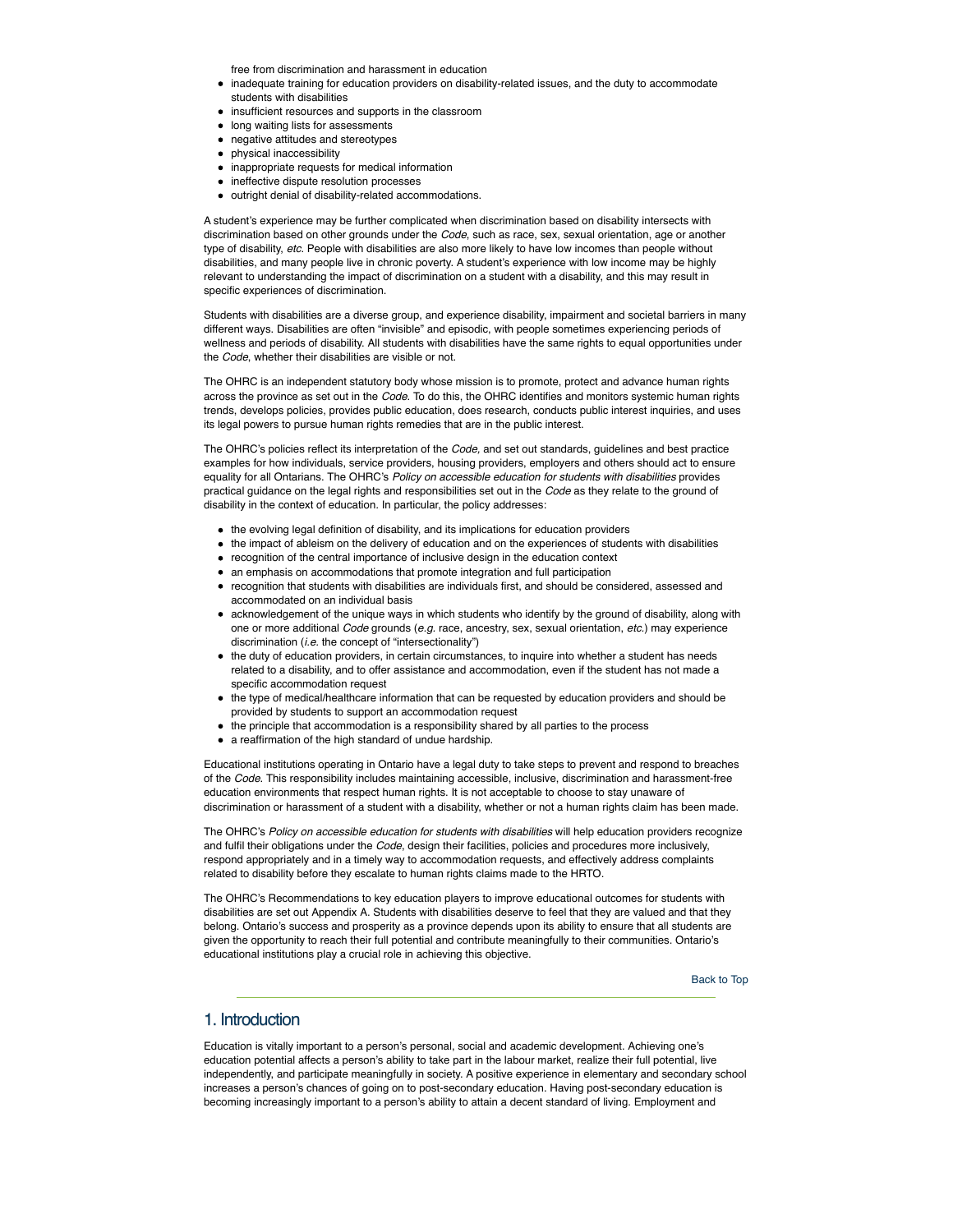Social Development Canada projects that two-thirds of job openings from 2011-2020 will be in occupations that generally require post-secondary education.[1]

School is the place where most children have their first interaction with a government institution or system. What students learn and experience in school will shape their perceptions – and expectations – of all other government systems. If students get the right start, they will learn to respect and support one another. They will feel included and see other government systems as supports, not barriers. Getting the wrong start in education can predispose children to think government systems and social services do not serve their interests, or even that they are designed specifically to entrench power and privilege, and maintain the status quo. This can lead to broader mistrust, suspicion, and exclusion from society.

The Ontario *Human Rights Code*[2] (*Code*) recognizes the importance of creating a climate of understanding and mutual respect for the dignity and worth of each person, so that each person can contribute fully to the development and well-being of the community and the Province. The *Code* guarantees the right to equal treatment in education, without discrimination on the ground of disability, as part of the protection for equal treatment in services. This protection applies to elementary and secondary schools, and colleges and universities, both public and private.

The Ontario Human Rights Commission (OHRC) has recognized for some time that, despite a highly regulated and complex education framework designed to address the "special needs" of students, a significant number of students with disabilities continue to face obstacles in their attempts to access educational services in Ontario. In 2003, the OHRC published *The opportunity to succeed: Achieving barrier-free education for students with disabilities.* The OHRC followed up this report in 2004 with the *Guidelines on accessible education* (*Guidelines*), a comprehensive policy document providing guidance to education providers<sup>[3]</sup> and students with disabilities on how to fulfil their duties and rights under the *Code.*

Since the release of the *Guidelines*, the OHRC has continued to use its mandate to address human rights issues facing students with disabilities. In 2005, the OHRC filed human rights claims against the Toronto District School Board and the Ministry of Education related to concerns that the "zero tolerance" approach of the *Education Act* was having a disproportionate effect on students with disabilities and racialized students. The OHRC negotiated settlements in both claims, which resulted in amendments to the *Education Act* that require principals and school boards to consider mitigating factors before suspending or expelling students. The Ministry also mandated the creation of alternative education programs for suspensions of longer than five days, and introduced new Policy and Program Memoranda on progressive discipline.

In 2012, the OHRC intervened in *Moore,*[4] a landmark Supreme Court of Canada case that dealt with the denial of meaningful access to education by a student with dyslexia. In 2015, we intervened in a human rights claim filed against York University that raised issues related to the type of medical documentation that needs to be provided to support a request for accommodation of a mental health disability. We worked with the university and the student who filed the discrimination claim to develop new documentation guidelines to access academic accommodations.[5] And, in 2017, we published *With learning in mind*, [6] an inquiry report on systemic barriers to academic accommodation for post-secondary students with mental health disabilities. We continue to engage in public education, communication, training, and promoting human rights throughout the education sector.

While there have been some significant gains $[7]$  for people with disabilities in recent years, serious barriers to equality continue to exist throughout society, including in Ontario's education system.[8] "Disability" continues to be the most often cited ground of discrimination under the *Code* in human rights claims made to the Human Rights Tribunal of Ontario (HRTO),<sup>[9]</sup> with significant systemic issues being raised in disability and education claims. Statistics Canada reports that Ontarians with disabilities continue to have lower educational achievement levels, a higher unemployment rate, and are more likely to have low income than people without disabilities.<sup>[10]</sup>

It is clear that students with disabilities continue to experience difficulties accessing services at all levels of the education system. Inadequate resources and supports in the classroom, long waiting lists for assessments, negative attitudes and stereotypes, physical inaccessibility, inappropriate requests for medical information, ineffective dispute resolution processes, and outright denial of disability-related accommodations are some of the barriers that many students with disabilities continue to experience in their attempts to get an education.

The *Policy on accessible education for students with disabilities,* 2018 updates the 2004 *Guidelines on accessible education* to take into account current social science research, case law developments, legislation and international human rights obligations.<sup>[11]</sup> The OHRC has maintained its policy positions in key areas, including:

- a definition of disability that recognizes the impact of "social handicapping"
- an emphasis on accommodations that promote integration and full participation
- recognition of the central importance of inclusive design in the education context
- recognition that students with disabilities are individuals first, and should be considered, assessed and accommodated on an individual basis
- acknowledgement of the unique ways in which students who identify by the ground of disability, along with one or more additional *Code* grounds (*e.g.* race, ancestry, sex, sexual orientation, *etc.*) may experience discrimination (*i.e.* the concept of "intersectionality")
- the principle that accommodation is a responsibility shared by all parties to the process
- a reaffirmation of the high standard of undue hardship.

This policy also addresses new and emerging issues in the area of disability and education, including:

the impact of ableism on the delivery of education and on the experiences of students with disabilities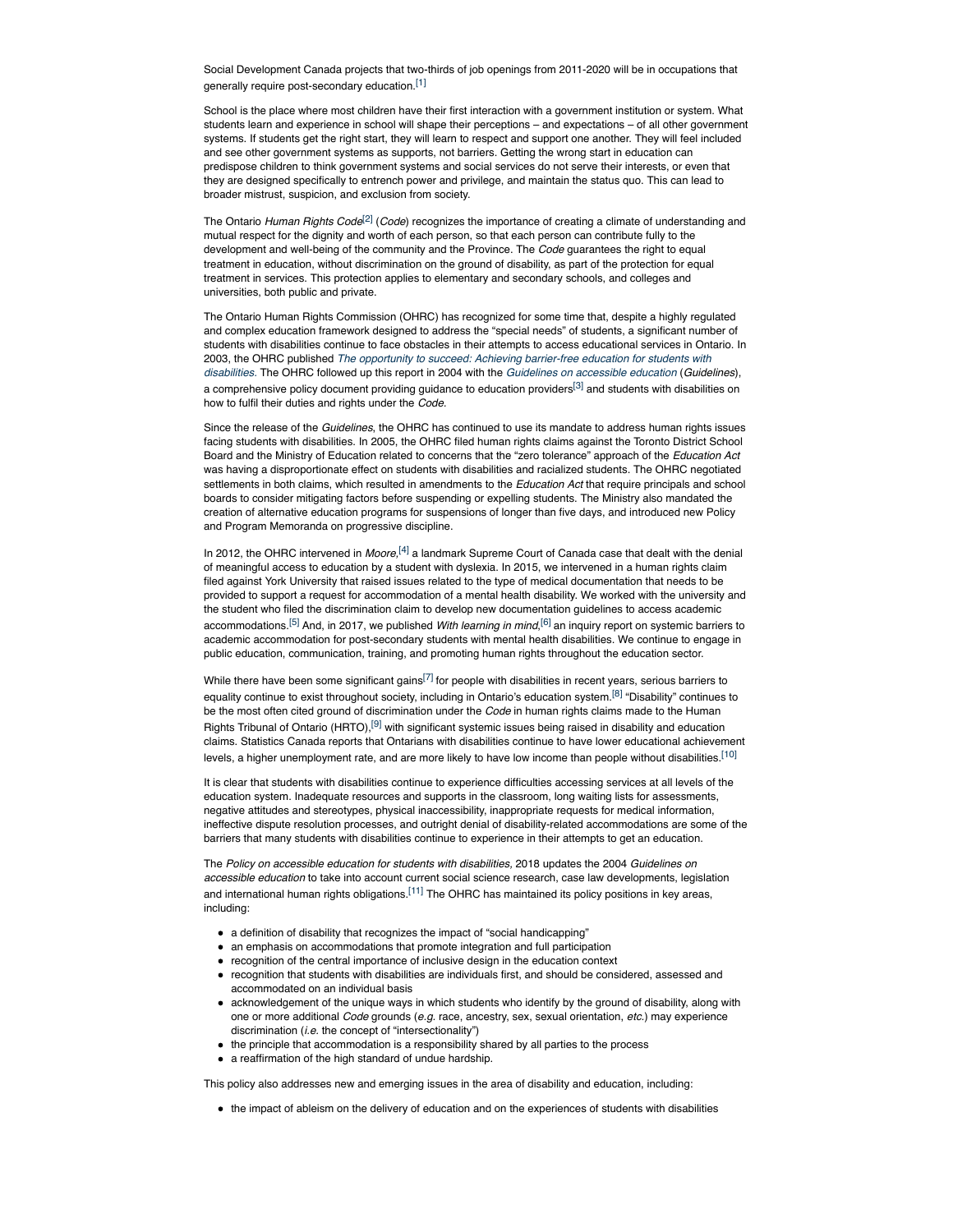- the evolving legal definition of disability, and its implications for education providers
- the duty of education providers, in certain circumstances, to inquire into whether a student has needs related to a disability, and to offer assistance and accommodation, even if the student has not made a specific accommodation request
- the type of medical/healthcare information that can be requested by education providers and should be provided by students to support an accommodation request.

It is the OHRC's intention that the *Policy on accessible education for students with disabilities*, 2018 will help education providers recognize and fulfil their obligations under the *Code*, design their facilities, policies and procedures more inclusively, respond appropriately and in a timely way to accommodation requests, and effectively address complaints related to disability. The policy can also help students and their families understand their rights and responsibilities under the *Code*, clarify what it means to take part appropriately in the accommodation process, and know where to find further resources.

Back to Top

# 2.Legal framework

Education is a complex field, governed by many statutes and regulations, regulated by several government ministries, and involving many players. The OHRC's mandate is with respect to the human rights aspects of educational services, and what can properly be considered "discrimination" within the meaning of human rights law and policy. Not all aspects of education, or even of special education, fall within this mandate.

# 2.1 Ontario *Human Rights Code*

## 2.1.1 Protections

Under section 1 of the *Code*, people with disabilities are protected from discrimination in "services." This protection includes education services.[12]

Section 9 of the *Code* prohibits both direct and indirect discrimination. Section 11 states that discrimination includes constructive or adverse effect discrimination, where a requirement, policy, standard, qualification, rule or factor that appears neutral excludes or disadvantages a group protected under the *Code*. [13]

Students with disabilities are also covered by the *Code* under section 8 if they experience reprisal or are threatened with reprisal for trying to exercise their human rights.<sup>[14]</sup>

People are also protected from discrimination based on their association with someone with a disability (Section 12). This could apply to friends, family or others – for example, someone advocating on behalf of a student with a disability.[15]

Back to Top

## 2.1.2 Defences and exceptions

The *Code* includes specific defences and exceptions that allow behaviour that would otherwise be discriminatory. An education provider that wishes to rely on these defences and exceptions must show it meets all of the requirements of the relevant section.

Where discrimination results from requirements, qualifications or factors that may appear neutral, but that have an adverse effect on students with disabilities, section 11 allows the education provider to show that the requirement, qualification or factor is reasonable and *bona fide.*[16] They must also show that the needs of the student affected cannot be accommodated without undue hardship.<sup>[17]</sup>

Section 14 of the *Code* protects "special programs" that are designed to address the historical disadvantage experienced by people identified by the *Code*. As a result, it is likely not discriminatory to implement programs designed specifically to assist students with disabilities, as long as an organization can show that the program is:

- designed to relieve hardship or economic disadvantage
- designed to help the disadvantaged group to achieve or try to achieve equal opportunity, or
- **•** likely to help eliminate discrimination.

Section 17 sets out the duty to accommodate people with disabilities. It is not discriminatory to refuse an educational service because the student is incapable

of fulfilling the essential requirements. However, a student will only be considered incapable if their disabilityrelated needs cannot be accommodated without undue hardship.

Under section 18 of the *Code*, organizations such as charities, schools, social clubs, sororities or fraternities that want to limit their right of membership and involvement to people with disabilities can do this on the condition that they serve mostly people from this group.<sup>[18]</sup>

Back to Top

# 2.2 Education legislation

2.2.1 Primary and secondary education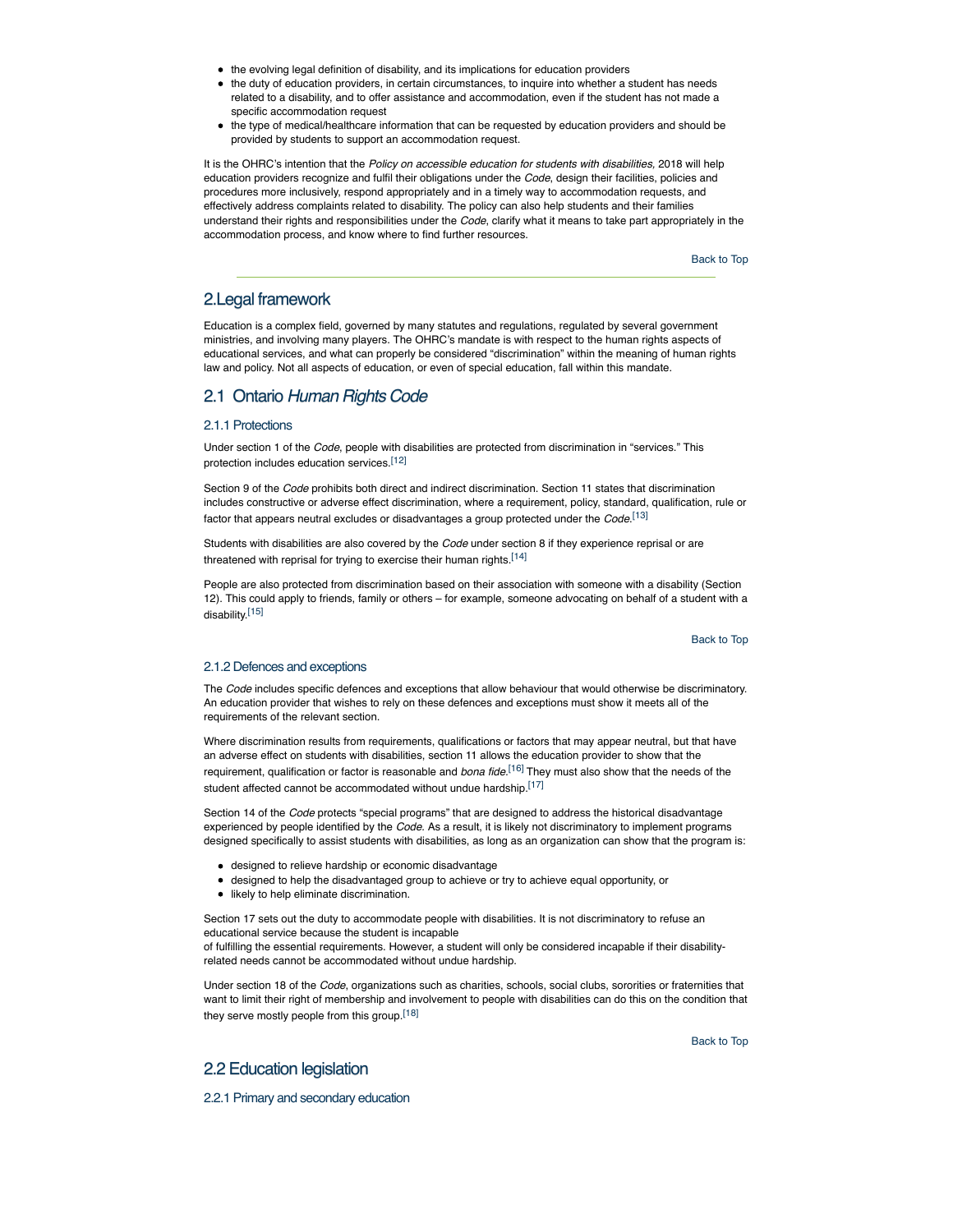The *Education Act*<sup>[19]</sup> and its accompanying regulations set out a structure for identifying and accommodating the "special needs" of students in Ontario's publicly funded primary and secondary school system.

Under the *Education Act*, the Ministry of Education is responsible for ensuring that all "exceptional" children in Ontario have available to them appropriate special education programs and services, without payment of fees. The Ministry has required school boards to implement procedures for identifying the special needs of students, and for setting standards for identification procedures.

Section 1 of the *Act* defines an "exceptional pupil" as one "whose behavioural, communicational, intellectual, physical or multiple exceptionalities are such that he or she is considered to need placement in a special education program."

The principal of a school may, by his or her own decision, or at the request of a parent, refer a child to an Identification and Placement Review Committee (IPRC) for a decision on whether the child is "exceptional," and if so, whether the child should be placed in a regular classroom with supports, or in a special education class.<sup>[20]</sup> In making these decisions, the IPRC shall consider educational, health and psychological assessments, as well as information submitted by the parents. The IPRC can also interview the student. Where placement in a regular classroom would meet the child's needs and is consistent with parental preferences, the IPRC must place the child in the regular classroom.

The IPRC also has the power to make recommendations about special education programs and services for the student, but does not have decision-making power in this respect. Parents may appeal the decision of an IPRC regarding a determination of exceptionality, or the placement of a student to the Special Education Appeal Board. Recommendations on programs and services cannot be appealed.

If the decision of the IPRC is not appealed, the principal of the school the student will attend is notified to prepare an Individual Education Plan (IEP) for the student.<sup>[21]</sup> IEPs include the specific educational expectations for the student, an outline of the special education programs and services to be provided to the student, and a statement of the methods for reviewing the student's progress. For students aged 14 and over, the IEP must also contain a plan for transition to appropriate post-secondary school activities. In developing the plan, the principal must consult with the student's parent (or with the student, if they are aged 16 or older), and must consider any recommendations made through the IPRC process.[22]

It is important to note that, while the Ministry of Education has devised its own framework for identifying "exceptional pupils," it is the Ontario *Human Rights Code* and human rights case law that establishes that education providers have a legal duty to accommodate the disability-related needs of students to the point of undue hardship. This legal duty exists whether or not a student with a disability falls within the Ministry's definition of "exceptional pupil,"<sup>[23]</sup> and whether or not the student has gone through a formal IPRC process, or has an IEP.

**Example:** The OHRC has heard concerns from parents and advocacy organizations that some Ministry of Education documents fail to specifically name ADHD as an "exceptionality" and that, as a result, some education providers are failing to provide accommodation for this condition.<sup>[24]</sup> The definition of disability in the *Code*, and as interpreted in human rights case law, is broader than the Ministry of Education exceptionality categories. For example, human rights jurisprudence has explicitly recognized ADHD as a disability requiring accommodation under the *Code.*[25]

It is important to note that the *Code* has primacy over other legislation, including the *Education Act.* [26] This means that where there is an inconsistency between the *Code* and the *Education Act*, the *Code* will prevail.[27] And, in one case, the HRTO found that the Ministry of Education could be potentially liable for discrimination where its definition of exceptionalities prevented or delayed a student from receiving required accommodations. [28]

Back to Top

#### 2.2.2 Post-secondary education

Post-secondary education in Ontario is provided by a wide range of public and private institutions, including publicly funded universities and colleges, private vocational schools, and privately funded degree-granting institutions. The Ministry of Training, Colleges and Universities is responsible for post-secondary education in Ontario.

The accommodation of students with disabilities at the post-secondary level is not subject to the same detailed legislative structures as at the primary and secondary levels. Accommodation of students with disabilities is governed by the Canadian *Charter of Rights and Freedoms* (*Charter*), and by provincial human rights statutes. Post-secondary institutions have developed a wide range of delivery methods and structures to meet these obligations, and colleges and universities have offices for students with disabilities to assist students with the accommodation process.

Back to Top

## 2.3 Canadian *Charter of Rights and Freedoms*

The *Charter* guarantees people's civil, political and equality rights in the policies, practices and legislation of all levels of government. The *Charter* applies to publicly-funded schools, colleges and universities. While human rights legislation in Canada is considered quasi-constitutional, it is subject to and must be considered in light of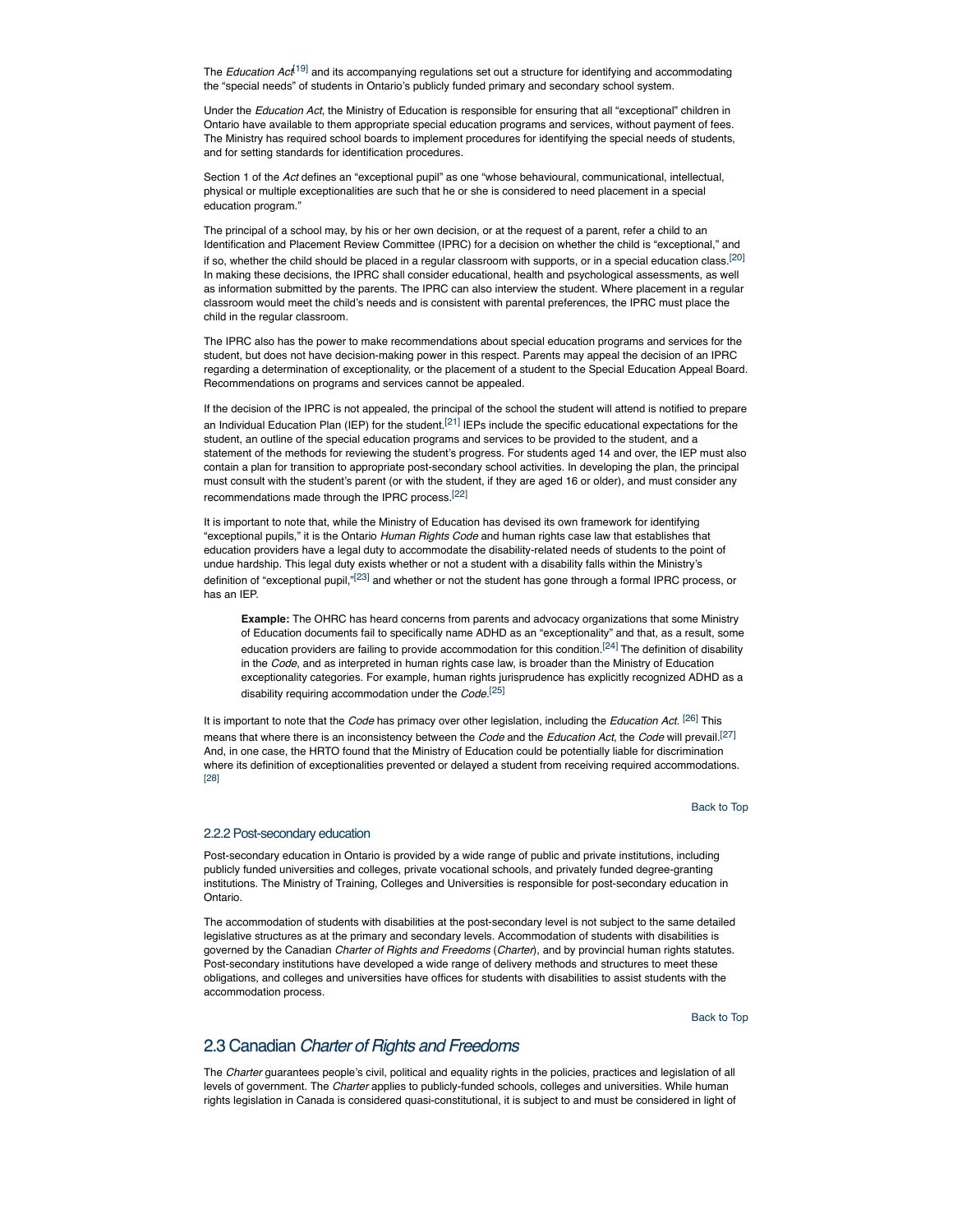### the *Charter*. [29]

Section 15 guarantees the right to equal protection under the law and equal benefit of the law, without discrimination based on disability, among other grounds. The equality rights guarantee in section 15 of the *Charter* is similar to the purpose of the *Code*. [30] Governments must not infringe *Charter* rights unless violations can be justified under section 1, which considers whether the *Charter* violation is reasonable in the circumstances.

Back to Top

# 2.4 *Accessibility for Ontarians with Disabilities Act*

Education providers also have obligations under the *Accessibility for Ontarians with Disabilities Act, 2005* (*AODA*), and its Integrated Accessibility Standard Regulations.[31] The *AODA* aims to address the right to equal opportunity and inclusion for people with disabilities throughout society. The *AODA*'s goal is to make Ontario fully accessible by 2025. It introduces a series of standards (customer service, transportation, built environment, employment, and information and communications)<sup>[32]</sup> that public and private organizations must implement within certain timelines.

The *AODA* is an important piece of legislation for improving accessibility in the lives of people with disabilities. It complements the Ontario *Human Rights Code*, which has primacy over the *AODA*. The development and implementation of standards under the *AODA* must have regard for the *Code*, related human rights principles, and case law.[33] Compliance with the *AODA* does not necessarily mean compliance with the *Code*. Education providers must follow both. For example, even where an education provider meets all of its obligations under the *AODA*, it will still be responsible for making sure that discrimination and harassment based on disability do not take place in its operations, that it responds to individual accommodation requests, *etc.*

Back to Top

# 2.5 *Convention on the Rights of Persons with Disabilities*

The United Nations' *Convention on the Rights of Persons with Disabilities* (*CRPD*) is an international treaty designed to "promote, protect and ensure the full and equal enjoyment of all human rights and fundamental freedoms by all persons with disabilities, and to promote respect for their inherent dignity."<sup>[34]</sup> Canada ratified the *CRPD* in 2010. Under Article 24, the *CRPD* specifically recognizes the right of people with disabilities to education without discrimination and on the basis of equal opportunity.

International treaties and conventions are not part of Canadian law unless they have been implemented through legislation.<sup>[35]</sup> However, the Supreme Court of Canada has stated that international law helps give meaning and context to Canadian law. The Court said that domestic law (which includes the *Code* and the *Charter*) should be interpreted in a manner consistent with Canada's international commitments.[36]

The *CRPD* is an important human rights tool that puts positive obligations on Canada to make sure that people with disabilities have equal opportunity in all areas of life, including education. To meet the obligations under the *CRPD,* Canada and Ontario should make sure that adequate and appropriate community supports and accommodations are in place to allow for equal opportunities for students with disabilities, and should evaluate legislation, standards, programs and practices to make sure rights are respected.<sup>[37]</sup>

Back to Top

## 3. Scope of application

# 3.1 Education is a "service" under the *Code*

Section 1 of the *Code* guarantees the right to equal treatment in services, without discrimination on the ground of disability. Education, in its broadest sense, is a "service" within the meaning of the *Code*. [38] The scope of "educational services" will include the mastery of knowledge, academic standards, evaluation and accreditation. It may also encompass the development of a student's personality, talents, and mental and physical abilities to their fullest potential, and may include co-instructional activities such as school-related sports, arts and cultural activities, and school functions and field trips. At the lower grade levels, the service of education will typically be defined more broadly and may include the student's overall social, physical and academic development in the education setting. At the higher levels of education, formal education services will be defined more narrowly and will focus increasingly on academic standards and accreditation.

Back to Top

## 3.2 Applies to public and private education institutions

The right to equal treatment and the duty to accommodate exist for publicly funded and privately funded<sup>[39]</sup> early childhood pre-schools (*i.e.* daycares), elementary and secondary schools, colleges and universities. This includes special schools such as hospital schools, care and treatment programs, schools in correctional facilities, and provincial schools.<sup>[40]</sup> It would also include separate schools, French-language schools, trade, business and professional accreditation courses, and, depending on the context, may also include experiential learning placements (*i.e.* "co-ops," practicums, fieldwork).[41]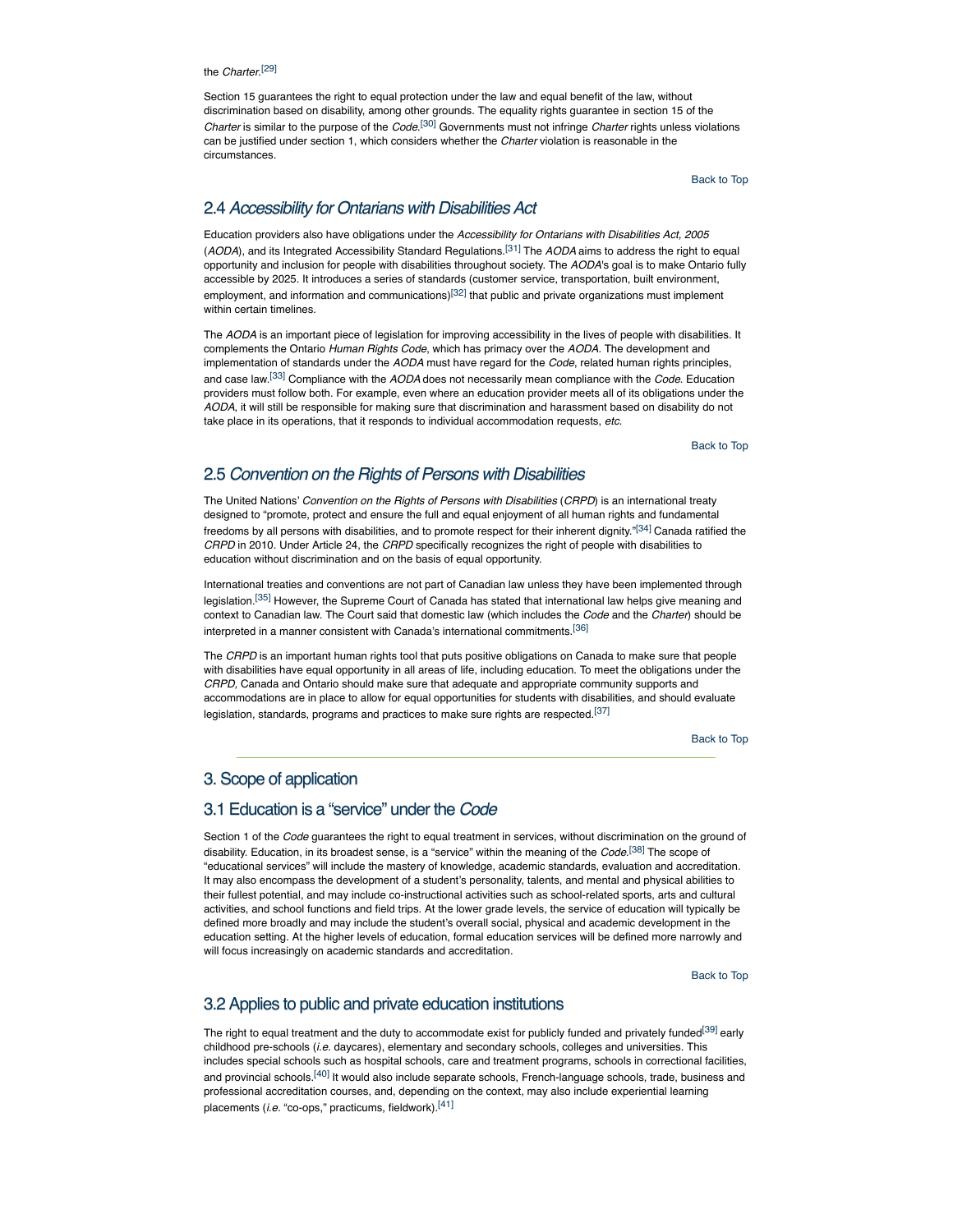## 4. What is disability?

The term "disability" [42] covers a broad range and degree of conditions. A disability may have been present at birth, caused by an accident, or developed over time. Section 10 of the *Code* defines "disability" as:

- a. any degree of physical disability, infirmity, malformation or disfigurement that is caused by bodily injury, birth defect or illness and, without limiting the generality of the foregoing, includes diabetes mellitus, epilepsy, a brain injury, any degree of paralysis, amputation, lack of physical co-ordination, blindness or visual impediment, deafness or hearing impediment, muteness or speech impediment, or physical reliance on a guide dog or other animal or on a wheelchair or other remedial appliance or device,
- b. a condition of mental impairment or a developmental disability,
- c. a learning disability, or a dysfunction in one or more of the processes involved in understanding or using symbols or spoken language,
- d. a mental disorder, or
- e. an injury or disability for which benefits were claimed or received under the insurance plan established under the *Workplace Safety and Insurance Act, 1997*.

"Disability" includes both present and past conditions, as well as a subjective component, namely, one based on perception of disability.[43] It is the OHRC's position that anticipated disabilities are also covered by the *Code.*[44] This would apply where a student does not currently have a disability, but they are treated adversely because of a perception that they will eventually develop a disability, become a burden, pose a risk, and/or require accommodation. The focus should always be on the current abilities of a student and the situation's current risks rather than on limitations or risks that may or may not arise in the future.<sup>[45]</sup>

Although sections 10(a) to (e) of the *Code* set out various types of conditions, it is clear that they are merely illustrative and not exhaustive. It is also a principle of human rights law that the *Code* be given a broad, purposive and contextual interpretation to advance the goal of eliminating discrimination. [46]

A disability may be the result of combinations of impairments and environmental barriers, such as attitudinal barriers, inaccessible information, an inaccessible built environment or other barriers that affect a student's full participation in the educational context.

The *CRPD* recognizes that "disability is an evolving concept and that disability results from the interaction between persons with impairments and attitudinal and environmental barriers that hinder their full and effective participation in society on an equal basis with others."[47]

This approach, often called the "social approach" to disability, or the "social model" of disability,<sup>[48]</sup> is also reflected in Supreme Court of Canada decisions. In a landmark human rights case, the Court used an equalitybased framework of disability that took into account evolving biomedical, social and technological developments, and emphasized human dignity, respect and the right to equality. The Court made it clear that disability must be interpreted to include its subjective component, as discrimination may be based as much on perceptions, myths and stereotypes, as on the existence of actual functional limitations. The Court said:

[A] "handicap" may be the result of a physical limitation, an ailment, a social construct, a perceived limitation, or a combination of all these factors. Indeed, it is the combined effect of all these circumstances that determines whether the individual has a "handicap" for the purposes of the *Charter.* [49]

The focus should be on the effects of the distinction, preference or exclusion experienced by the student. In another case,[50] the Supreme Court of Canada confirmed that "social handicapping," that is*,* society's response to a real or perceived disability, should be the focus of the discrimination analysis. The social model of disability articulated by the Supreme Court of Canada has been followed in appellate court<sup>[51]</sup> and HRTO decisions.<sup>[52]</sup>

Disabilities may be temporary,[53] sporadic or permanent.

**Example:** In one case, the HRTO stated, "I…disagree with the assertion that in order to constitute a disability, the condition must have an aspect of permanence and persistence." In that case, the HRTO found that injuries resulting from a slip and fall that took almost three weeks to heal, and a miscarriage, both constituted disabilities within the meaning of the *Code.*[54]

People's experience of disability may result from bodily or mental impairments, or from limitations arising from impairments that affect people's ability to function in certain areas of living.<sup>[55]</sup> However, people may not experience any limitations even when they have a medical diagnosis.<sup>[56]</sup>

Human rights decision-makers and education providers should consider how students with disabilities define their own experiences and related needs, as part of understanding the student's disability for the purposes of the *Code*. [57] At the same time, when determining if the student has had their rights violated under the *Code*, a human rights decision-maker may find it reasonable for an education provider to seek out objective information about the student's disability-related needs. This could include information setting out the student's needs and limitations from a third party, such as a medical or healthcare professional.<sup>[58]</sup>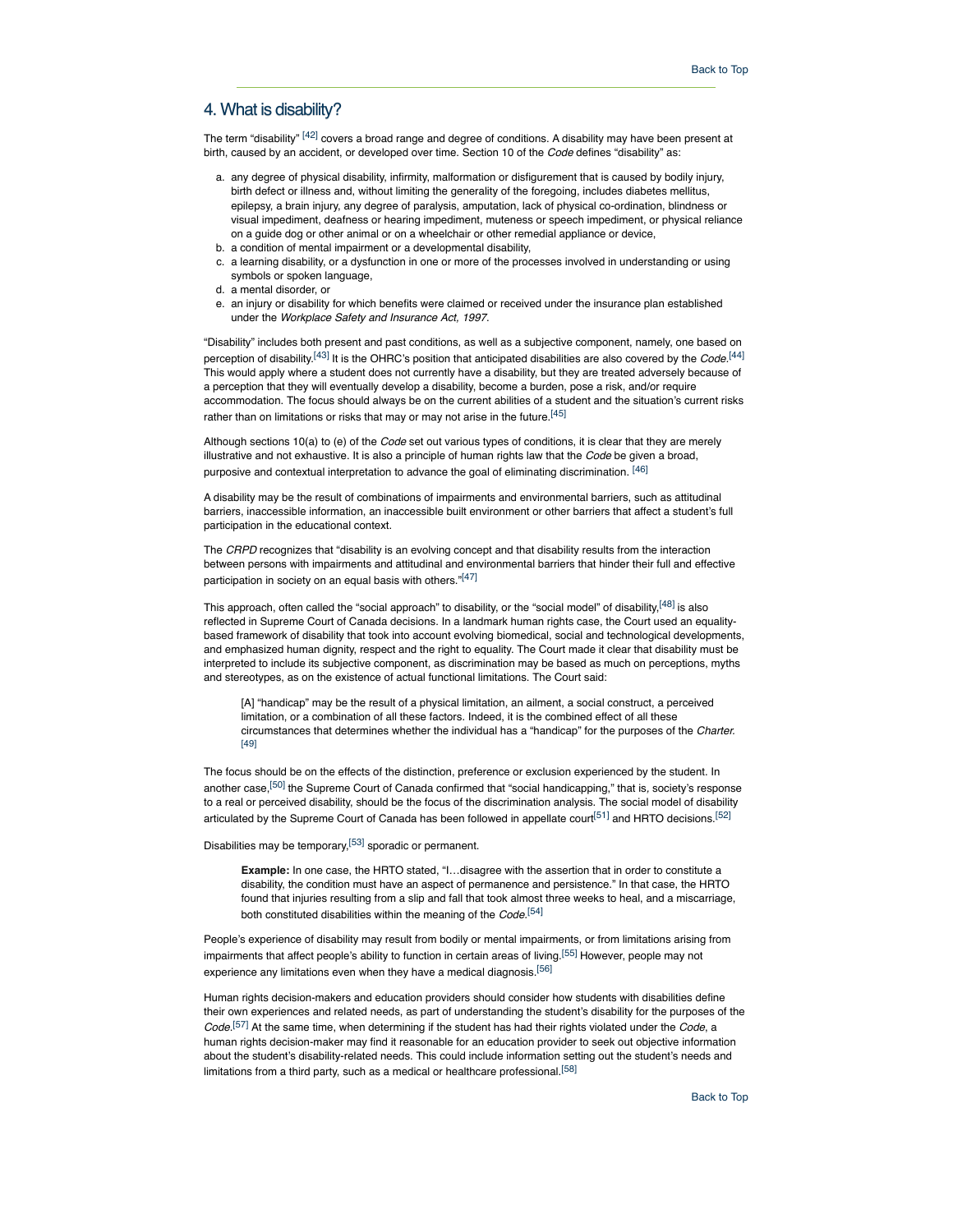## 4.1 Ableism, negative attitudes, stereotypes and stigma

An "ableist" belief system often underlies negative attitudes, stereotypes<sup>[59]</sup> and stigma<sup>[60]</sup> toward students with disabilities. "Ableism" refers to attitudes in society that devalue and limit the potential of people with disabilities. According to the Law Commission of Ontario:

[Ableism] may be defined as a belief system, analogous to racism, sexism or ageism, that sees persons with disabilities as being less worthy of respect and consideration, less able to contribute and participate, or of less inherent value than others. Ableism may be conscious or unconscious, and may be embedded in institutions, systems or the broader culture of a society. It can limit the opportunities of persons with disabilities and reduce their inclusion in the life of their communities.<sup>[61]</sup>

Ableist attitudes are often premised on the view that disability is an "anomaly to normalcy," rather than an inherent and expected variation in the human condition.<sup>[62]</sup> A great deal of discrimination faced by students with disabilities is underpinned by social constructs of "normality" which in turn tend to reinforce obstacles to integration rather than encourage ways to ensure full participation.[63]

### **"Everyone has a different normal. I used to think I was dumb and stupid but now I don't think that anymore." –** *Anonymous***, Student**[64]

The belief that disability is an abnormality has been used to rationalize the exclusion, neglect, abuse and exploitation of people with disabilities in various different contexts. It may also inform paternalistic and patronizing behaviour toward students with disabilities.

Discrimination against people with disabilities is often linked to prejudicial attitudes,<sup>[65]</sup> negative stereotyping, and the overall stigma surrounding disability. All of these concepts are interrelated. For example, stereotyping, prejudice and stigma can lead to discrimination. The stigma surrounding disability can also be an effect of discrimination, ignorance, stereotyping and prejudice.

In its own consultations with people with disabilities, the Law Commission of Ontario reported:

…many participants talked about the suspicion and often contempt with which persons with disabilities are treated when seeking services and supports. Services which are designed to assist persons with disabilities in meeting their basic needs or improving their autonomy, independence and participation may in practice be implemented through an adversarial mindset, which assumes that those seeking services are attempting "to game" the system, or obtain benefits to which they are not entitled. This is particularly the case for persons with disabilities who are also poor.<sup>[66]</sup>

Students with disabilities may be perceived to be a "burden" on the educational system, teachers, instructors, fellow students, *etc.* Students with disabilities at the post-secondary level may be stereotyped as "child-like" and unable to make decisions in their own best interests. Where stigma, negative attitudes and stereotyping result in discrimination, they will contravene the *Code.*

Education providers have a legal obligation under the *Code* to not discriminate against students with disabilities, and to eliminate discrimination when it happens. These obligations apply in situations where discrimination is direct and the result of a person's internal stereotypes or prejudices. They also apply when discrimination is indirect and may exist within and across educational institutions because of laws, policies and unconscious practices.

Stigma, negative attitudes and stereotypes can lead to inaccurate assessments of students' personal characteristics. They may lead educational institutions to develop policies, procedures and decision-making practices that exclude or marginalize students with disabilities. They can also create barriers for students with disabilities, with some students not feeling welcome or included in class activities, or social situations at school.

**Example:** A university professor asked a Deaf student to sit at the back of the lecture hall, so that his interpreter didn't distract the other students. The student was also told that he will not have interpreters in the "real world" so why should he get to have one at university.  $[67]$ 

Education providers must take steps to make sure that negative attitudes, stereotypes and stigma do not result in discriminatory behaviour toward or treatment of students with disabilities.

**Example:** A university arranges sensitivity training for all faculty and academic staff on issues facing students with learning disabilities. The training focuses on creating greater awareness of different learning needs and addressing misperceptions and misinformation which in themselves can create barriers to equal access to educational services.

**After conducting a consultation with students and their families, Ontario's Provincial Advocate for Children and Youth reported: "Students with learning disabilities told us that no one explained their 'learning disability' to them so they never understood that their way of learning was different from their peers. Without this awareness they just felt that something was 'wrong' with them or they found themselves isolated from their peers and felt 'stupid.' This fear of being 'different' became a cause of failure on its own as they struggled with why it took them longer to learn when their peers seem to learn so easily."** [68]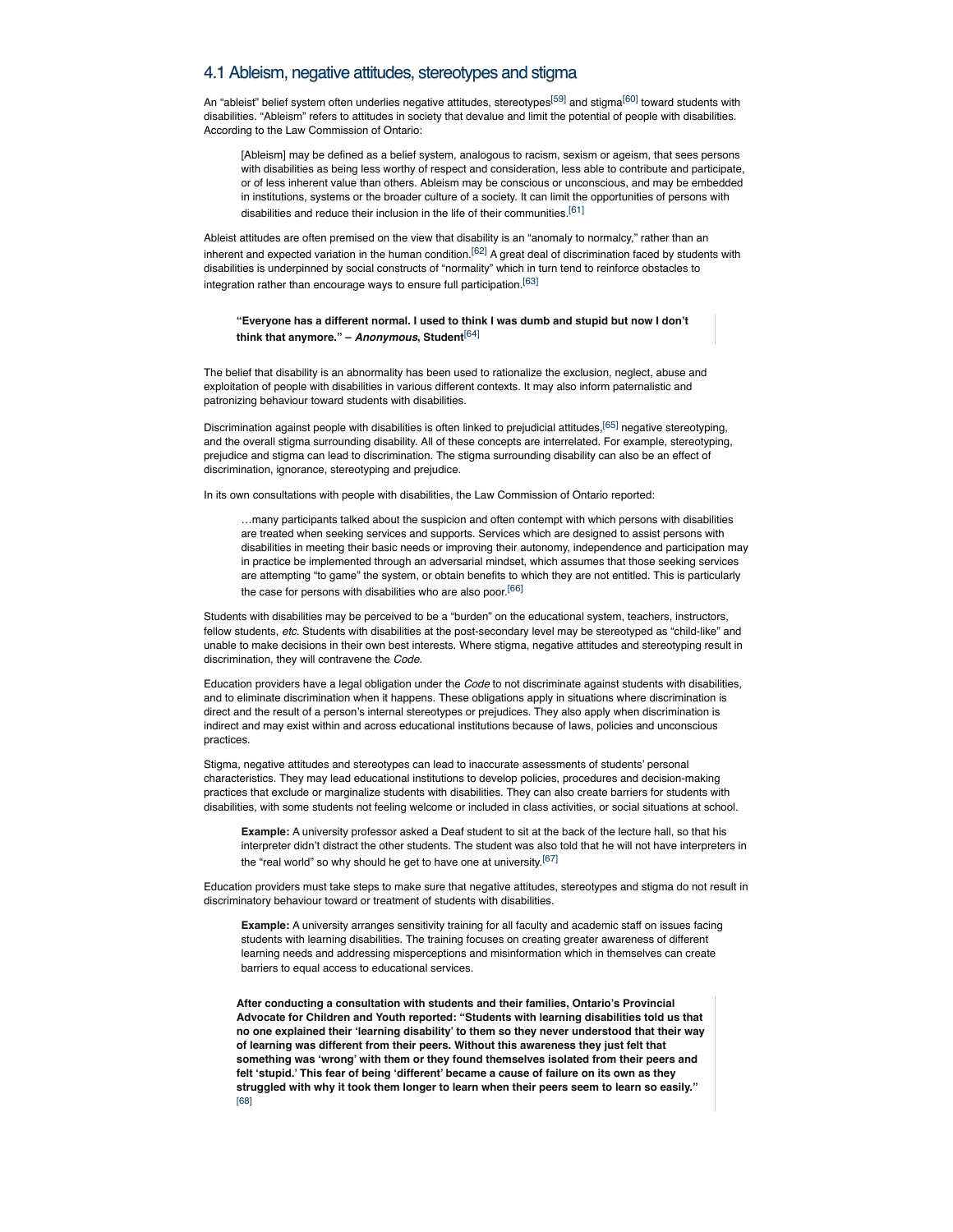## 4.2 Accounting for non-evident disabilities

Part of creating a welcoming learning environment involves being sensitive to the many ways a student's disability might manifest and the unique needs that may arise as a result. Some types of disabilities are not apparent to the average onlooker. This can be because of the nature of the specific disability in question: it may be episodic, its effects may not be visible, or it may not manifest consistently in all environments.

Other disabilities may become apparent based on the nature of the interaction, such as when there is a need for oral communication with a student who has hearing loss or a speech and language disability, or there is a need for written communication with someone who has dyslexia. A disability might reveal itself over time through extended interaction. It might only become known when a disability accommodation is requested, or the disability might remain "non-evident" because the student chooses not to divulge it for personal reasons.

**Example:** A young woman receives a breast cancer diagnosis in the middle of her spring semester at university. Because she is able to arrange her treatments so that they occur over the summer break, she does not require any academic accommodation and does not disclose her medical condition to anyone at the university.

In other cases, disclosing a disability may not be necessary because the disability may not have an impact upon a student's study. This will especially be the case where educational institutions have designed their technology structures, curricula, programs and services inclusively, and adaptation or modification to meet the needs of students with disabilities is therefore unnecessary.[69]

Other examples of non-evident disabilities include mental health disabilities, learning disabilities, chronic fatigue syndrome, environmental sensitivities, diabetes, anaphylaxis and epilepsy.

Students with non-evident disabilities often face unique challenges in the education system. Because these disabilities are not "seen," many of them are not well understood in society. This can lead to behaviour based on misinformation and ignorance, and may lead to a student's disability being mislabeled and misunderstood.

**Example:** People who are deaf, deafened or hard of hearing are often misperceived as having mental health disabilities, even where this is not the case.<sup>[70]</sup>

For some students, requesting an accommodation may be especially difficult if a teacher or professor doubts the authenticity of the request because they cannot "see" it.<sup>[71]</sup>

Sensitivity and informed understanding on the part of educators, school staff, and fellow students can combat stereotypes, stigma and prejudice, all of which can have a discriminatory effect on students with non-evident disabilities.

Back to Top

### 4.2.1 Mental health disabilities and addictions

Mental health disability is a form of non-evident disability that raises unique issues in the educational context.<sup>[72]</sup> Students with mental health disabilities and addictions may face a high degree of stigmatization and significant barriers. Stigmatization can foster a climate that exacerbates stress, and may trigger or worsen the student's condition. It may also mean that someone who has a problem and needs help may not seek it, for fear of being treated negatively. Much misinformation continues to exist about mental illness and too often people with mental health disabilities and addictions are labelled and judged according to inaccurate preconceptions and assumptions. Rules, preconditions, policies or practices that treat students with mental health disabilities and addictions differently from other people with disabilities may be discriminatory on their face.<sup>[73]</sup>

**The distinct and serious issues faced by people with mental health disabilities and addictions prompted the OHRC to hold a province-wide consultation specifically on discrimination based on mental health. In 2012, the OHRC published its findings in a consultation report entitled** *Minds that matter: Report on the consultation on human rights***,** *mental health and addictions***.** [74] **The OHRC relied on these findings, as well as on developments in the law, international trends and social science research to inform its Policy on preventing discrimination based on mental health disabilities and addictions, which was released in 2014.**[75] **In 2015, the OHRC published** *By the numbers: A statistical profile of people with mental health and addiction disabilities in Ontario***.** [76] **And in 2016, the OHRC conducted an inquiry into systemic barriers to post-secondary education for students with mental health disabilities. The findings of this inquiry were published in 2017 in** *With learning in mind***:** *Inquiry report on systemic barriers to academic accommodation for post-secondary students with mental health disabilities***.** [77]

Education providers should educate themselves, school staff and students about non-evident disabilities, so they can provide a welcoming and safe environment for all students with disabilities. Schools should ensure that all students are provided with learning opportunities that foster an awareness and appreciation of diversity issues in the education environment, and combat negative attitudes and stereotypes.

Post-secondary institutions often find themselves on the front line in dealing with young adults who are facing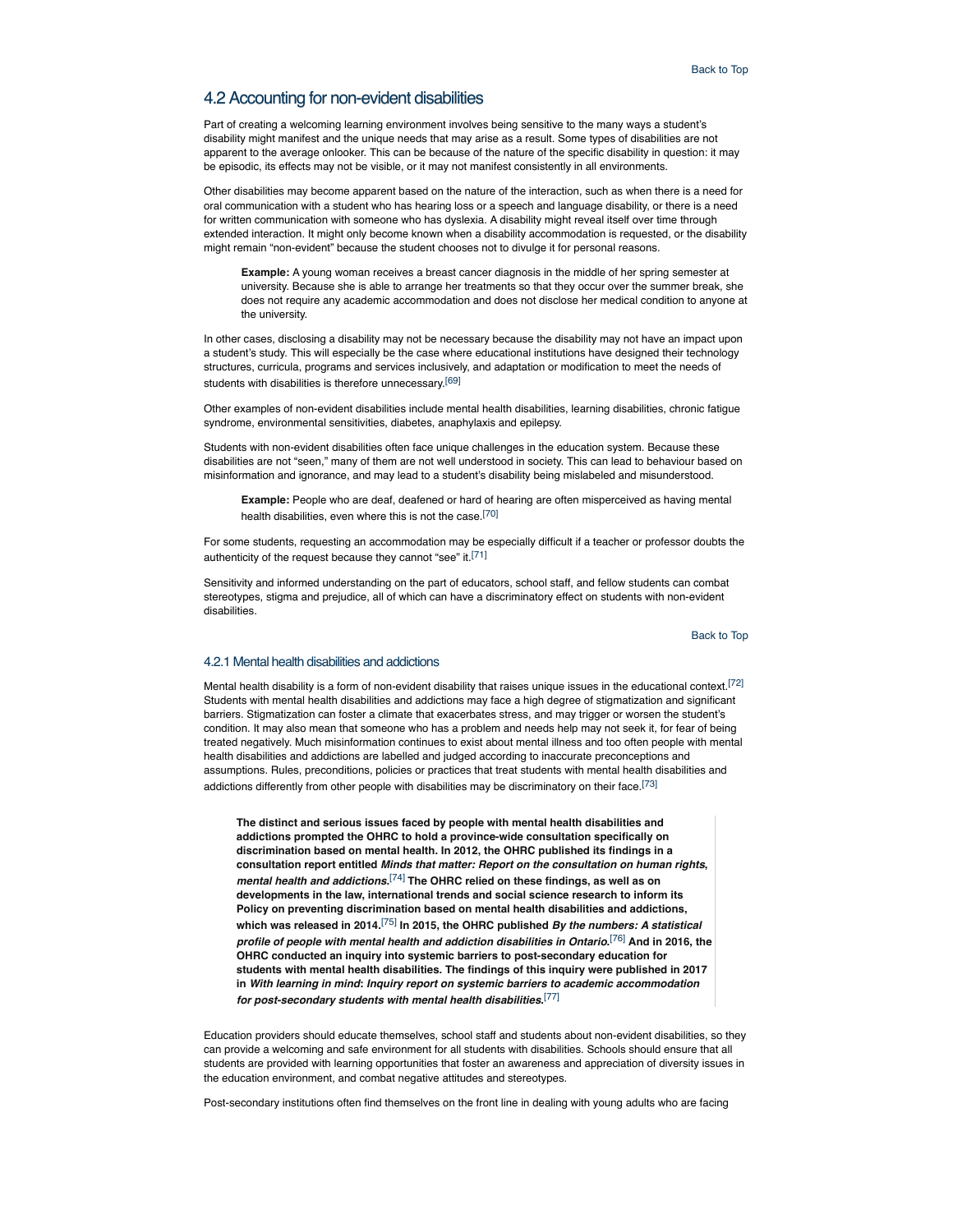mental health challenges. Research indicates that 75% of mental health disorders first appear in people between the ages of 18 and 24.<sup>[78]</sup> Colleges and universities across Ontario have reported a dramatic increase in the number of students experiencing mental health issues on campus in recent years.<sup>[79]</sup>

**The Spring 2016** *National College Health Assessment (NCHA)***, a national online survey that collects information on students' health behaviours, attitudes and perceptions, indicated that depression, anxiety and suicide attempts are increasing among Ontario's postsecondary students:**

- **46% of students reported feeling so depressed in the previous year it was difficult to function (increased from 40% in 2013)**
- **65% of students reported experiencing overwhelming anxiety in the previous year (up from 58% in 2013)**
- **14% had seriously considered suicide in the previous year (up from 11% in 2013)**
- **2.2% of students reported a suicide attempt within the previous year (up from 1.5% in 2013)**
- **9% indicated that they had attempted suicide, but not in the previous year.**[80]

In its consultations with education stakeholders, the OHRC heard that post-secondary institutions have worked hard to make their services accessible, and to better accommodate increasing numbers of students with mental health disabilities. Nonetheless, systemic barriers to accommodating post-secondary students with mental health disabilities persist.<sup>[81]</sup> Given the unprecedented rise in requests for mental health-related accommodations on campuses across Ontario, it is crucial that the government take steps to make sure that post-secondary institutions are properly supported. It can do this by putting in place the necessary mental health services to meet the increased demand, and making sure there is coordination and continuity between all organizations that play a role in ensuring that young adults receive appropriate mental health support in a timely manner.

Back to Top

# 4.3 Evolving legal definition of disability

Human rights law is constantly developing, and certain conditions, characteristics or experiences that have not historically been recognized as disabilities, may come to be commonly accepted as such due to changes in the law reflecting medical, social or ideological advancements.

Over time, new disabilities may emerge that take time to be widely recognized and well-understood. For example, in recent years, there have been reports of an increase in food-related anaphylaxis.<sup>[82]</sup> In Ontario, *Sabrina's Law* came into effect in June 2006.[83] This legislation requires every school board in Ontario to establish and maintain an anaphylaxis policy. It also requires school principals to develop an individual plan for each student at risk of anaphylaxis.<sup>[84]</sup> Human rights case law has recognized that anaphylaxis is a disability under the *Code*. [85] Therefore, education providers have a legal responsibility to accommodate students with potentially life threatening allergies, as they would any other person with a disability, to the point of undue hardship.

**Example:** A school board develops a comprehensive food allergy policy that includes procedures for training staff in dealing safely with food allergies, including how to recognize symptoms of anaphylaxis and respond appropriately to possible emergencies. Local schools are required to hold information sessions for parents and students to raise awareness about life-threatening food allergies and the importance of including all students in school activities, including students with anaphylaxis.

In some cases, the law is still not clear on whether certain conditions are disabilities within the meaning of the *Code.* It is important to note that even where human rights law has not recognized a specific condition as a disability, the *Code*'s protections will be engaged if a student is perceived to have a disability,[86] or perceived to have functional limitations as a result.

Education providers should be aware that new and emerging disabilities may not yet be well-understood. In general, the meaning of disability should be interpreted broadly. It may be more challenging for a student with a less-recognized disability to have their disability verified by their family doctor, for example. It may be necessary for an education provider to consult with a specialist with expertise in the disability in question. The focus should always be on the needs and limitations of the student requesting the accommodation, rather than on a specific diagnosis.[87]

Back to Top

## 4.4 When disability intersects with other *Code* grounds

Discrimination may be unique or distinct when it occurs based on two or more *Code* grounds. Such discrimination is said to be "intersectional." The concept of intersectional discrimination recognizes that students' lives involve multiple interrelated identities, and that marginalization and exclusion based on *Code* grounds may exist because of how these identities intersect. [88]

For example, the United Nations' Committee on the Rights of Persons with Disabilities has noted the effects of intersectional discrimination on girls and women in school: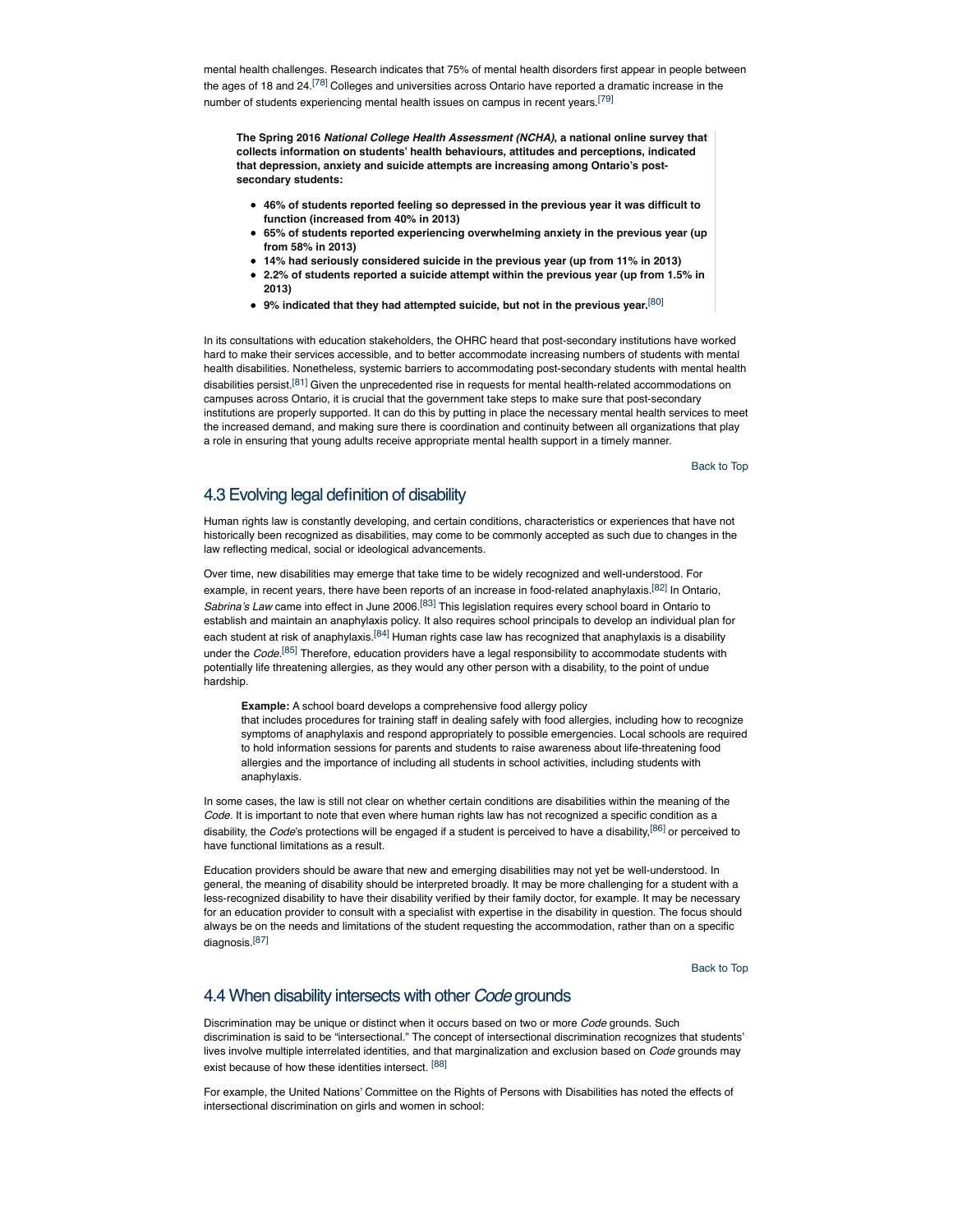Intersectional discrimination and exclusion pose significant barriers to the realization of the right to education for women and girls with disabilities. States parties must identify and remove those barriers, including gender-based violence and the lack of value placed on the education of women and girls, and put in place specific measures to ensure that the right to education is not impeded by gender and/or disability discrimination, stigma or prejudice. Harmful gender and/or disability stereotypes in textbooks and curricula must be eliminated. Education plays a vital role in combating traditional notions of gender that perpetuate patriarchal and paternalistic societal frameworks. States parties must ensure access for and the retention of girls and women with disabilities in education and rehabilitation services, as instruments for their development, advancement and empowerment.<sup>[89]</sup>

**In 2017, the OHRC's Chief Commissioner wrote to the Minister of Education to highlight the intersectional needs of First Nations students with disabilities, particularly in relation to Ontario's role in First Nations special education. The OHRC's letter supported the concerns raised by, and the recommendations included in, the May 2017 Ontario First Nations Special Education Review Report.**[90] **Among other things, this report identifies serious human rights concerns with Ontario's approach to First Nations children with special education needs attending provincial schools, and off-reserve First Nations students who wish to attend First Nations schools. Concerns include inequitable access to special education funding that directly affects the services available to First Nations children with special needs.**[91]

Discrimination based on a disability could intersect with discrimination based on other *Code* grounds, including:

- race, colour or ethnic background
- creed (religion)
- ancestry (including Indigenous ancestry)
- citizenship (including refugee or permanent resident status)
- gender identity and gender expression
- **sex (including pregnancy)**
- family status
- marital status (including people with a same sex partner)
- another type of disability, including mental, learning, cognitive and intellectual disabilities
- sexual orientation
- age.

People with disabilities are also more likely to have low incomes than people without disabilities, and many people live in chronic poverty. A student's experience with low income may be highly relevant to understanding the impact of discrimination on a student with a disability, and this may result in specific experiences of discrimination.

Education providers should take steps to make sure that participating in education, particularly at the postsecondary level, is not more financially onerous for students with disabilities (and their families). For example, students with disabilities should not experience negative financial consequences if they opt to study part-time as a result of their disability, or take a disability-related leave of absence.[92]

As part of the duty to maintain environments that are free from discrimination and harassment, education providers must take steps to design their programs, policies and environments inclusively, to take into account the needs of students from diverse backgrounds, with a range of unique identities.

**Example:** A university organization providing support services to lesbian, gay, bisexual and transgender students ensures that its literature is available in alternative formats that are accessible to students with visual disabilities.

Education providers should also take steps to make sure that their faculty and staff members have cultural competency skills.[93] The ability to interact comfortably and effectively with students from diverse cultural backgrounds is an important first step towards recognizing and meeting the human rights-related needs of different populations, including students with disabilities who also identify by other *Code* grounds.

Education providers should use an individualized approach that recognizes each student's unique identity and the fact that each student is uniquely situated to understand their own needs.

**The OHRC is also concerned about reports of students being "streamed" into particular programs based on stereotypical assumptions about their capabilities due to their identification with the** *Code* **grounds of disability and race. For example, research indicates that in some jurisdictions, a disproportionate number of racialized students are put into special education classes, due to a perception that they have a disability.**[94] **Education providers need to ensure that unconscious biases and negative stereotypes are not influencing assessments of a student's capabilities.**

**Education providers need to be aware of the impact of discipline policies and practices on students who have or are perceived to have disabilities, and who are racialized. The OHRC has challenged the negative impact of such policies in the past, and will continue to be alert to situations where the intersection of these grounds negatively affects a student's access to education.**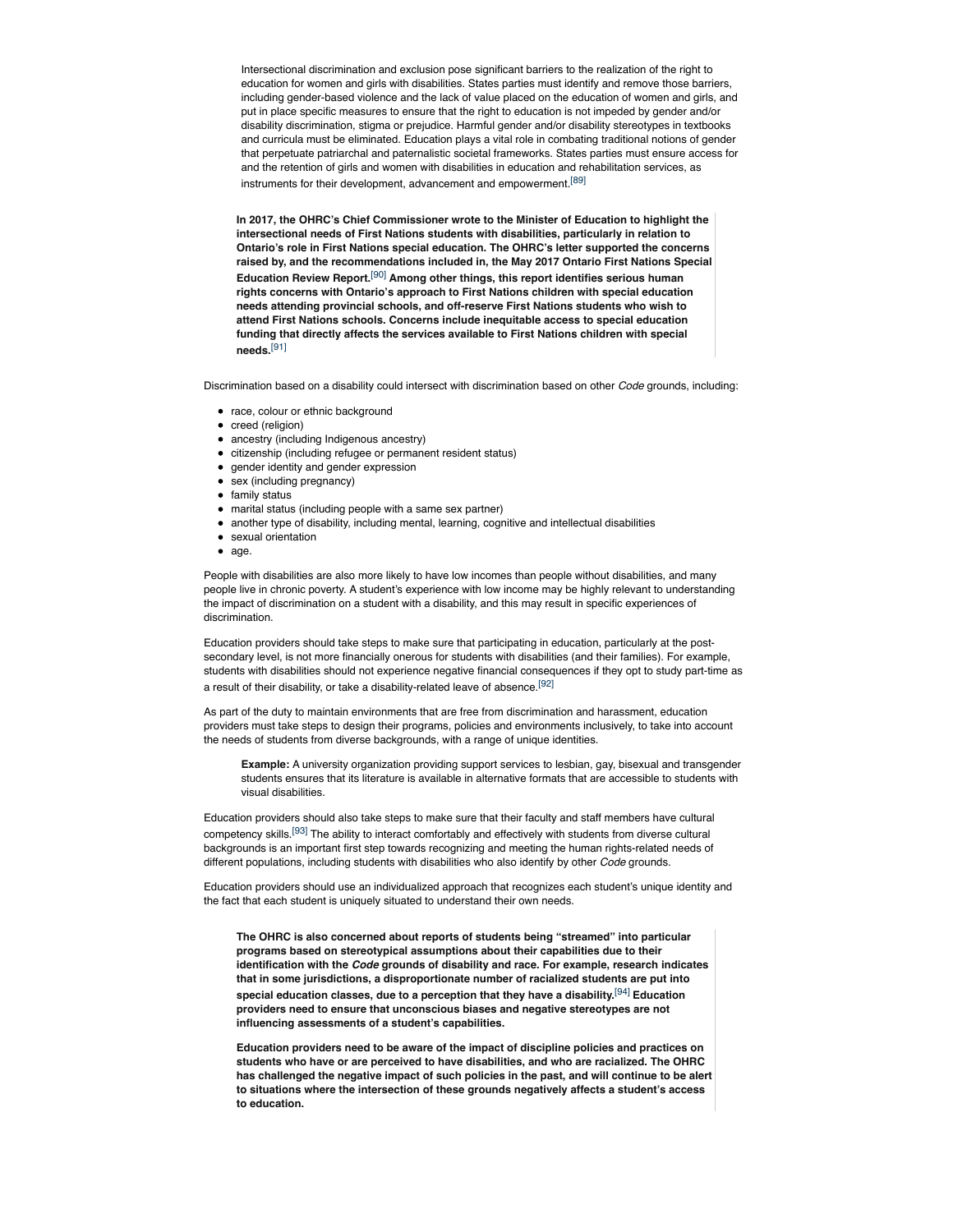Education providers must ensure that testing and evaluation materials and procedures used to grade and place students with disabilities are not selected or implemented in a way that is racially or culturally biased, and do not otherwise infringe the rights protected by the *Code*.

Language can also be a factor in discrimination based on related *Code* grounds such as ancestry, ethnic origin, place of origin, race, citizenship and creed. Francophone students with disabilities, in particular, have official language minority rights under the *Charter* and Ontario's *Education Act*. Differential treatment might occur, for example, because of an intersection between French language minority rights and human rights legislation, when Francophones try to exercise these rights together. For example, students with disabilities in Ontario's French-language education system have reported difficulty accessing special education services and specialists in their language.<sup>[95]</sup>

Back to Top

# 5. What is discrimination?

The *Code* does not provide a definition of discrimination. [96] Instead, the understanding of discrimination has evolved from case law. To establish *prima facie* discrimination (discrimination on its face) under the *Code*, a student must show that:

- 1. they have a characteristic protected from discrimination (*e.g.* disability)
- 2. they have experienced an adverse impact within a social area (*e.g.* education) protected by the *Code*, and
- 3. the protected characteristic was a factor in the adverse impact.[97]

The student must show that discrimination occurred on a "balance of probabilities," that is, it is more reasonable and probable than not that discrimination took place. Once a *prima facie* case has been established, the burden shifts to the education provider to justify the conduct within the framework of the exemptions available under the *Code* (*e.g. bona fide* requirement defence). If it cannot be justified, discrimination will be found to have occurred.

Discrimination does not have to be intentional. Intent is irrelevant for establishing that discrimination occurred.

Back to Top

# 5.1 Forms of discrimination

### 5.1.1 Direct, indirect, subtle and adverse effect discrimination

Discrimination may take many different forms. For example, it may take place in a direct way. It can happen when education providers specifically exclude students with disabilities from educational services, withhold benefits that are available to others, or impose extra burdens that are not imposed on others, without a legitimate or *bona fide* reason. This discrimination is often based on negative attitudes, stereotypes and bias towards students with disabilities.

Discrimination may also happen indirectly. It may be carried out through another person or organization.

**Example:** A private school "indirectly" discriminates by instructing an admissions scout it has hired not to recruit students with disabilities who have costly accommodation requirements.

The organization or person that sets out discriminatory conditions, and the organization or person that carries out this discrimination, can both be named in a human rights claim and held responsible.

Discrimination is often subtle. Discriminatory remarks are not often made directly, and people do not usually voice stereotypical views as a reason for their behaviour. Subtle forms of discrimination can usually only be detected after looking at all of the circumstances to determine if a pattern of behaviour exists. Individual acts themselves may be ambiguous or explained away, but when viewed as part of a larger picture, may lead to an inference that discrimination based on a *Code* ground was a factor in the treatment a person received. An inexplicable departure from usual practices may establish a claim of discrimination.<sup>[98]</sup> Also, criteria that are applied to some students but not others may signal that students with disabilities are being singled out for different treatment and this may be evidence of discrimination.

Sometimes seemingly neutral rules, standards, policies, practices or requirements have an "adverse effect" on students with disabilities.

**Example:** A university policy of awarding scholarships only to students in full-time attendance would likely have an adverse effect on students whose disabilities only permit them to attend school on a parttime basis.

Many laws, requirements or standards are put in place without considering the unique needs or circumstances of students with disabilities. Education providers have a responsibility to understand where these may have a discriminatory effect, and to remove this effect where it occurs.

Back to Top

## 5.1.2 Harassment

Part of an educational institution's duty to maintain a safe learning environment for all students, including students with disabilities, includes addressing bullying and harassing[99] behaviour. The *Code* defines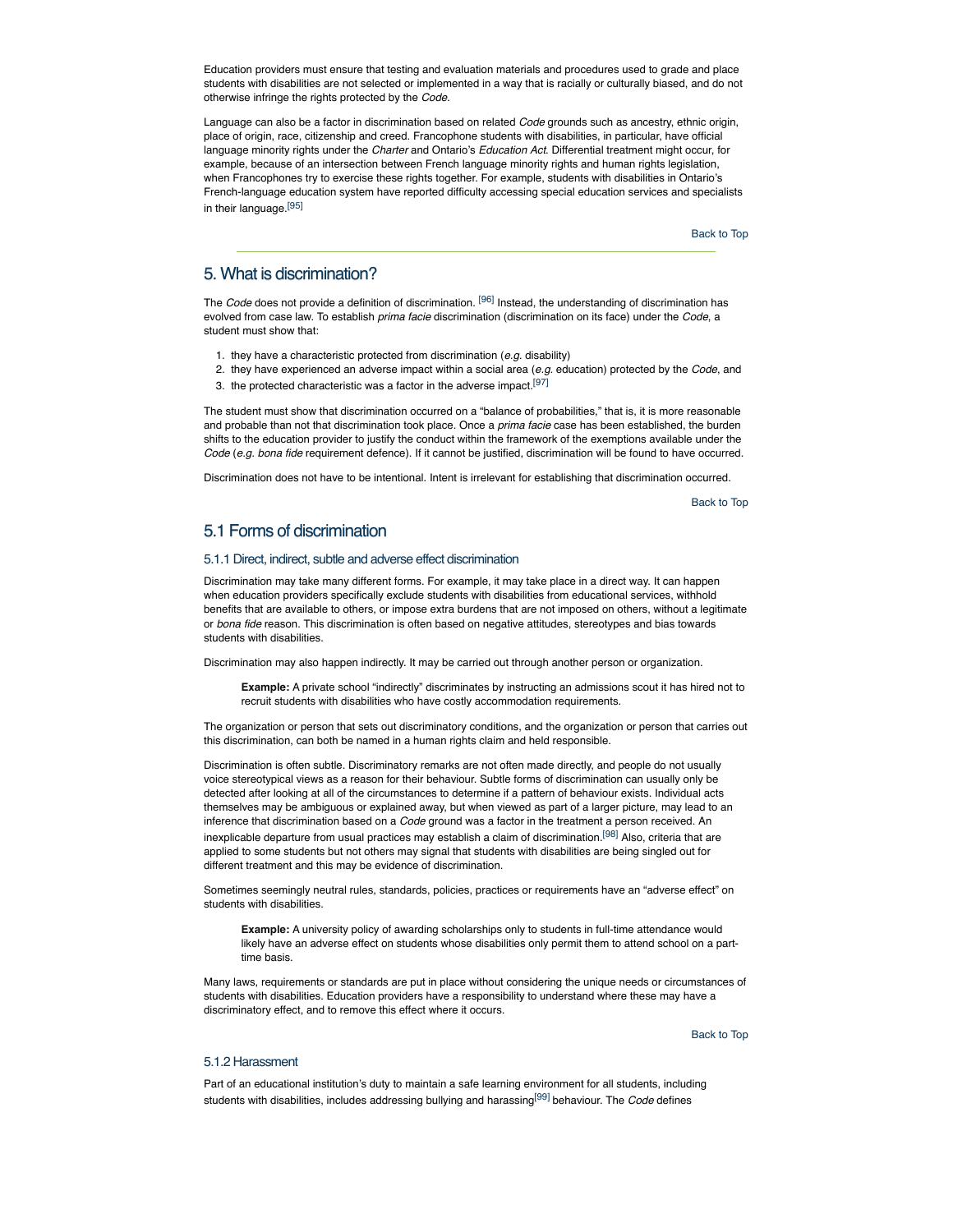harassment as "engaging in a course<sup>[100]</sup> of vexatious comment or conduct that is known or ought reasonably to be known to be unwelcome."<sup>[101]</sup> The reference to comment or conduct "that is known or ought reasonably to be known to be unwelcome" establishes both a subjective and an objective test for harassment.

The subjective part is the harasser's own knowledge of how his or her behaviour is being received. The objective component considers, from the point of view of a "reasonable" person, how such behaviour would generally be received. Determining the point of view of a "reasonable" person must take into account the perspective of the person who is harassed.<sup>[102]</sup> In other words, the HRTO can conclude based on the evidence before it that an individual knew, or should have known, that their actions were unwelcome.[103]

All students, including students with disabilities, have the right to be free from harassment in education. Section 1 of the *Code* guarantees the right to equal treatment in services without discrimination based on disability, among other *Code* grounds. Harassment based on disability, as a form of discrimination, is therefore prohibited in education services.<sup>[104]</sup> This protection would apply to sanction: (i) education providers who themselves harass students based on *Code* grounds, and (ii) education providers who know or ought to know that a student is being harassed based on *Code* grounds, and who do not take effective individualized and systemic steps to remedy that harassment.

If left unchecked, harassment can impede a student's ability to access education services equally and to fully take part in the educational experience.

**Example:** In a classroom, a student with Tourette's Syndrome is repeatedly subjected to taunting and teasing by a group of students. The same group of students exclude him from recess activities stating that he is "different" and "weird." It may be inferred from the particular circumstances that the treatment is due to his disability, even though none of the other students has ever made a direct reference to his disability. He begins to experience stomach aches in the morning and tells his parents he does not want to go to school. As a result of this harassment, his ability to access the education program is impaired.

There is no requirement that a student must object to the harassment at the time for a violation of the *Code* to exist, or for the student to claim their rights under the *Code*. [105] A student with a disability who is the target of harassment may be in a vulnerable situation, and afraid of the consequences of speaking out. Education providers have an obligation to maintain an environment that is free of discrimination and harassment, whether or not anyone objects.[106]

Some conduct or comments relating to disability may not, on their face, be offensive. However, they may still be "unwelcome" from the perspective of a particular student. If similar behaviour is repeated despite indications from the student that it is unwelcome, there may be a violation of the *Code*. Every student has the right to be free from humiliating or annoying behaviour that is based on their disability.

Students may experience "a course of unwelcome conduct" based on a disability, a past or perceived disability, their accommodation needs, the treatment they are receiving (*e.g.* medication or therapy), or the side-effects of treatment. Harassment could include:

- slurs, name-calling or pejorative nicknames based on disability
- graffiti, images or cartoons depicting people with disabilities in a negative light
- comments ridiculing people because of disability-related characteristics
- $\bullet$  intrusive questioning or remarks about a student's disability, medication,  $^{[107]}$  treatment or accommodation needs
- singling out a student for teasing or jokes related to disability
- inappropriately disclosing a student's disability to people who do not need to know
- repeatedly excluding students with disabilities from the social environment, or "shunning"
- circulating offensive material about people with disabilities at an educational institution by email, text, the Internet, *etc.*

Harassment based on *Code* grounds is occurring increasingly through online technology, including cell phone text messaging, social media, blogs and email.<sup>[108]</sup> While there are sometimes complex jurisdictional issues around the legal regulation of online harassment, education providers may be liable for a poisoned environment caused when online communications containing comment or conduct that would amount to harassment are accessed through technology operated by the educational institution, or by private electronic devices used on the institution's premises.[109]

Harassment may take different forms depending on whether the affected person identifies with more than one Code ground

**Example:** A female student who is blind is repeatedly asked out on dates by her university teaching assistant. Despite telling him she is not interested, he continues to approach her after the tutorial and on several occasions has waited for her outside of other classes she is taking. The student's experience of sexual harassment is exacerbated by the fact that, due to her disability, she is unable to detect his presence until he is in close proximity to her.

Courts and tribunals have established that schools have a duty to maintain a positive, non-discriminatory learning environment.<sup>[110]</sup> When students are harassed due to disability, it can impair their access to educational services and create a toxic learning environment. An education provider has a responsibility to take immediate remedial action once made aware of harassing conduct. If an allegation of harassment has been substantiated, this may include disciplinary action.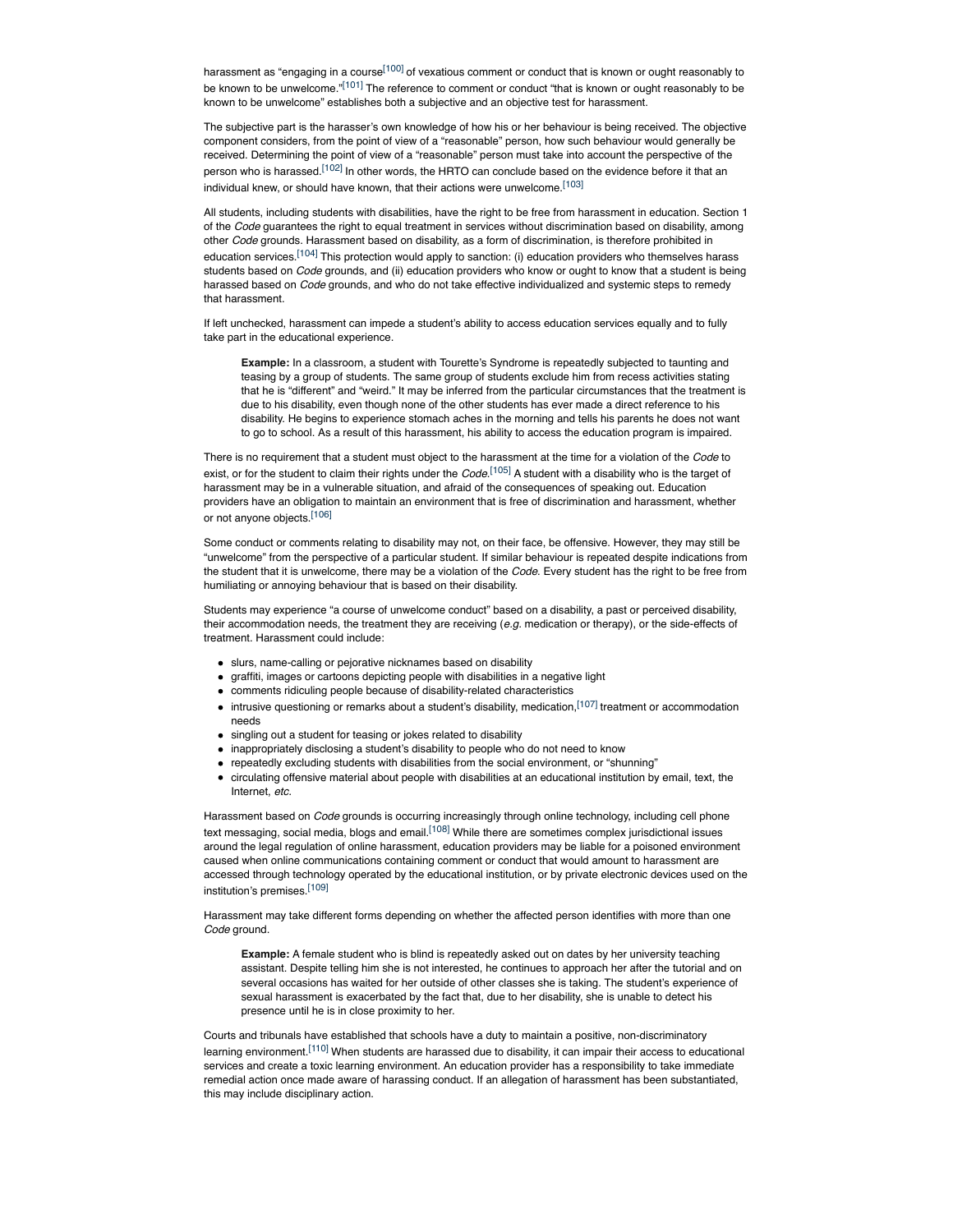**In 2016, the Provincial Advocate for Children and Youth published a report canvassing the lived experience of young people with special needs and their families in Ontario. The report states, "Many young people reported spending years in classrooms feeling like they didn't have what it took to be successful in school, some even reported being yelled at by teachers and educational assistants and being bullied by other youth. They wanted their teachers to protect them from harm and make them feel safe in class."**[111]

Anti-harassment training for educators and school staff is an important first step in creating a climate of mutual respect in an education environment. Educators will then be in a position to appropriately address issues of bullying and harassment that arise in the classroom. Education providers should also take steps to educate students about human rights and implement strategies to prevent discrimination and harassment.

**In a recent survey of parents of students with intellectual disabilities in Ontario, 64.9% of parents surveyed reported that their children "experienced some form of bullying related to their disability." They indicated that this was done "by other students, parents, and, at times, even school staff."**[112]

Education providers can help to prevent incidents of bullying and harassment before they occur by:

- having clear policies and standards in place setting out expectations for appropriate behaviour and identifying prohibited behaviour
- exhibiting a clear attitude of non-tolerance towards bullying and harassment
- communicating clearly to the student body the consequences of bullying and harassment educating students about disability issues and encouraging awareness of differing needs and
- acceptance of diversity
- engaging in role-playing and exercises to help students develop increased compassion and a greater awareness of the impact that bullying behaviour may be having on others
- respecting the confidentiality of students who do report bullying (this will also encourage other students who are being harassed to report it in its early stages).

Education institutions can go a long way toward promoting a harassment-free environment for students with disabilities, and other individuals protected by the *Code*, by having a clear, comprehensive anti-harassment policy in place. In cases of alleged harassment, the policy will alert all parties to their rights, roles and responsibilities. Such a policy should clearly set out ways the harassment will be dealt with promptly and efficiently. See Appendix C for suggested contents of an anti-harassment policy.

All students and school staff should be aware of the existence of an anti-harassment policy and the procedures in place for resolving complaints. This can be done by:

- distributing policies to everyone as soon as they are introduced
- making new students aware of them by including the policies in any orientation material
- training educators and school staff on the contents of the policies, and
- providing ongoing education on human rights issues.

Back to Top

### 5.1.3 Poisoned environment

A poisoned environment is a form of discrimination. In the employment context, human rights tribunals have held that the atmosphere of a workplace is a condition of employment as much as hours of work or rate of pay. A "term or condition of employment" includes the emotional and psychological circumstances of the workplace.[113] These concepts also apply in education.[114]

A poisoned environment is created when unwelcome disability-related conduct or comments are pervasive within an institution, and result in a hostile or oppressive atmosphere for one or more people with a disability.

At times, there may be overlap between harassment and a poisoned environment – for example, harassing behaviour directed at students with disabilities may cause a poisoned environment.[115] However, "harassment" and "poisoned environment" are two distinct concepts.<sup>[116]</sup> A poisoned environment can occur where the behaviour would not amount to the legal definition of harassment. For example, on-campus graffiti mocking people with mental health disabilities can create a poisoned environment, but would not likely meet the legal test for harassment which generally requires the occurrence of more than one incident, and that the behaviour be directed at a specific individual. A poisoned environment is based on the nature of the comments or conduct and their impact on an individual, rather than on the number of times the behaviour happens.<sup>[117]</sup> Sometimes a single remark or action can be so severe or substantial that it results in a poisoned environment.<sup>[118]</sup>

**Example:** At the beginning of a lecture, a college instructor expresses irritation to his students about being asked to accommodate a student with a learning disability who is taking his course. He states, "learning disabilities do not exist, there are just lazy students who watch too much television." This remark could be enough to cause a poisoned environment, not only for the student in question, but for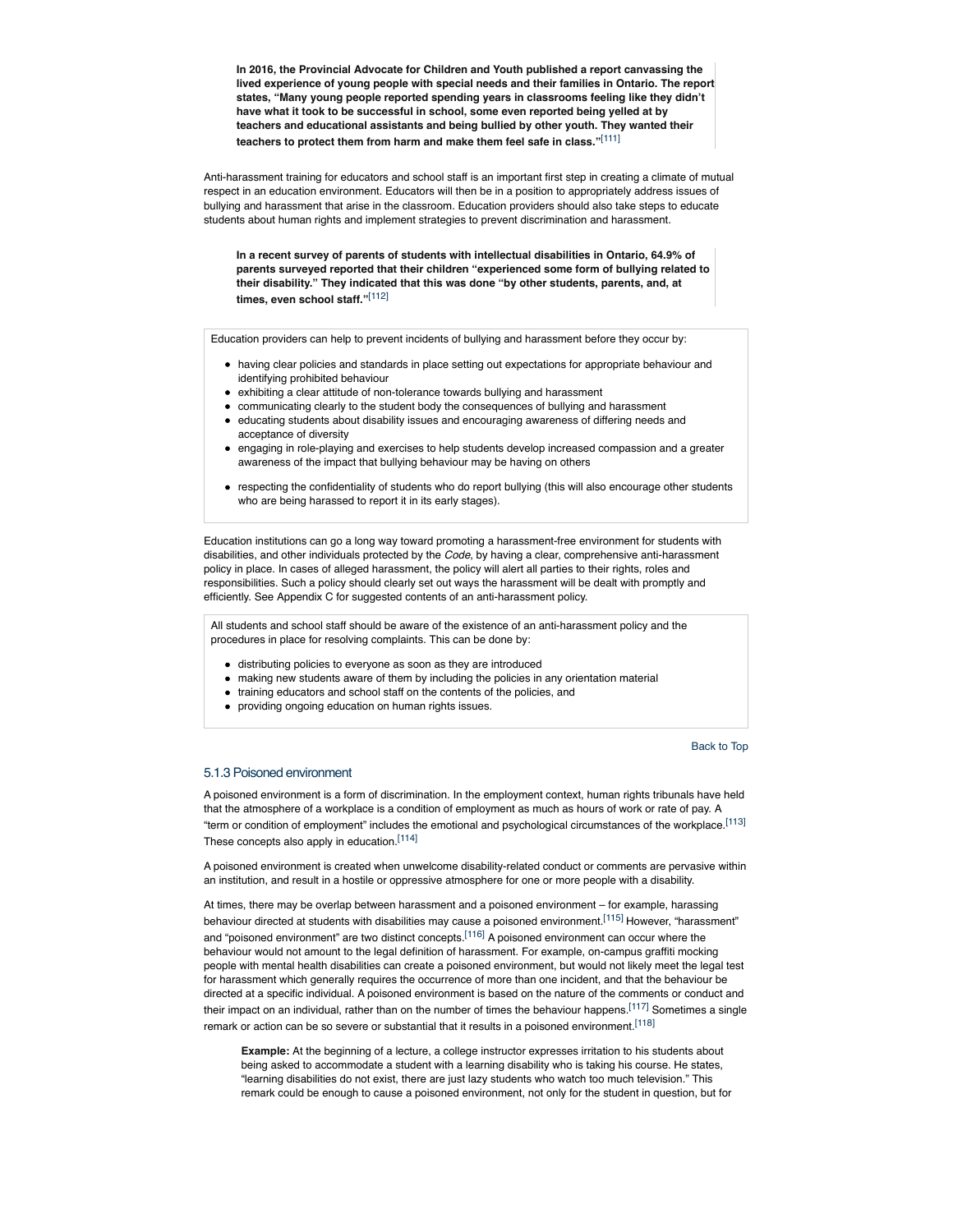other students with learning and other types of disabilities.<sup>[119]</sup>

A consequence of creating a poisoned environment is that certain people are subjected to terms and conditions in education that are quite different from those experienced by people who are not subjected to the comments or conduct. This gives rise to a denial of equality under the *Code.* In some circumstances, a person can experience a poisoned environment even if they are not a member of the group that is the target (*i.e.* the "spill-over" effects of harassment).

The comments or actions of any person, regardless their position of authority or status, may create a poisoned environment. Therefore, a teacher, faculty member, staff person, educational assistant, fellow student, *etc*. can all engage in conduct that poisons the environment of a student with a disability.

**After conducting a consultation with students and their families, Ontario's Provincial Advocate for Children and Youth reported: "Many of the young people and parents who sent us submissions said that creating welcoming and safe learning environments – and providing educators with the skills needed to make it happen – should be the number one job of schools. Children who didn't feel emotionally safe couldn't learn, partly because unsafe classroom environments compromised their ability to trust. We heard a great deal from parents who often had to struggle for hours just to get their child ready or willing to attend school each day – only to have them go into an environment they experienced as hostile and unwelcoming, where their peers teased or taunted them or in which they could find no emotional support."** [120]

Education providers have a duty to maintain a non-discriminatory environment, to be aware of a poisoned environment that exists, and to take steps to respond and eliminate it. Education providers in managerial or supervisory roles who know, or ought to know, of a poisoned atmosphere but allow it to continue are discriminating against the affected students even if they are not themselves actively engaged in producing that atmosphere.[121]

Back to Top

### 5.1.4 Systemic discrimination

Discrimination based on disability exists not just in individual behaviour, but can also be systemic<sup>[122]</sup> or institutionalized.<sup>[123]</sup> Systemic or institutional discrimination is one of the more complex ways that discrimination happens.<sup>[124]</sup> Education providers have a positive obligation to make sure that they are not engaging in systemic or institutional discrimination.

Systemic or institutional discrimination consists of attitudes, patterns of behaviour, policies or practices that are part of the social or administrative structures of an institution or sector, and that create or perpetuate a position of relative disadvantage for students with disabilities. The attitudes, behaviour, policies or practices may appear neutral on the surface but nevertheless have an "adverse effect" or exclusionary impact on students with disabilities.

**Example:** To apply for articling positions through a law society, a law student filled out an application that contained the question: "Have you ever been treated for schizophrenia, paranoia, or a mood disorder described as a major affective illness, bipolar mood disorder, or manic depressive illness?" He answered "yes," because previously he had experienced a couple of episodes of depression, for which he sought treatment. Once he answered "yes," conditions were placed on him so that each time he needed to reapply to the law society for activities to advance his career, the issue of his mental competence was revisited. Despite not having had further episodes of depression, after being admitted to the Bar, he was asked for multiple medical reports and required to see a psychiatrist, he was investigated by two private investigators, and he experienced delays not imposed on others. A human rights tribunal concluded that the question was discriminatory, and caused systemic discrimination against people with the named mental conditions. This was in part because the process following a "yes" answer to the question exposed applicants to a more intensive (and intrusive) evaluation than others. The tribunal also heard evidence that 77% of people who answered "yes" to the question had conditions put on their membership. The tribunal noted that the factors in the case were "sufficient to constitute an adverse impact, especially when viewed against the historical disadvantage and present-day social stigma experienced by people diagnosed with mental disabilities."<sup>[125]</sup>

Systemic discrimination can also overlap with other types of discrimination. For example, a policy that has an adverse discriminatory effect can be compounded by the discriminatory attitudes of the person who administers it.

Systemic discrimination is often embedded in an institution or sector, and may be invisible to the people who do not experience it, and even to the people who may be affected by it. It may be "reinforced by the very exclusion of the disadvantaged group" because the exclusion fosters the false belief that it is the result of "natural" forces<sup>[126]</sup> (for example, that students with disabilities are just not as capable of succeeding academically). To combat systemic discrimination, it is essential for an education institution to design all aspects of its operations inclusively with the diverse needs of its users in mind, and to create a climate where negative practices and attitudes can be challenged and discouraged.

**Example:** When designing a new student residence complex, a university hires a design expert to ensure that all physical structures are built according to the principles of inclusive design and avoid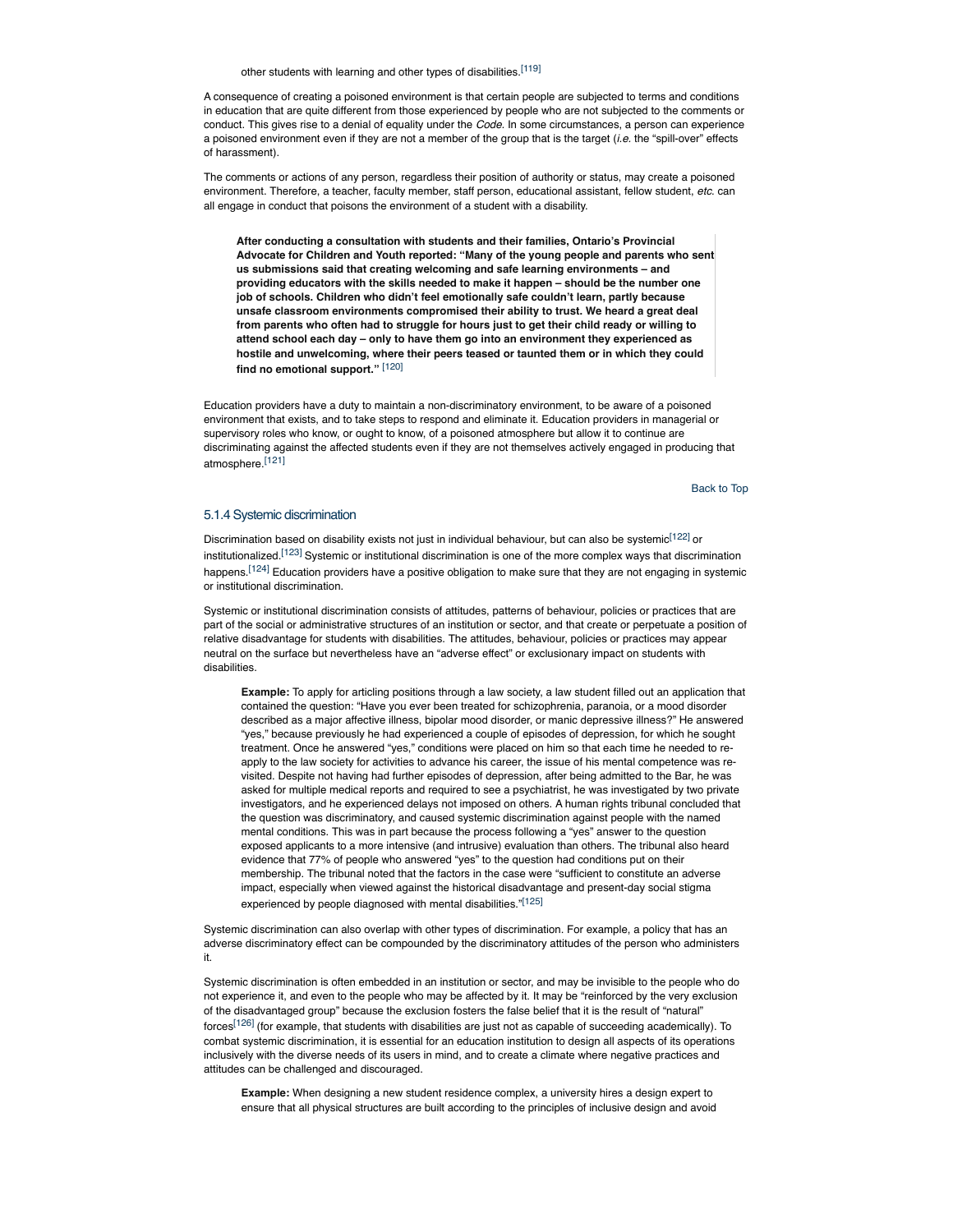barriers not covered by the Building Code regulations. This step ensures that the units and common areas are accessible to students with physical disabilities (and ensures they are accessible to families with small children and older people, as well).

It may not be necessary for multiple people to make complaints about an institution's policies or practices for their impact to be understood as causing systemic discrimination. Often, it can be inferred from the evidence in one person's case that many people from a *Code*-protected group will be negatively affected.

Back to Top

# 6. Discipline, safe schools and students with disabilities

Ensuring that learning environments are safe, respectful places, free of inappropriate behaviour is of paramount importance. Provincial legislation, regulations and related education policies have been designed and put in place to help education providers fulfil this crucial responsibility.<sup>[127]</sup> At the same time, in some cases, discipline policies may have an adverse effect on students with disabilities.

Despite amendments to the *Education Act* meant to ensure that mitigating factors[128] are considered before students with disabilities are disciplined, the OHRC continues to hear that, in many cases, students with disabilities continue to have much higher rates of suspension and/or expulsion than the average.<sup>[129]</sup> The Ministry of Education's own statistics for 2015-2016 indicate that 46.9% of suspensions and 45.8% of expulsions involved students with special education needs.[130]

Education providers need to make sure that they are abiding by their responsibilities under the *Code*, in addition to professional requirements under the *Education Act.* Under the *Code*, education providers have a duty to assess each student with a disability individually before imposing disciplinary sanctions. Disciplinary sanctions include detentions, exclusions, suspensions, expulsions, and other forms of punishment. Educators should attempt to determine whether the behaviour in question is due to the student's disability by considering:

- formal assessments and evaluations of the student
- relevant information supplied by the student and/or the student's parents/guardians
- observations of the student
- the student's accommodation plan, if there is one
- whether the accommodations provided for in the student's accommodation plan were appropriate, and whether these accommodations were being provided consistent with the student's accommodation plan, at the time of the behaviour in question
- whether the student's disability impaired his or her ability to understand the impact and consequences of the behaviour
- whether the student's disability impaired his or her ability to control the behaviour
- whether the student has undetected or undeclared disability-related needs that require accommodation. [131]

Under the *Code*, education providers have a legal obligation to accommodate students with disabilities up to the point of undue hardship.[132] All students with disabilities, even students whose behaviour is disruptive, are entitled to receive accommodation.

Educators must consider a range of strategies to address disruptive behaviour. Such strategies will include reassessing and, where necessary, modifying the student's accommodation plan, providing additional supports, implementing alternative learning techniques, and other forms of positive behavioural intervention.

Education policies and practices that have an adverse effect on students with disabilities are open to a human rights challenge under the *Code.*

If a student's behaviour is not due to a disability, that is, where there is no causal relationship between the student's disability and the behaviour in question, then that student would be subject to the normal consequences of their misconduct.[133] Where discipline for misconduct is warranted, it must be implemented with discretion and with regard to the student's unique circumstances.<sup>[134]</sup>

There may be rare situations where a student's behaviour, even where it is a manifestation of their disability, poses a health and safety risk to the student, other students, teachers and/or school staff. While an education provider in this type of situation continues to have a duty to accommodate the student up to the point of undue hardship, it is recognized that there may be legitimate health and safety concerns that need to be addressed. This issue is discussed in more detail in the "Undue hardship" section of this policy under "Health and safety."

Back to Top

## 7. Reprisal

Section 8 of the *Code* protects people from reprisal or threats of reprisal.<sup>[135]</sup> A reprisal is an action, or threat, that is intended as retaliation for claiming or enforcing a right under the *Code*.

Students with disabilities – or others on their behalf – may try to enforce their *Code* rights by objecting to discrimination, making an internal discrimination complaint to an educational institution, or making a claim at the HRTO. However, there is no strict requirement that someone who alleges reprisal must have already made an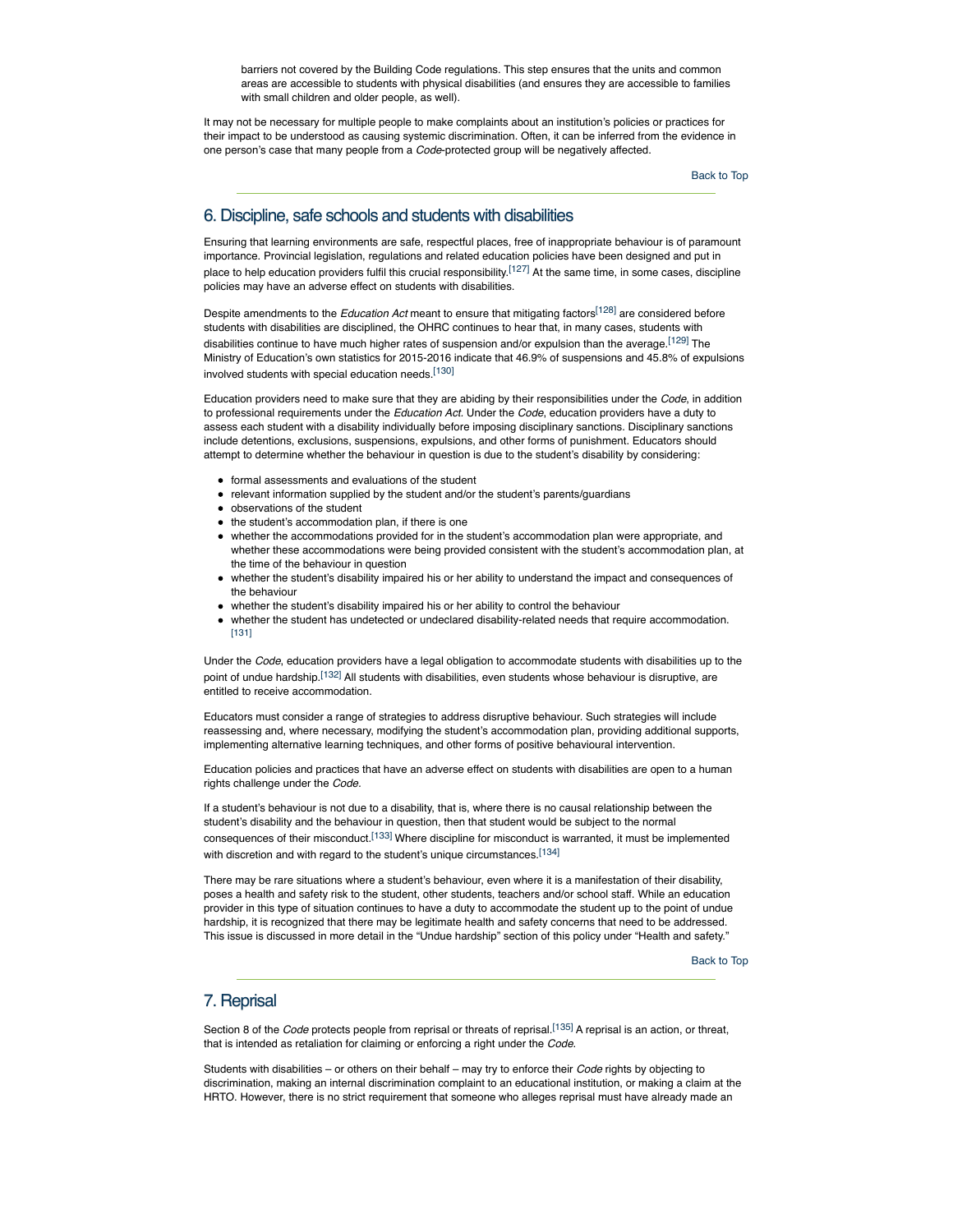official complaint or application under the *Code*. [136] Also, to claim reprisal, a person does not have to show that their rights were actually infringed.[137]

The following will establish that a student has experienced reprisal based on a *Code* ground:

- an action was taken against, or a threat was made to, the student
- the alleged action or threat was related to the student having claimed, or trying to enforce, a *Code* right, and
- there was an intention on the part of the education provider to retaliate for the claim or the attempt to enforce the right.[138]

**Example:** A mother has many email exchanges with her son's teacher because the supports identified in the boy's accommodation plan are not being implemented. After being unable to resolve the issue, she escalates the matter by calling the school principal. The principal speaks with the boy's teacher about the telephone call and what was discussed. The teacher then refuses to reply to the mother's phone calls and emails, and the boy is repeatedly kept in for recess without explanation. The teacher's behaviour could amount to reprisal under the *Code.*

People associated with a student with a disability who has complained about discrimination are also protected from discrimination and reprisal.[139]

Back to Top

## 8. Duty to accommodate

Under the *Code*, education providers have a legal duty to accommodate the needs of students with disabilities who are adversely affected by a requirement, rule or standard.<sup>[140]</sup> Accommodation is necessary to address barriers in education that would otherwise prevent students with disabilities from having equal opportunities, access and benefits.

**In a recent survey of parents of students with intellectual disabilities in Ontario, 53.2% of parents surveyed reported that their child was not receiving proper academic accommodations; and 68.2% of parents reported that schools were "meeting half or less than half of their child's academic needs." In interviews, parents emphasized "the devastating effects of low expectations and lack of opportunity for engagement."**[141]

Education environments should be designed inclusively and must be adapted to accommodate the needs of a student with a disability in a way that promotes integration and full participation.

Accommodation does not mean lowering "*bona fide* academic requirements," which are the skills or attributes that one has to meet to be eligible for admission, pass a class or course, graduate from a program, *etc.*

The duty to accommodate has both a substantive and a procedural component. The procedure to assess an accommodation (the process) is as important as the substantive content of the accommodation (the accommodation provided).[142] In a case involving the accommodation of a mental health disability in the workplace, the court said: "a failure to give any thought or consideration to the issue of accommodation, including what, if any, steps could be taken constitutes a failure to satisfy the 'procedural' duty to accommodate."<sup>[143]</sup>

Education providers are responsible for ensuring that they meet both the procedural and the substantive components of the duty to accommodate.<sup>[144]</sup> In one case, the HRTO stated:

The analysis is no different than an employer's obligation to accommodate an employee's disability. Procedurally, the [school board] is under an obligation, once a disability is identified, to determine what kind of modifications or accommodations might be required in order to allow a student to fully participate in school. The substantive duty requires the respondent Board and each individual school, in this case, to make the modifications or provide accommodation necessary in order to allow a student to fully participate, such as academic modifications, accommodation and behavioural strategies, if required, up to the point of undue hardship. [145]

To fulfil the procedural component of the duty to accommodate, there needs to be meaningful interaction between the parties that focuses on the student's needs and consideration of whether the education provider can accommodate those needs.

**Example:** A school board was found to have failed in the procedural obligations of the duty to accommodate when it neglected to review the individual needs of a student with autism, and did not seriously consider whether it could meet those needs by modifying its transportation policy to permit the boy to attend school for part of the day.[146]

In Ontario, it is clear that a failure in the procedural duty to accommodate can lead to a finding of a breach of the *Code*, even if there was no substantive accommodation that could have been provided short of undue hardship. Failure to perform either component of the duty is a failure to carry out the duty to accommodate.<sup>[147]</sup>

An education provider will not be able to argue persuasively that providing accommodation would cause undue hardship if it has not taken steps to explore accommodation solutions, and otherwise fulfil the procedural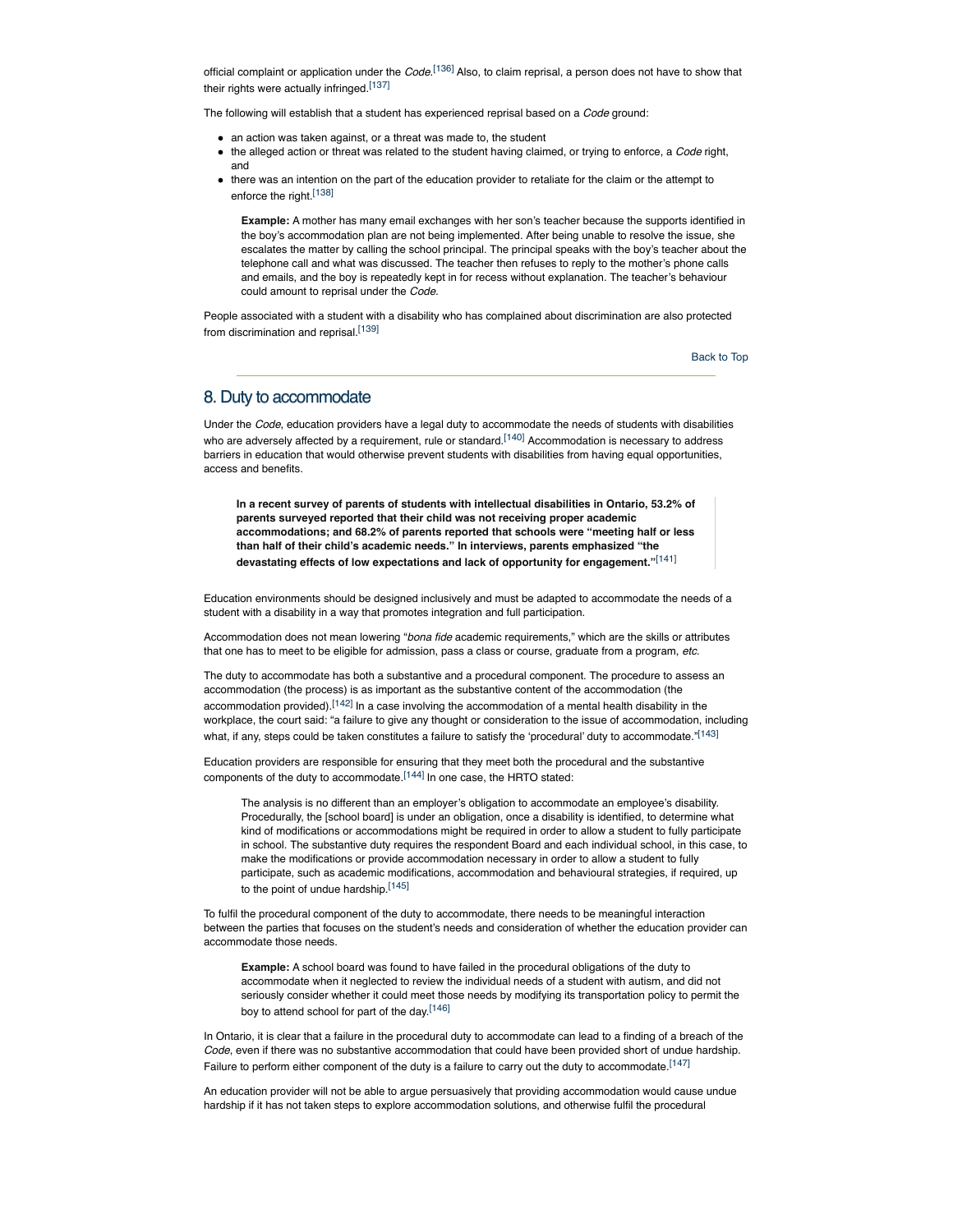# 8.1 Principles of accommodation

The duty to accommodate is informed by three principles: respect for dignity, individualization, as well as integration and full participation.

### 8.1.1 Respect for dignity

The *Convention on the Rights of Persons with Disabilities* states: "…discrimination against any person on the basis of disability is a violation of the inherent dignity and worth of the human person."[149]

The duty to accommodate students with disabilities means accommodation must be provided in the way that most respects the dignity of the student, if doing so does not cause undue hardship.<sup>[150]</sup> Human dignity encompasses individual self-respect, self-worth and inherent worth as a human being. It includes physical and psychological integrity and empowerment.<sup>[151]</sup> It is harmed when students are marginalized, stigmatized, ignored or devalued. Privacy, confidentiality, comfort, individuality and self-esteem are all important factors.

Respect for a student's autonomy is also crucial, particularly at the secondary and post-secondary levels of education. Education providers should recognize a student's right to self-determination, to be treated without paternalism, and to make decisions in their own best interest with minimal interference. Education providers need to consider how an accommodation is provided and the student's own participation in the process.

Respect for dignity includes being considered as a whole person, not merely in relation to one's disability. It includes respecting and valuing the perspectives of students with disabilities, particularly when students speak about their own experiences.

Education providers should consider different ways of accommodating students with disabilities along a continuum, ranging from ways that most respect dignity and other human rights values, to those that least respect those values.

**Example:** An accommodation that shows little respect for the dignity of a student with a disability is an accessible entrance over a loading dock or through a service area or garbage room. Students who use mobility devices should have the same opportunity as others to enter a building in a pleasant and convenient way.

Education providers have a duty to maintain a positive school environment for all people they serve. The attitudes of educators towards disability issues play a major role in influencing how other students treat and relate to students with disabilities. Educators should make efforts to sensitize students about disability issues and to model respectful attitudes and behaviour towards students with disabilities. Education providers need to address any behaviour that may be damaging to the dignity of students with disabilities.

Back to Top

### 8.1.2 Individualization

There is no set formula for accommodation. Each student's needs are unique and must be considered afresh when an accommodation request is made. At all times, the emphasis must be on the individual student's needs and not on the type of disability.<sup>[152]</sup> Blanket approaches to accommodation that rely solely on categories, labels and generalizations are not acceptable.<sup>[153]</sup> Accommodations may need to be re-visited over time to make sure they continue to meet a student's needs appropriately.

Although many accommodations will benefit large numbers of students with similar needs, an accommodation solution that meets one student's requirements may not meet the needs of another. Students sharing the same condition often experience it in very different ways, with different symptoms, limitations and prognoses. For example, while some students with visual impairments read Braille, many do not. Different effects of a disability and different learning styles may call for different approaches.<sup>[154]</sup>

**Example:** An appropriate accommodation for a student who is deaf and whose primary language of communication is American Sign Language or Langue des signes québecoise might be a Provincial School for the Deaf or a sign language instructional program in a local community school. At the same time, an appropriate accommodation for another student, who is also profoundly deaf, and who primarily uses auditory-verbal communication, might be inclusion in a regular classroom with supports.

Individualized accommodation will also require education providers to be mindful of the fact that many students with disabilities will identify by other *Code* grounds, in addition to disability. Education providers need to consider how these interrelated identities may be relevant when they devise appropriate accommodation solutions.

**Example:** An eight-year-old boy with attention deficit hyperactivity disorder, whose family has recently immigrated to Ontario from Sri Lanka, registers at his neighbourhood public school. To help facilitate the accommodation process, the school principal provides the family with written information in Tamil, the family's first language, about the workings of the special education system and the resources available to students with disabilities.

Back to Top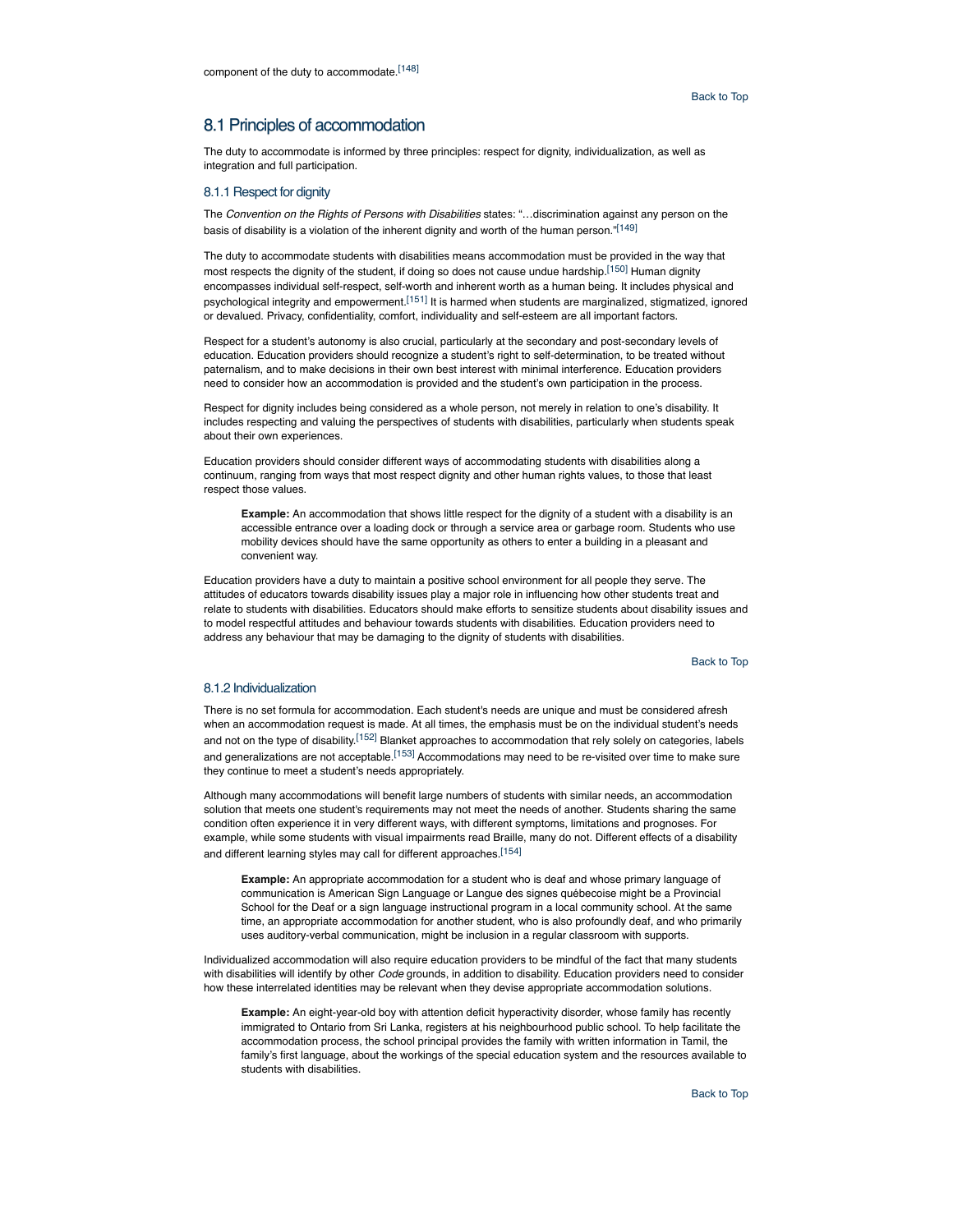#### 8.1.3 Integration and full participation

Accommodations should be developed and implemented with a view to maximizing a student's integration and full participation. Achieving integration and full participation requires barrier-free and inclusive design, as well as removing existing barriers. Where barriers continue to exist because it is impossible to remove them at a given point in time, then individual accommodations should be provided, up to the point of undue hardship.

**Example:** At his parents' request, a children's swimming program at a daycare centre assigns an additional instructor to a class that includes a boy who has a mobility impairment, because the neighbourhood pool does not have an accessible ramp and handrails. This allows the boy to get the extra support he needs to access the service within the regular program.

Educational facilities should be built, and must be adapted, to accommodate the needs of students with disabilities in a way that promotes their integration and full participation. Education providers must take steps to include students with disabilities in classroom and extra-curricular activities, wherever possible. Education policies, programs, services and activities should be designed inclusively with the needs of all students in mind, so they do not exclude or single out any student. Education policies must take into account the diverse needs of the student population, and must plan for alternative measures to address the needs of students with disabilities.

**Example:** Workplace tensions have risen to the point where a labour strike by school staff appears imminent. Thinking ahead, the school board works together with school principals to draft a contingency plan for students that would permit them to continue attending school should there be a work stoppage. The plan includes specific provisions addressing the needs of students with disabilities, and includes a back-up plan in the event that educational assistants, special needs assistants and other special education staff are part of a walkout.

It is well-established in human rights law that equality may sometimes require different treatment that does not offend the person's dignity. In some circumstances, the best way to ensure the equality of students with disabilities may be to provide separate or specialized services. However, education providers should keep in mind that segregated treatment in educational services for people with disabilities is less dignified and is unacceptable, unless it can be shown that integrated treatment would pose undue hardship or that segregation is the only way to achieve equality.<sup>[155]</sup>

Back to Top

## 8.2 Inclusive design

Ensuring integration and full participation means designing the education system for inclusiveness. The concept of inclusive or "universal" design<sup>[156]</sup> has been tailored to fit the education context. "Universal Design for Learning" (UDL)<sup>[157]</sup> emphasizes equal participation and recognizes that all students have varying abilities and needs. This method of design is a preferred approach to removing barriers or making "one-off" accommodations, which assume that existing structures may only need slight modifications to make them acceptable.<sup>[158]</sup>

**Ontario's Provincial Advocate for Children and Youth has recognized that "even the most dedicated and skillful teacher cannot help all students in a classroom when the 'whole school' environment is not designed and equipped to be welcoming and supportive of the unique needs of all learners."**[159]

It is important for education providers to note that the right to equality can be breached by a failure to address the needs of disadvantaged groups. The Supreme Court of Canada has observed:

[T]he principle that discrimination can accrue from a failure to take positive steps to ensure that disadvantaged groups benefit equally from services offered to the general public is widely accepted in the human rights field.<sup>[160]</sup>

The Supreme Court has also noted the need to "fine-tune" society so that structures and assumptions do not exclude people with disabilities from taking part in society.<sup>[161]</sup> The Court has affirmed that standards should be designed to reflect all members of society, to the extent that this is reasonably possible.<sup>[162]</sup>

**Example:** A university develops a "Voluntary Leave of Absence" policy that sets out a formalized approach to situations where a student needs to take a temporary leave of absence from their studies (due to, for example, a mental health challenge, other health-related concern, sudden unexpected circumstance such as the death of a loved one, *etc.*). The policy begins with a statement outlining the institution's commitment to fulfilling its legal obligation to accommodate the disability-related needs of students, and includes information on how to coordinate support services available to students, reduce financial penalties wherever possible, and facilitate successful resumption of studies when the student is able. By letting students, staff and faculty know that the policy exists, the university is helping to reduce organizational barriers to taking a temporary leave, de-stigmatize the decision to take a hiatus from studies, support student health and well-being, and ensure that more students return to their studies after a temporary leave and are able to graduate from post-secondary education.<sup>[163]</sup>

Education providers need to build in conceptions of equality to standards or requirements. This proactive approach is more effective because it emphasizes accessibility and inclusion from the start. Barrier prevention is much more preferable to barrier removal, and it is consistent with the notion of disability as a social model that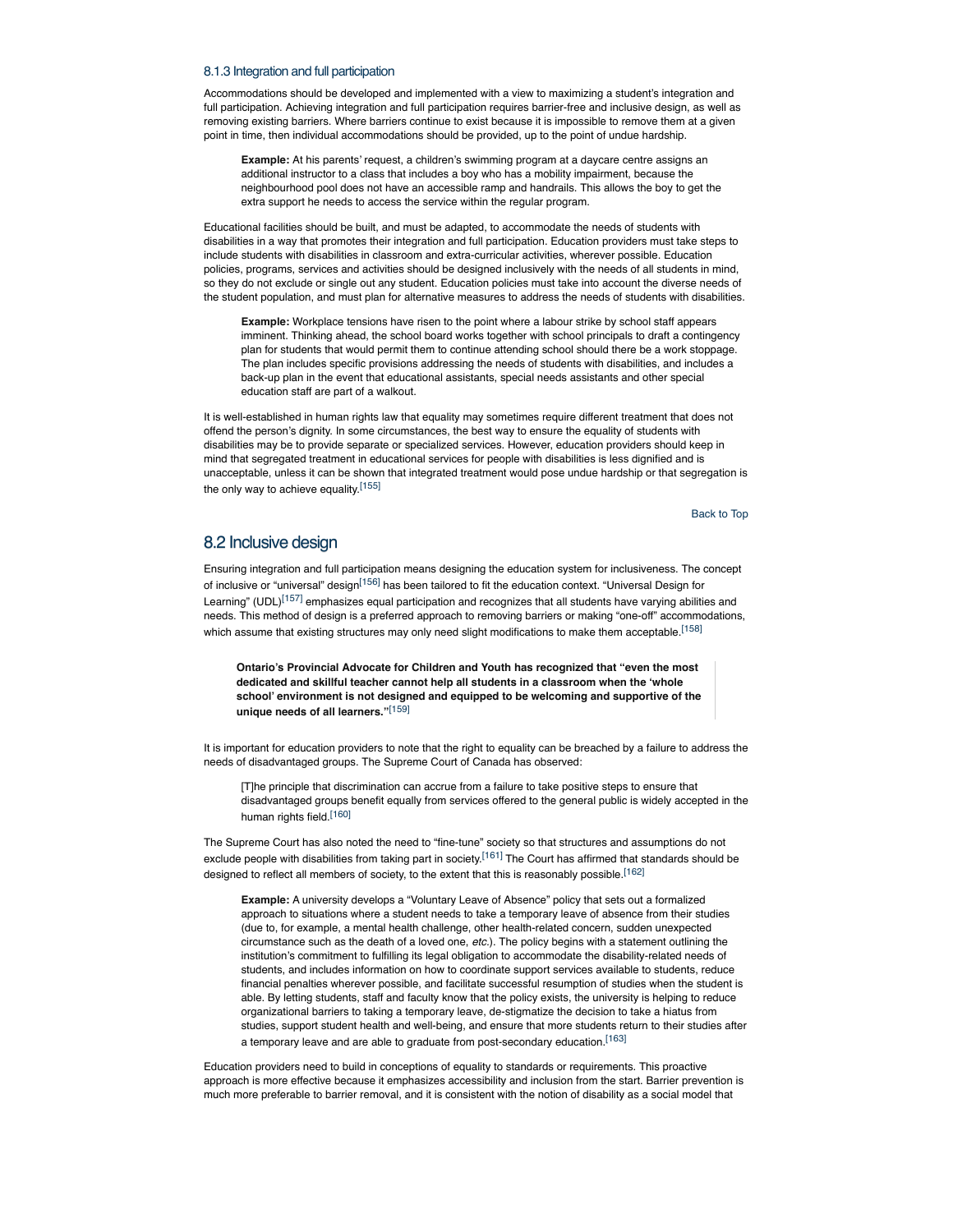conceptualizes "disability" as the outcome of socially constructed barriers and society's failure to accommodate difference.[164]

**The United Nations' Committee on the Rights of Persons with Disabilities has expressed its support of UDL. It has encouraged States Parties to the** *CRPD* **to adopt the universal design for learning approach, which consists of a set of principles providing teachers and other staff with a structure for creating adaptable learning environments and developing instruction to meet the diverse needs of all learners.**

**Universal Design for Learning recognizes that each student learns in a unique way and involves:**

- 1. **developing flexible ways to learn**
- 2. **creating an engaging classroom environment**
- 3. **maintaining high expectations for all students while allowing for multiple ways to meet expectations**
- 4. **empowering teachers to think differently about their own teaching**
- 5. **focusing on educational outcomes for all, including persons with disabilities.**

**Curricula must be conceived, designed and implemented in a way that meets and adjusts to the requirements of every student, and provides appropriate educational responses. Standardized assessments must be replaced with flexible and multiple forms of assessments and the recognition of individual progress towards broad goals that provide alternative routes for learning.**[165]

Education providers will likely find that inclusive design choices and barrier removal make practical sense and will benefit large numbers of the school community.

**Example:** A university makes its lecture content available via podcast. In addition to benefiting students with disabilities who use adaptive technologies to access course content, this delivery method also benefits students with learning disabilities, students whose first language is not English, and students who are unable to attend the lecture in person due to family status obligations. The podcasts also provide useful study tools for students with a range of learning styles and preferences, in preparation for exams, *etc.*

Certain individual accommodations can, in particular circumstances, be resource-taxing, require time-consuming oversight on the part of the education institution, pit disability advocates against faculty, and place undue burdens on students with disabilities and their families to navigate their educational experience and environment. [166] UDL fosters student independence and autonomy, avoids stigmatizing individual students, and creates a more inclusive and welcoming education setting for everyone.

**UDL recognizes that people learn in a variety of ways. To optimize learning, education providers should provide flexible learning environments that emphasize the three principles of UDL and offer:**

- 1. **Multiple means of representation to give learners various ways of acquiring information and knowledge.**
- 2. **Multiple means of expression to provide learners alternatives for demonstrating what they know.**
- 3. **Multiple means of engagement to tap into learners' interests, challenge them appropriately, and motivate them to learn.**

**From The National Center on Universal Design for Learning: www.udlcenter.org/aboutudl/whatisudl/3principles (date retrieved: October 20, 2017).**

Education providers should incorporate UDL principles when developing or modifying curriculum and learning plans, constructing new buildings, undertaking renovations, buying new computer systems, launching new websites, designing courses,<sup>[167]</sup> delivery methods and evaluation methodologies, and when they are setting up programs, services, policies and procedures.

**Example:** A school board takes steps to make sure that curriculum materials are available in electronic text format at the same time print materials are provided to all students, so that students who need alternative formats (*e.g.* students with visual impairments or learning disabilities) do not experience delay.

Education providers should never create new barriers when designing new systems or structures or revising old ones.<sup>[168]</sup> Education providers that knowingly create new barriers for people with disabilities, or take steps that perpetuate existing barriers, may violate the *Code*. [169]

Along with the expectation to prevent barriers at the design stage through inclusive design, education providers need to be aware of systemic barriers in systems and structures that already exist. They should actively identify and seek to remove these existing barriers.

**Example:** A school board reviews its website to identify possible barriers for people with disabilities. It unlocks several design elements so that people with low vision can increase the font size on their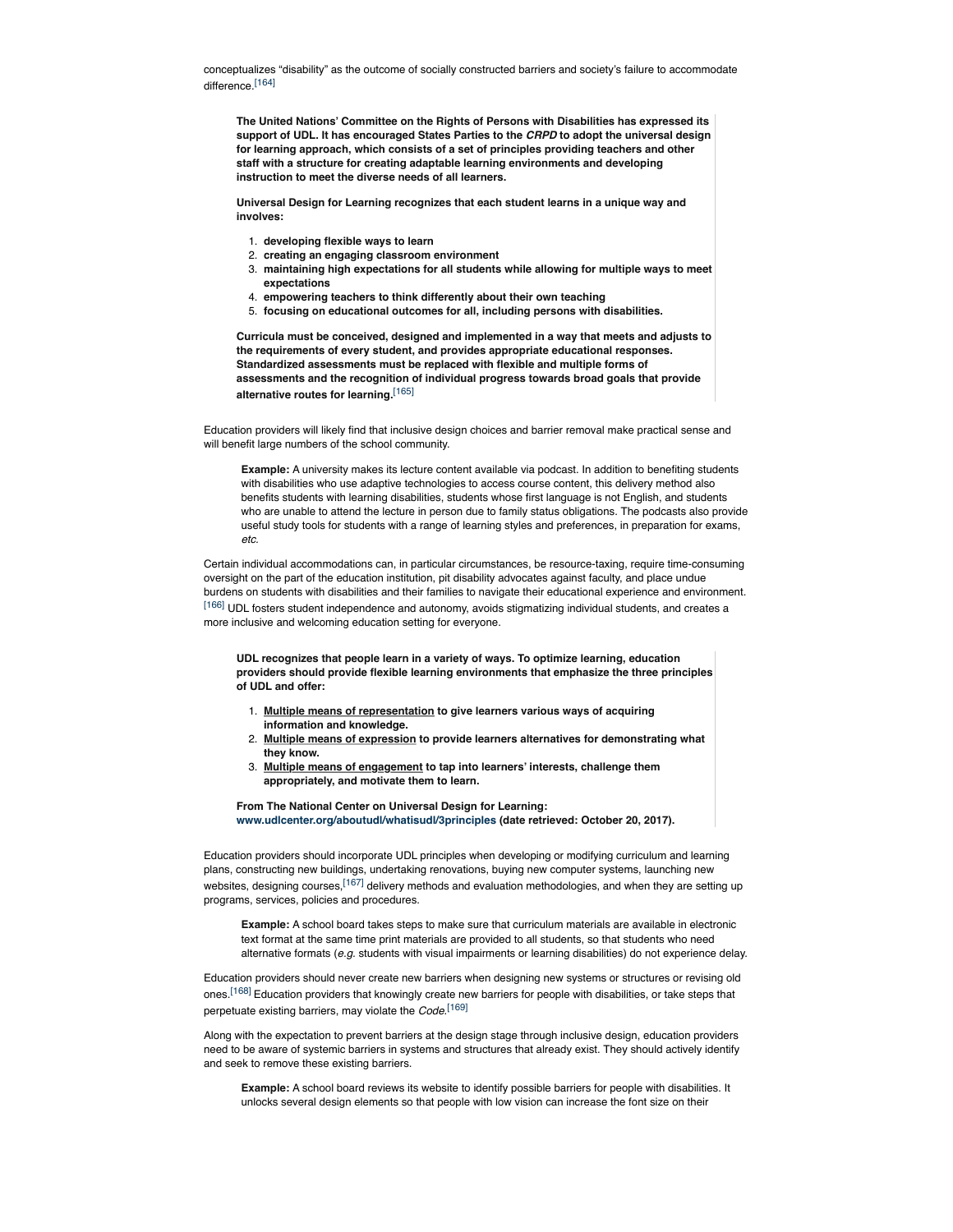desktops and "pinch" out or zoom in closer on their mobile devices. It adds descriptive text tags to logos and images for users with very limited or no vision. It also modifies the presentation of the website's content to ensure high colour contrast and clear "focus order." This allows people with low vision and people who use assistive technologies to more easily access the information and navigate through content.

It is important to note that even where the principles of UDL have been fully implemented and schools have adopted a comprehensive approach to removing barriers, some barriers may continue to exist for students with disabilities.

Where the best known universal design standards have been applied, and barriers continue to exist because it is impossible to remove those barriers at a given point in time, then, as part of the duty to accommodate, next best alternatives or temporary solutions for individual students must be explored and implemented, if to do so would not result in undue hardship.

### **Examples of UDL features:**

**Course management system (CMS)**

- implementation of a centralized electronic course management system
- allows timely communication with students
- can be accessed independently by students at any time.

#### **PowerPoint slides**

- as a complement to lectures
- compatible with adaptive technology (*e.g.* screen reader software)
- available to students through CMS.

#### **Lectures**

- recorded and made available through podcasts
- podcasts made available in multiple formats (audio, video + audio, plain text transcription)
- available to students through CMS
- collaborative note-taking process (student rotation); notes available through CMS
- could be made available on video with closed captioning.

#### **Textbooks and course materials**

available to all students in print and electronic formats, wherever possible.

#### **Communication**

- course expectations (including *bona fide* academic requirements) communicated clearly to students in multiple ways (*e.g.* in course syllabi, verbally, electronically, with PowerPoint, *etc.*)
- changes and announcements to due dates, scheduling, *etc.* are included in the class podcast (then made available on the CMS), conveyed through group email, as well as communicated verbally in class.

#### **Assessment**

- students provided with choice of assessment method (*e.g.* a 100% final exam, multiple quizzes, written papers, individual or group presentations, multi-media project, portfolios, service activity, *etc.*)
- test accommodations can include changes to test times, testing format, or the setting in which the test is taken
- all students given as much time as needed to complete exams (where restricted test-taking time is not a *bona fide* academic requirement).

Information adapted from Rachel E. Smith and Tara Buchannan, "Community Collaboration, Use of Universal Design in the Classroom," (2012) *Journal of Postsecondary Education and Disability*, 25(3), 259-265.

Back to Top

## 8.3 Accommodation process

### 8.3.1 Basic principles

In addition to designing inclusively and removing barriers, education providers must respond to individual requests for accommodation. The principles of respect for dignity, individualization, and inclusion and full participation apply both to the substance of an accommodation and to the accommodation process. The way an education institution provides and implements an accommodation is subject to human rights standards.

At the heart of the accommodation process is the responsibility, shared by all parties, to engage in meaningful dialogue about accommodation, and to seek out expert assistance as needed. Everyone involved should cooperatively engage in the process, share information, and avail themselves of potential accommodation solutions.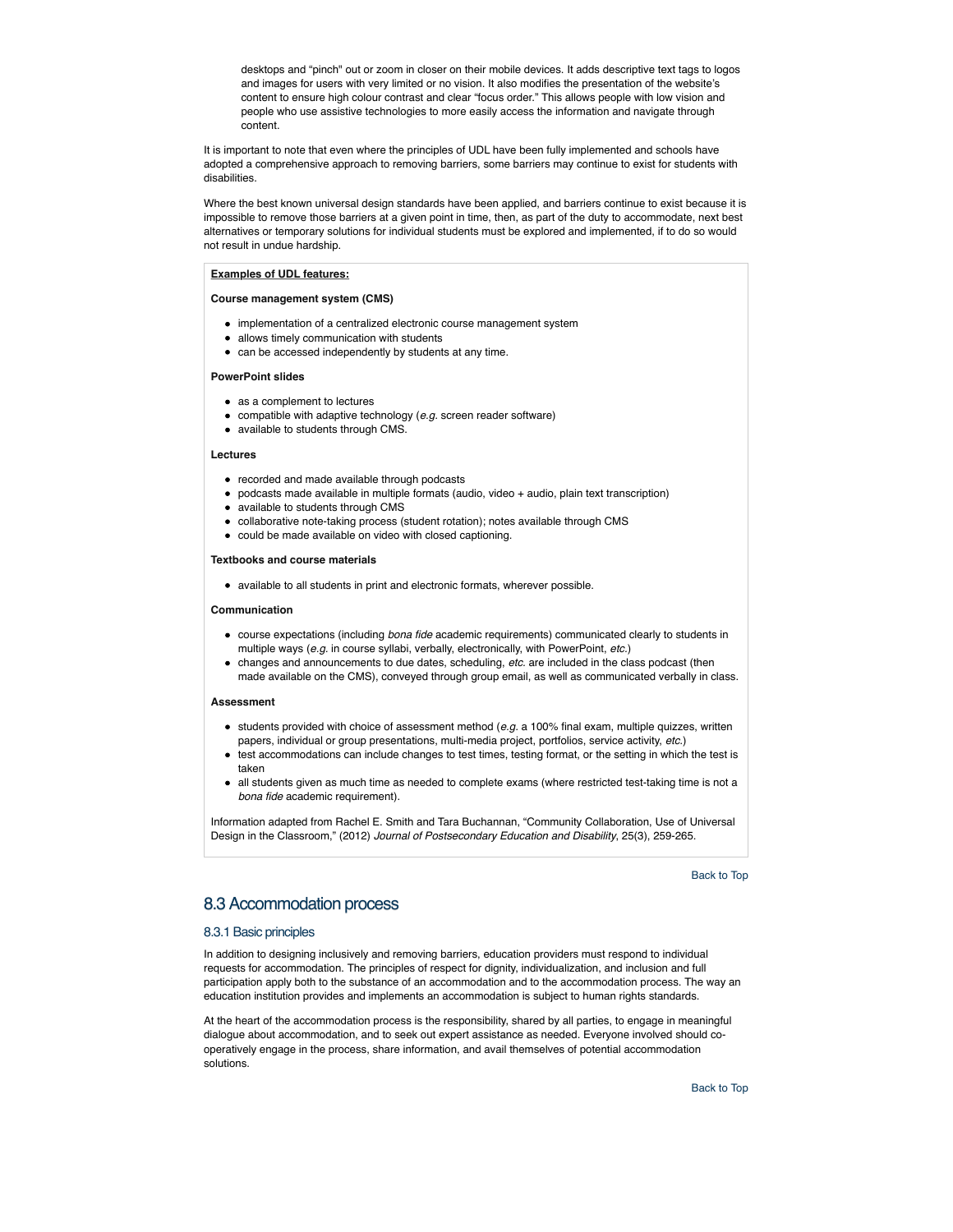### 8.3.2 Sharing information

Information about accommodation procedures should be readily available to students, and where applicable, their parents/guardians.[170] Effective communication about accommodation procedures is an essential part of creating an education environment that encourages and supports accommodation requests.[171]

All students (and their parents/guardians, where applicable) should be informed that students with disabilities are entitled to accommodation, the process for requesting an accommodation, their right to take part in such a process, and any other information that may be helpful in making the accommodation process more understandable and accessible. The accommodation process should be part of the regular life and discourse of the education institution.

Education providers should make clear, consistent and regular declarations to staff, the student body, and parents/guardians, where appropriate, that the institution

is committed to fulfilling its responsibilities under the *Code*, including its duty to accommodate students with disabilities. This message should be communicated early and often in application and registration materials, orientation packages, newsletters, on the institution's website, in course syllabi, by instructors verbally, *etc.* Links to policy references and other resources should be provided, including links to the OHRC's *Policy on accessible education for students with disabilities, 2018*,

other relevant institution policies (such as its human rights, accommodation and privacy policies), links to information about the institution's equity/human rights office, where appropriate, and training resources for faculty, staff and students.[172]

When communicating about the accommodation process, education providers should always take care not to violate the privacy of, or divulge confidential information about, individual students.

Back to Top

### 8.3.3 Timeliness

Accommodations must be provided in a timely manner. Delays in providing accommodation have the potential to directly impede a student's ability to access and take part in the curriculum.<sup>[173]</sup> Delayed accommodations may also contribute to disability-related behavioural issues and the challenges faced by front-line educators in dealing with these issues.<sup>[174]</sup> Unreasonable delays may be found to violate the procedural duty to accommodate, and thus constitute a breach of the *Code*. [175]

Examples of delays that students with disabilities may experience include:

- waiting long periods of time for textbooks and other academic materials in alternative formats<sup>[176]</sup>
- delays in receiving professional assessments
- delays in receiving interim accommodations
- delays in the provision of support staff (*e.g.* educational assistants, special needs assistants, sign language interpreters, *etc.*)
- waiting lists for other types of special education services (*e.g.* identification hearings, classroom placements, preparation of accommodation plans, implementation of accommodation plans, processing of claims for funding *etc.*)
- delays in receiving needed adjustments to accommodations.

When making accommodation requests, students have a responsibility to give education providers ample time to ensure that accommodations will be available when needed.

Where the most appropriate accommodation cannot be provided right away, education providers have a duty to provide for interim accommodation as the next best and timely solution while planning for a more appropriate and permanent solution. In the meantime, this will enable students to be as productive and involved as possible.

**Example:** A child in grade one has difficulty learning to read and shows signs of dyslexia. While on a waiting list for a professional assessment, the child's parents, together with the school, explore and implement known effective reading techniques for early intervention as an interim accommodation, such as the Empower Reading program developed at Toronto's Hospital for Sick Children. With inclusive design in mind, the school board also puts in place a new early screening program, as research indicates that early intervention is critical to developing reading skills, especially for children with learning disabilities.

**Example:** A student approaches his university's disability office, saying that he feels depressed, and is unable to eat or sleep, which is having a negative effect on his ability to concentrate in class. The disability office refers him to a medical professional to assess him for a disability and any accommodation needs. In the meantime, the disability office explores accommodation solutions with the student because there is a perception that the student may have a disability. These interim accommodations may change, depending on the assessment the student receives.

**ARCH Disability Law Centre reported to us that it "has received a number of calls from parents of students with disabilities who have been excluded from school until they get a psychological assessment and a behaviour management plan from a specialized facility. In**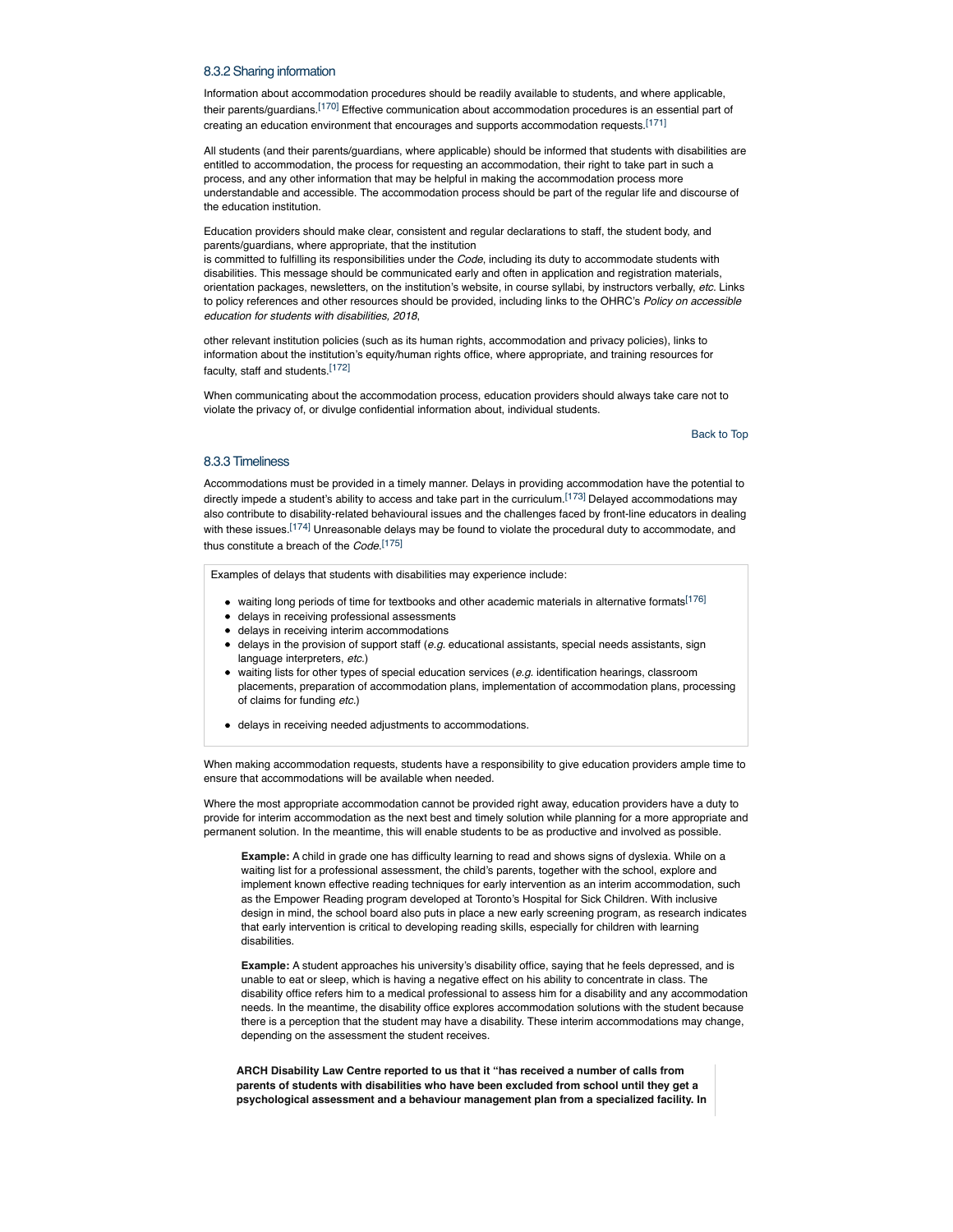**most of these cases, the waiting lists for these assessments were over a year and as a result many of the students did not attend school for many months."**[177]

**In a 2016 report, Ontario's Provincial Advocate for Children and Youth stated, "Families reported paying up to \$3,000 out of their own pockets for independent psychological assessments because they couldn't stand watching their children struggling while they waited for a diagnosis through the school. It's unfair and inequitable because not all families can afford to do this or have access to professionals who can conduct these assessments, especially in northern, remote and fly-in Aboriginal communities."**[178]

Accommodating a student with a disability in a timely way may be hindered by a lack of appropriate disability support services in the community to identify the student's disability-related needs and limitations, or to assist with an accommodation. For example, waiting lists for professional assessments can be extremely long.

**In its 2017** *Annual Report***, People for Education wrote that "61% of elementary principals and 50% of secondary principals report insufficient access to psychologists to meet the needs of their students. Almost half of schools report that they have access to a psychologist only on an on-call basis." The report goes on to state that, "[b]ased on available resources, some boards limit the number of students that principals can put forward for assessment each year."** [179]

The lack of a formal assessment should not thwart a student's access to accommodation for their disabilityrelated needs. In these cases, education providers should use the best information available to facilitate the accommodation, and consider:

- 1. how the student identifies their own needs
- 2. a history of formally identified disability
- 3. third-party reports
- 4. personal observations by the disability service professionals
- 5. screening tools
- 6. a history of academic accommodations
- 7. relevant documentation from previous educational institutions
- 8. proof of disability from non-medical sources.

Where the needs of a student are well-known and not in dispute, and accommodations can be put into place right away, education providers should consider whether they can waive the requirement for a professional assessment. Where a professional assessment is imperative, but not immediately available, education providers have a responsibility to explore, provide and evaluate interim accommodation while awaiting the assessment.

#### Back to Top

#### 8.3.4 Accommodation after a deadline, test or course has been completed

Education institutions need to consider all requests for accommodation meaningfully on an individualized basis. Policies and practices that state or imply that education institutions will not consider requests for accommodation after the completion of a deadline, test, course, *etc.* raise human rights concerns.

Depending on the nature of a disability, a student may not be able to request accommodation in a timely way. For example, some types of mental health disabilities may leave a student unable to identify that they have a disability or that they have accommodation needs. A student may be experiencing a disruption in their functioning but may not be able to follow the institution's process for arranging accommodation. A student may not have prior warning that they will have accommodation needs, or they may find themselves in a situation where they are experiencing disability-related symptoms for the first time. In these circumstances, if a student has failed to meet performance expectations in a class, course, program, *etc.*, the institution has an obligation to consider accommodation after the fact.

Education institutions should establish a process to meaningfully consider requests to extend a deadline, redo a test or course, *etc.* If a process already exists, education providers should provide clear information to students, instructors and staff about that process.

**Example:** Three weeks into the second semester, a disability office receives an accommodation request from a student who wants to write a final exam that she missed from the previous term. The student makes the request as soon as she is able, saying that she missed the exam because of being hospitalized for a disability. She provides documentation to this effect. The school makes the arrangement for her to write the exam, and adjusts her final mark accordingly.

Students should communicate their needs to the institution as soon as they are able, and be prepared to provide documentation to support their request for accommodation. While an education provider has a responsibility to consider all accommodation requests in a meaningful way, the duty to accommodate is not limitless.<sup>[180]</sup> There may be narrow circumstances where it may not be reasonable or possible to accommodate a student's disability, such as, for example, where too much time has passed since the person took a course, attended the institution, *etc*.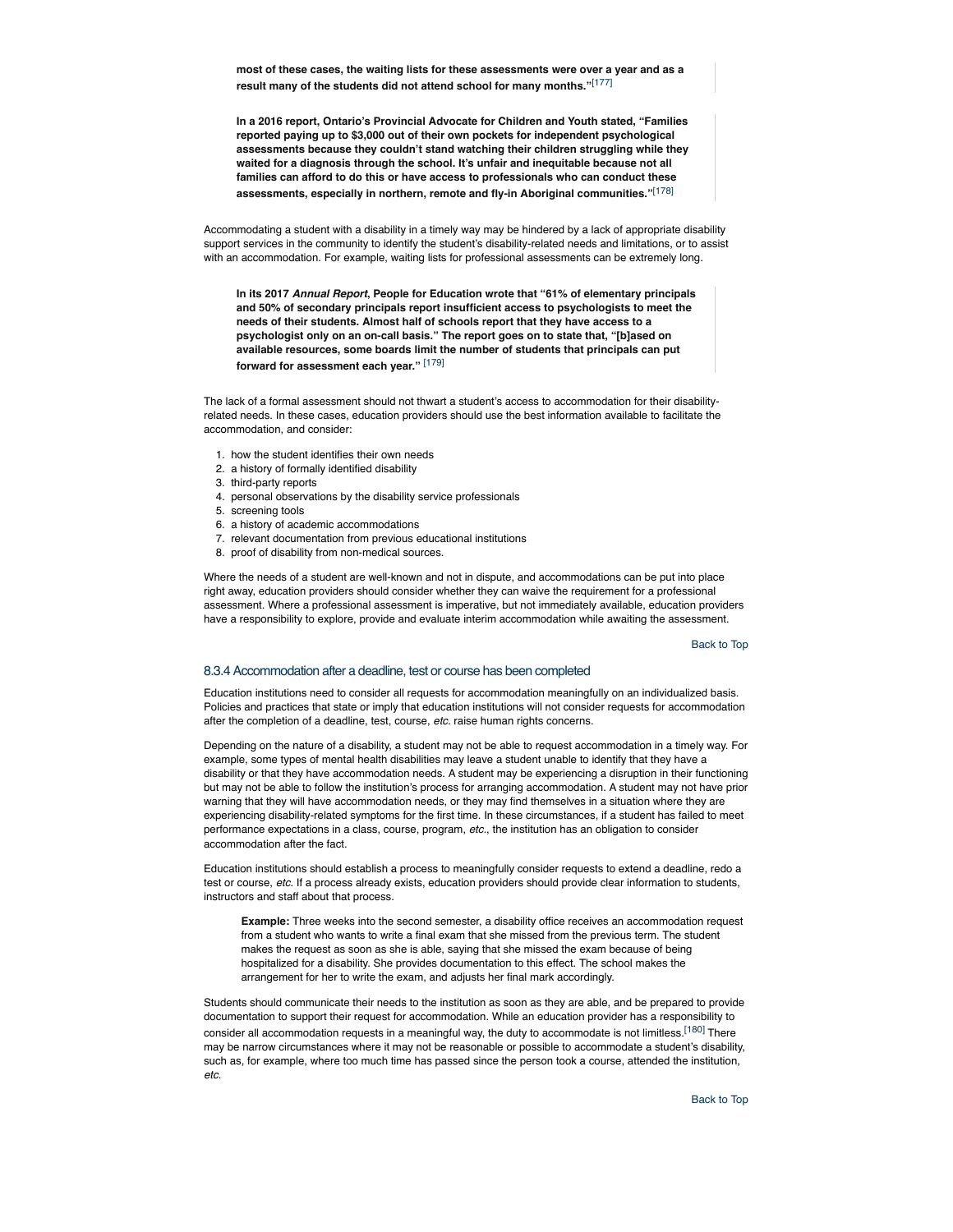### 8.3.5 Dispute resolution

Education providers need to provide an effective and transparent process to resolve disputes that arise in the accommodation process. The right to a mechanism for redress for students with disabilities has been recognized at the international level.<sup>[181]</sup>

The *AODA* Integrated Accessibility Regulation requires that service providers, including education institutions, establish a customer service feedback process for receiving and responding to feedback specifically about the way they provide accessible goods or services to people with disabilities. Obligated organizations must also make the information about their feedback processes available to the public. The processes must allow for feedback in a variety of ways including in person, by telephone, in writing or via email. The processes must also specify the actions that the organizations are required to take when complaints are received.<sup>[182]</sup>

The lack of an effective and timely dispute resolution mechanism at the primary and secondary levels of the public education system in particular is a serious, longstanding issue that has caused considerable discord in the relationships between education providers, students and their families.<sup>[183]</sup> The lack of such a mechanism has resulted in significant stress for parents/guardians, students with disabilities and teachers, and has caused students to miss crucial time in school. Currently, many of these disputes end up as human rights claims at the HRTO, due to the lack of an appropriate alternative.

**In a recent survey, a majority of parents of students with intellectual disabilities in Ontario reported that "there had been conflict with the school over their children's education and that the conflict resolution process available to them fell short in many ways. For instance, 69.1% of parents involved in a conflict reported that they were not given access to necessary information during the process and 63.7% of parents reported that their knowledge of their own child was not properly recognized by decision-makers." A majority of parents involved in a conflict situation reported that "at one time or another, no appropriate conflict resolution process was available to them for accommodation issues (52.5%) or inclusion issues (58%)." The organizations conducting the survey wrote: "Parental narratives tell the story of poor information, misinformation or no information at all. A critical lack of productive, shared decision-making and collaboration seemed to be characteristic of the experiences of parents."**[184]

In keeping with the requirements of the *AODA* regulations,[185] primary and secondary students and their parents/guardians should have timely access to a mechanism that will hear and resolve issues related to identifying a student's disability-related needs, programs and services, and any other process issues that may arise.<sup>[186]</sup> The mechanism should comprise or have access to qualified individuals representing a range of interests. At the post-secondary level, students should also have an avenue to address and resolve accommodation disputes in a timely fashion.

The purpose of a dispute resolution mechanism should be to identify problems and determine ways to solve them that would permit the student access to educational services with a minimum of delay. Educational institutions should facilitate this process and provide reasonable assistance to students, and where applicable, their parents/guardians. Dispute resolution procedures that are not timely or effective could amount to a failure of the duty to accommodate.

Back to Top

## 8.4 Appropriate accommodation

### 8.4.1 Basic principles

The duty to accommodate requires that the most appropriate accommodation be determined and provided, unless this causes undue hardship. The most appropriate accommodation is one that most:

- respects the student's dignity
- responds to the student's individualized needs
- best promotes inclusion and full participation.

An accommodation will be considered appropriate if it will result in equal opportunity to attain the same level of performance, or to enjoy the same level of benefits and privileges enjoyed by others, or if it is proposed or adopted to achieve equal opportunity, and meets the student's disability-related needs. The appropriateness of an accommodation is not determined by whether or not the student succeeds in school.<sup>[187]</sup>

The aim of accommodation is the inclusion and full participation of students with disabilities in educational life.

**Example:** In one case, the HRTO, applying the Supreme Court of Canada's *Moore* decision, stated, "…if a special needs student is denied meaningful access to education, it is implicit that the accommodations provided were either inappropriate or inadequate."<sup>[188]</sup>

Ultimately, to be considered appropriate, accommodation must provide meaningful access to education.

**Example:** The parents of a boy with an intellectual disability are told that the local school cannot meet his needs. The school proposes busing him to another school a considerable distance from the boy's home. The only pick-up and drop-off times available to the boy are within the hours of a normal school day. As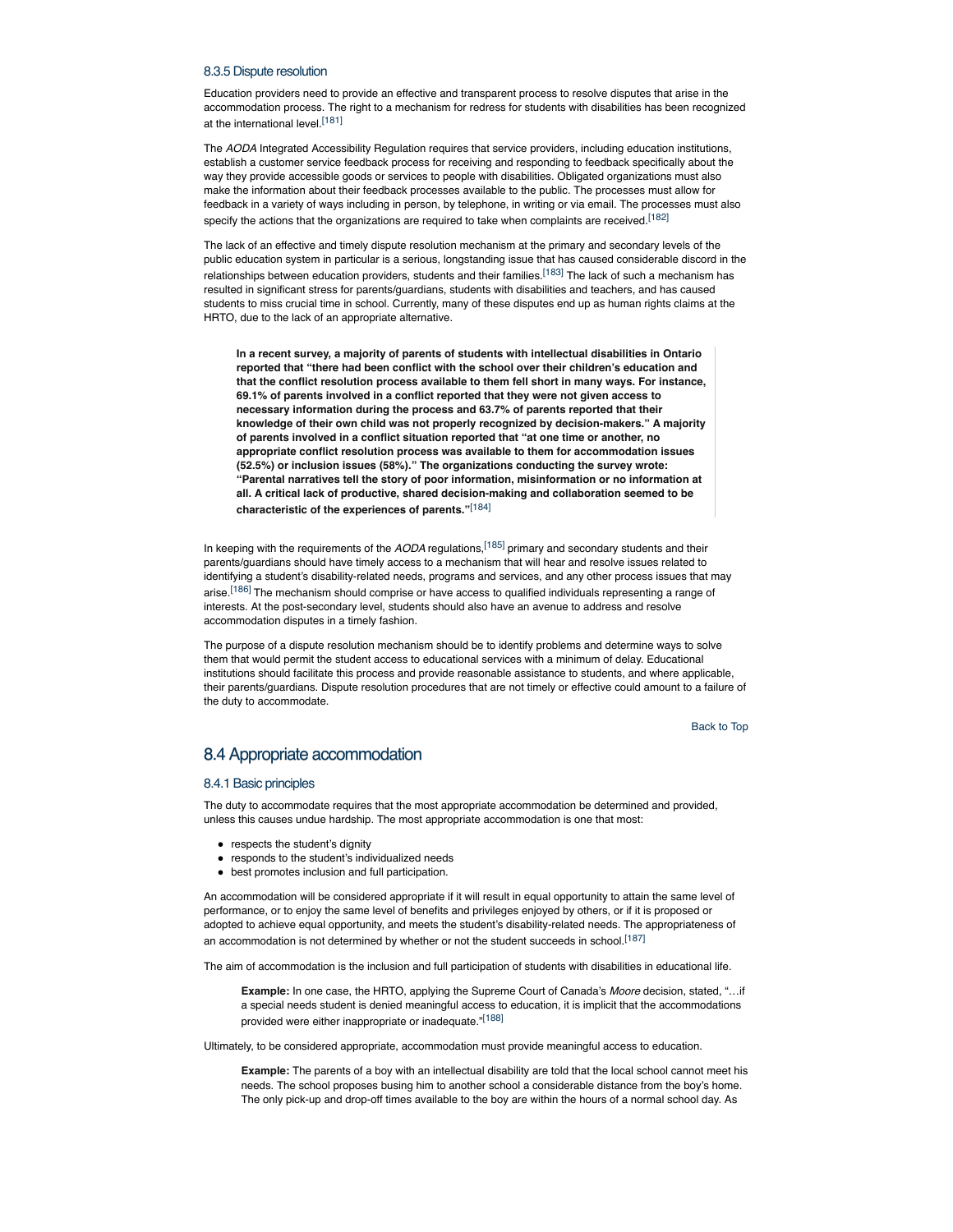the bus ride can take up to an hour or more each way, this accommodation would likely not be considered appropriate as it significantly cuts into the student's education time.<sup>[189]</sup>

Education providers must make efforts to build or adapt education services to accommodate students with disabilities in a way that promotes their full participation. Barriers must be prevented or removed so that students with disabilities are provided with equal opportunities to access and benefit from their environment and face the same duties and requirements as everyone else, with dignity and without impediment.

At the same time, accommodations that are entirely outside of the education service being offered, or the mandate of the education provider, would likely not be considered appropriate.

**Example:** In one case, the HRTO stated, "While school boards are expected to modify their programs and services to meet the needs of their students and to accommodate the students' needs to the point of undue hardship, there is no obligation on them to develop and provide a service that is wholly different from their legislated mandate." The HRTO found that the *Education Act*, in describing the duties of teachers, does not call for teachers to go to the homes of students to motivate them to attend school. The HRTO found that the fact that this accommodation was not available to the student did not constitute a breach of the *Code*. [190]

Back to Top

## 8.4.2 Forms of accommodation

Many different methods and techniques will respond to the unique needs of students with disabilities. Accommodations may include modifying or changing an education provider's:

- buildings, facilities and services
- policies and processes
- procurement and third-party contracts
- performance standards, conditions and requirements, where they are not *bona fide* academic requirements[191]
- decision-making practices
- **culture**
- methods of communication.

Depending on a student's individual needs and the nature of the education service being provided, accommodations may include:[192]

- modifications to improve the physical accessibility of educational buildings, facilities, resources and student housing
- support services, such as assessment or advice on learning strategies
- a modified curriculum
- modifications to a student's individual learning plan
- modification to evaluation methodologies, such as extended time when taking tests<sup>[193]</sup> and completing assignments, or alternative evaluation formats
- academic materials in alternative formats (*e.g.* Braille, large print, digitized text, voice activated software, assisted hearing devices)[194]
- sign language interpretation services
- real-time captioning
- behaviour management plans
- referrals to internal and external support services (*e.g.* school social worker, counselling agency)
- provision of and training on adaptive technology
- assistance from specialized professionals
- in-class supports (*e.g.* tutors, interpreters, note-takers, educational assistants, personal readers)
- $\bullet$  transportation to and from school<sup>[195]</sup>
- making attendance requirements flexible, where possible, if non-attendance can be shown to be linked to a student's disability
- modifying rules around non-compliance with deadlines, if non-compliance can be shown to be linked to a student's disability<sup>[196]</sup>
- considering requests for accommodation after a deadline, test or course completion
- $\bullet$  modifying "no pets" policies to allow guide dogs<sup>[197]</sup> and other service animals<sup>[198]</sup>
- considering a student's disability as a mitigating factor when addressing behaviour that would otherwise warrant imposing sanctions<sup>[199]</sup>
- time off or leaves of absence (*e.g.* to attend treatment).

Back to Top

### 8.4.3 Placement

At the primary and secondary levels, before considering placing a student in a self-contained or specialized classroom, education providers must first consider inclusion in the regular classroom.<sup>[200]</sup> In most cases, appropriate accommodation will be accommodation in the regular classroom with supports. However, every student with a disability is unique. To provide appropriate accommodation to all students with disabilities, education providers must, with the assistance of parental input, assess each student's particular strengths and needs, and consider these against a full range of placements, programs and services. Ultimately, appropriate accommodation will be decided on an individual basis.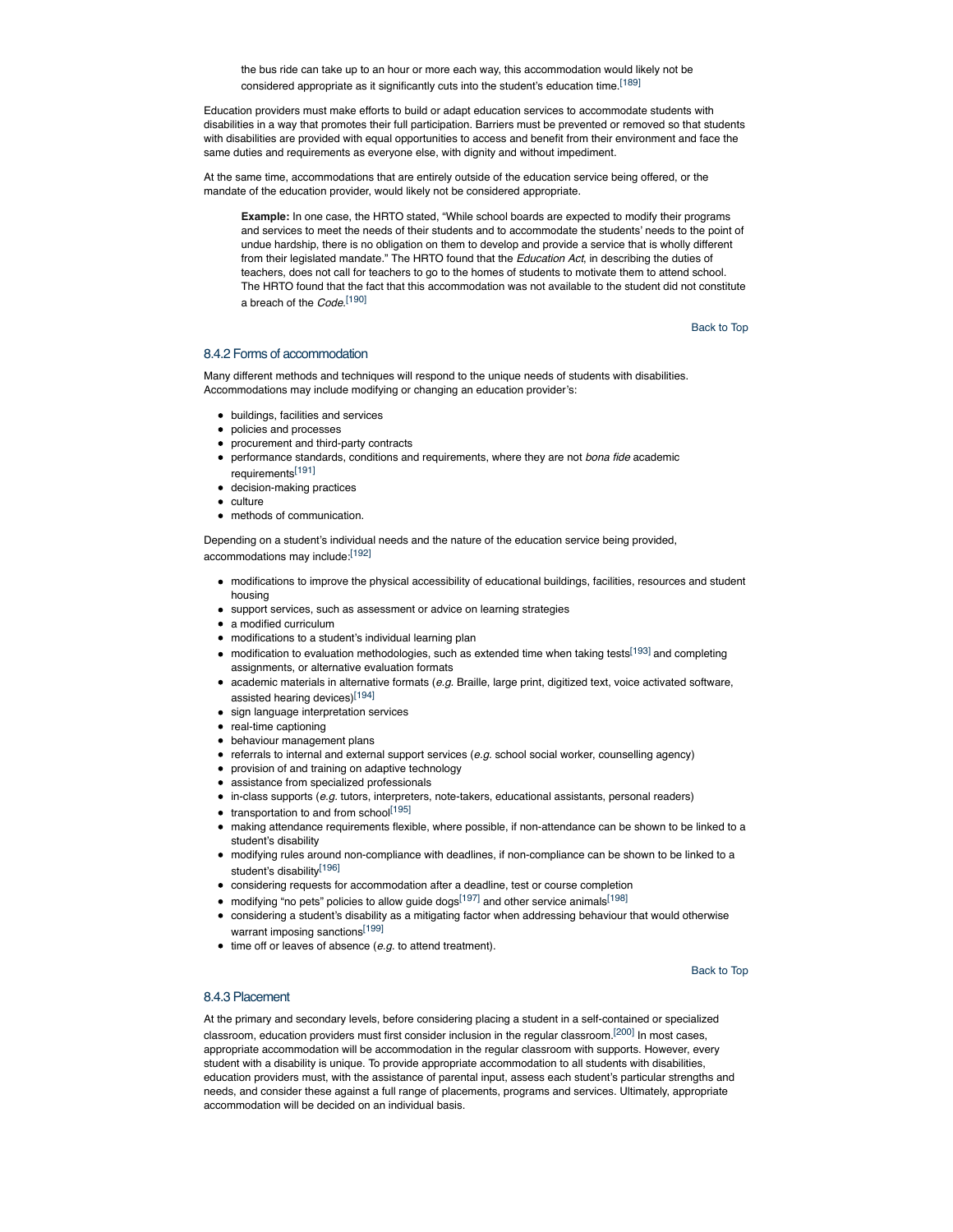In determining the most appropriate placement, education providers should consider factors such as:

- the student's preferred learning style
- the student's academic performance (grades and other signs of advancement or regression)
- the length of time the accommodation will take to arrange
- whether supports provided are compatible with accommodation supports used at home
- the geographical proximity of a placement to the student's home (ideally, students should be able to attend their neighbourhood school)<sup>[201]</sup>
- the extent to which a placement affords the student with opportunities to socialize and interact with other students
- the degree to which a placement addresses health and safety issues, where applicable.

In the *Eaton* decision, the Supreme Court of Canada established that equality may sometimes require different treatment that does not offend an individual's dignity.<sup>[202]</sup> Emily Eaton, a student with a disability, was initially placed in an integrated classroom. However, after three years, her teachers and assistants concluded that this placement was not in her best interests and she was moved to a specialized classroom. Her parents disputed the change and appealed the decision up to the Supreme Court of Canada. The Court stated that the failure to place Emily Eaton in an integrated setting did not create a burden or disadvantage for her, because such a placement was not in her best interests.

According to the Court,

While integration should be recognized as the norm of general application because of the benefits it generally provides, a presumption in favour of integrated schooling would work to the disadvantage of pupils who require special education in order to achieve equality …. Integration can be either a benefit or a burden depending on whether the individual can profit from the advantages that integration provides.

At the same time, the Supreme Court has also said that the search for accommodation is a multi-party inquiry.  $[203]$  In education, this means that students with disabilities, their parents/guardians, as well as educators, administrators and any necessary experts together must consider the best interests of the student in determining the most appropriate placement accommodation.

Where placement outside the regular classroom is determined to be the most appropriate accommodation, the education provider should still make reasonable efforts to include the student in school programs and activities with students without disabilities, wherever possible. For example, the student should be afforded the opportunity to take part in regular music and art classes, lunch, recess, gym, school trips, *etc*.

Education providers need to take steps to ensure that placement decisions are not influenced by negative attitudes toward, or stereotypes about particular students or communities.

Back to Top

### 8.4.4 Accommodation process as a continuum

Accommodation is a process and is a matter of degree, rather than an all-or-nothing proposition, and can be seen as a continuum. At one end of this continuum is full accommodation that most respects the student's dignity and promotes confidentiality. Alternative accommodation (which would be less than "ideal") might be next on the continuum when the most appropriate accommodation is not feasible. An alternative (or "next-best") accommodation may be implemented in the interim while the most appropriate accommodation is being phased in or put in place at a later date when resources have been put aside.

The highest point in the continuum of accommodation must be achieved, short of undue hardship.<sup>[204]</sup> At the same time, human rights case law makes it clear that the purpose of the Code is to accommodate a person's needs, not their preferences[205] or expectations.[206]

The *Code* does not guarantee "perfect" accommodation,[207] nor does it guarantee the right to any one particular form of accommodation.[208] If there is a choice between two accommodations that respond equally to a student's needs in a dignified way, then the education provider is entitled to select the one that is less expensive or less disruptive.

**Example:** While in grades 1-3, a student with a developmental disability received one-on-one services from a full-time Educational Assistant (EA) as an accommodation. Based on a professional assessment of the nature and extent of the student's needs, a review of her academic and social progress that showed improved academic standing and increased independence, and input from the student's parents, the school board proposed a trial accommodation in grade 4 that involved the student sharing the support of a full-time EA with another student.

Before opting for the less expensive or disruptive option, however, an accommodation provider must first demonstrate, considering the student's specific needs, that the accommodations are in fact equally responsive and equally dignified.

Determining the "most appropriate" accommodation is a separate analysis from determining whether the accommodation would result in undue hardship. If a particular accommodation measure would cause undue hardship, the next-best accommodation must be sought.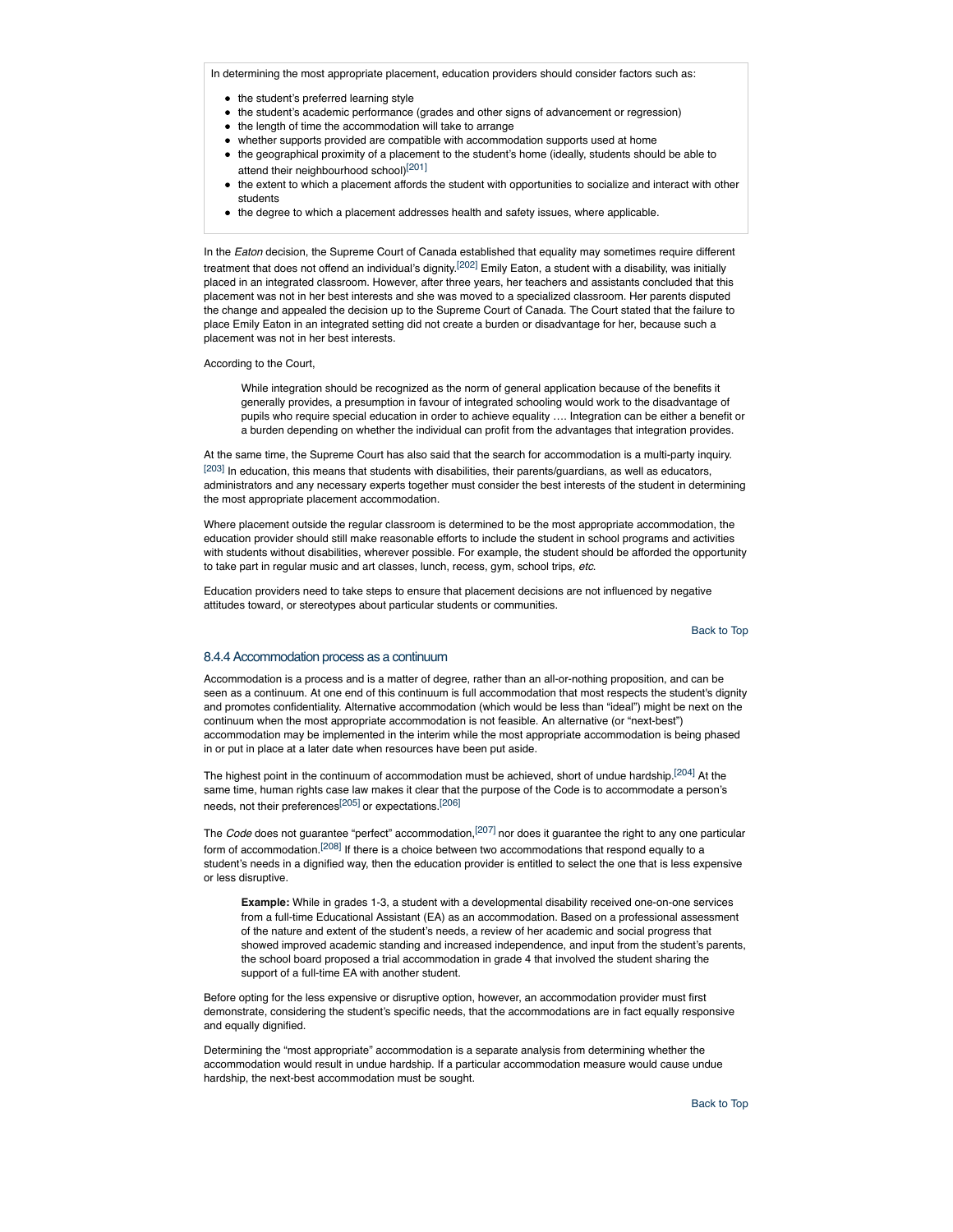#### 8.4.5 Meeting education requirements

Section 17 of the *Code* states that the right to be free from discrimination is not infringed if the person with a disability is incapable of performing or fulfilling the essential duties or requirements attending the exercise of the right. Once appropriate accommodation is received, students must still be able to perform the essential requirements of the education service. While courts and tribunals have provided little guidance on the nature of essential duties and requirements, terms that have been used include "indispensable," "vital," and "very important."

Depending on the level of education in question, essential requirements may be defined quite differently. At the primary and secondary levels, for instance, there is a statutory right to education for all children. Each child is entitled to the opportunity to develop their unique abilities and talents. Therefore, the essential requirements of the education service at these levels would be defined broadly, and would likely include the student's overall physical and social development, in addition to their academic performance.

At the post-secondary level of education, the education right would be defined more narrowly, and the essential requirements of the service at this level would likely be more focused on academic performance. An appropriate accommodation at the post-secondary level would enable a student to successfully meet the essential requirements of the program, with no alteration in *bona fide* standards or outcomes, although the way the student demonstrates mastery, knowledge and skills may be altered. In this way, education providers are able to provide all students with equal opportunities to enjoy the same level of benefits and privileges and meet the requirements for acquiring an education without the risk of compromising academic integrity.[209]

**Example:** A college policy requires students to fulfil a minimum number of in-class hours to receive credit for a course. However, in response to the needs of students whose disabilities make it difficult or impossible to attend school full-time, the policy states that the attendance requirements may be modified where appropriate.

Students and their advocates have told the OHRC that, at times, colleges and universities may be too quick to jump to the conclusion that a course requirement or standard is essential, without first exploring alternatives. An academic requirement should not lightly be considered to be essential, but should be carefully scrutinized. For example, at the post-secondary level, it may likely be an essential requirement that a student master core aspects of a course curriculum. It is much less likely that it will be an essential requirement to demonstrate that mastery in a particular format, unless mastery of that format (*e.g*., oral communication) is also a vital requirement of the program.

**Example:** A university professor in a nursing program requires all students to demonstrate proficiency in her course by passing an in-class essay test worth 100% of the student's final grade. The primary aim of the course is to teach students clinical evaluation methodology. A student identifies that she has a disability that makes it difficult to process large amounts of written material under strict time constraints. The university's disability services office arranges for the student to complete an independent study over the course of the semester that allows her to show mastery of the material and proficiency in the course. In this way, the university is able to provide the student with an accommodation that allows her to enjoy the same level of benefits as other students and meet the requirements for acquiring an education, without the risk of compromising legitimate academic requirements.

The onus is on the education provider to show that a student is incapable of performing the essential requirements of the education service, even with accommodation.<sup>[210]</sup> Conclusions about inability to perform essential requirements must not be reached without actually testing the ability of the student. It is not enough for an education provider to assume that a student cannot perform an essential requirement. Rather, there must be an objective determination of that fact.<sup>[211]</sup> To this end, an individualized assessment will be necessary.<sup>[212]</sup>

**Example:** A doctor enrolled in a residency program required accommodation of his ADHD and other disabilities to complete his rotations within various teaching hospitals and community practices. A human rights tribunal found that the university offering the program discriminated against him when it decided, based on an "impressionistic conclusion," that providing the accommodation would fundamentally alter the program or lower its professional standards. There must be a substantive factual foundation to support a conclusion that a person cannot meet an essential requirement of a program.<sup>[213]</sup>

Non-essential requirements are requirements that would not detract from the main purpose of the educational service if they were waived. Accommodation for non-essential requirements may include finding another way for the student to meet the requirement, doing it differently, or dropping it altogether.

The duty to accommodate does not require an education provider to exempt a student from meeting *bona fide* academic requirements.

Back to Top

#### **The legal test**

Section 11 of the *Code* prohibits discrimination that results from requirements, qualifications or factors that may appear neutral but that have an adverse effect on students with disabilities. Section 11 allows an education provider to show that a requirement, qualification or factor that results in discrimination is nevertheless reasonable and *bona fide* (legitimate). However, to do this, the education provider must show that the needs of the student cannot be accommodated without undue hardship.<sup>[214]</sup> In other words, an education provider must provide accommodation, up to the point of undue hardship, to enable a student to meet an essential requirement.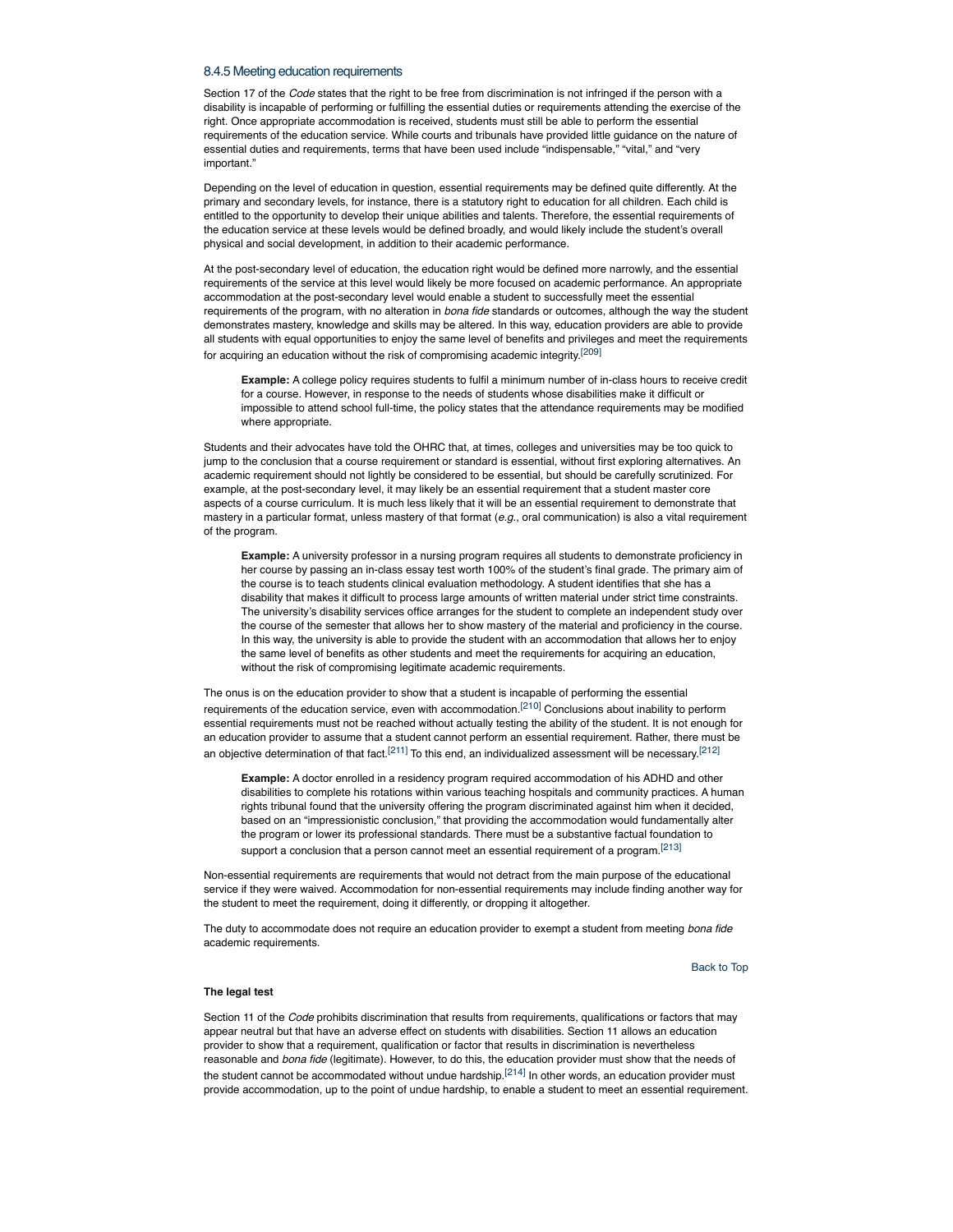The Supreme Court of Canada has set out a framework for examining whether the duty to accommodate has been met.[215] If *prima facie* discrimination (or discrimination on its face) is found to exist, an education provider must establish on a balance of probabilities that the standard, factor, requirement or rule:

- 1. was adopted for a purpose or goal that is rationally connected to the function being performed (such as taking part in the education service)
- 2. was adopted in good faith, in the belief that it is necessary to fulfil the purpose or goal, and
- 3. is reasonably necessary to accomplish its purpose or goal, in the sense that it is impossible to accommodate the student without undue hardship.[216]

As a result of this test, an academic rule or standard itself must be inclusive of as many students as possible and must accommodate individual differences up to the point of undue hardship. This makes sure that each student is assessed according to their own personal abilities.<sup>[217]</sup> The ultimate issue is whether the education provider has shown that they have provided accommodation up to the point of undue hardship.

The following non-exhaustive factors should be considered during the analysis:<sup>[218]</sup>

- whether the education provider investigated alternative approaches that do not have a discriminatory effect[219]
- reasons why viable alternatives were not put in place
- ability to have differing standards that reflect group or individual differences and capabilities
- whether the education provider can meet their legitimate objectives in a less discriminatory way
- whether the standard is properly designed to make sure the desired qualification is met without placing undue burden on the students it applies to
- whether other parties who are obliged to assist in the search for accommodation have fulfilled their roles.

An education provider cannot deny accommodations or otherwise avoid their obligations under the *Code* by citing fears about the dilution of academic integrity without first showing that they can meet the legal test set out above.

#### *Bona fide* **academic requirements**

Ultimately, the onus is on an education provider to show that an academic requirement is *bona fide.* To do this, the education provider would have to show that the needs of the student could not be accommodated without causing undue hardship.

Once receiving appropriate accommodation, a student must be able to meet *bona fide* academic requirements, such as meeting academic standards for admission,<sup>[220]</sup> demonstrating specific skills, mastering the curriculum, and passing the class, course or program. In one case, the HRTO stated:

The purpose of accommodation is to allow students with disabilities to demonstrate their ability to master the content and skills required to successfully pass the course without disadvantage because of their disability… Accommodation does not alter the academic standards by which success in a course is determined.[221]

Education providers, particularly at the post-secondary level, should clearly set out what the *bona fide* academic requirements of a course or program are, to enhance transparency, consistency, fairness, and so that students know what is expected of them.

Back to Top

# 8.5 Accommodation planning

As part of the duty to accommodate, education providers are responsible for taking steps to plan for accommodating students with disabilities. Effective planning will take place both on an organizational level, and on an individual level in relation to each student with accommodation needs. Individual planning should also address the transition needs of a student as they move from one level or type of education to another.<sup>[222]</sup> Effective accommodation planning should include collecting and analyzing aggregate data on students with disabilities, to make sure that education policies and practices do not have an adverse effect on these students. [223]

Accommodation is an ongoing process and accessibility, accommodation and learning plans should be reviewed on a regular basis. As with any other plan, documenting progress in writing helps with monitoring, accountability and future planning. Where academic requirements or facilities change over time, education providers need to review, modify or upgrade accommodations. Plans should be revised as the individual's needs evolve, or the educational institution changes.

**Example:** A change in the computer network could interrupt a student's efficient use of a technical aid connected to the system. New equipment in the school or educational institution may require additional accommodation or modifications to existing accommodations.

Back to Top

### 8.5.1 Institutional accessibility policies and plans

Education providers must develop accessibility policies and plans and take steps to ensure that accessibility plans comply with the requirements of human rights law and policy.<sup>[224]</sup> To be effective, an accessibility plan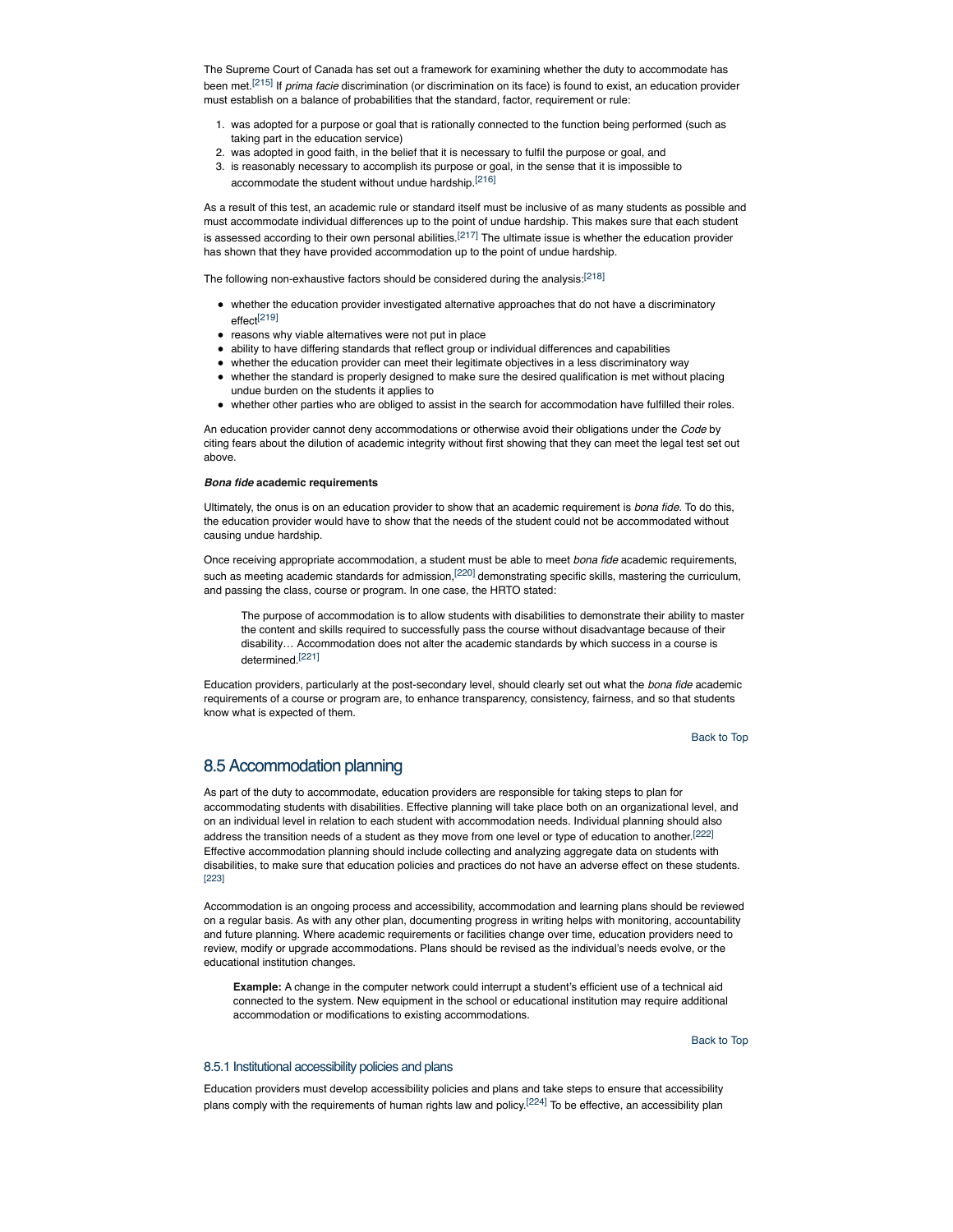should set out an education institution's specific commitments to providing equal access to education services for all students. Accessibility plans should:

- make a clear statement that the institution is committed to fulfilling its responsibilities under the Ontario *Human Rights Code*, including its duty to accommodate students with disabilities
- set goals, identify steps being taken and report on achievements the education institution has made in adhering to the principles of inclusive design, barrier removal, most appropriate or next-best or interim accommodation of remaining needs, individualization, confidentiality, and shared responsibilities in the accommodation process
- report on policies, procedures and mechanisms for implementation, monitoring, education and training, input, dispute resolution and accountability
- include timelines, performance measures and accountability structures; and respect the dignity and the right to inclusion and participation of students with disabilities in the process of planning for and implementing accessibility.

**How to achieve accessibility**

- develop an accessibility policy and student complaint procedure
- review and identify accessibility barriers across educational facilities
- develop a standardized accessibility plan for future locations based not only on the *AODA* and the Ontario *Building Code*, but also on the Ontario *Human Rights Code*, and current standards and best practices in barrier-free design
- for existing facilities, develop a plan, and begin removing barriers
- collect and analyze aggregate data on students with disabilities and accommodation
- monitor progress toward achieving accessibility
- make adjustments, as necessary.

Back to Top

### 8.5.2 Individual accommodation plans

Education providers should also develop an accommodation plan for each student with a disability who requires accommodation, in consultation with the student and/or their parents or guardians. At the primary and secondary levels, accommodation plans will likely be more prescriptive and structured and include learning objectives. At the post-secondary level, students might prefer to have more control over their accommodation planning, and plans would likely focus on specific accommodation services or modifications to evaluation methods, and would not be as tied to learning outcomes. Depending on the student's individual needs and preferences, an effective accommodation plan may include:

- a statement of the student's functional limitations and disability-related needs as they relate to accessing the service of education, including any necessary assessments and information from experts or specialists
- arranging for necessary assessments by a health or other professional
- $\bullet$  identifying the most appropriate accommodation(s)
- identifying interim accommodations or early interventions
- a statement of the specific services and supports required by the student (*e.g.* assistive technology devices)
- ordering any necessary products or services
- the student's present levels of educational performance and a statement of current educational status (may not be required at the post-secondary level)
- a statement of annual goals (including specific performance indicators and short-term objectives)
- incorporating input from the student and/or parents/guardians
- identifying and developing, or making changes to, a student's learning plan, strategies and tools
- clear timelines for the various stages of the accommodation process
- specific steps to be taken to meet annual goals
- criteria, procedure and schedule to determine if he accommodation is facilitating the student's educational goals
- a mechanism for review and re-assessment, where necessary, to determine whether the student's accommodation needs are being met
- an accountability mechanism (for example, if the plan is not implemented, or is not implemented effectively, or in a timely fashion).[225]

A student with a disability is entitled to accommodation of their disability-related needs, regardless of whether the education provider has completed an individualized accommodation plan. Many students with disabilities do not have formal accommodation plans (IEPs, for example), but if they can verify through medical or healthcare documentation that they have a disability, they are entitled to accommodation under the *Code.*[226]

Back to Top

#### 8.5.3 Transitioning to higher or different forms of education

At the primary and secondary levels, accommodation plans should also include information outlining the student's transition needs.<sup>[227]</sup> For example, this might include a plan to have the student take specific courses designed to prepare him or her for post-secondary study, or it might outline a strategy to have the student take part in a vocational educational program or other type of "co-op" placement. The focus should be on how the student's education program can be planned to facilitate a successful transition to their goals after secondary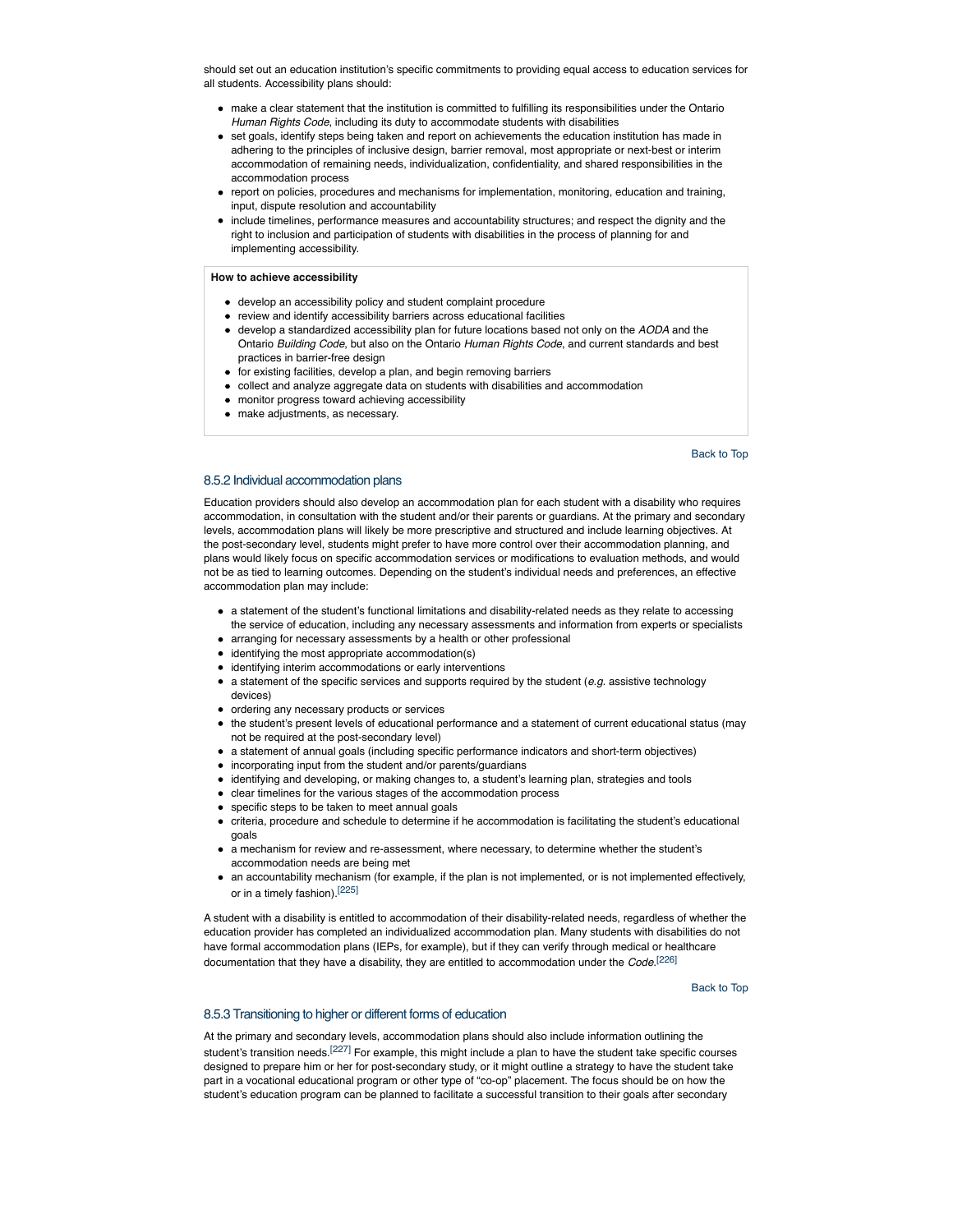school.<sup>[228]</sup> Each student is unique, and goals may include post-secondary schooling, vocational training, integrated employment, continuing and adult education, independent living, or community participation.

School staff should inform students that, where the student so desires, staff will communicate with the student's prospective educational institution or employer about accommodation practices or effective learning strategies to help facilitate the student's transition.

Transition planning will also be appropriate in situations where students are transferring from one type of educational setting to another.[229]

**Example:** An 11-year-old girl with a history of behavioural difficulties has made significant progress in a section 23 program.<sup>[230]</sup> She has learned effective anger management techniques and is ready to be reintegrated into the regular school system with supports. Working together, her former and prospective teachers, her parents and medical professionals develop a plan to facilitate this transition.

Back to Top

## 8.6 Duties and responsibilities in the accommodation process

The accommodation process is a shared responsibility. Everyone involved should co-operatively engage in the process, share information and consider potential accommodation solutions. It is in everyone's best interests that congenial and respectful relationships be maintained throughout the accommodation process.<sup>[231]</sup>

A **student with a disability**, or their parent/guardian, has a responsibility to:

- make accommodation needs known to the best of their ability, preferably in writing, so that the education provider can make the requested accommodation[232]
- answer questions or provide information about relevant restrictions or limitations, including information from medical and health care professionals[233]
- $\bullet$  take part in discussions about possible accommodation solutions<sup>[234]</sup>
- co-operate with any experts whose assistance is required to manage the accommodation process or when information is needed that is unavailable to the student with a disability
- meet *bona fide* academic requirements, once accommodation is provided
- work with the education provider on an ongoing basis to manage the accommodation process<sup>[235]</sup>
- advise the education provider of difficulties they may be experiencing in accessing educational services, including problems with arranged accommodations.

The **education provider** has a responsibility to:

- advise students, and their parents/guardians, of available accommodations and support services, and the process for accessing these resources
- be alert to the possibility that a person may need an accommodation even if they have not made a specific or formal request<sup>[236]</sup>
- accept a student's request for accommodation in good faith (even when the request does not use any specific formal language), unless there are legitimate reasons for acting otherwise
- or det expert opinion or advice where needed (but not as a routine matter)
- take an active role in ensuring that alternative approaches and possible accommodation solutions are investigated,<sup>[237]</sup> and canvass various forms of possible accommodation and alternative solutions<sup>[238]</sup>
- consult with the student to determine the most appropriate accommodation communicate regularly and effectively with the student (or their parents/guardians, where appropriate), providing updates on the status of the accommodation and planned next steps<sup>[239]</sup>
- take steps to include students with disabilities in in-class and extra-curricular activities
- keep a record of the accommodation request and action taken
- maximize a student's right to privacy and confidentiality, including only sharing information about the student's disability with those directly involved in the accommodation process
- limit requests for information to those reasonably related to the nature of the need or limitation, and only to facilitate access to education services
- $\bullet$  implement accommodations in a timely way,  $^{[240]}$  to the point of undue hardship
- bear the cost of any required medical information or documentation (for example, the education provider should pay for doctors' notes, assessments, letters setting out accommodation needs, *etc*.)[241]
- $\bullet$  bear the cost of required accommodation<sup>[242]</sup>
- make sure that the school environment is welcoming and that all students treat one another with respect
- take immediate remedial action in situations where bullying and harassment are or may be taking place
- $\bullet$  educate all faculty (*e.g.* teachers, instructors, professors, *etc.*), staff and students about disability-related issues.

On an institutional level, the **education provider** has a responsibility to:

- $\bullet$  review the accessibility of the educational institution as a whole, including all education services<sup>[243]</sup>
- design and develop new or revised facilities, services, policies, processes, courses, programs or curricula inclusively, with the needs of students with disabilities in mind
- make sure that the costs of accommodation are spread as widely as possible throughout the institution.<sup>[244]</sup>

**Unions, professional associations, and third party educational service providers** are required to: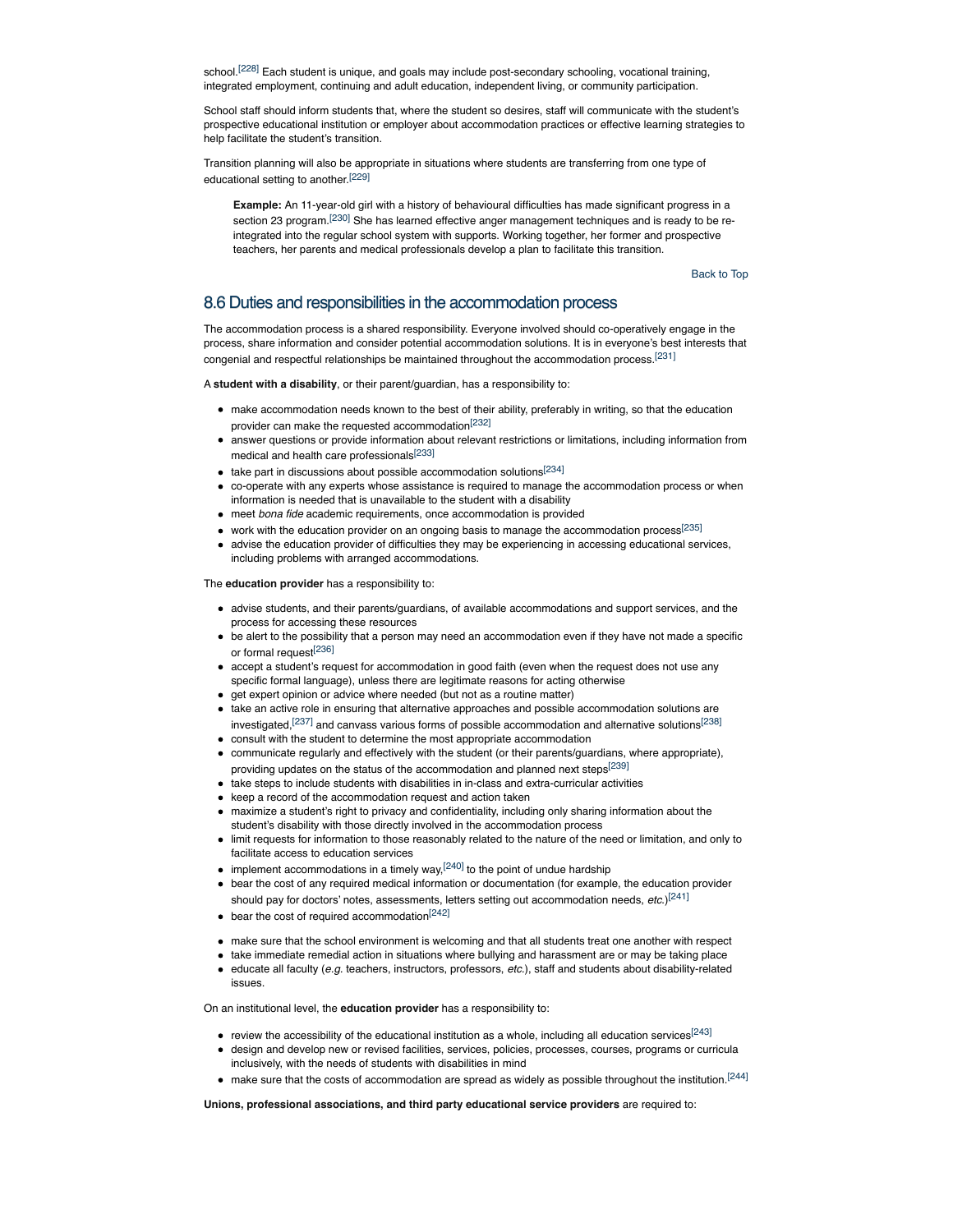- take an active role as partners in the accommodation process
- facilitate accommodation efforts
- $\bullet$  support accommodation measures regardless of collective agreements,  $[245]$  unless to do so would create undue hardship.

Although the student seeking accommodation has a duty to assist in identifying appropriate accommodation that will meet their needs, they are not responsible for originating a solution<sup>[246]</sup> or leading the accommodation process. They are also not required to discuss their disability-related needs with anyone other than the people directly involved in the accommodation process.<sup>[247]</sup> It is ultimately the education provider's responsibility to implement solutions, with the co-operation of the student seeking accommodation (or their parent/guardian, where appropriate).

If the accommodation is required to allow the student to be able to take part in the education services without impediment due to disability, the education provider must arrange and cover the cost of the accommodation needed,[248] unless this would cause undue hardship.

Where a student requires assistance for their disability beyond what is required to access education services equally, such as an assistive device for daily living, the education provider would not generally be required to arrange or pay for it, but is expected to allow the student to access this type of accommodation without impediment.

Back to Top

### 8.6.1 Duty to inquire about accommodation needs

In general, the duty to accommodate a disability exists for needs that are known or ought to be known. Education providers are not, as a rule, expected to accommodate disabilities they are unaware of. However, in some circumstances, the nature of certain disabilities may leave students unable to identify that they have a disability, or that they have accommodation needs.[249]

**Example:** A third-year university student begins to exhibit erratic behaviour. Although she has been a successful student to date, she begins missing classes and fails to submit her coursework on time. In the middle of a lecture, she suddenly starts shouting inexplicably. The university professor arranges to meet with the student after class to inquire into her situation. As a result of this discussion, the professor contacts the university's Office for Students with Disabilities (OSD/DSO). A meeting is arranged and the student is offered assistance. The university helps arrange counselling and support services for the student who, ultimately, is diagnosed with schizophrenia. The Office for Students with Disabilities then works with the student and her professors to arrange academic accommodations.

Education providers should also be aware that students who know that they have a disability may be reluctant to disclose it, due to the considerable stigma surrounding some disabilities, particularly mental health issues and addictions.[250]

In some cases, an education provider may be required to pay special attention to situations that could be linked to a mental health disability. Mental health disabilities and addictions should be addressed and accommodated in the education context like any other disability.

Education providers must attempt to help a student who is clearly unwell or perceived to have a disability by inquiring further to see if the student has needs related to a disability, and offering assistance and accommodation.<sup>[251]</sup> Even if an education provider has not been formally advised of a disability, the perception of such a disability will engage the protection of the *Code*.

Where an education provider is aware, or reasonably ought to be aware, that there may be a relationship between a disability and a student's behaviour or academic performance, the education provider has a "duty to inquire" into that possible relationship before making a decision that would affect the student adversely.<sup>[252]</sup> This includes providing a meaningful opportunity to the student (and/or their parent/guardian, where appropriate) to identify a disability and request accommodation. A severe change in a student's behaviour or academic performance could signal that the situation warrants further examination.

**ARCH Disability Law Centre reported that it has "been contacted by clients about the duty to inquire in a number of circumstances. For instance, in one case a student who had been diagnosed with schizophrenia was having a number of interpersonal issues with his peers due to his alleged "odd behaviour." The university held a meeting with the student about his behaviours and subsequently unenrolled him from the program without inquiring about the presence of a disability."**[253]

Where a student exhibits inappropriate behaviour due to a disability, education providers have a duty to assess the student individually before imposing measures that may affect the student negatively. Such measures might include withdrawing services (for example, excluding the student from school) or imposing discipline. Before sanctioning a student for misconduct or "unacceptable behaviour," an education provider must first consider whether the actions of the student are caused by a disability, especially where the education provider is aware or perceives that the person has a disability.<sup>[254]</sup> The student's disability must be considered in determining what, if any, sanctions are appropriate, unless this causes undue hardship.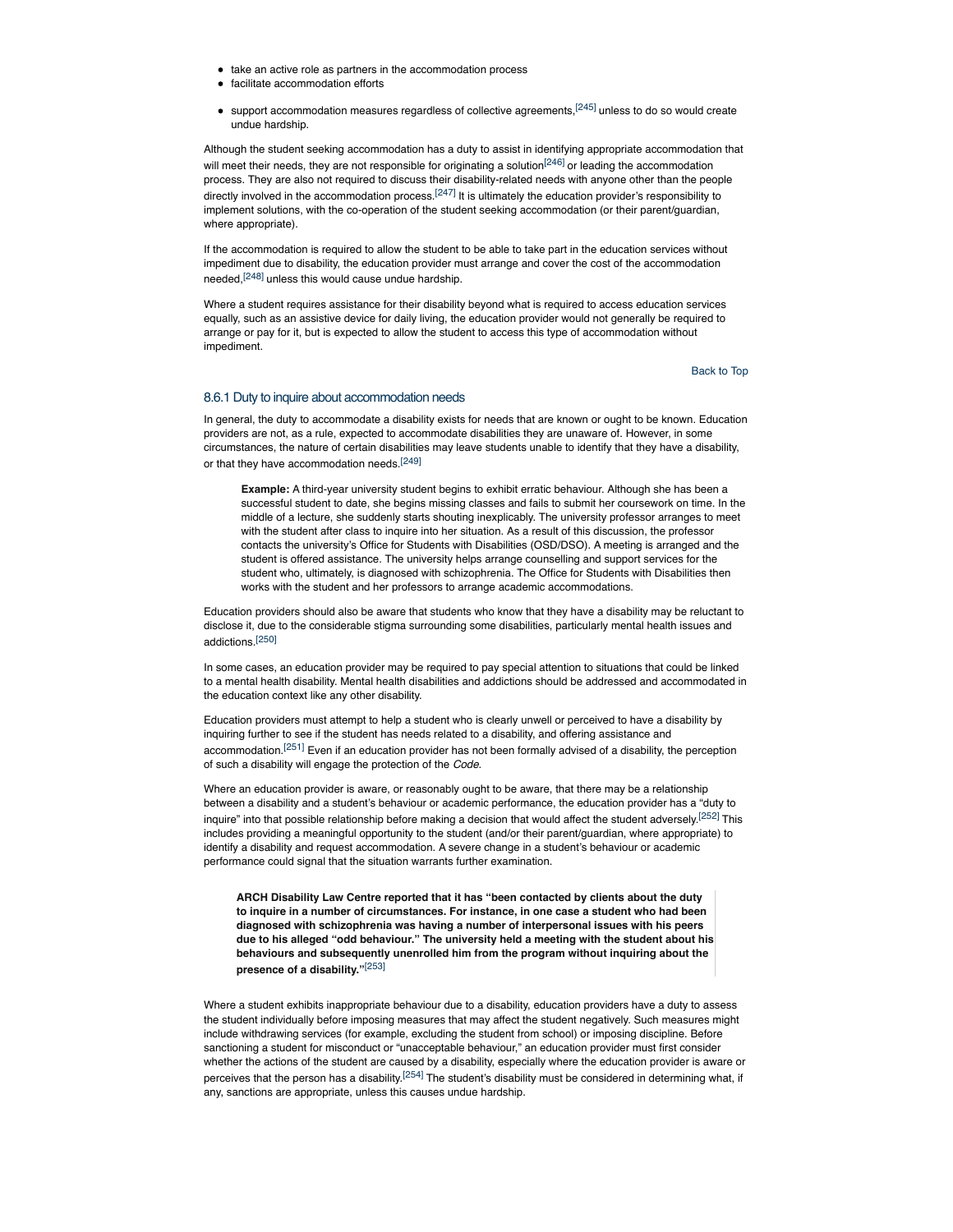**Example:** A boy in grade 2 regularly interrupts his classmates and disrupts the teacher's lessons. When repeated reminders do not improve the problem, the teacher considers her options. Before escalating the situation, she contacts his parents to make further inquiries. Together, they arrange for an educational assessment which reveals that the boy has autism spectrum disorder. They are then able to take steps to put the appropriate supports in place to help him succeed at school.

Frequent and visible declarations<sup>[255]</sup> of the institution's commitment to uphold its responsibilities under the Ontario *Human Rights Code* can go a long way toward making students and their families feel comfortable asking for accommodations. Education providers should always inform students, and their parent(s)/guardian(s) where appropriate, that a disability-related assessment (such as a medical assessment) or accommodation can be provided as an option to address academic performance issues, and any other issues related to the student's participation in education. Education providers should have an up-to-date list of community and support services that specialize in assisting people with disabilities and their families. These resources should be circulated widely and posted publicly so that students with disabilities and their families know of their existence.

Inquiries about possible disability-related needs must be balanced with respect for a student's dignity and their right to confidentiality.<sup>[256]</sup> A respectful way to inquire would be to ask whether there is anything a student needs in the way of support to help them participate effectively at school. Education providers should document the steps they take to fulfil the duty to inquire. Students should not be pressured to share more information than they are comfortable sharing.

Where a student (or their parent/guardian) denies the existence of a disability, or refuses to participate or cooperate in the accommodation process by providing relevant information about their needs, an education provider's duty to inquire (and broader duty to accommodate) may come to an end.<sup>[257]</sup> Education providers should not continue to inquire about a student's possible needs where the student has reacted negatively.<sup>[258]</sup> Overly-intrusive, unwanted or repeated inquiries where a student has indicated that such questions are unwelcome may constitute harassment.[259]

Where the student's behaviour is not related to a disability, sanctions or discipline will generally apply, as usual. [260]

Once disability-related needs are known, the legal onus shifts to the education provider.<sup>[261]</sup> Support or referral through the special education system, for example, or the Offices for Students with Disabilities at the postsecondary level, can help students get the support they need and to which they are legally entitled.

Back to Top

# 8.7 Medical information to be provided

The provision of medical information by students with disabilities – the type, the scope and to whom – has privacy implications for students.<sup>[262]</sup> At the same time, education providers must have enough information to allow them to meet their duty to accommodate.

When requesting accommodation from an education provider, students (and/or their parent/guardian) have a responsibility to provide sufficient information about their disability-related needs to facilitate the accommodation. Education services at the lower levels of education are broad and may include cultivating aspects of the student's development beyond those which are strictly academic. Since the accommodations that younger students may require will often relate to their overall well-being, it may be appropriate for education providers at the primary and sometimes at the secondary levels to require more extensive and detailed information about a student's disability-related needs. At the higher levels of schooling, where educational services are defined more narrowly and the focus is more on academic standards and accreditation, accommodations will generally be related to the student's academic needs and the degree and type of information required by education providers will not likely be as broad.

In an ideal world, all students, including students with disabilities, would be comfortable discussing all aspects of their personal identities in an open manner without fear of discrimination and/or harassment. However, in reality, some students may be reluctant to disclose their disabilities at school, particularly at the secondary and postsecondary levels, for fear of being stigmatized, denied opportunities, having the information "follow" them, or arousing unwanted curiosity and unnecessary concern from others.<sup>[263]</sup> Some students will have had bad experiences in the past that may have included being on the receiving end of intolerant attitudes and other forms of discriminatory treatment.

An education provider is required to take requests for accommodation in good faith.<sup>[264]</sup> A student with a disability does not have to meet an onerous standard for initially communicating that a disability exists to trigger the education provider's duty to accommodate. Education providers should limit requests for information to those reasonably related to the nature of the limitation or restriction, to assess needs and make the accommodation.

The type of information that students may generally be expected to provide to support an accommodation includes:

- $\bullet$  that the student has a disability<sup>[265]</sup>
- the limitations or needs associated with the disability
- whether the student can perform the essential academic requirements, with or without accommodation
- the type of accommodation that may be needed to allow the student to fulfill the essential academic requirements.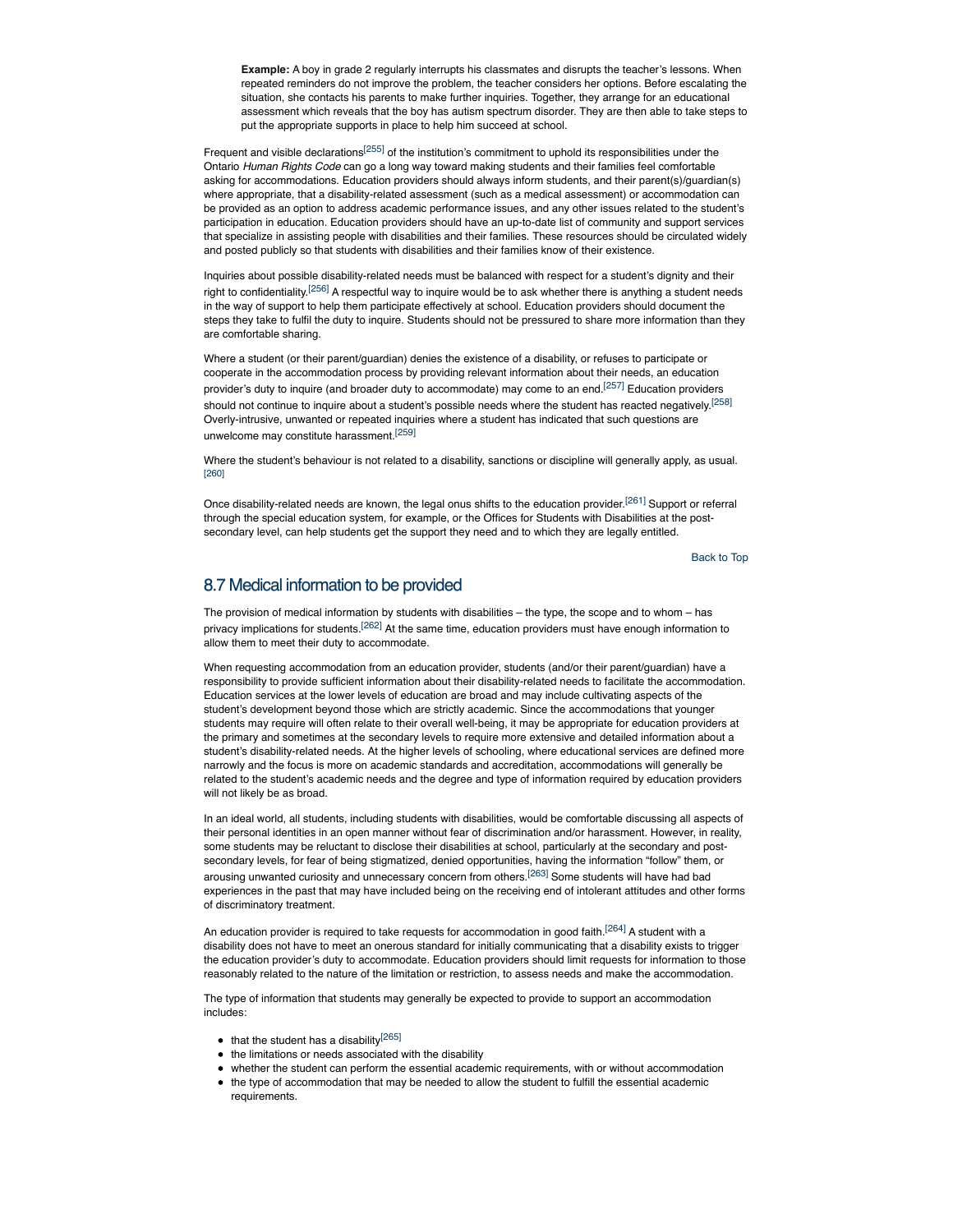**Example:** A student calls the disability services office (DSO) at his university to say he has been hospitalized suddenly due to a disability, and cannot submit an essay assignment by the deadline. Knowing that the person is in hospital, the university does not require confirmation that the student has a disability, but asks for information to indicate that his need is temporary in nature, and that he will be able to complete his assignment once he is released. The student provides this information, and the DSO works with the student's professor to make an allowance for the missed deadline.

Where there is a reasonable basis to question the legitimacy of a student's request for accommodation or the adequacy of the information provided, the education provider may request confirmation or additional information from a qualified health care professional to get the needed information.[266]

Where more information about a student's disability is needed, the information requested must be the least intrusive of the student's privacy while still giving the education provider enough information to make the accommodation. Students should not be asked to give blanket consent for the release of medical information or to authorize ongoing discussions between the education provider and the student's medical or healthcare professionals. If further information is justifiably needed to make an accommodation, the student can be asked to provide express and voluntary informed consent to release that information.

In the rare case where an education provider can show that it legitimately needs more information about the student's disability to make the accommodation (as opposed to just the needs related to the disability), it could ask for the nature of the student's illness, condition or disability<sup>[267]</sup> (for example, is it a mental health disability, a physical disability, a learning disability?), as opposed to a medical diagnosis.

Education providers are not expected to diagnose illness or "second-guess" the health status of a student with a disability. An education provider is not entitled to substitute its own opinion for that of documentation provided by a doctor or other healthcare specialist.<sup>[268]</sup> Similarly, an education provider must not ask for more confidential medical information than necessary because it doubts the student's disclosure of their disability based on its own impressionistic view of what a specific disability should "look like."<sup>[269]</sup>

Generally, the education provider does not have the right to know a student's confidential medical information, such as the cause of the disability, diagnosis, symptoms or treatment,<sup>[270]</sup> unless these clearly relate to the accommodation being sought, or the student's needs are complex, challenging or unclear and more information is needed.[271]

In rare situations where a student's accommodation needs are complex, challenging or unclear, the student may be asked to co-operate by providing more information, up to and including a diagnosis.<sup>[272]</sup> In such situations, the education provider must be able to clearly justify why the information is needed.

However, wherever possible, an education provider must make genuine efforts to provide needed accommodations without requiring a student to disclose a diagnosis, or otherwise provide medical information that is not absolutely necessary.

**Example:** A woman living with HIV provides medical verification that she has a disability to her university's office for students with disabilities. The office helps her set up a schedule that avoids early morning classes, due to the insomnia and fatigue she experiences as a side effect of her medication. Neither the office nor the woman's professors need to know the exact nature of her disability to make this accommodation.

To implement appropriate accommodations that respect the dignity and privacy interests of people with disabilities, the focus should always be on the functional limitations associated with the disability, rather than a person's diagnosis.

Accommodation requires individualized assessment. The definition of disability under the *Code* is flexible and encompasses new and emerging disabilities and disabilities for which a precise diagnosis is unclear or has not yet been determined. Accordingly, the duty to accommodate can be triggered even when there is no specific diagnosis. Furthermore, a diagnosis does not necessarily help determine what accommodations need to be provided and may foster reliance on assumptions and stereotypes about particular disabilities.[273]

Education providers should also keep in mind that diagnoses may change over time and may result in vastly different symptoms and experiences for different people. Therefore, a general statement that a person has a disability and that outlines their functional limitations will generally be far more helpful to the accommodation process than a diagnosis.

There will be some cases where there may be overlap between a description of the student's needs and an actual diagnosis. In these circumstances, it may be necessary for an education provider to require a diagnosis to appropriately accommodate a student.

**Example:** In the course of providing information to her school principal to facilitate the provision of accommodation, a grade 11 student provides an assessment of her learning needs from an outside expert. The assessment outlines the learning supports she requires, and in doing so, identifies the student as having a learning disability.[274]

The staff in offices for students with disabilities (OSDs/DSOs) at colleges and universities typically have expertise in dealing with accommodation issues in the academic environment, and can play a vital role in assisting with the accommodation process. Students may choose to provide these offices with more detailed information about their disabilities, including, for example, a diagnostic assessment, where they believe that to do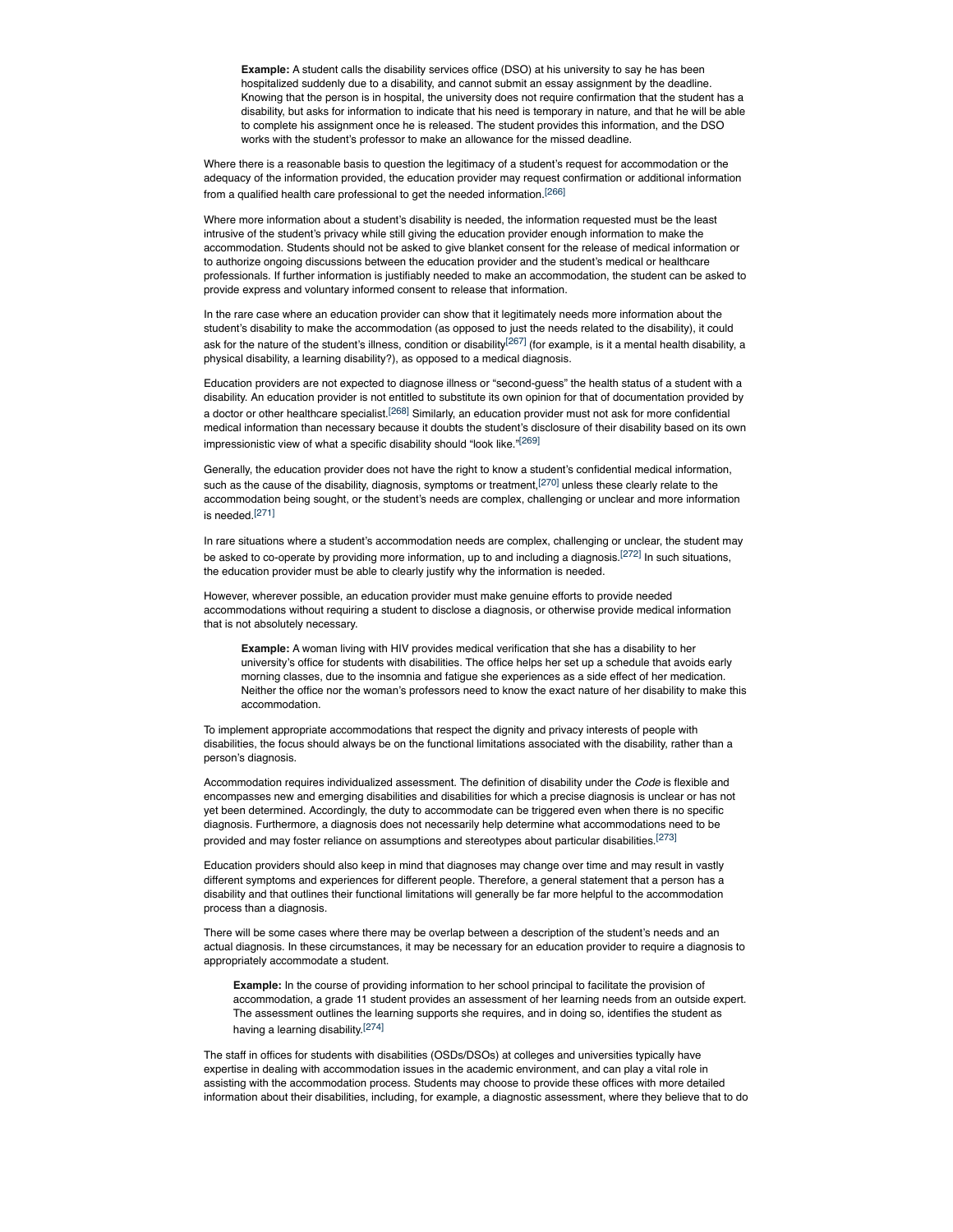so would facilitate the provision of accommodation. Educational institutions should make it clear to students that a diagnostic disclosure is purely voluntary, and is not required for a student to be eligible for any of the services and supports provided by the education provider, including those offered by a DSO.<sup>[275]</sup> The institution should not imply that accommodations will be quicker or better if a diagnosis is provided.

Government, and other entities, should not require students to disclose a diagnosis to establish eligibility for student funding programs.[276]

In situations where a diagnosis is necessary, the education institution is responsible for implementing procedures to make sure that student confidentiality is maximized.[277]

Where a student's needs are unclear, they may be asked for additional medical information or an independent medical assessment. However, there must be an objective basis for concluding that the initial medical information provided is inaccurate or inadequate. A request for more medical information should not be used to "second-guess" a student's request for accommodation.<sup>[278]</sup> Requests must be warranted, take into account a student's particular disability-related needs, and respect individual privacy to the greatest extent possible.[279]

**Example:** A female student in the Department of Chemical Engineering and Applied Chemistry at a university is required to complete a research project in a laboratory, an environment that is considered "safety sensitive." Her instructor notices that she often has trouble focusing on her work, often makes mistakes, and has had to excuse herself from the lab several times saying that she is feeling dizzy. When the instructor inquires further, the student says that she recently began taking medication for hypertension, but insists that she is fine, and that her doctor has cleared her to continue her studies. If the symptoms continue, the education institution may be justified in asking the student to attend an independent medical examination.[280]

No one can be made to attend an independent medical examination or assessment, but failure to respond to reasonable requests may delay the accommodation until such information is provided, and may ultimately frustrate the accommodation process.

Mere assertions of symptoms, such as statements that a student experiences "stress," "anxiety," "pain," or "feels unwell" – things that many people commonly experience – may not be enough to establish a disability within the meaning and protection of human rights legislation. If choosing to disclose such information in writing, individuals and doctors should make it clear that these symptoms relate to a disability.<sup>[281]</sup>

**Example:** At exam time, a college notices a sharp increase in the number of students asking for disability-related accommodations, citing stress and anxiety. The college is entitled to ask for more information to ascertain whether the symptoms described are linked to a disability.

However, where these types of assertions exist alongside other indicators that the student is experiencing health problems, and where an education provider perceives that a student may have a disability, the *Code*'s protection will be triggered.

Where a student provides disability-related information that an education provider deems "insufficient" to enable it to provide accommodation, the education provider cannot use its own failure to ask for additional information to deny the accommodation or to otherwise subject the student to negative treatment.<sup>[282]</sup>

If the student does not agree to provide additional medical information, and the education provider can show that this information is needed, the student could be found to not have taken part in the accommodation process and the education provider would likely be relieved of further responsibility.<sup>[283]</sup>

In some cases, two medical experts may provide conflicting information. For example, a student's own doctor or specialist may outline different accommodation needs than an independent medical examiner's report. Deciding which report to follow will depend on the facts of the situation and certain factors, such as which expert has more relevant experience and expertise, the degree of interaction with the student, and the methods used for the assessment, among others.[284]

Back to Top

# 8.8 Confidentiality and protecting disability-related information

It is important that an education provider take steps to ensure that students feel safe disclosing a disability. To avoid labelling or stereotyping, it is essential that education-providers take precautions to safeguard the disability-related information of students. This is especially important for people with disabilities that continue to carry a strong social stigma, such as mental health disabilities, addictions or HIV/AIDS.

Maintaining confidentiality for students with disabilities is an important procedural component of the duty to accommodate. The degree of confidentiality afforded to students will likely vary according to the level of education being offered. For example, confidentiality may be less of an issue for students at the primary school level where the education service being offered is broad, parents/guardians are more involved, and student autonomy is less of an issue.

At the more competitive secondary and post-secondary levels of education, privacy and confidentiality will be of greater importance, particularly as students in most cases are developing greater independence and will often be more in control of managing their own accommodation needs. Accommodation requests should be handled centrally [for example, through an Office for Students with Disabilities (OSD/DSO]. DSOs should take steps to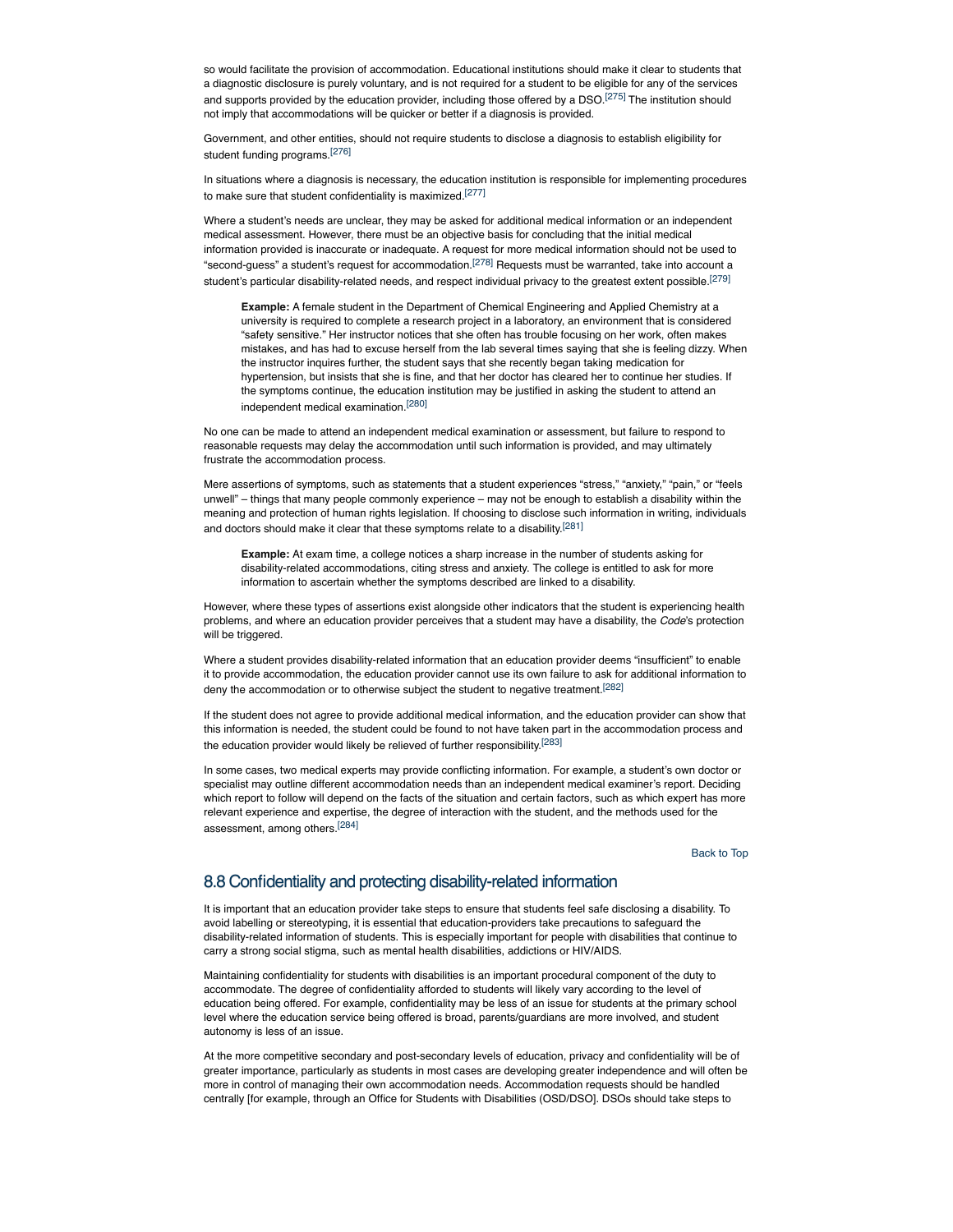maintain strict confidentiality and safeguard privacy (for example, by keeping medical and healthcare documentation in locked filing cabinets and/or in password-protected databases or files). To protect the student's privacy, personal information that either directly or indirectly identifies that a student has a disability should remain exclusively with designated personnel away from the student's academic record. This is meant to protect the institution from allegations of discrimination, as well as the student from potential discriminatory practices.

**Example:** Students who volunteer at a university's Office for Students with Disabilities should not have access to the confidential information of students who have files with the office.

Students at the post-secondary level should not be required to reveal their private medical information to, or seek accommodation directly from, their professors, instructors, teaching assistants, administrative staff, *etc.* as a condition of receiving academic accommodations. Students should also not be required to deliver accommodation letters directly to professors, instructors, *etc.* While students can be provided with the option to engage directly with instructors about their accommodation needs, requiring students to do so can create barriers for access to appropriate accommodations.[285]

The institution as a whole is responsible for ensuring that the medical information in its possession is secure, and the student's right to privacy and confidentiality is protected. It is essential that the information requested is limited to what is specifically needed for the accommodation, and the information is disseminated only to the people responsible for administering the program.

**Example:** In the day-to-day activities of the education institution, education providers must take care to avoid disclosing a student's disability. For example, faculty should not speak about a student's disability in front of their class or other students, disclose a student's personal disability information without permission to other faculty/staff, leave written information about a student's disability in a public place or in plain view, or use names when discussing general disability issues.

Any data collected on students with disabilities should be collected in the aggregate, and must not include any information that would reveal a student's identity. Education institutions must ensure that disability-related information (including accommodations requested or received) does not appear on academic documents including test results, transcripts, student records, or graduation documentation. Distinguishing the score results of a student who received accommodation has the potential of revealing the existence of a disability and exposing that student to discrimination.

**Example:** Transcripts, entrance test result forms, or licensing exam result forms should not indicate that a student received accommodation, or that academic requirements were met under "special" or "nonstandard conditions."[286]

In cases where there are compelling circumstances affecting the health and safety of an individual, it may be necessary to disclose information about a student's health to others. This should be done in accordance with privacy laws. More information about privacy laws and how they apply to education providers can be found at the Office of the Information and Privacy Commissioner of Ontario and the Office of the Privacy Commissioner of Canada.[287]

Back to Top

## 9. Undue hardship

Education providers have a legal duty to accommodate students with disabilities to the point of undue hardship. Some degree of hardship may be expected – it is only if the hardship is "undue" that the accommodation will not need to be provided.<sup>[288]</sup>

In many cases, it will not be difficult to accommodate a student's disability. Accommodation may simply involve making policies, rules and requirements more flexible. While doing this may involve some administrative inconvenience, inconvenience by itself is not a factor in assessing undue hardship.

The OHRC has heard from some education providers of challenges they face in meeting their duty to accommodate. For example, school boards often feel that they are insufficiently funded by the Ministry of Education to cover all of the costs related to accommodation requests. Universities and colleges have stated that they are struggling to deal with the increase in student requests for mental health-related accommodations. School principals, teachers, and post-secondary faculty and staff have also expressed the feeling that they are inadequately trained to meet the disability-related needs of students, particularly where there is a perception that the student's behaviour may pose a risk to themselves or others. These concerns need to be addressed by the Ministry of Education and the Ministry of Training, Colleges and Universities, particularly where education providers feel that these challenges are impairing their ability to meet their legal duty to accommodate students with disabilities to the point of undue hardship.

The *Code* prescribes only three considerations when assessing whether an accommodation would cause undue hardship:

- $\bullet$  cost
- outside sources of funding, if any
- health and safety requirements, if any.

No other considerations can be properly taken into account under Ontario law.<sup>[289]</sup> Therefore, factors such as business or institutional inconvenience,<sup>[290]</sup> student or instructor morale,<sup>[291]</sup> third-party preferences,<sup>[292]</sup> and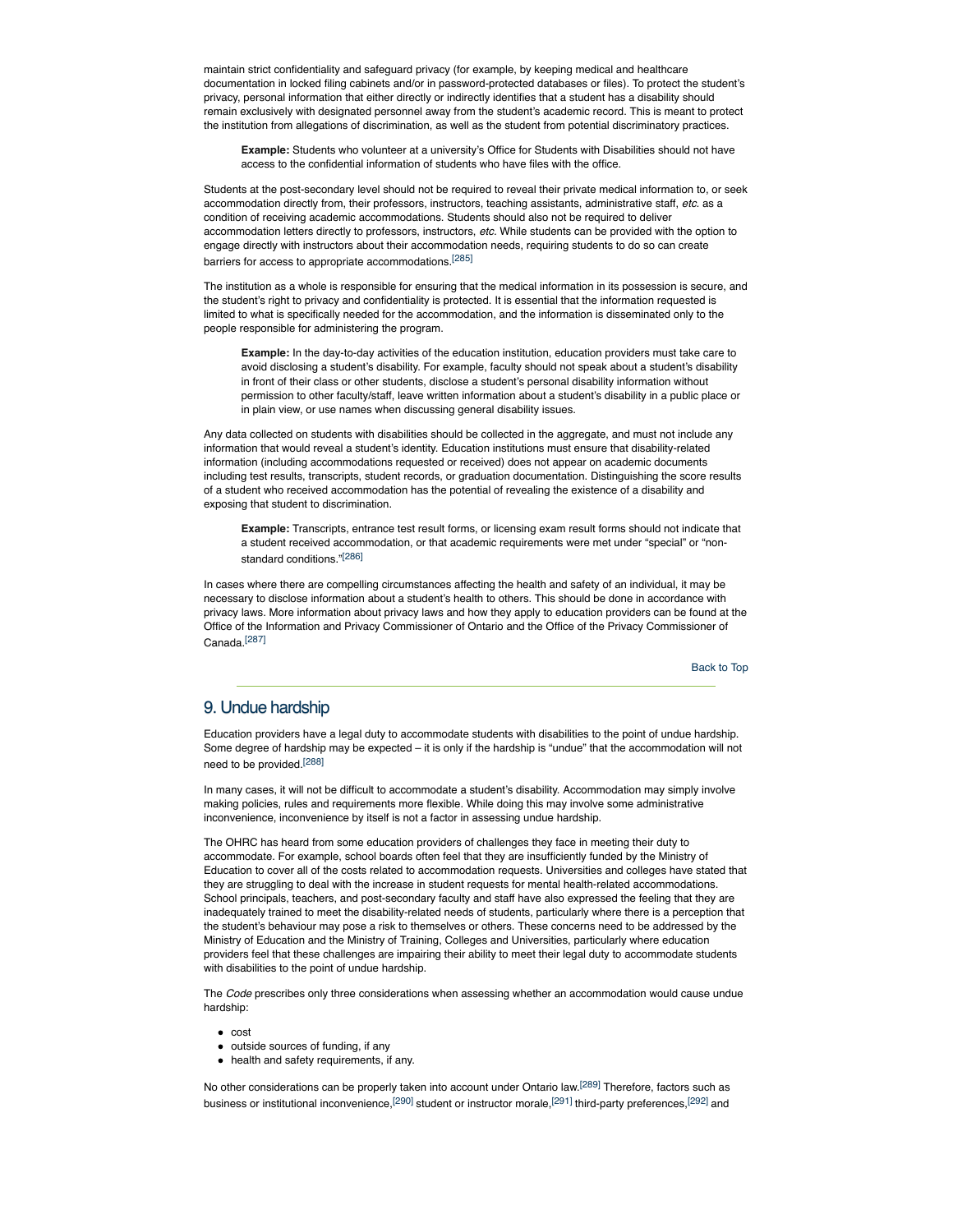collective agreements<sup>[293]</sup> are not valid considerations in assessing whether an accommodation would cause undue hardship.[294]

**Example:** A union opposes the hiring of a specialized educational professional to assist in accommodating a student with a learning disability because the professional is not part of the bargaining unit. Unless the union can show that the hiring will cause undue hardship based on one of the three elements set out in the *Code*, disruption to the collective agreement will not, in and of itself, be enough to establish undue hardship.

Where education providers attempt to argue undue hardship based on factors that are not specifically listed in the *Code*, decision-makers should treat these arguments with skepticism.[295]

To claim the undue hardship defence, the education provider has the onus of proof.<sup>[296]</sup> It is not up to the student with a disability to prove that an accommodation can be accomplished without undue hardship.

The nature of the evidence required to prove undue hardship must be objective, real, direct and, in the case of cost, quantifiable. The education provider must provide facts, figures and scientific data or opinion to support a claim that the proposed accommodation in fact causes undue hardship. A mere statement, without supporting evidence, that the cost or risk is "too high" based on speculation or stereotypes will not be sufficient.<sup>[297]</sup>

Objective evidence includes, but is not limited to:

- financial statements and budgets
- scientific data, information and data resulting from empirical studies
- expert opinion
- detailed information about the activity and the requested accommodation
- information about the conditions surrounding the activity and their effects on the person or group with a disability.

Back to Top

# 9.1 Elements of the undue hardship defence

## 9.1.1 Costs

The Supreme Court of Canada has said "one must be wary of putting too low a value on accommodating the disabled. It is all too easy to cite increased cost as a reason for refusing to accord the disabled equal treatment."<sup>[298]</sup> The cost standard is therefore a high one.

Costs will amount to undue hardship if they are:

- quantifiable
- shown to be related to the accommodation, and
- so substantial that they would alter the essential nature of the enterprise, or so significant that they would substantially affect its viability.[299]

The costs that remain after all benefits, deductions and other factors have been considered will determine undue hardship. All projected costs that can be quantified and shown to be related to the proposed accommodation will be taken into account.<sup>[300]</sup> However, mere speculation (for example, about financial losses that may follow the accommodation of a student with a disability) will not generally be persuasive.<sup>[301]</sup>

In determining whether a financial cost would alter the essential nature or substantially affect the viability of the education institution, consideration will be given to:

- The size of the institution what might prove to be a cost amounting to undue hardship for a small educational institution will not likely be one for a larger educational institution.
- Can the costs be recovered in the normal course of operation?
- Can other divisions, departments, *etc.* of the education institution help to absorb part of the costs?
- Can the costs be phased in so much per year?
- Can the education provider set aside a certain percentage of money per year to be placed in a reserve fund to be used for accommodation issues?[302]
- Will the education programs and services for all students be substantially and permanently altered?

The government is required to make sure that school boards have access to sufficient funding to ensure equal access to education. School boards, in turn, have a responsibility to provide adequate funding to schools to enable the provision of accommodations. Where an education provider receives funding from government to promote accessibility and meet the needs of students with disabilities, the education provider should track accommodation data and alert the government to any funding deficiencies that exist.

Education providers cannot use limited resources or budget restrictions as a defence to the duty to accommodate without first meeting the formal test for undue hardship based on costs. Further, education providers cannot decide which accommodations are most appropriate for a student based on financial considerations or budget constraints. Whether an accommodation is "appropriate" is a determination completely distinct and separate from whether the accommodation would result in "undue hardship." If the accommodation meets the student's needs and does so in a way that most respects dignity, then a determination can be made as to whether this "most appropriate" accommodation would result in undue hardship.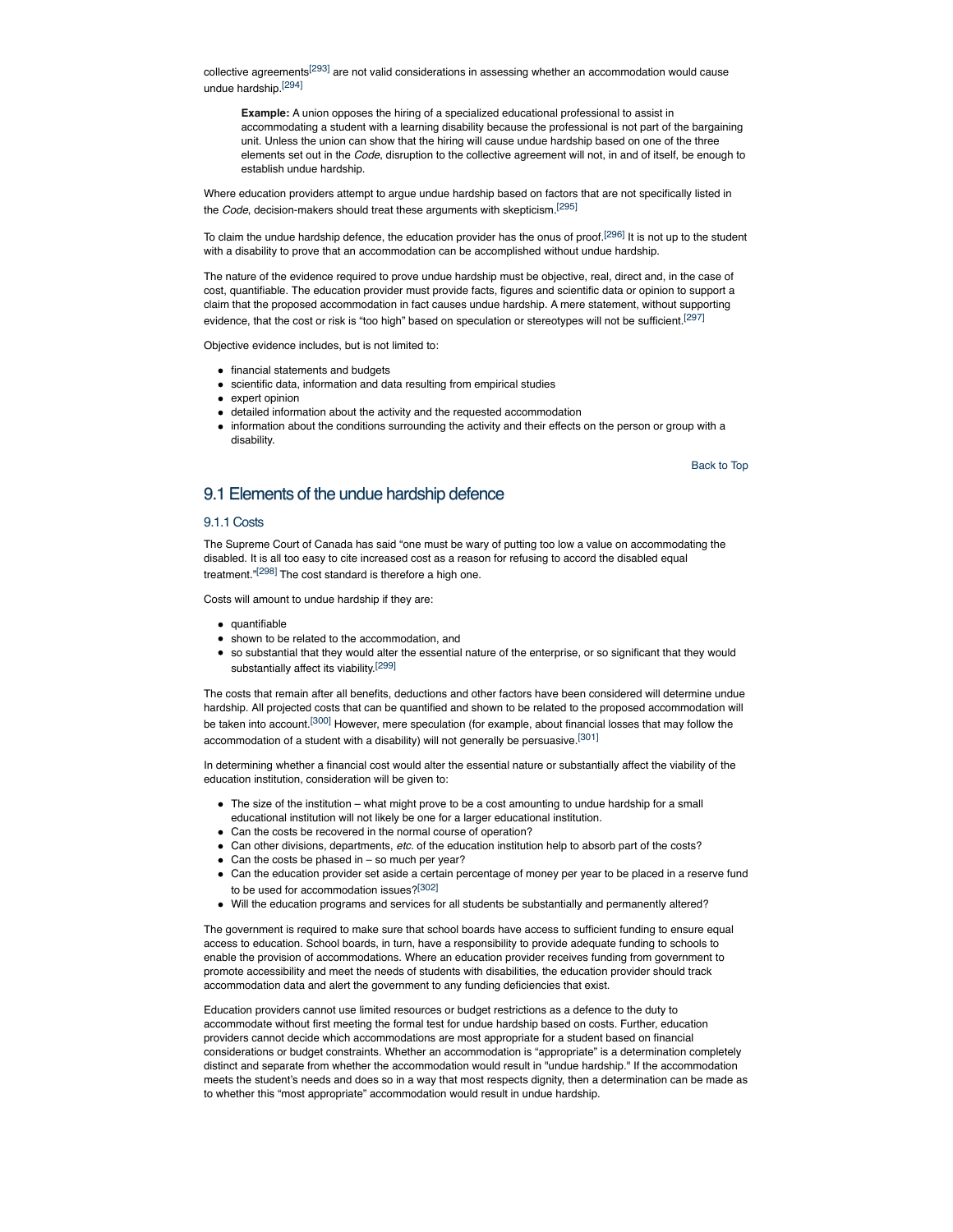If an accommodation exceeds an education provider's pre-determined special education budget, the education provider must look to its global budget, unless to do so would cause undue hardship.<sup>[303]</sup>

**Example:** A publicly-funded school informs the parents of a student with a learning disability that they cannot provide their son with the services of a special needs assistant. The school principal states that he only has a certain amount of resources to fund accommodations to students with disabilities, and that he has already spent the money on the "most needy" students. The school board in this instance would be required to review its overall budget before supporting a conclusion that the accommodation could not be provided without causing undue hardship based on costs.

Education providers may have to manage and accommodate the disability-related needs of more than one student at any given time. It is not appropriate or acceptable for education providers to triage students with disabilities according to perceptions about a student's level of need relative to other students. Under the *Code*, every student with a disability is entitled to accommodation up to the point of undue hardship. In a human rights case where an education provider tried to argue that it could not accommodate a student with a disability because there were other students "who had higher needs" that required its resources, the HRTO commented:

The fact that there are other students with disabilities in a class who require a high level of accommodation does not absolve the respondent from its duty under the *Code* to accommodate [the claimant's] disability-related needs, short of evidence of undue hardship.[304]

Costs of accommodation should be distributed as widely as possible within the education system so that no single part of the system is disproportionately burdened. The appropriate basis for evaluating the costs is based on the budget of the education system as a whole.<sup>[305]</sup>

**Example:** A college student requires the services of a sign language interpreter in his classes. The college has received several accommodation requests in the given academic year and has depleted its disability accommodation budget. Before denying the student's request, however, the college reviews its overall budget and finds a surplus in the budget of the business department which is then used to fund the student's request.

Back to Top

## 9.1.2 Outside sources of funding

Where possible, an education provider must take steps to recover the costs of accommodation.<sup>[306]</sup> This can be done, for example, by obtaining grants, subsidies and other outside sources of funding, [307] as well as investigating possible cost-sharing options which can help to offset accommodation expenses. Tax deductions and other government benefits flowing from the accommodation must also be considered. In addition, inclusive design and other creative design solutions can often avoid expensive capital outlay.

Before being able to claim that it would be an undue hardship based on costs to accommodate a student with a disability, an education provider would have to show that they took advantage of any available government funding (or other) program to help with such costs.

A student seeking accommodation is also expected to avail themselves of any available outside sources of funding to help cover expenses related to their own accommodation.<sup>[308]</sup> Resources such as government services or programs might be available to accommodate the needs of students with disabilities. These resources could also aid them at school.

**Example:** A private career college informs all students of a bursary offered by a disability service organization to help fund the cost of assistive devices that might be needed to facilitate participation in the college's programs. Affected students would be expected to apply for the bursary to help offset the cost of such devices.

Back to Top

## 9.1.3 Health and safety

Maintaining a healthy and safe learning environment is an objective of the utmost importance. Education providers have an obligation to protect the health and safety of all students (including students with disabilities), school staff and educators, as part of fulfilling their legal requirements under Ontario's health and safety laws. The *Code* recognizes that the right to be free from discrimination must be balanced with health and safety considerations.

Health and safety issues will arise in various educational contexts, and have the potential to affect individual students with disabilities, other students, educators and school staff. Depending on the nature and degree of risk involved, it may be open to an education provider to argue that accommodating a student with a disability would amount to an undue hardship, based on health and safety risks.

However, education providers have a responsibility to take precautions to ensure that the health and safety risks in their facilities or services are no greater for students with disabilities than for others. Where a health and safety requirement creates a barrier for a student with a disability, the education provider should assess whether the requirement can be waived or modified. However, modifying or waiving health and safety requirements may create risks that have to be weighed against the student's right to equality.

**Example:** A teacher has reservations about allowing a student who uses a wheelchair to accompany the class on a field trip to a local zoo because of her belief that it will be too dangerous. The school principal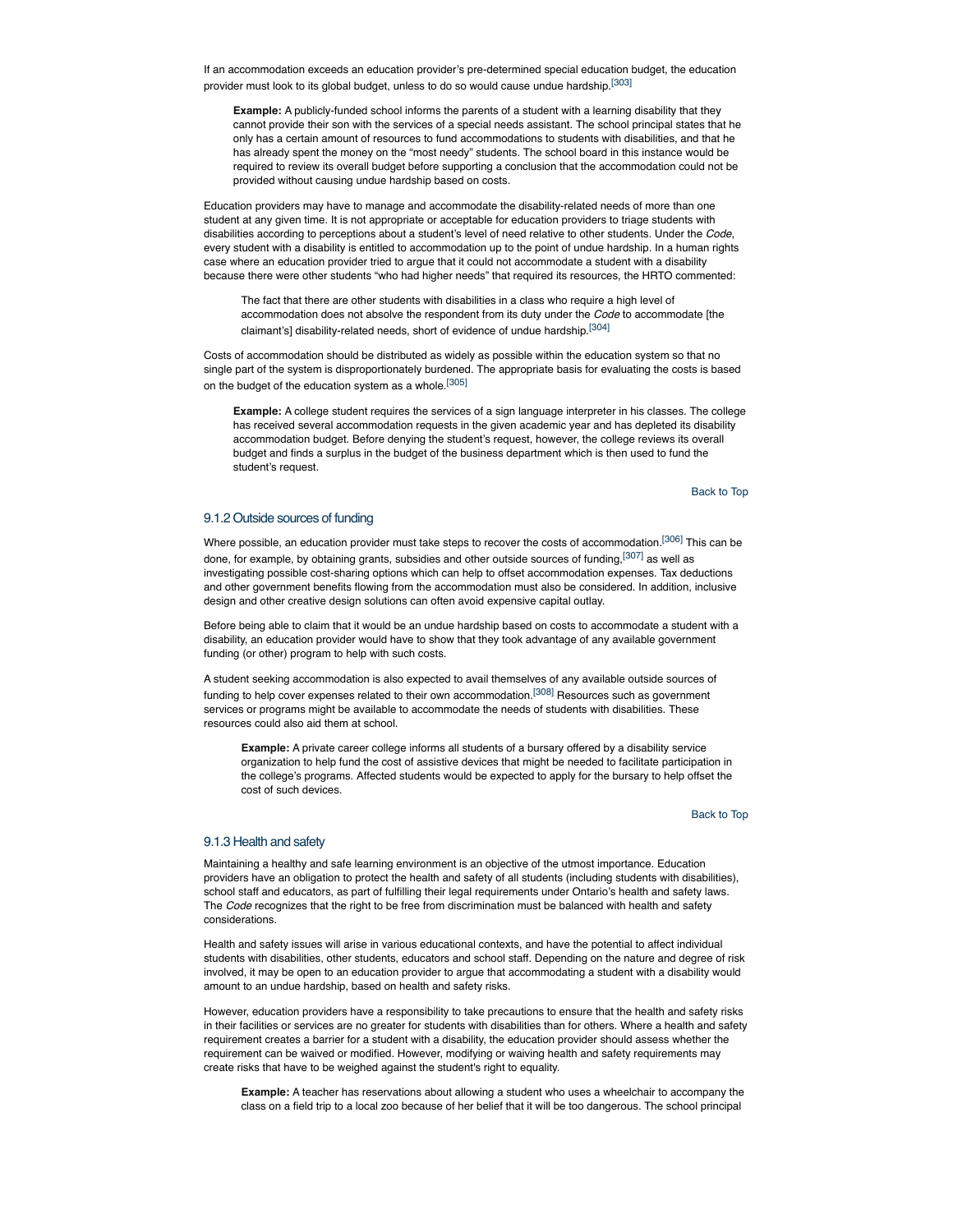decides to make further inquiries, including contacting the zoo's management, and determines that most of the facility is accessible, and that patrons who use wheelchairs and other motorized devices regularly visit the premises without incident. It is important to substantiate the actual degree of risk in question, rather than acting on inaccurate or stereotypical perceptions that may have little to do with a student's actual limitations.

An education provider may believe that an accommodation that would result in modifying or waiving a health or safety requirement could place the student at risk. The education provider is obliged to explain the potential risk to the student or their parent/guardian, where appropriate. The student or parent/guardian will usually be in the best position to assess the risk. This applies only if the potential risk is to the student's health or safety alone. Where the risk that remains after considering alternatives and after accommodation is so significant that it outweighs the benefits of enhancing equality, it will likely be considered to be undue hardship.

Where modifying or waiving a health or safety requirement is believed to result in a risk to the health or safety of others, the degree of risk must be evaluated. A potential risk created by accommodation should be assessed in light of those other more common sources of risk in the educational institution. The seriousness of the risk of accommodation should be judged based on taking suitable precautions to reduce it.

An education provider can determine whether modifying or waiving a health or safety requirement creates a significant risk by considering:

- Is the student (or their parent/guardian) willing to assume the risk in circumstances where the risk is solely to their own health or safety?
- Would changing or waiving the requirement be reasonably likely to result in a serious risk to the health or safety of other students, educators or school staff?
- What other types of risks are assumed within the institution or sector, and what types of risks are tolerated within society as a whole?

In evaluating the seriousness or significance of risk, consider the following factors:

- The nature of the risk: What could happen that would be harmful?
- The severity of the risk: How serious would the harm be if it occurred?
- The probability of the risk: How likely is it that the potential harm will actually occur? Is it a real risk, or merely hypothetical or speculative? Could it happen often?
- The scope of the risk: Who will be affected by the event if it occurs?

If the potential harm is minor and not very likely to occur, the risk should not be considered serious. If there is a risk to public safety, consideration will be given to the increased numbers of people potentially affected and the likelihood that the harmful event may occur.

Where a student with a disability engages in behaviour that affects the well-being of others, an education provider may be able to argue that to accommodate the student would cause undue hardship based on health and safety concerns, specifically, that the accommodation would pose a risk to public safety. However, the seriousness of the risk will be evaluated only *after* accommodation has been provided and only after appropriate precautions have been taken to mitigate the risk.

Where policies or procedures implemented in the name of minimizing risk intrude on the dignity and equality of students with disabilities, the education provider will need to show that the policy, procedure, *etc.* is a *bona fide* and reasonable requirement.[309]

Education providers must consider a range of strategies to address the behaviour. Strategies will include assessing, and where necessary, reassessing and modifying any accommodations that are already in place for the student, and/or providing or arranging for additional supports. Appropriate and timely accommodation can often significantly alleviate risk and make the environment safer for everyone.

**Example:** A boy in grade 5 with ADHD has been sent to the principal's office repeatedly for acting out, initiating rough physical contact with other students, and on one occasion throwing a stapler against a wall. The principal sets up a meeting with the boy, his parents and his teacher. Together, they review the boy's accommodation plan to make sure that he is receiving appropriate accommodation. They arrange to increase the level of EA (Educational Assistant) support in the classroom; they develop a behavioural management plan with a clear implementation strategy; and they agree on a schedule for ongoing communication. Over the remainder of the term, there is a marked improvement in the boy's behaviour.

The onus is on the education provider to establish that it cannot accommodate a student due to dangers related to health and safety.<sup>[310]</sup> Assessment of whether an accommodation would cause undue hardship based on health and safety must reflect an accurate understanding of risk based on objective and direct evidence rather than stereotypical views. Undue hardship cannot be established by relying on suspicions, impressionistic or anecdotal evidence, or after-the-fact justifications.<sup>[311]</sup> Anticipated hardships caused by proposed accommodations should not be sustained if based only on speculative or unsubstantiated concern that certain adverse consequences "might" or "could" result if the person is accommodated.<sup>[312]</sup>

Where an education provider excludes a student from school for disability-related behaviour because of alleged health and safety risks without objective and direct evidence, and without being able to meet the undue hardship test set out in the *Code*, this will raise human rights concerns.

**ARCH Disability Law Centre reported that it "has received a number of calls from parents**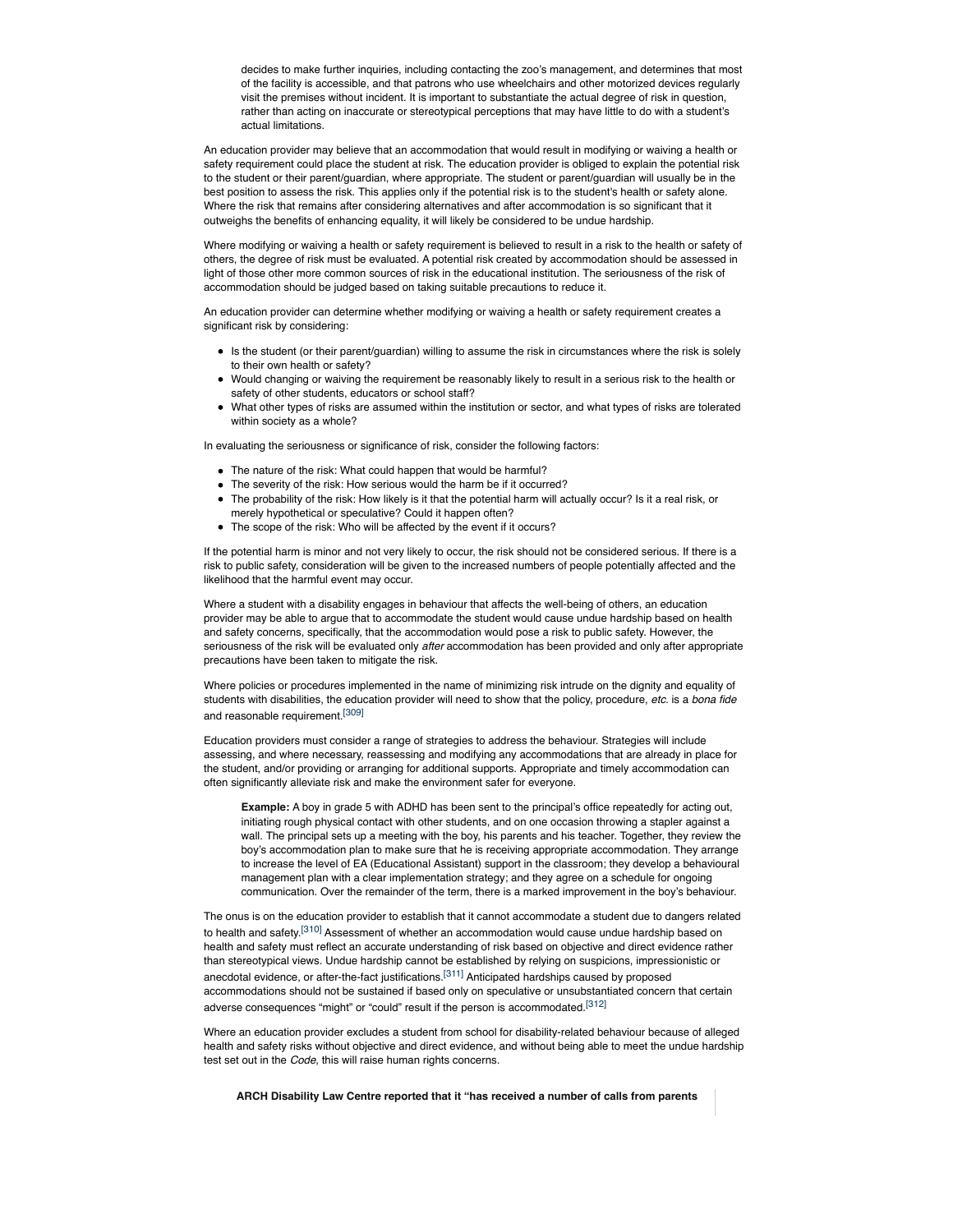**who were told by their school principal that their child was being excluded via s. 265(1)(m) [of the** *Education Act***] for an indeterminate period of time. They did not receive a letter explaining the decision or informing them of their right to appeal. In fact, in many cases this letter was not forthcoming even after several requests for one. In many of these cases a number of accommodations were either outstanding or improperly implemented." In other cases, "school administrators will often simply ask parents to keep their children home largely because of behavioural issues or alleged shortages in school resources. In these circumstances, parents often feel as though they have no choice but to acquiesce to the school."** [313] **In a recent survey, parents described the hardships experienced by families when students are excluded from school in this way. Specific consequences included loss of work, financial strain and increased conflict.**[314]

A claim of undue hardship must stem from a genuine interest in maintaining a safe learning environment for all students and staff, rather than as a punitive action. Even where a student with a disability poses a risk to him or herself or the safety of others, an education provider still has a duty to canvass other accommodation options, including separate services, where possible and appropriate.

Where a student is placed in an education setting outside the regular classroom due to health and safety risks, they are entitled to periodic reassessment to determine, in cases where their status changes, whether reinclusion in the regular educational program is appropriate.

**Example:** A university student with epilepsy is unable to continue his practicum placement as an emergency response nurse due to symptoms, including seizures, related to his condition. After a period of medical treatment and with the aid of medication, he is able to manage his disability effectively. At this point, the university arranges to meet with and reassess the student's accommodation needs. The duty to accommodate is dynamic and ongoing and must be responsive to changes in the nature of a student's disability.

Ultimately, an education provider must balance the rights of the student with a disability with the rights of others. There may be situations where a student poses a health and safety risk to him or herself or to others that would amount to an undue hardship, or an otherwise appropriate accommodation is impossible to implement in the particular circumstances. However, it is important that education providers not rush to such a conclusion. Further training for staff or further supports for the student may resolve the issue.<sup>[315]</sup> The accommodation process must be fully explored, to the point of undue hardship.

The dignity of the student must be considered when addressing health and safety risks. Even where behaviour is correctly assessed to pose a risk, education providers should apply a proportionate response. If a real risk exists, the least intrusive means to address the risk must be used.

High probability of substantial harm to anyone will constitute an undue hardship. In extreme cases, it may be undue hardship to attempt to mitigate risk, such as where the risk is imminent and severe.<sup>[316]</sup>

Back to Top

## 9.2 Minimizing undue hardship

Education providers must consider strategies to avoid undue hardship and meet their duty to accommodate under the *Code.* For example, making reasonable changes to institutional practices or obtaining grants or subsidies can offset the expense of accommodation.

Education providers are expected to consider whether accommodating the needs of a student with a disability may improve an institution's productivity, efficiency or effectiveness.

**Example:** An accommodation that affects a significant number of students with disabilities, such as installing an elevator and automatic door-opener, could make the institution more accessible generally. By installing an elevator, more people will be able to access the institution, including older people and people with strollers.

Creative design solutions, as part of a broader inclusive design strategy or in response to the needs of one student, can often avoid expensive capital outlay. This may involve specifically tailoring design features to a student's functional capabilities.

Where undue hardship is claimed, cost and risk estimates should be carefully examined to make sure they are not excessive in relation to the stated objective. If they are, an education provider should determine if a less expensive or lower risk alternative exists that could accomplish the accommodation (either as an interim measure to a phased-in solution or permanently) while still fully respecting the dignity of the student with a disability.

Some accommodations will be very important but will be difficult to accomplish in a short period of time. In these situations, undue hardship should be avoided by phasing in the accessible features gradually.

Some accommodations will benefit large numbers of students with disabilities, yet the cost may prevent them from being accomplished. Hardship may be reduced by spreading the cost over several years.

**Example**: A university decides to renovate its aging student residences. Working with a consultant to ensure that all physical structures are built according to the principles of inclusive design, it develops a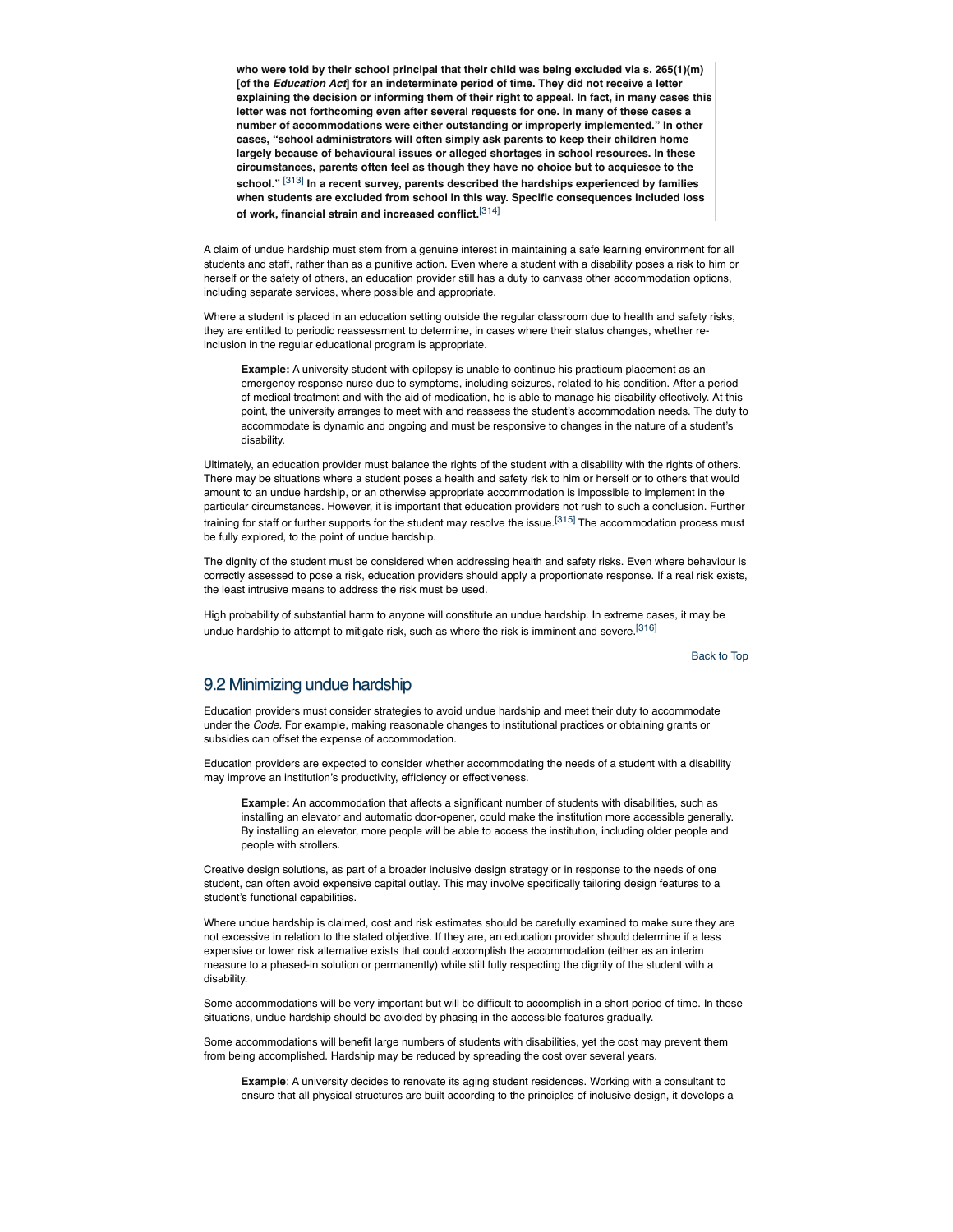three-year plan to renovate four buildings. When completed, the facilities will be accessible to students with a range of physical disabilities, as well as to people with small children and older people, either as students or visitors.

Education institutions will need to provide interim accommodation for students while long-term accommodation is being phased in over an extended period of time. If both short- and long-term accommodation can be accomplished without causing undue hardship, then both should be considered at the same time.

Where an undue hardship analysis anticipates assessing substantial capital or operating expenditures or procedural changes (for example, in making physical alterations to a building, or changing health and safety requirements), it might be advisable for the education institution to obtain a proposal and estimate from experts in barrier-free design and construction.

Back to Top

## 10. Other limits on the duty to accommodate

While the *Code* specifies that there are only three factors that will be considered when determining whether the test for undue hardship has been met (cost, outside sources of funding and health and safety issues), in some cases, courts and tribunals have recognized that even where these three factors are not at issue, there is not a limitless right to accommodation.<sup>[317]</sup> There may be other narrow circumstances where it may not be possible to accommodate a person's disability. These exceptions are discussed below.

However, an education provider must not jump to the conclusion that accommodation is not possible or required. It must still meet its procedural duty to accommodate by examining issues on a case-by-case basis, and seeking out next-best solutions, such as phased-in or interim accommodation. The onus will be on an education provider to show the steps they have taken and the concrete reasons why accommodation is not possible. Situations where the duty to accommodate might be limited may include:

## **1. No accommodation is available that allows the student to fulfil** *bona fide* **academic requirements**

There may be limited circumstances where a measure identified as a potential accommodation, that would not otherwise constitute an undue hardship based on cost and health and safety, is still not required. This is because the measure would fundamentally alter the nature of the education service,<sup>[318]</sup> or because it would still not allow the student to "fulfill the essential duties attending the exercise of the right."<sup>[319]</sup> This may be the case even after the institution has been inclusively designed, barriers to participation have been removed, and accommodation options examined. Or, after accommodation has been tried and exhausted, there may be no further accommodation available that will help the student to fulfil essential academic requirements. In such instances, the education provider may have fulfilled its duty to accommodate.

In extreme situations – for example, where disability-related absences from a workplace have spanned several years or more – human rights case law has established limits on the duty to accommodate. In such situations, it has been held that "the duty to accommodate is neither absolute nor unlimited."[320]

**Example:** A 26-year-old woman is diagnosed with depression and a generalized anxiety disorder. Upon reflection, she believes that she has been exhibiting symptoms for years, and attributes her inability to complete the last year of her college diploma, four years earlier, to the fact that she was not accommodated for these conditions. She contacts the college and asks to re-take her final exams in the courses she was enrolled in for the last year of her diploma. Given the amount of time that has passed, the fact that some of the courses are no longer being offered, and faculty members have moved on, the college declines this request, but offers to admit her back to the program and give her the opportunity to retake the courses she did not complete.

In the workplace, human rights case law establishes that potential accommodations that would fundamentally alter the nature of the employment relationship need not be provided. The same would likely be true in the education context.

**Example:** Throughout elementary and secondary school, a girl with a learning disability, who had an accommodation plan and was receiving disability-related supports, had difficulty passing her classes. In grade 12, she applied to a university and was not accepted. She and her parents contacted the university's academic admissions office and asked for the decision to be reconsidered, stating that the university should not consider her transcripts in their eligibility assessment because, due to her disability, the grades were not reflective of her true abilities. The university would likely be justified in declining this request. Human rights case law has established that in post-secondary education, all students are required to demonstrate the ability to meet academic standards for admission, as this is recognized as a reliable indicator of future academic success.[321]

Therefore, not every accommodation will be required even where providing it might not constitute an undue hardship in terms of cost and health and safety. An education provider's duty to accommodate may come to an end where a student is not capable of meeting *bona fide* academic requirements, even with accommodation.

#### **2. Where a student (or their parent/guardian) does not participate in the accommodation process**

The duty to accommodate is a multi-party, collaborative process. All responsible parties are expected to work cooperatively throughout the process. In some cases, an education provider may have fulfilled its procedural and substantive duty to accommodate, because the student requesting accommodation (or their parent/guardian)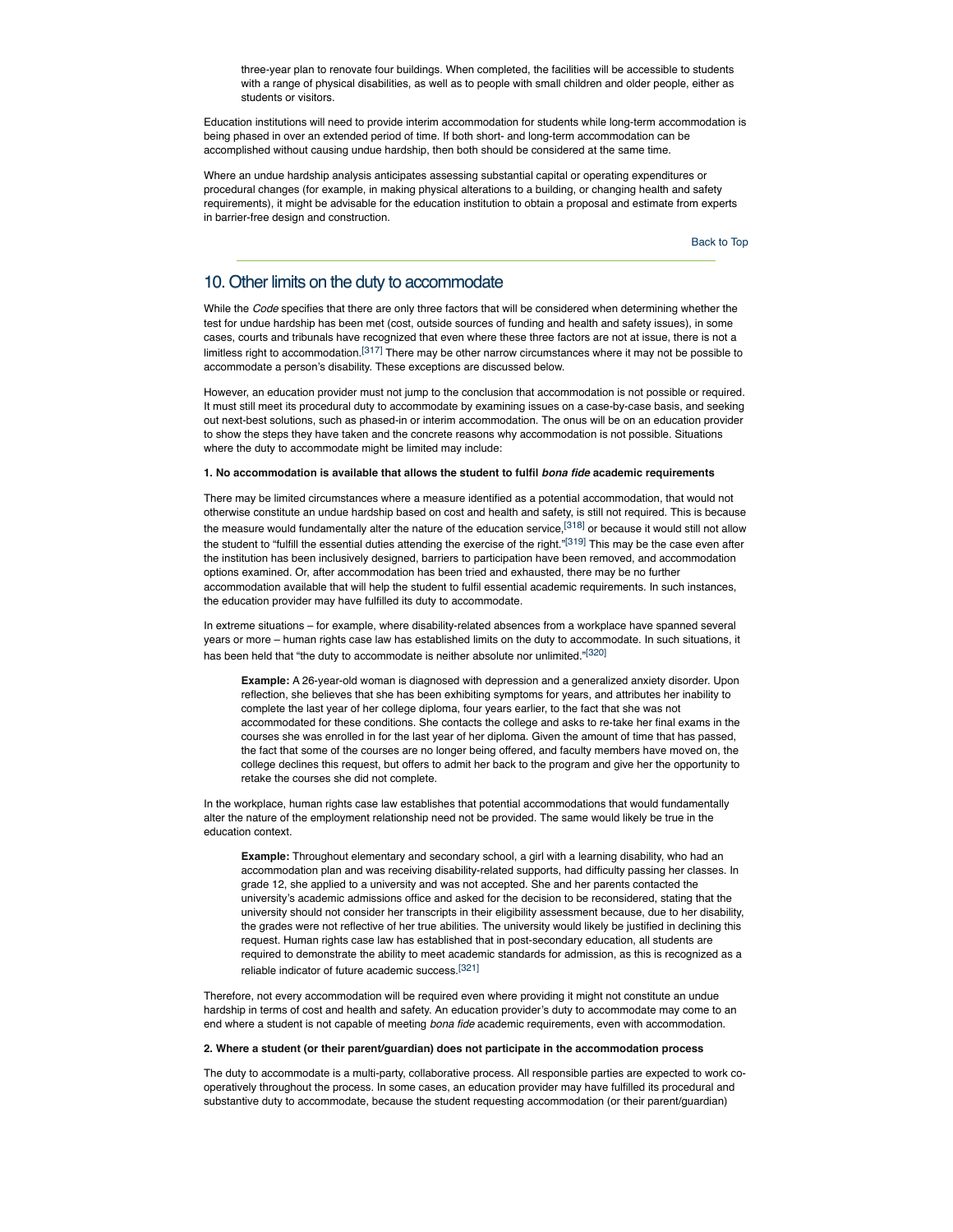may not have taken part in the process. For example, a student (or their parent/guardian) may be considered to have not taken part if they refuse to comply with reasonable requests for information necessary to establish disability-related needs,<sup>[322]</sup> or where they refuse to take part in developing accommodation solutions.<sup>[323]</sup>

**Example:** In one case, a student at a college showed behaviour at school such as "abusive outbursts," incidents of unexplained crying, incoherent speech, and strange accusations directed towards classmates. Students and teachers became concerned about her well-being. The administration believed that she might have an undisclosed mental health disability that required accommodation, and approached her to talk about her behaviour. The student did not consider her behaviour to be inappropriate and did not seek any accommodation. The HRTO stated that when an organization perceives a person to have a disability but the person denies it, it is unclear whether the duty to accommodate arises and precisely what form any such duty would take. It was the student's obligation to take part in the efforts at accommodation, and because she did not take part, the HRTO found she could not claim she suffered discrimination owing to a disability.[324]

Before concluding that a student (or their parent/guardian) has not co-operated, education providers should consider if there are any disability or *Code*-related factors that may prevent the student from taking part in the process. These factors may then need to be accommodated. The education provider should also consider whether an accommodation plan needs to be adjusted because it is not working.

It may be challenging for education providers when they perceive that a student has a disability and needs an accommodation, but the student denies having a disability. In these cases, education providers should still attempt to start the accommodation process, offer accommodation as appropriate, and document the steps they take. However, there will be a limit to the extent that an education provider can accommodate a student's disability in the absence of the student's participation.

## **3. Balancing the duty to accommodate with the rights of other people**

Generally, when a student makes an accommodation request, the education provider will be able to provide the accommodation without it affecting the legal rights of other people in the educational environment.

Sometimes, however, a request for accommodation may turn out to be a "competing human rights" situation. This will be the case if, while dealing with an accommodation request, it becomes clear that the legal rights of another person or group might also be affected. This complicates the normal approach to resolving a human rights dispute where only one side claims a human rights violation.

**Example:** A woman with a disability uses a service dog to perform her work duties as a teacher, but a student in the classroom has her disability (allergies) triggered by the presence of the service dog. The *Code* requires employers to accommodate the needs of employees with disabilities, and it also requires education institutions to accommodate the needs of students with disabilities. The *Code* does not prioritize these needs or requirements – one is as important as the other. However, these competing rights claims might be resolved by assessing the needs of both parties. The employer/education provider would first need to look at the accommodation needs of both the employee and the student in the context of the classroom to find out if the needs of the two parties are actually in conflict. In what ways is the service dog assisting the employee in the classroom? Are there other ways that support could be provided without the service dog? Alternative options for meeting the student's needs should be similarly looked at. In this case, there may be other instructors the student can study with, or other sessions she could attend. The employer/education provider should explore a combination of solutions for accommodating both, allowing each to enjoy their rights.

Education providers have a legal duty to take steps to prevent and respond to situations involving competing rights. The OHRC's *Policy on competing human rights*[325] sets out a framework for analyzing and addressing competing human rights situations. It also provides concrete steps on how education providers can proactively take steps to reduce the potential for human rights conflict and competing rights situations.

Back to Top

## 11. Preventing and responding to discrimination

The ultimate responsibility for maintaining an educational environment free from discrimination and harassment rests with education providers. It is not acceptable to choose to stay unaware of discrimination or harassment of a student with a disability, whether or not a human rights claim has been made.

Education providers operating in Ontario have a duty to take steps to prevent and respond to breaches of the *Code*. They must make sure they maintain accessible, inclusive, discrimination-free and harassment-free educational environments that respect human rights.

Education providers violate the *Code* where they directly or indirectly, intentionally or unintentionally infringe the *Code,* or where they authorize, tolerate or adopt behaviour that is contrary to the *Code*.

There is also a clear human rights duty not to condone or further a discriminatory act that has already happened. To do so would extend or continue the life of the initial discriminatory act. This duty extends to people who, while not the main actors, are drawn into a discriminatory situation through contractual relations or in other ways.[326]

Depending on the circumstances, education providers may be held liable for failing to respond to the actions of third parties (such as service users, contractors, *etc.*) who engage in discriminatory or harassing behaviour.[327]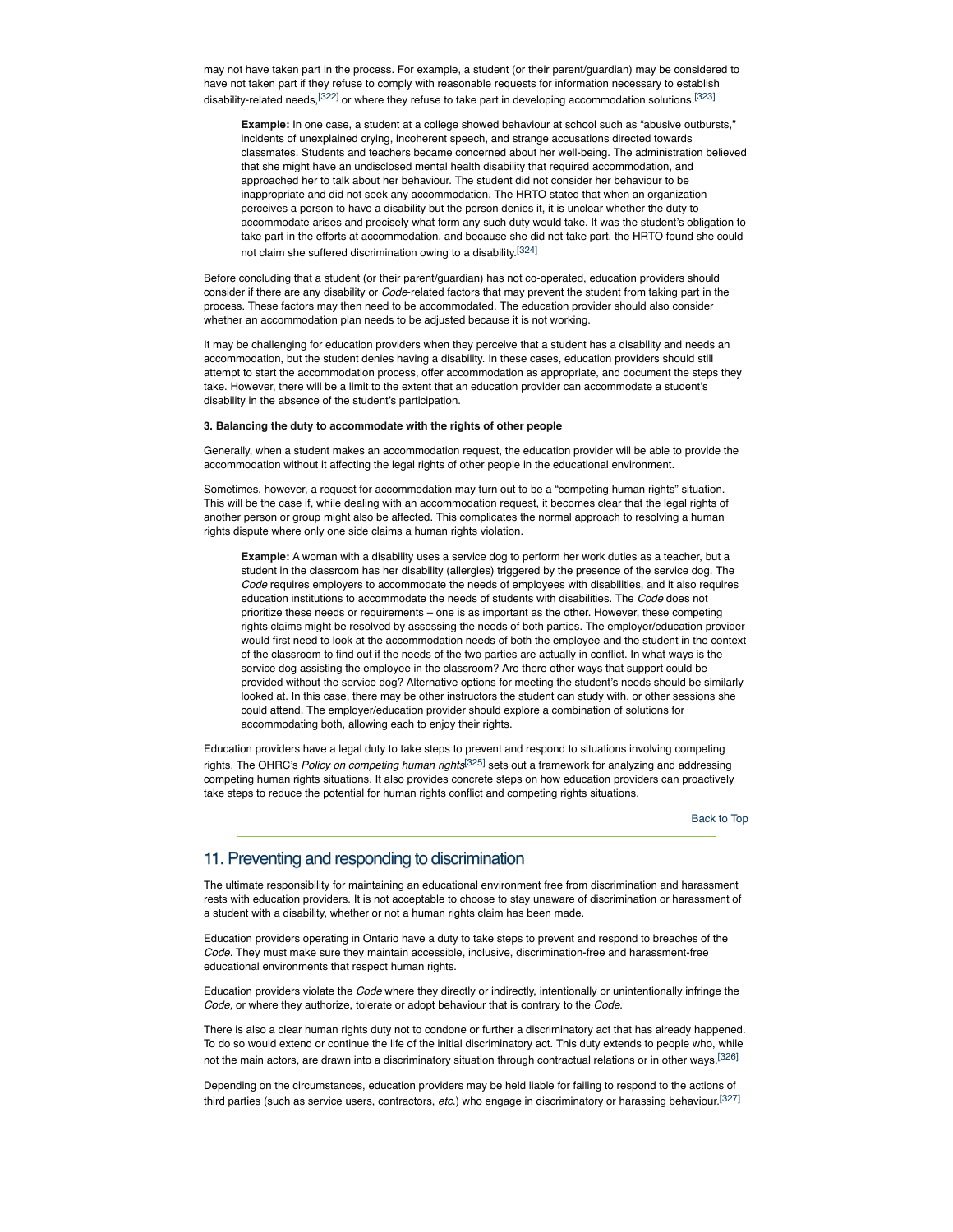Human rights decision-makers have found organizations liable, and assessed damages, based on the organization's failure to respond appropriately to address discrimination and harassment. [328]

An education institution may respond to complaints about individual instances of discrimination or harassment, but they may still be found to have not responded appropriately if the underlying problem is not resolved. There may be a poisoned environment, or an institutional culture that condones discrimination, despite punishing the individual perpetrators. In these cases, education institutions must take further steps, such as training and education, to better address the problem.

Some things to consider when deciding whether an education provider has met its duty to respond to a human rights claim include:

- policies and procedures in place at the time to deal with discrimination and harassment
- the promptness of the institution's response to the complaint
- how seriously the complaint was treated
- resources made available to deal with the complaint
- whether the institution provided a healthy environment for the student who complained
- how well the action taken was communicated to the student who complained.<sup>[329]</sup>

The following steps are some ways that education providers can prevent and eliminate discrimination against students with disabilities in their institutions. Education providers should develop strategies to prevent discrimination based on all *Code* grounds, but should give specific consideration to students with disabilities.

A complete strategy to prevent and address human rights issues should include:

- a diagnostic assessment of the overall culture of the institution
- a barrier prevention, review and removal plan
- anti-harassment and anti-discrimination policies
- an education and training program
- an internal complaints procedure
- an accommodation policy and procedure.

In its publication entitled *A policy primer: Guide to developing human rights policies and procedures*, [330] the OHRC provides more information to help organizations meet their human rights obligations and take proactive steps to make sure their environments are free from discrimination and harassment.

Here are some things education providers should consider with respect to students with disabilities when implementing barrier prevention, review and removal plans, developing human rights policies and procedures, and in education and training programs.

Back to Top

## 11.1 Barrier prevention and removal

Ensuring full accessibility means making sure that barriers to education for students with disabilities are not embedded into new institutions, facilities, services or programs. It also means identifying and removing barriers where they already exist. A barrier removal process should include reviewing an institution's physical accessibility, policies and practices, including dispute resolution and decision-making processes and overall culture.

Under the *Accessibility for Ontarians with Disabilities Act*, education providers, as employers and service providers, are required to comply with accessibility standards set out in regulation. Part of complying with the standards means that education institutions have to develop accessibility policies for meeting the standards. They also have to develop plans to prevent and remove barriers to accessibility. In their policies, obligated organizations are required to include a statement on the organization's commitment to meet the accessibility needs of people with disabilities in a timely way.<sup>[331]</sup>

When designing inclusively and removing barriers, education institutions should consult with students with disabilities to gain a greater understanding of students' diverse needs, and how to most effectively meet them. It is important that students with disabilities have the opportunity to provide input into information-gathering processes and are consulted about the barriers that affect them.

**Example:** A school board reviews its operations to identify barriers for students with disabilities. As part of this, it conducts a written survey and follow-up interviews with students and their families to solicit feedback on how well the school board is doing on specific accessibility issues, including the accommodation process and areas where it could make improvements.

When identifying barriers, educational institutions should take into account that discrimination based on disability may intersect with discrimination based on other *Code* grounds, including race, sex, sexual orientation, *etc.* As well, a student may experience different barriers based on their level of income. Compared to other students, someone who has a disability, low income, and identifies as an Indigenous person, for example, may experience unique barriers when trying to access education. When collecting information about barriers, educational institutions should include ways to allow students to tell the organization about all of the circumstances that may prevent them from participating equally, if they so choose.

Back to Top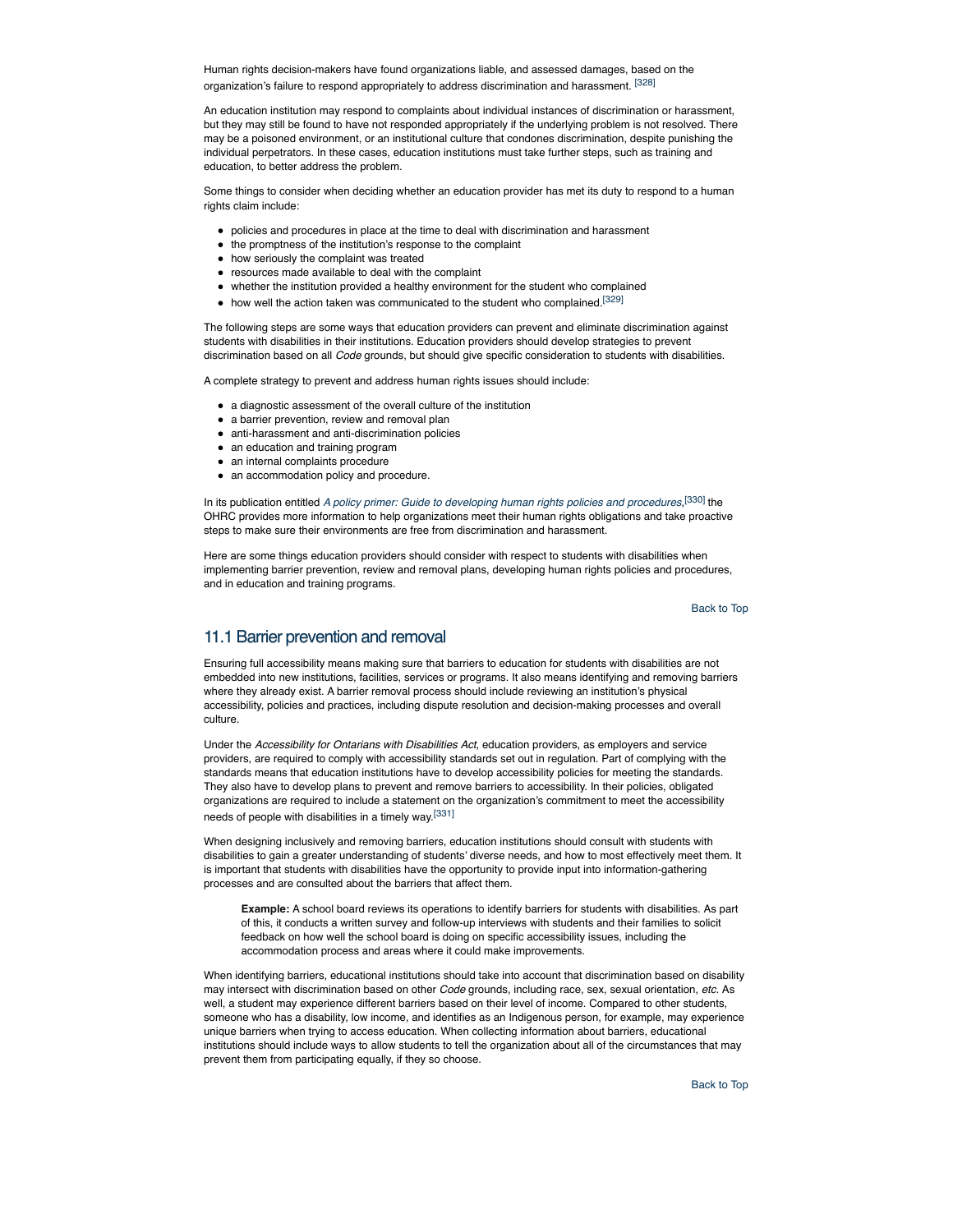# 11.2 Data collection and monitoring

Effective planning requires education providers to make sure that education policies and practices do not have an adverse impact on students with disabilities, or other individuals protected by the *Code*. To make sure that education environments are free from social phenomena widely recognized as discriminatory, such as profiling, institutionalized barriers, socio-economic disadvantage or unequal opportunity based on protected *Code* grounds, education providers should collect statistical information to monitor, identify, prevent and ameliorate systemic and adverse discrimination.[332]

Collecting data – both quantitative and qualitative – can help an education institution understand the barriers that exist, and identify and address concerns that may lead to systemic discrimination.<sup>[333]</sup> Organizations should collect and analyze data when they have, or ought to have, reason to believe that discrimination, systemic barriers or historical disadvantage may exist. For example, data collection would be warranted where there are persistent allegations or perceptions of systemic discrimination, or where it is an organization's intent to prevent or ameliorate disadvantage already known to be faced by persons with disabilities. Where problems are identified, data analysis can provide useful direction for remedies to address systemic discrimination as well as evaluate the success of such measures. This is in keeping with the remedial purpose of the *Code,* and with human rights jurisprudence that finds organizations have an obligation to take into account a person's already disadvantaged position within Canadian society.[334]

Data collection and the use of data should only ever be undertaken for legitimate purposes not contrary to the *Code,* such as ameliorating disadvantage, removing systemic barriers and promoting substantive equality for individuals and groups protected by the *Code*. Students may perceive that the collection of data related to *Code* grounds (*e.g.* disability, race, sex, *etc.*) will be used in a discriminatory way.

To address such concerns, education providers should take measures to make sure they collect and use data in a legitimate and appropriate way.<sup>[335]</sup> For example, students should be told how their information will be used, how it will be stored, and how it will be kept private.

**Example:** At the primary and secondary levels, data collected could include: number of students in mainstream classrooms versus self-contained classrooms, number of students in each placement according to type of disability, number of students with disabilities who also identify by additional *Code* grounds (*e.g.* sex, race, *etc.*), number of students with disabilities who are disciplined or excluded from school, and whether these students also identify by *Code* grounds other than disability (*e.g.* race and related grounds), *etc.* At the post-secondary level, data collected could include lengths of time taken to provide accommodations, length of time it takes students with disabilities to complete their programs, number of students with a disability who leave their programs before graduating, *etc.*

Where an analysis of this data reveals significant disparities or disproportionalities with respect to trends in identification, placement, disciplinary action, graduation and/or drop-out rates, education providers should review and revise their policies, practices and procedures accordingly to make sure they comply with the *Code*. Often, further data collection is needed to help probe, identify and better understand the factors potentially contributing to the observed unequal outcomes.

**Example:** Education providers might wish to prepare and make public a formal report outlining their commitment to providing accessible education for all students. The report might include the education institution's accessibility plan, and the findings of data collection and analysis. Where the data reveals disparities or disproportionalities, the report could also set out steps that will be taken to address inequities and bring the education provider's practices into compliance with the *Code* and OHRC policy.

Information about barriers to accessibility, discrimination and harassment can be monitored by collecting periodic data over time. Data collection can also help an educational institution understand if its efforts to combat discrimination, such as putting a special program in place, are helping or need to be modified.

Some situations that may warrant data collection include:

- persistent allegations or complaints of discrimination or systemic barriers; for example, an education provider that receives multiple claims under an internal human rights policy, through human rights claims made to the HRTO, *etc.*
- a widespread public perception of discrimination or systemic barriers, such as concerns that students with disabilities are being "streamed" into non-academic programs, or that a disproportionate number of racialized students are being placed in special education programs due to negative attitudes and stereotypes about their academic capabilities
- observed unequal distribution of students with disabilities; for example, low graduation rates
- objective data or research studies demonstrating the existence of discrimination or systemic barriers; for example, studies that show increased drop-out rates in education
- evidence from other institutions or jurisdictions that a substantially similar policy, program or practice has had a disproportionate effect on students with disabilities.

Collecting and analyzing data may be a component of the duty to take action to prevent violations of the *Code*.

**Example:** School discipline policies appear to be having a disproportionate impact on students with disabilities, and to be further exacerbating their already disadvantaged position in society. Empirical research from other jurisdictions shows that students with disabilities are negatively affected by suspension and expulsion practices. Based on this information, the government requires all school boards to collect and analyze data on the application of school discipline policies to all students, so it can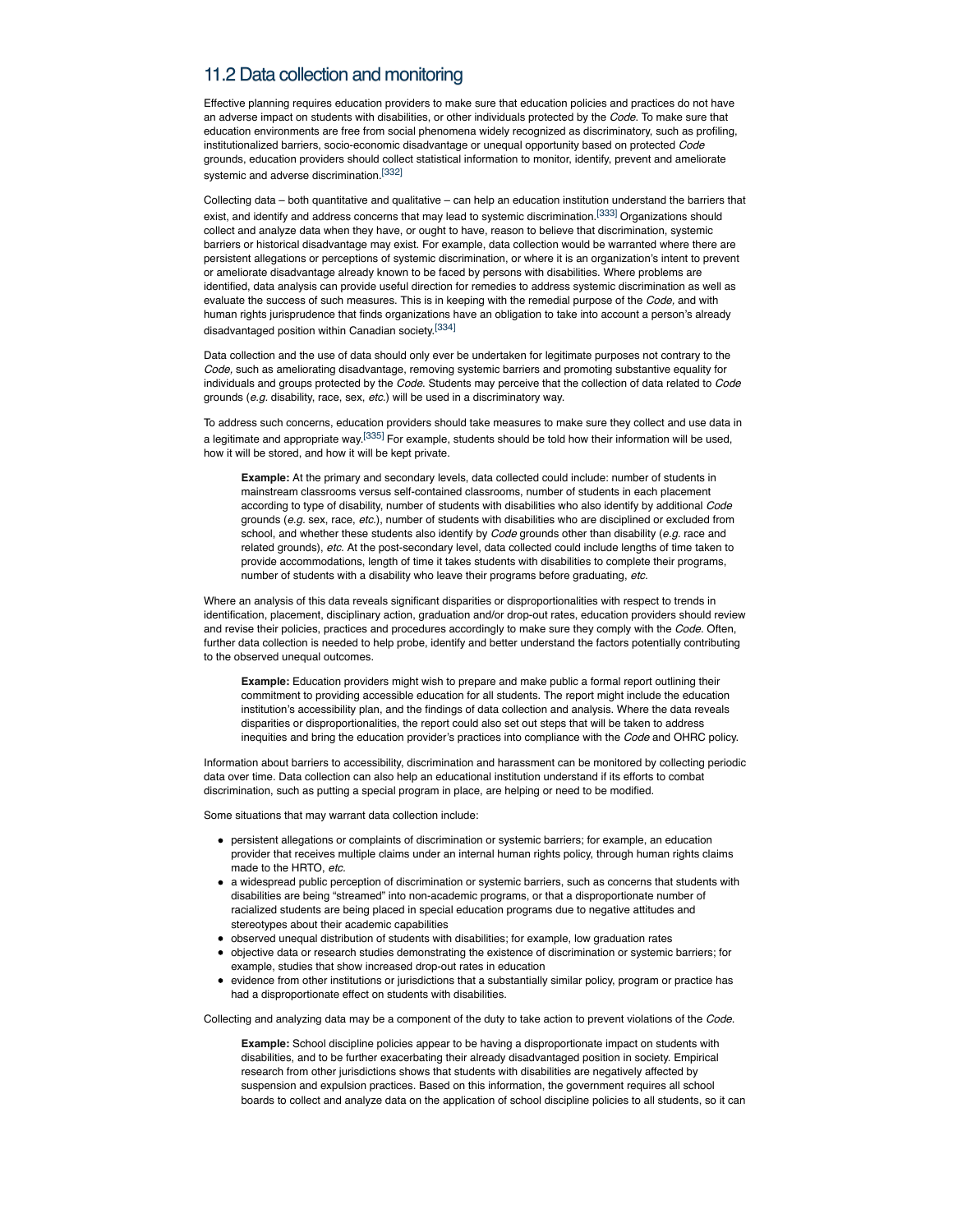take steps to counter the negative effects of these policies on students with disabilities, and other students identified by *Code* arounds.

Where a *prima facie* claim of discrimination is made out, a decision-maker should consider the failure to collect and analyze data as part of its analysis of whether an education provider has met its duty to ensure it is not in violation of the *Code*. In cases where collecting data was clearly warranted, the failure to collect accurate and reliable data may foreclose a respondent from making a credible defence that it did not discriminate.

On the other hand, if an education institution collects and analyzes data it may also show that discrimination or systemic barriers do not exist. Effective efforts to monitor the education environment may help an education institution to show that it has met its duty to protect and uphold human rights.

There may be other situations where an education institution may not have reason to believe that a problem exists within its own area of responsibility, but may nevertheless wish to voluntarily collect data to advance the objectives of the *Code*.

**Example:** Census data shows that people with disabilities have lower education levels than people without disabilities. While not thinking that this is a trend within its own institution, an education provider decides to start collecting data to monitor for systemic barriers that may be impeding the educational success of students with disabilities.

Back to Top

# 11.3 Developing human rights policies and procedures

Developing anti-harassment and anti-discrimination policies, an internal human rights procedure, and an accommodation policy and procedure are part of an effective overall human rights strategy.

Policies and procedures should always be developed with the needs of students with disabilities in mind. For example, in procedures dealing with human rights concerns or accommodation requests, the education provider should outline how it will maintain the confidentiality of students' private medical information.

Lack of knowledge about their rights and fear of reprisal are factors that may contribute to students not knowing how to complain or avoiding making a complaint, even if they feel their human rights are being violated. Education institutions should create safe environments for students to come forward with their disability-related needs and concerns, including by making sure they provide adequate information and training about complaint procedures,<sup>[336]</sup> and clearly outline that students will not experience reprisal for making a complaint.<sup>[337]</sup>

**Example:** A college develops a pamphlet outlining its human rights complaint procedure. In addition to putting the pamphlet online, it consults with disability groups to explore other ways to achieve maximum accessibility. It distributes the pamphlet in its application and acceptance packages and makes it available at its office for students with disabilities.

Back to Top

## 11.4 Education and training

Staff education and training are critical supports that an education institution can provide in the accommodation process. Disability awareness education and training should be available on an ongoing basis throughout the school year,<sup>[338]</sup> and should be mandatory parts of professional training for teachers, post-secondary faculty, and all staff in schools, school boards, colleges and universities. The student being accommodated, and the education staff involved in the accommodation process, should learn about disability issues and accommodation.

Education and training on disability issues and human rights are essential to developing a "human rights culture" within an institution that supports the values and principles of the *Code*. Without an understanding of human rights issues relating to students with disabilities, and support for human rights principles, human rights policies and procedures will be less likely to succeed.[339]

**Example:** A school board implements training to enable teachers to deal effectively with disability issues in the classroom. The training is designed to educate teachers, and to help teachers educate students, about issues of diversity and difference.

Education and training are often seen as a panacea to all human rights problems. However, in isolation from other initiatives, education and training are unlikely to succeed in fostering a non-discriminatory environment. Similarly, inadequate education and training are not likely to be effective in bringing about a change in attitudes or behaviour.

To bring about real organizational change, the education institution will also need to engage in regular, independent monitoring and evaluation to assess whether education and training initiatives are effective, appropriate, timely, and are meeting the objectives described above. Monitoring could include consultation with local disability communities, as well as a survey of the attitudes of staff receiving the training, to assess whether the training has been effective in increasing understanding or changing attitudes about ableism, barriers confronting students with disabilities, the importance of accommodation, and student experiences of discrimination and harassment.[340]

The following items could be integrated into a human rights training program on disability issues:

the types of barriers that students with disabilities face in education (*e.g*. ableism, structural impediments,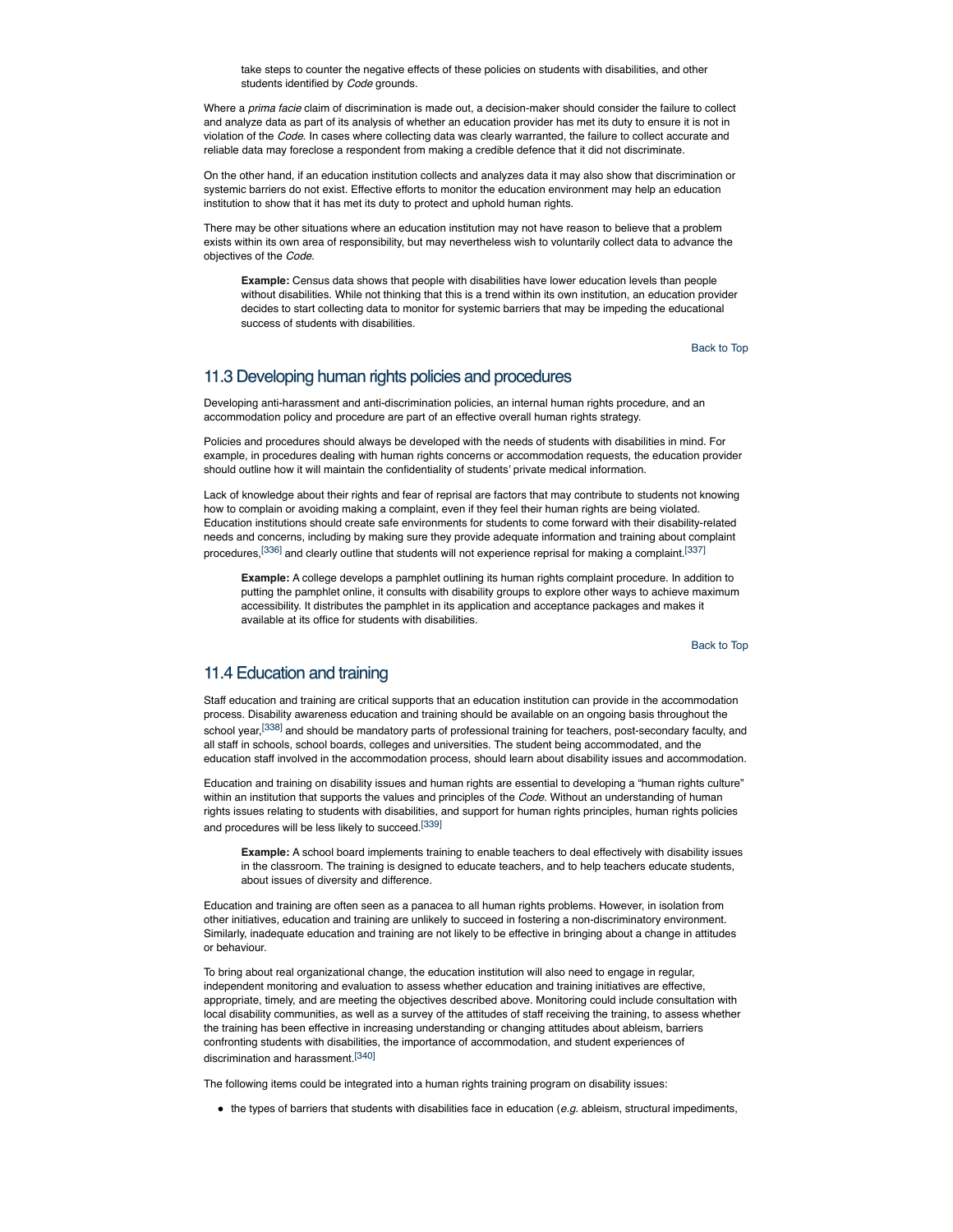stereotypes)

- the institution's human rights strategy and human rights policies and procedures, such as complaint procedures and anti-discrimination and anti-harassment policies, and how these relate to students with disabilities
- how the institution accommodates people with disabilities
- how the institution or its staff, and other students can be part of a broader cultural shift to be more inclusive of students with disabilities
- the specific obligations that an education provider has to uphold people's *Code* rights and ways it can do this
- the rights of students with disabilities under the *Code*
- the human rights system in Ontario, including how to file a human rights claim.

Human rights education should not be a one-time event. Ongoing training should be provided to address developing issues, and regular refreshers provided to all staff. Training should be repeated if changes in the education institution or in the student's accommodation plan make it necessary to modify the accommodation.

**Example:** At the post-secondary level, computer systems staff may need to learn about the interaction of a new access device with the organization's computer system.

The best defence against human rights claims is for educational institutions to be fully informed about their responsibilities under the *Code*, and to take proactive steps to prevent and remove potential barriers for students with disabilities. By complying with their responsibilities under the *Code*, education institutions will reduce the chances of human rights claims being filed against them, and save the time and expense needed to defend against them.

As the Supreme Court of Canada has stated, "Adequate special education... is not a dispensable luxury."[341] Students with disabilities deserve to feel that they are valued and that they belong. Ontario's success and prosperity as a province depends upon its ability to ensure that all students are given the opportunity to reach their full potential and contribute meaningfully to their communities. Ontario's educational institutions play a crucial role in achieving this objective.

Back to Top

# **For more information on the human rights system in Ontario, visit:**

www.ontario.ca/humanrights

The human rights system can also be accessed by telephone at: Local: 416-326-9511 Toll Free: 1-800-387-9080 TTY (Local): 416-326 0603 TTY (Toll Free) 1-800-308-5561

To file a human rights claim (called an application), contact the Human Rights Tribunal of Ontario at: Toll Free: 1-866-598-0322 TTY: 416-326-2027 or Toll Free: 1-866-607-1240 Website: www.hrto.ca

To talk about your rights or if you need legal help with a human rights claim, contact the Human Rights Legal Support Centre at: Telephone: 416-597-4900 Toll Free: 1-866-625-5179 TTY: 416-597-4903 or Toll Free: 1-866-612-8627 Website: www.hrlsc.on.ca

For human rights policies, guidelines and other information, visit the Ontario Human Rights Commission website at www.ohrc.on.ca

## **Follow us!**

Facebook: www.facebook.com/the.ohrc Twitter: @OntHumanRights

## **See also:**

ARCH Disability Law Centre: www.archdisabilitylaw.ca Ontario Child Advocate (Provincial Advocate for Children and Youth): advocacy@provincialadvocate.on.ca Justice for Children and Youth: www.jfcy.org

Back to Top

# Appendix A: Recommendations to improve education outcomes for students with disabilities

\* These Recommendations are meant to be read in conjunction with the *Policy on accessible education for students with disabilities.*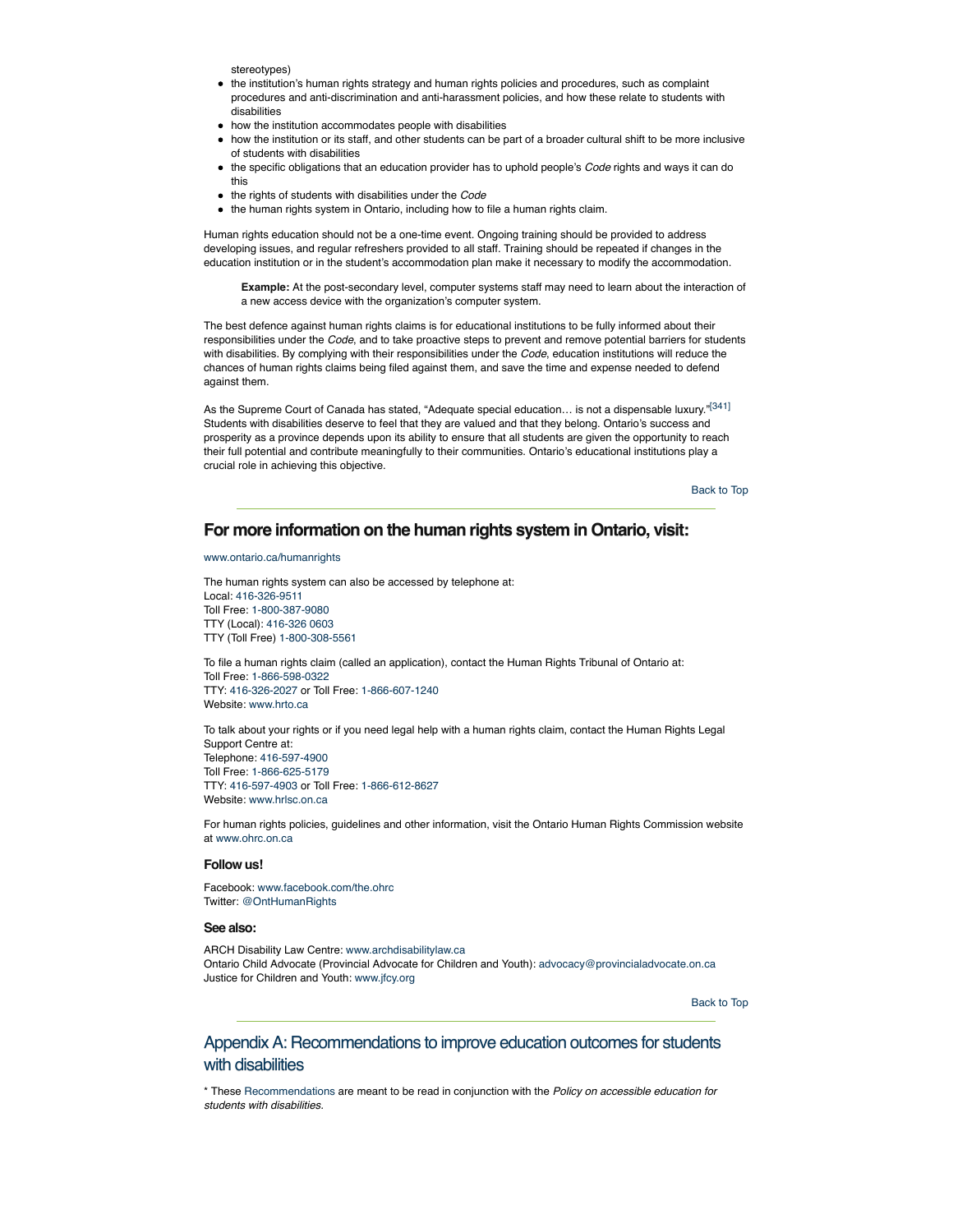## **Principles**

For the education system to function effectively it must be inclusive and allow students with disabilities to thrive. In particular, key players in the education system must take all necessary steps to:

- remove barriers in the disability accommodation process
- ensure transparent oversight and accountability for the timely and effective accommodation of students with disabilities
- implement Universal Design for Learning (UDL) across all education systems, while continuing to provide accommodation based on individual needs
- provide effective training and education for education providers on human rights, disability rights and accommodation
- put students with disabilities at the centre of all decision-making processes.

To accomplish these goals, the OHRC recommends the following specific actions that should be implemented in consultation with education partners possessing pertinent expertise and communities with lived experience.

## Recommendations to the government of Ontario

- 1. Communicate effectively to students, parents, guardians, support persons, *etc.* through multiple platforms and forums about the right to disability-related accommodation, the right of students and parents to participate in the accommodation process, the primacy of the Ontario *Human Rights Code,* the applicable legislation and requirements, and the dispute resolution options.
- 2. Address and resolve persistent delays in the provision of accommodation to students with disabilities, including barriers caused by long waiting lists for professional assessments.
- 3. Monitor and support education providers to respond appropriately to new or changing demands in the provision of educational services (*e.g.* an increase in the number of accommodation requests related to mental health disabilities).
- 4. As an alternative to existing formal adjudicative processes, establish a timely and effective dispute resolution mechanism at the local level to resolve conflict that may arise at any stage of the accommodation process (*e.g*. disputes about particular forms of accommodations, delays in the provision of accommodation, disciplinary actions taken against students with disabilities, *etc.*)
- 5. Require school boards, colleges and universities to collect and provide to the government intersectional, demographic data on students with disabilities and accommodations provided. This data should also identify the nature of the disability (*e.g*. physical, developmental/intellectual, mental health, *etc.*), and be disaggregated to determine whether the student identifies with any other *Code* ground (*e.g*. sex, race, Indigenous ancestry, *etc.*). Data collected should include:
	- i. number of students with disabilities in mainstream classrooms versus self-contained classrooms (primary and secondary levels only)
	- ii. number of students with disabilities who are disciplined or excluded from school
	- iii. length of time taken to provide interim and final accommodations from the date of the accommodation request (or when the need is known)
	- iv. length of time taken to resolve accommodation-related disputes
	- v. length of time taken for students with disabilities to complete their programs
	- vi. number of students with a disability who leave their programs before graduating
	- vii. information that would allow for an analysis of disparities in availability of special education supports for students in urban, wealthy school districts versus students from rural, Northern, remote, Indigenous, and/or impoverished school districts (primary and secondary levels only)
- 6. Analyze demographic data received from school boards, colleges and universities to identify barriers and address concerns that may lead to systemic discrimination. Data should be made available to the public.
- 7. Require school boards, and colleges and universities respectively to implement Universal Design for Learning (UDL) across all of their education systems.

## **Primary and secondary education**

- 8. Ensure that communications to students and parents make it clear that education providers have a legal obligation to accommodate all students with disabilities, not just those students whose disabilities are listed in the Ministry's "special education" or "exceptionality" categories.
- 9. Identify and end the practice of exclusion wherein principals ask parents to keep primary and secondary students with disabilities home from school for part or all of the school day (and the role that an improper use of section 265(1)(m) of the Education Act may be playing in this practice).
- 10. Work with First Nations partners to implement the recommendations in the May 2017 Ontario First Nations Special Education Review Report.
- 11. Evaluate existing funding structures and levels to ensure adequate resources are provided to school boards to meet the identified needs of all primary and secondary students with disabilities, provide timely and appropriate accommodation, and provide effective and current training for teachers and staff.
- 12. Develop an effective public accountability mechanism to track and audit how school boards spend special education funding.
- 13. Work with the Ontario College of Teachers to review all aspects of the curriculum for teachers' colleges to ensure that prospective teachers and administrators have sufficient and practical instruction on disability issues (including specific training on common disabilities such as autism, ADHD, learning disabilities including dyslexia, mental health disabilities, *etc.*), the requirements of the *Code*, and UDL.
- 14. Work with the Ontario College of Teachers to provide regular and ongoing mandatory professional development opportunities for all teachers and administrators on how to fulfil their human rights obligations.

## **University and colleges**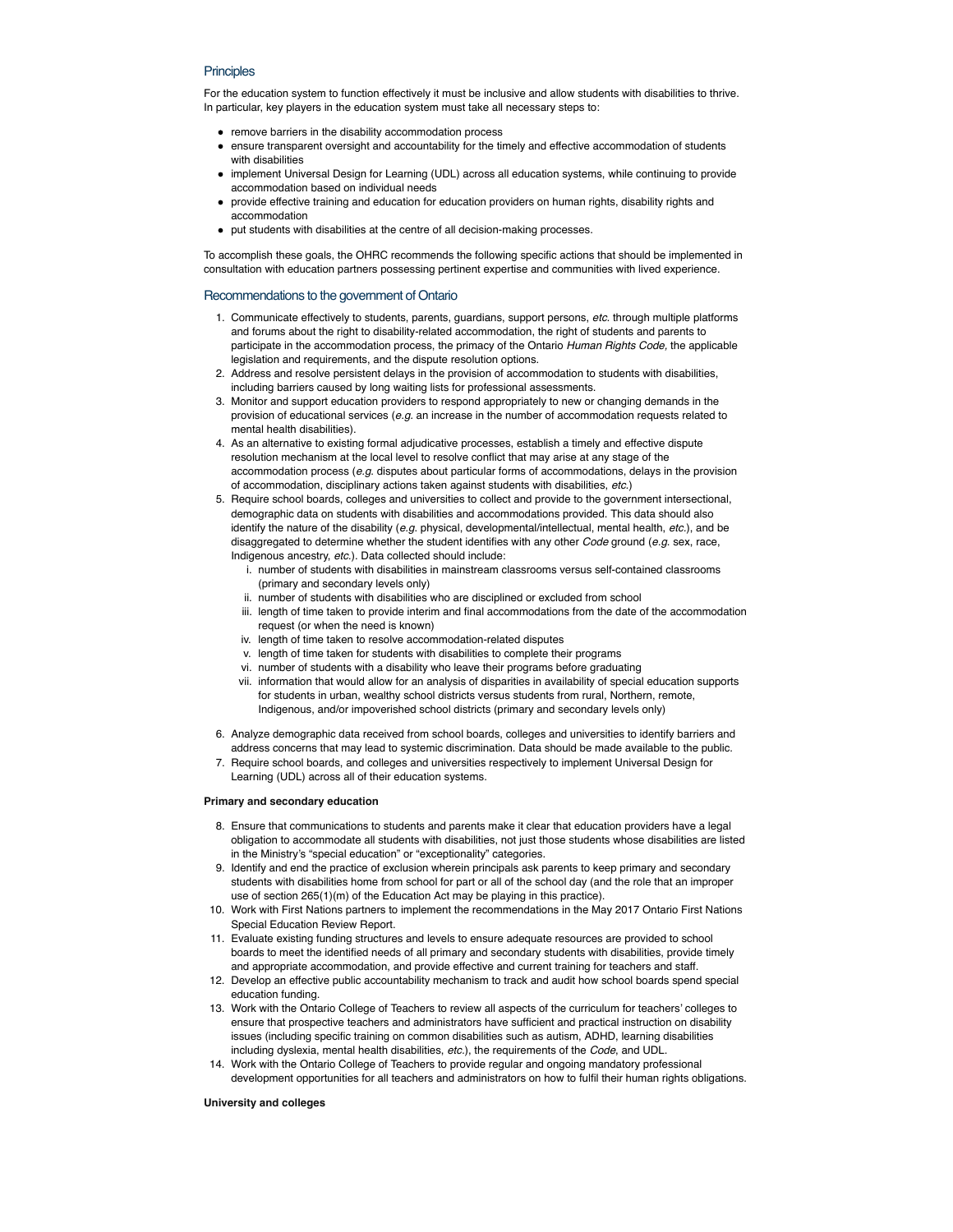15. Work with post-secondary institutions to ensure that all students, staff and faculty understand the rights and responsibilities set under the *Code*, the principles of UDL, and are properly trained to respond to disability issues that arise in the post-secondary educational experience.

## Back to Top

## Recommendations to school boards and private educational providers

- 16. Communicate effectively to students, parents, guardians, support persons, *etc.* through multiple platforms and forums about the right to disability-related accommodation, the right of students and parents to participate in the accommodation process, the primacy of the Ontario *Human Rights Code,* the applicable legislation and requirements, and the dispute resolution options.
- 17. Provide timely and effective accommodation (*e.g.* by providing early assessment, early intervention or interim accommodation while waiting for a professional assessment), and refrain from obstructing or delaying the accommodation process by rigidly insisting on formalities, unnecessary professional assessments, or diagnosis information.
- 18. Monitor and support education providers to respond appropriately to new or changing demands in the provision of educational services (*e.g.* an increase in the number of accommodation requests related to mental health disabilities).
- 19. Ensure that all staff and faculty understand the rights and responsibilities set under the *Code*, the principles of UDL, and are properly trained to respond to disability issues that arise in the primary and secondary educational experience.
- 20. Identify and end the improper use of exclusions wherein principals ask parents to keep primary and secondary students with disabilities home from school for part or all of the school day (and the role that an improper use of section 265(1)(m) of the *Education Act* may be playing in this practice).
- 21. Ensure that money currently geared toward the accommodation of students with disabilities is used to remove barriers to inclusive participation and provide supports to all students with disabilities and their teachers.
- 22. Implement Universal Design for Learning (UDL) across all education systems, while continuing to provide accommodation based on individual needs.
- 23. Collect, analyze and make publicly available intersectional, demographic data on students with disabilities and accommodations provided. This data should also identify the nature of the disability (*e.g.* physical, developmental/intellectual, mental health, *etc.*), and be disaggregated to determine whether the student identifies with any other *Code* ground (*e.g.* sex, race, Indigenous ancestry, *etc.*). Data collected should include:
	- i. number of students with disabilities in mainstream classrooms versus self-contained classrooms (primary and secondary levels only)
	- ii. number of students with disabilities who are disciplined or excluded from school
	- iii. length of time taken to provide interim and final accommodations from the date of the accommodation request (or when the need is known)
	- iv. length of time taken to resolve accommodation-related disputes
	- v. length of time taken for students with disabilities to complete their programs
	- vi. number of students with a disability who leave their programs before graduating
	- vii. information that would allow for an analysis of disparities in availability of special education supports for students in urban, wealthy school districts versus students from rural, Northern, remote, Indigenous, and/or impoverished school districts

Back to Top

## Recommendations to colleges and universities

- 24. Communicate effectively to students, parents, guardians, support persons, *etc.* through multiple platforms and forums about the right to disability-related accommodation, the right of students and parents to participate in the accommodation process, the primacy of the Ontario *Human Rights Code,* the applicable legislation and requirements, and the dispute resolution options.
- 25. Ensure that all staff and faculty understand the rights and responsibilities set under the *Code*, the principles of UDL, and are properly trained to respond to disability issues that arise in the post-secondary educational experience.
- 26. Provide timely and effective accommodation, and refrain from obstructing or delaying the accommodation process by rigidly insisting on formalities, unnecessary professional assessments, or diagnosis information.
- 27. Support education providers so they can respond appropriately to new or changing demands in the provision of educational services (*e.g.* an increase in the number of accommodation requests related to mental health disabilities).
- 28. Implement Universal Design for Learning (UDL) across all education systems, while continuing to provide accommodation based on individual needs
- 29. Collect, analyze and make publicly available intersectional, demographic data on students with disabilities and accommodations provided. This data should also identify the nature of the disability (*e.g.* physical, developmental/

intellectual, mental health, *etc.*), and be disaggregated to determine whether the student identifies with any other *Code* ground (*e.g.* sex, race, Indigenous ancestry, *etc.*). Data collected should include:

- i. number of students with disabilities who are disciplined or excluded from school
- ii. length of time taken to provide interim and final accommodations from the date of the accommodation request (or when the need is known)
- iii. length of time taken to resolve accommodation-related disputes
- iv. length of time taken for students with disabilities to complete their programs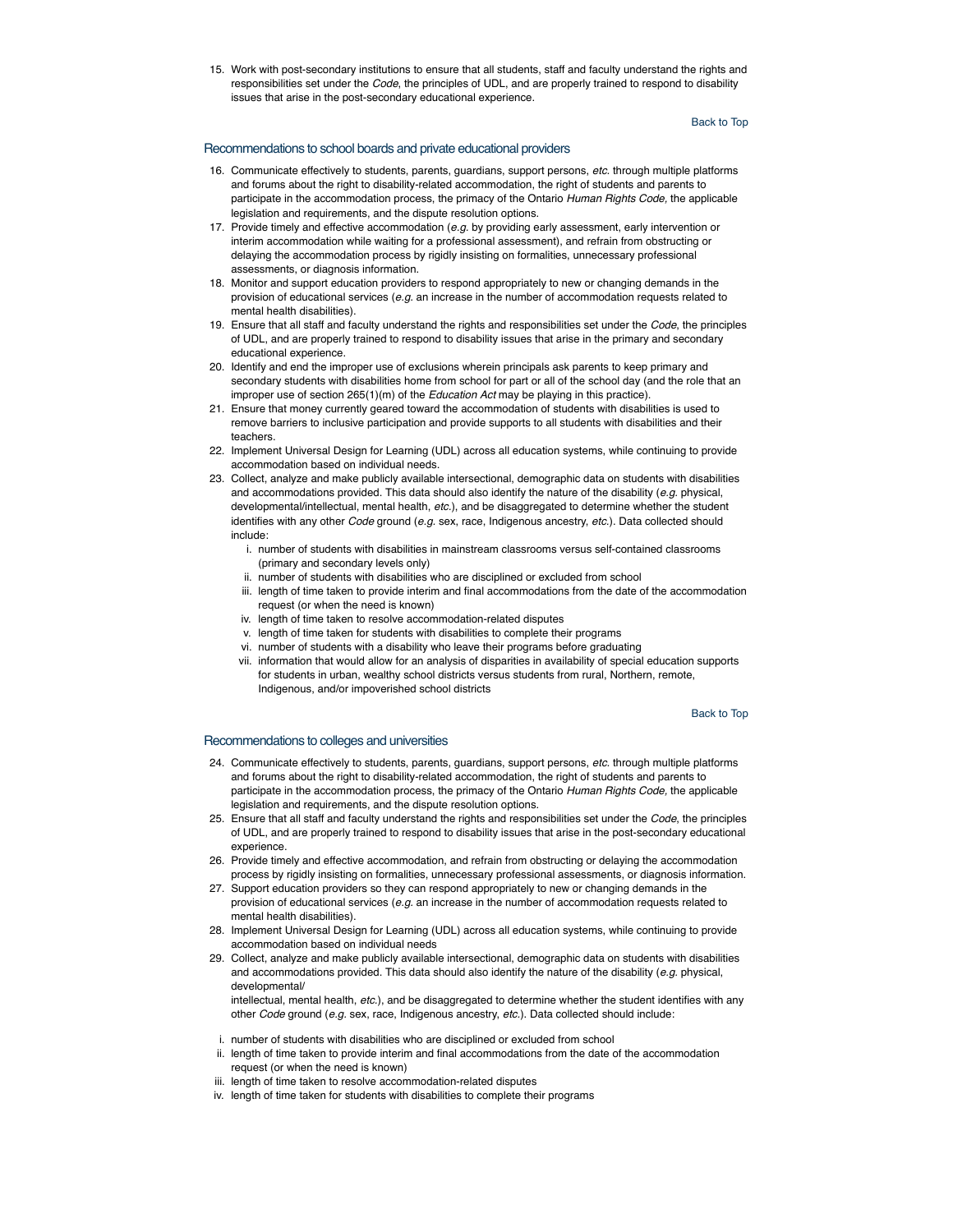v. number of students with a disability who leave their programs before graduating.

## Appendix B: Purpose of this policy

The OHRC's policies inform and support the breadth of the work that the OHRC does under its mandate, including public communications, public education and outreach, public interest inquiries, and litigation.

Section 30 of the *Code* authorizes the OHRC to prepare, approve and publish human rights policies to provide guidance on interpreting provisions of the *Code*. The OHRC's policies and guidelines set standards for how individuals, employers, service providers and policy-makers should act to ensure compliance with the *Code*. They are important because they represent the OHRC's interpretation of the *Code* at the time of publication.[342] Also, they advance a progressive understanding of the rights set out in the *Code.*

Section 45.5 of the *Code* states that the HRTO may consider policies approved by the OHRC in a human rights proceeding before the HRTO. Where a party or an intervenor in a proceeding requests it, the HRTO *shall* consider an OHRC policy. Where an OHRC policy is relevant to the subject matter of a human rights application, parties and intervenors are encouraged to bring the policy to the HRTO's attention for consideration.

Section 45.6 of the *Code* states that if a final decision or order of the HRTO is not consistent with an OHRC policy, in a case where the OHRC was either a party or an intervenor, the OHRC may apply to the HRTO to have the HRTO state a case to the Divisional Court to address this inconsistency.

OHRC policies are subject to decisions of courts interpreting the *Code*. OHRC policies have been given great deference by the courts and the HRTO,<sup>[343]</sup> applied to the facts of the case before the court or the HRTO, and quoted in the decisions of these bodies.[344]

Back to Top

## Appendix C: Anti-harassment policy

The following are suggested contents for an anti-harassment policy that is broad enough to cover all forms of harassment in an education setting.[345]

- A statement setting out the education provider's commitment to a fair and equitable learning environment free of discrimination and harassment and that discrimination/harassment will not be tolerated by the educational institution.
- A statement of rights and obligations, including:
	- o student rights
	- education provider, educator and school staff obligations
	- a statement indicating that no reprisals are permitted or will be taken against a student making a complaint.
- A list of the prohibited grounds of discrimination listed in the *Code.*
- The *Code* definitions of "harassment" and of "sexual harassment/solicitation."
- An explanation of the concept of a "poisoned environment" as a violation of the *Code*.
- Description/examples of unacceptable behaviour, such as:
	- examples of harassment based on a ground listed in the *Code*
	- refusal to evaluate fairly based on a ground listed in the *Code*
	- examples of what would constitute sexual harassment, *etc.*
- How internal complaints will be handled, including:
	- to whom the complaint should be made
	- confidentiality
	- length of time for complaint to be investigated, *etc.*
- Disciplinary measures that will be applied if a claim of harassment or discrimination is proven.
- Remedies that will be available if the claim of harassment or discrimination is proven, such as:
	- an oral or written apology from the harasser/person who discriminated and educational institution
	- recovery of lost class time, fair evaluation, or academic credit that was denied
	- compensation for injury to dignity.
- A statement reinforcing the right of students to file a claim with the Human Rights Tribunal of Ontario at any time during the internal process, as well as an explanation of the one-year time requirement in the *Code*.

Back to Top

<sup>[1]</sup> See: http://occupations.esdc.gc.ca/sppc-cops/c.4nt.2nt@-eng.jsp?cid=39 (date retrieved: October 5, 2017).

<sup>[2]</sup> Ontario *Human Rights Code*, R.S.O.1990, c. H.19 [*Code*].

<sup>[3] &</sup>quot;Education providers" include, but are not limited to, school boards, school staff, educators, post-secondary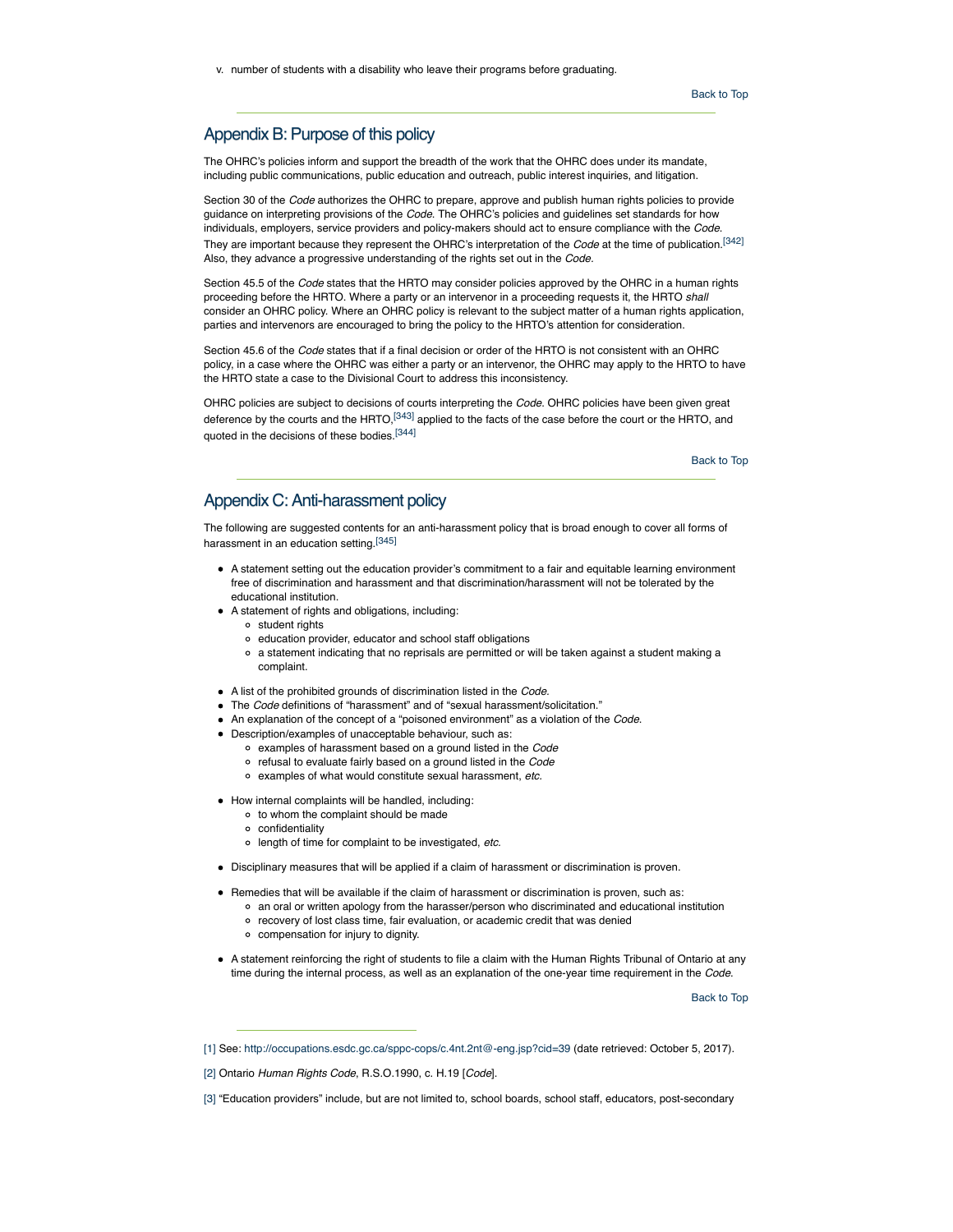institutions (including instructors, teaching assistants, administrative staff, staff in offices for students with disabilities, *etc.*), and where appropriate, government. Other related service providers that are captured by the *Code*, and therefore responsible for accommodating disability-related needs, include daycare providers, aftercare programs, *etc.*

[4] *Moore v. British Columbia (Education)*, [2012] 3 SCR 360, 2012 SCC 61 (CanLII) [*Moore*].

[5] See: www.ohrc.on.ca/en/news\_centre/new-documentation-guidelines-accommodating-students-mentalhealth-disabilities. In keeping with its mandate to address systemic discrimination, the OHRC sought to spread the positive results achieved at one university to all public colleges and universities in Ontario. To that end, in 2016 we wrote to all public colleges and universities in Ontario, asking them to implement six specific measures to reduce systemic barriers to post-secondary education for students with mental health disabilities. To date, many colleges and universities have reported encouraging changes to their policies and practices aimed at removing barriers to accessing appropriate accommodations.

[6] Ontario Human Rights Commission, *With learning in mind*: *Inquiry report on systemic barriers to academic accommodation for post-secondary students with mental health disabilities*, (2017) [*With learning in mind*]; available online:

www.ohrc.on.ca/sites/default/files/With%20learning%20in%20mind\_inquiry%20report%20on%20systemic%20barriers%20to%20accademic%20

[7] For example, in Ontario, the provincial government passed the *Accessibility for Ontarians with Disabilities Act, 2005*, S.O. 2005, c. 11 [*AODA*] to improve accessibility standards for Ontarians with physical and mental disabilities in all public establishments by 2025. In 2010, Canada ratified the United Nations' *Convention on the Rights of Persons with Disabilities*, (2006), 13 December 2006, U.N.T.S. vol. 2515, [*CRPD*], (entered into force 3 May 2008, accession by Canada 11 March 2010). Available online at:

www.un.org/disabilities/documents/convention/convention\_accessible\_pdf.pdf. Parties to the Convention are required to promote and protect the full enjoyment of human rights by people with disabilities and ensure that they enjoy full equality under the law. There have also been notable advancements made through litigation: see, for example, *Moore*, *supra* note 4; *Council of Canadians with Disabilities v. VIA Rail Canada Inc.*, [2007] 1 SCR 650, 2007 SCC 15 (CanLII) [*Via Rail*]; *Lane v. ADGA Group Consultants Inc.*, 2007 HRTO 34 (CanLII) [*Lane*], upheld in *ADGA Group Consultants Inc. v. Lane*, 2008 CanLII 39605 (ON SCDC) [*ADGA*].

[8] In its 2010 annual report, the Office of the Auditor General of Ontario commented on the state of the province's special education system at the elementary and secondary levels: "None of the school boards we audited in 2008 had established procedures to assess the quality of the special education services and supports at their schools. This made it difficult for both individual schools and the boards to know what kinds of improvements were needed to better serve students with special education needs." See: Office of the Auditor General of Ontario, *2010 Annual Report*, section 4.14 "Special Education" at 387; available online at: www.auditor.on.ca/en/content/annualreports/arreports/en10/2010ar\_en.pdf (dated retrieved: June 20, 2017). Many of the written submissions made to the OHRC in 2017 by education stakeholders, as part of the policy development process, indicated ongoing challenges faced by students with disabilities at all levels of the province's education system. Excerpts from these written submissions are included, where applicable, throughout this policy. In February 2018, a research partnership involving Community Living Ontario, University of Western Ontario, Brock University, ARCH Disability Law Centre, Brockville and District Association for Community Involvement, and Inclusive Education Canada released preliminary results of a research study undertaken to, among other things, assess the effectiveness of Ontario's education system for students with intellectual disabilities. The preliminary results indicate ongoing serious barriers for students with intellectual disabilities, including a lack of disability-related accommodations, high rates of suspensions and expulsions, bullying, and an inadequate dispute resolution process. The research partners plan to release their full report [CLO, *et al.* Research partnership]. See: www.archdisabilitylaw.ca/sites/all/files/Media%20Release%20- %20Ontario%E2%80%99s%20Education%20System%20is%20Failing%20Students%20with%20 Disabilities.pdf (date retrieved: March 6, 2018).

[9] The HRTO's 2015-2016 Annual Report indicates that "disability" was cited as a ground of discrimination in 55% of the applications filed within that period, making it by far the most cited ground of discrimination. The HRTO's previous annual reports show that this is a consistent trend: the ground of disability was cited in 56% of cases in 2014-2015 and 54% in 2013-2014. See: www.sjto.gov.on.ca/documents/sjto/2015- 16%20Annual%20Report.html (date retrieved: November 30, 2017).

[10] Statistics Canada, Special tabulation, based on the *Canadian Survey on Disability, 2012*, as cited by the OHRC's publication, *By the numbers: A statistical profile of people with mental health and addiction disabilities in Ontario*, 2015 [*By the numbers*] at 48 (available online at: www.ohrc.on.ca/sites/default/files/By%20the%20numbers\_Statistical%20profile%20of%20people%20with%20mental%20health%20and%20add

These findings are exacerbated for people with mental health disabilities and addictions. See also, Statistics Canada's Correction Notice dated February 15, 2017: www.statcan.gc.ca/pub/89-654-x/89-654-x2015001 eng.htm. For more information, see *By the numbers*, and the OHRC's *Policy on preventing discrimination based on mental health disabilities and addictions*, 2014, [*Mental health policy*] available online at: www.ohrc.on.ca/sites/default/files/Policy%20on%20Preventing%20discrimination%20based%20on%20mental%20health%20disabilities%20and [*Mental Health Policy*].

Back to Top

[11] For a full understanding of how the OHRC approaches disability issues, this policy should be read in conjunction with the OHRC's *Mental health policy*, *ibid.*, and the 2016 *Policy on ableism and discrimination based on disability* [*Disability policy*], available online at: http://ohrc.on.ca/sites/default/files/Policy%20on%20ableism%20and%20discrimination%20based%20on%20disability\_accessible\_2016.pdf.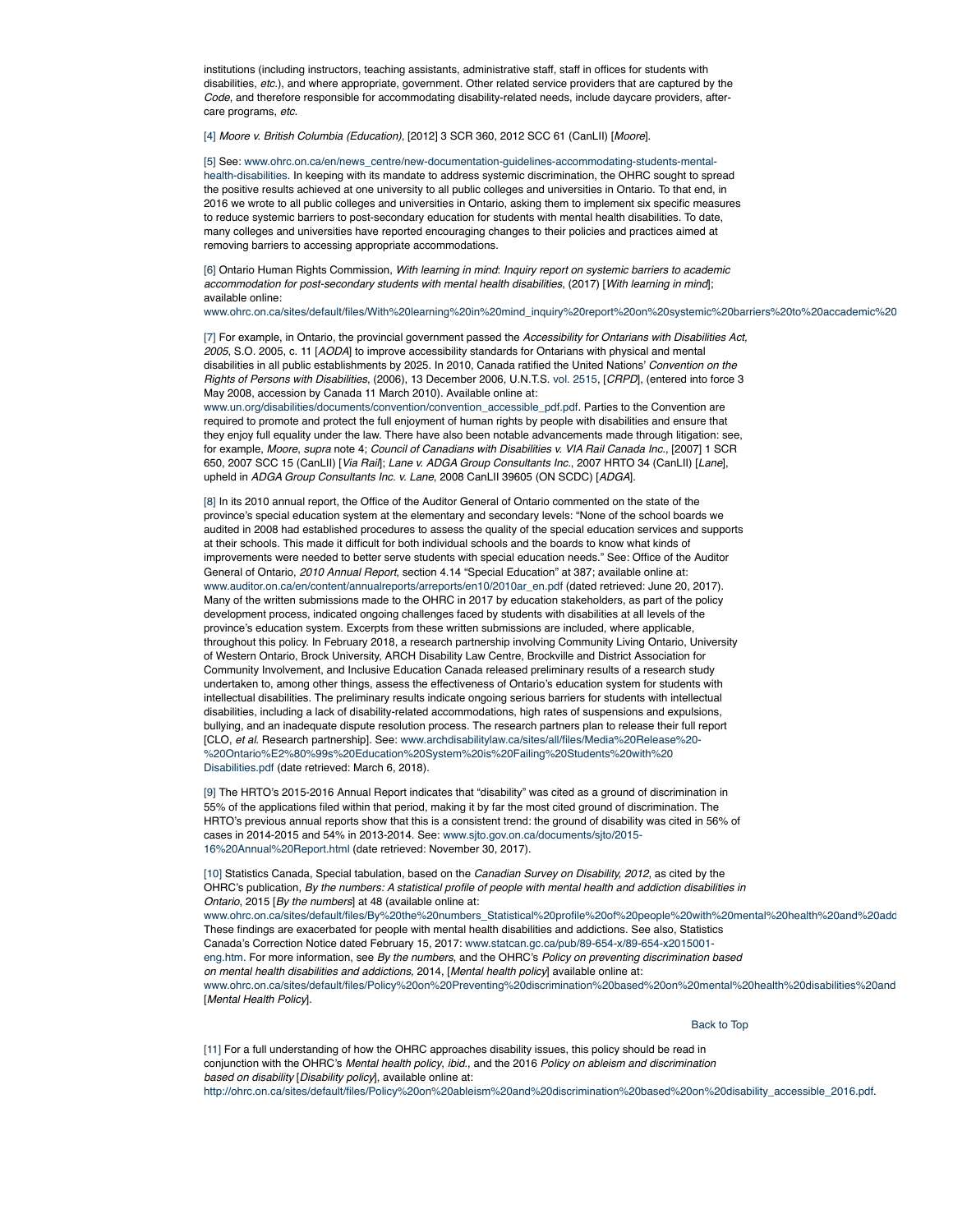[12] Harassment based on disability is a form of discrimination, and is therefore also prohibited in services: *Haykin v. Roth*, 2009 HRTO 2017 (CanLII).

[13] For more information, see "The legal test" in section 8.4.5 of this policy.

[14] See section 7 of this policy on "Reprisal" for more information.

[15] See, for example, *Knibbs v. Brant Artillery Gunners Club*, 2011 HRTO 1032 (CanLII) [*Knibbs*] (discrimination because of association with a person who had filed a disability discrimination claim).

[16] See section 8.4.5 of this policy on "Meeting education requirements" for more information on *bona fide* academic requirements.

[17] See section 9 of this policy on "Undue hardship" for more information. See also *British Columbia (Public Service Employee Relations Commission) v. BCGSEU*, [1999] 3 SCR 3, 1999 CanLII 652 (SCC) [*Meiorin*].

[18] The National Educational Association of Disabled Students (NEADS) is an example of a social-educational organization within the meaning of section 18 of the *Code*. NEADS's stated purpose is to promote postsecondary education for persons with disabilities in accordance with the issues of concern to disabled consumers as expressed by the consumers. All voting members of the organization must be a student with a disability currently enrolled in a post-secondary program, or have been a student within five years of applying for membership, or an authorized person acting on behalf of a student with a disability.

[19] *Education Act*, R.S.O. 1990, c. E.2

## Back to Top

[20] *Identification and Placement of Exceptional Pupils*, O. Reg. 181/98. The Ministry of Education reports that "In the 2014/2015 school year (the most recent figures available), more than 178,500 students were identified by an IPRC as exceptional pupils. A further 162,000 students who were not formally identified were provided with special education programs and services": see www.edu.gov.on.ca/eng/general/elemsec/speced/ontario.html (date retrieved: November 30, 2017).

[21] The Ministry of Education defines an IEP as "a written plan describing the special education program and/or services required by a particular student, based on a thorough assessment of the student's strengths and needs that affect the student's ability to learn and demonstrate learning." See: www.edu.gov.on.ca/eng/general/elemsec/speced/ontario.html (date retrieved: November 30, 2017).

[22] In some cases, education providers are providing accommodations to some students with disabilities without conducting an IPRC process, and without a formal IEP in place.

[23] In *D.S. v. London District Catholic School Board*, 2012 HRTO 786 (CanLII) [*D.S.*], the HRTO stated at para. 62: "[T]he issue of whether or not a child is an 'exceptional student' as that term is defined under the *Education Act* is not co-extensive with the issue of whether that child has a 'disability' within the meaning of the *Code* even where that child's disability requires accommodation under the *Code*. To take a simple example, a child with a mobility impairment may not require placement in a special education program, but may nonetheless require accommodation to access school services. Similarly, a child who is gifted and thereby may be designated as an 'exceptional student' under the *Education Act* and require a special education program is not likely to be regarded as having a 'disability' under the *Code*."

[24] Note that the approach of the Ministry, school boards and school staff is inconsistent. For example, while parents and students are frequently having to fight with front-line educators and school administration to have ADHD recognized and accommodated, the Ministry itself issued a memorandum to school boards, dated December 19, 2011, which states that the explicit inclusion of medical conditions (*i.e.* autism) in the categories of exceptionalities is not intended to exclude other medical conditions, specifically mentioning ADHD. The Ministry further states that the determining factor for the provision of special education programs is the needs of a student, and not a diagnosed/undiagnosed medical condition:

Inclusion of some medical conditions (*e.g.* autism) in the Guide's definitions of the five categories of exceptionalities is not intended to exclude any other medical condition that may result in learning difficulties, such as (but not limited to) Attention Deficit Disorder/Attention Deficit Hyperactivity Disorder (ADD/ADHD), Fetal Alcohol Syndrome, Tourette Syndrome, Myalgic Encephalomyelitis, Chronic Fatigue Syndrome, and Fibromyalgia Syndrome.

For example, a student with ADD/ADHD may present learning needs in many ways in the school setting and the student may be identified as exceptional within one or more of the categories of exceptionalities (including, Behaviour, Communication, Intellectual, Physical and/or Multiple) depending on the presentation, and the degree of the impact that ADD/ADHD has on that student's learning.

See: Ministry of Education, "Categories of Exceptionalities," *Memorandum to Directors of Education*, *et al*, December 19, 2011; available online:

www.edu.gov.on.ca/eng/general/elemsec/speced/2011CategoryException.pdf (date retrieved March 7, 2018).

[25] See, for example, *Gaisiner v Method Integration Inc*, 2014 HRTO 1718 (CanLII) [*Gaisiner*]; *Cohen v Law School Admission Council*, 2014 HRTO 537 (CanLII) [*Cohen*]; *D.S.*, *supra* note 23; *Binkley v Blue Mountain Resorts*, 2010 HRTO 1997 (CanLII); *Kelly v UBC (No 3),* 2012 BCHRT 32 (CanLII) [*Kelly*], upheld on merits on judicial review in *University of British Columbia v. Kelly*, 2016 BCCA 271 (CanLII); *Ryan v Sprott Shaw Community College*, 2018 BCHRT 30 (CanLII); *Dewart v Calgary Board of Education***,** 2004 AHRC 8 (CanLII); *A and B obo Infant A v School District C (No. 5*), 2018 BCHRT 25 (CanLII). See also: *C.M. v. Toronto District*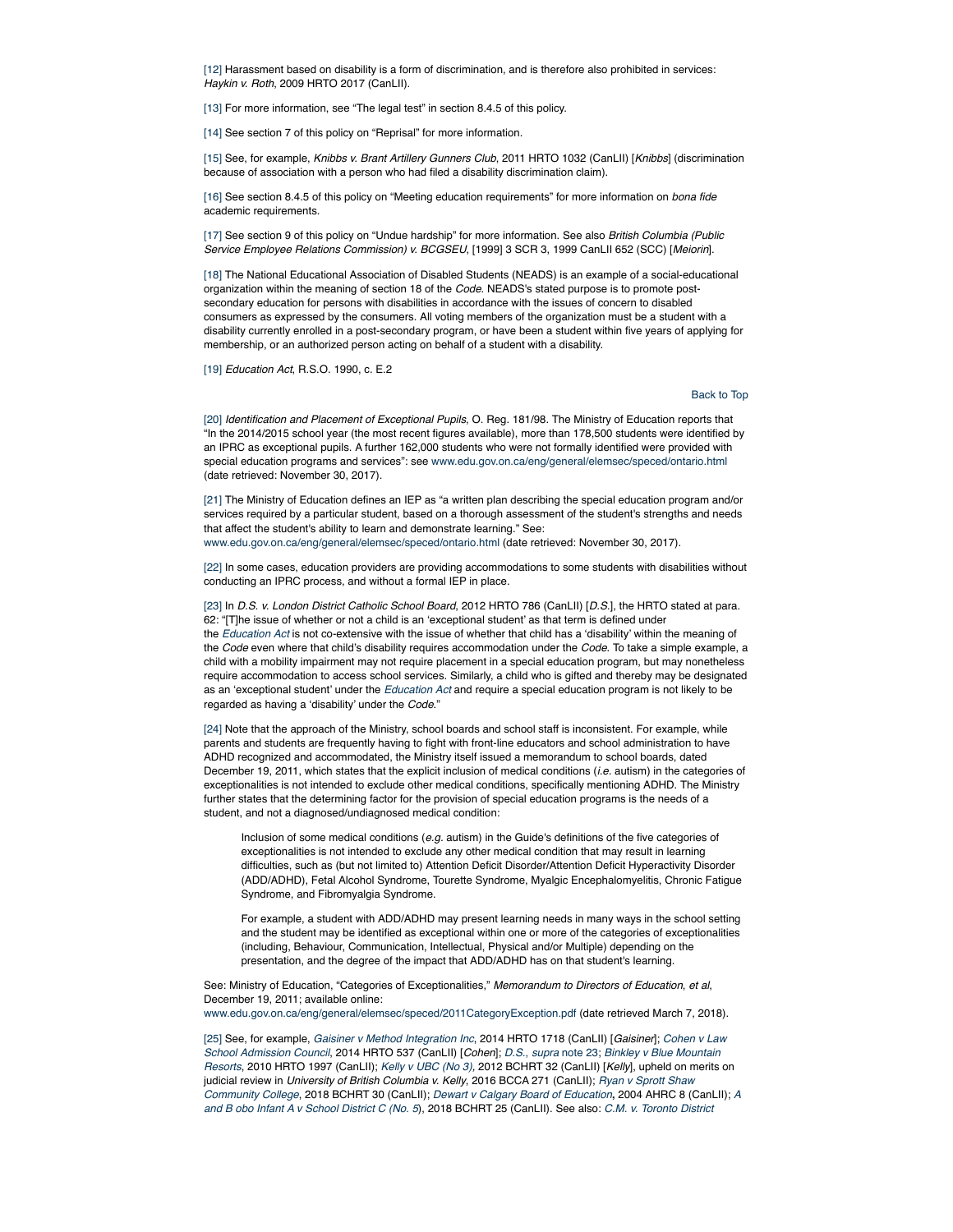*School Board*, 2012 HRTO 1853 (CanLII) [*C.M.*]; *L.B. v Toronto District School Board,* 2015 HRTO 1622 (CanLII) [*L.B.*], reconsideration refused 2016 HRTO 336 (CanLII); *C.T. v Greater Essex County District School Board*, 2017 HRTO 665 (CanLII); *R.B. v Keewatin-Patricia District School Board*, 2013 HRTO 1436 (CanLII).

## [26] Section 47(2) of the *Code.*

[27] As was stated by the HRTO in *L.B.*, *supra* note 25, at para. 98, "Since the *Code* has primacy over all other legislation in the Province, it is expected and must be assumed that school boards implement the *Education Act* in accordance with their *Code* obligations." See also: *Torrejon v. 114735 Ontario*, 2010 HRTO 934 (CanLII), upheld on judicial review in *1147335 Ontario Inc., o/a Weston Property Management v. Torrejon*, 2012 ONSC 1978 (CanLII).

[28] *Davidson v Lambton Kent District School Board,* 2008 HRTO 294 (CanLII), at paras 33–38.

[29] Section 52 of the *Charter* acts to make sure that any law that is inconsistent with the *Charter* is, to the extent of the inconsistency, of no force or effect.

Back to Top

[30] Human rights legislation and section 15 of *Charter* contain "conceptual parallels": (*Tranchemontagne v. Ontario (Director, Disability Support Program)*, 2006 SCC 14, at para. 83) and are "aimed at the same general wrong" (*Meiorin*, *supra* note 17, at para. 48).

## [31] *AODA*, *supra* note 7.

[32] In December 2016, the Government of Ontario made a public commitment to develop an accessibility standard for education under the *AODA.* See:

www.edu.gov.on.ca/eng/policyfunding/memos/july2017/accessibility\_standard\_engagement\_en.pdf . See also, Accessibility for Ontarians with Disabilities Alliance, "What an Ontario Education Accessibility Standard Could Include? – A Discussion Paper," [*AODA Alliance Discussion Paper*] available online at: www.aoda.ca/spread-theword-about-the-aoda-alliances-new-discussion-paper-on-what-an-education-accessibility-standard-can-andshould-include/ (date retrieved: April 16, 2018)

[33] The OHRC has prepared an eLearning video to help organizations understand the relationship between the *AODA* and the *Human Rights Code*. Working Together: The Ontario *Human Rights Code* and the *Accessibility for Ontarians with Disabilities Act*: www.ohrc.on.ca/en/learning/working-together-ontario-human-rights-code-andaccessibility-ontarians-disabilities-act.

[34] *CRPD*, *supra* note 7 at Article 1.

[35] *Baker v. Canada (Minister of Citizenship and Immigration)*, [1999] 2 S.C.R. 817 [*Baker*], at para. 69.

[36] *Baker*, *ibid*, at para. 70; *R. v. Hape*, [2007] 2 SCR 292, 2007 SCC 26 (CanLII), at para. 53. The UN has said that ratifying the *CRPD* creates a "strong interpretive preference in favour of the Convention. This means that the judiciary will apply domestic law and interpret legislation in a way that is as consistent as possible with the Convention." UN, *From Exclusion to Equality: Realizing the Rights of Persons with Disabilities: Handbook for Parliamentarians on the Convention on the Rights of Persons with Disabilities and its Optional Protocol* (Geneva: United Nations, 2007) at 107.

[37] In June 2016, the Canadian Association of Statutory Human Rights Agencies (CASHRA), which includes the OHRC, issued a public statement calling for all levels of government to enact laws that fully implement the *CRPD*, including the right to education, as well as accessible facilities and services. CASHRA also called on Canada to sign the Optional Protocol to the *CRPD*, which would allow the United Nations to consider communications from Canadian individuals or groups alleging violations. CASHRA also called on the federal government to designate an independent mechanism to monitor implementation of the *CRPD* and to ensure people with disabilities and their representative organizations are able to fully take part in the process. In November 2017, Canada announced that it had tabled the Optional Protocol in the House of Commons. As of April 2018, it had not yet been ratified.

[38] *Peel Board of Education v*. *Ontario (Human Rights Commission)* (1990), 12 C.H.R.R. D/91 (Ont. S.C.)

[39] See *Rawala v. Devry Institute of Technology*, (1982) 3 C.H.R.R. D/1057, at para. 41; *Brown v Trebas Institute Ontario Inc.,* 2008 HRTO 10 (CanLII) [*Brown*].

#### Back to Top

[40] Provincial schools are residential schools geared to students with specific exceptionalities (for example, students who are blind, deaf, deafened or hard of hearing). In a letter dated April 6, 2016, the OHRC wrote to the Ministry of Education regarding concerns about the lack of supports and specialized programming in community schools, especially if provincial schools were to close. See: www.ohrc.on.ca/en/letter-ministry-educationregarding-provincial-and-demonstration-schools-consultation.

[41] Article 24, section 5 of the *CRPD*, *supra* note 7 states that "States Parties shall ensure that person with disabilities are able to access general tertiary education, vocational training, adult education and lifelong learning without discrimination and on an equal basis with others. To this end, States Parties shall ensure that reasonable accommodation is provided to persons with disabilities." Schools should not partner with organizations offering experiential learning placements that are not accessible to students with disabilities.

[42] For a full understanding of how the OHRC approaches disability issues, this policy should be read in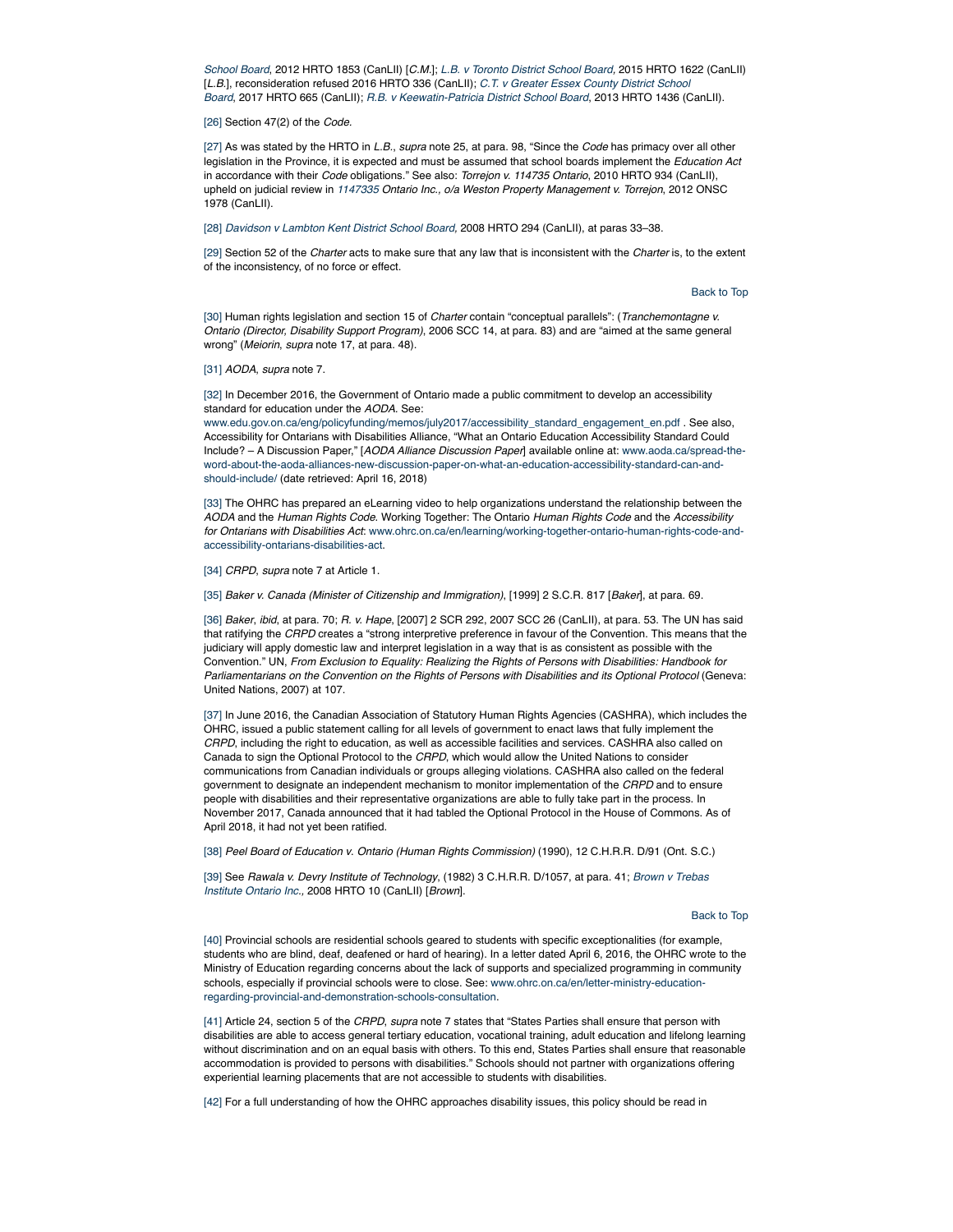conjunction with the OHRC's *Mental health policy*, *supra* note 10, and the *Disability policy*, *supra* note 11.

[43] Sub-section 10(3) of the *Code*, *supra* note 2.

[44] This is consistent with *Hinze v. Great Blue Heron Casino*, 2011 HRTO 93 (CanLII) [*Hinze*], in which the HRTO stated that the definition of disability extends to the actual or perceived possibility that a person may develop a disability in the future. See also *Hill v. Spectrum Telecom Group Ltd.*, 2012 HRTO 133 (CanLII) [*Hill*]; *Davis v. Toronto (City)*, 2011 HRTO 806 (CanLII), request for reconsideration denied, 2011 HRTO 1095 (CanLII); *Chen v. Ingenierie Electro-Optique Exfo*, 2009 HRTO 1641 (CanLII) [*Chen*]; *Boodhram v. 2009158 Ontario Ltd*., 2005 HRTO 54 (CanLII) [*Boodhram*]. It is also consistent with the multi-dimensional approach recommended by the Supreme Court of Canada in *Quebec (Commission des droits de la personne et des droits de la jeunesse) v. Montréal (City); Quebec (Commission des droits de la personne et des droits de la jeunesse) v. Boisbriand (City)*, [2000] 1 SCR 665, 2000 SCC 27 (CanLII) [*Mercier*]. In that case, the Court recognized that "[b]y placing the emphasis on human dignity, respect, and the right to equality rather than a simple biomedical condition, this approach recognizes that the attitudes of society and its members often contribute to the idea or perception of a 'handicap.' In fact, a person may have no limitations in everyday activities other than those created by prejudice and stereotypes." (at para. 77).

[45] The OHRC is concerned about possible discrimination based on a person's genetic characteristics. While the issue has not been litigated extensively before human rights tribunals, it is the OHRC's view that the *Code*'s prohibition on discrimination based on perceived disability could include subjecting a person to unequal treatment because of a belief that the person, due to genetic characteristics, is likely to or will develop a disability in the future.

[46] *Mercier*, *supra* note 44; *Chen*, *supra* note 44; *McLean v. DY 4 Systems*, 2010 HRTO 1107 (CanLII).

[47] From the Preamble (e) to the *CRPD*, *supra* note 7 at p. 3.

[48] In *Hinze*, *supra* note 44, the HRTO stated (at para. 19): "The social model conceptualizes 'disability' as the outcome of socially constructed barriers and discriminatory customs and norms and seeks to eliminate those barriers and prejudicial attitudes. The social model asserts what is truly the disadvantage is not the physical or mental condition, but rather society's response, which characterizes the condition as an impairment, and society's failure to accommodate difference. Under the social model, disabled people are not intrinsically disadvantaged because of their conditions, but rather they experience discrimination in the way we organize society."

[49] *Mercier*, *supra* note 44.

#### Back to Top

[50] *Granovsky v. Canada (Minister of Employment and Immigration)*, [2000] 1 SCR 703, 2000 SCC 28 (CanLII) [*Granovsky*]. In that case, the Supreme Court of Canada recognized that the primary focus of the disability analysis in the context of the Canadian *Charter of Rights and Freedoms* is on the inappropriate legislative or administrative response (or lack thereof) of the State (at para. 39). The Court said (at para. 33):

Section 15(1) ensures that governments may not, intentionally or *through a failure of appropriate accommodation*, stigmatize the underlying physical or mental impairment, or attribute functional limitations to the individual that the underlying physical or mental impairment does not entail, or fail to recognize the added burdens which persons with disabilities may encounter in achieving self-fulfillment in a world relentlessly oriented to the able-bodied. [Emphasis added.]

Although in *Granovsky* the focus was on State action, similar principles apply to organizations responsible for accommodation under human rights law: Office for Disability Issues, Human Resources Development Canada, Government of Canada, *Defining Disability: A complex issue,* Her Majesty the Queen in Right of Canada, 2003 at p. 39.

[51] See for example *Newfoundland (Human Rights Commission) v. Companion*, 2002 NFCA 38 (CanLII); *Lane*, *supra* note 7, upheld in *ADGA*, *supra* note 7. The Federal Court of Appeal, applying *Mercier*, *supra* note 44 and *Granovsky*, *ibid.*, stated that "disability in a legal sense consists of a physical or mental impairment, which results in a functional limitation or is associated with a perception of impairment." This was in relation to a dispute about whether a woman's chronic headaches were in fact a disability under the *Canadian Human Rights Act*. The Court found that they were: *Ottawa (City) v. Canada (Human Rights Comm.) (No. 2)* (2005), 54 C.H.R.R. D/462, 2005 FCA 311 at para. 15 (CanLII), leave to appeal refused [2005] S.C.C.A. No. 534.

[52] See, for example, *Boodhram*, *supra* note 44; *Hinze*, *supra* note 44; *Hill*, *supra* note 44. *Devoe v. Haran*, 2012 HRTO 1507 (CanLII) [*Devoe*].

[53] Whether a temporary condition amounts to a disability will depend on the facts of each case. In *Mercier*, *supra* note 44 at para. 82, the Supreme Court of Canada held that everyday illnesses or normal ailments, such as a cold, are not generally disabilities under human rights legislation. The HRTO has applied this holding in several decisions, and some adjudicators have expressed the concern that to consider commonplace, temporary illnesses as disabilities would trivialize the *Code*'s protections: see, for example, *Valmassoi v. Canadian Electrocoating Inc*., 2014 HRTO 701 (CanLII); *Davidson v. Brampton (City)*, 2014 HRTO 689 (CanLII). However, the fact that a physical condition is of a temporary nature does not exclude it from coverage under the *Code*: see *Hinze*, *supra* note 44 at para. 14; *Mou v. MHPM Project Leaders*, 2016 HRTO 327 (CanLII) [*Mou*]. Temporary injuries for which benefits were claimed or received under the *Workplace Safety and Insurance Act*, S.O. 1997 c. 16 Sch. A [*WSIA*] are clearly protected by the *Code*: see *Deroche v. Recycling Renaissance International Inc*., 2005 HRTO 26 (CanLII). And human rights tribunals in other jurisdictions have also found temporary conditions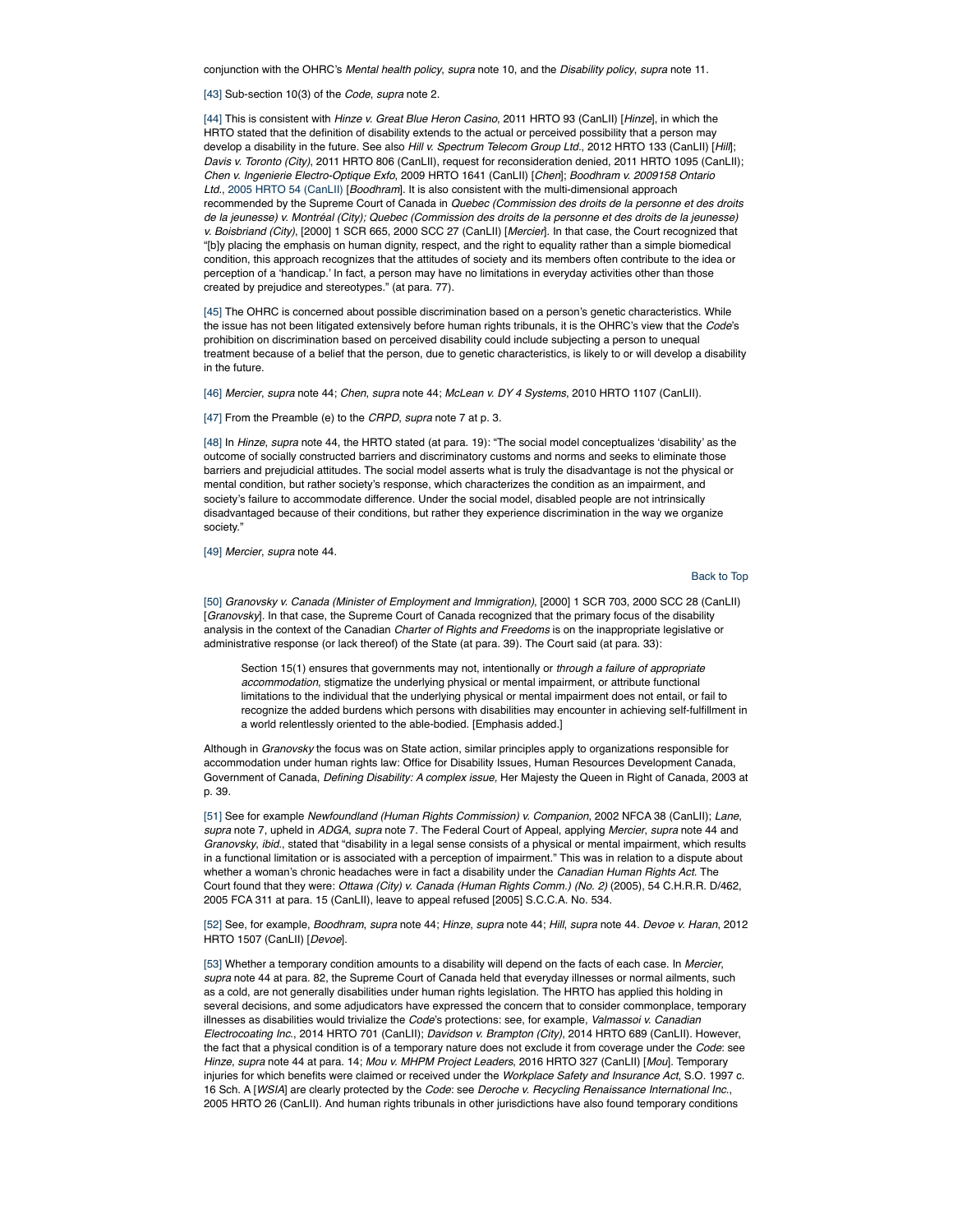to constitute disabilities. For example, the tribunal in *Wali v. Jace Holdings Ltd.*, 2012 BCHRT 389 (CanLII) stated at para. 82: "It is not necessary that a disability be permanent in order to constitute a disability for the purposes of the *Code*. The *Code*'s protection also extends to persons who suffer from temporarily disabling medical conditions: *Goode v. Interior Health Authority*, 2010 BCHRT 95 (CanLII). Whether a temporary condition constitutes a disability is a question of fact in each case."

#### [54] *Mou*, *ibid.* at para. 23.

[55] In *J.L. v. York Region District School Board*, 2013 HRTO 948 (CanLII), the HRTO found that while *pes planus* (flat feet) can be a disability in some cases, the applicant's experience of this condition did not amount to a disability as it did not present any obstacles to full participation in society. Similarly, in *Anderson v. Envirotech Office Systems*, 2009 HRTO 1199 (CanLII), the HRTO found that there was no evidence that the applicant's bronchitis was chronic or became a chronic condition. The kind of bronchitis experienced by the applicant was commonly experienced by many and had no impact on his ability to participate fully in society. Thus, the HRTO found that it was not a disability under the *Code*.

[56] In *Granovsky*, *supra* note 50, a case that involved a challenge to the Canada Pension Plan disability pension which arose under s. 15 of the Canadian *Charter of Rights and Freedoms*, the Supreme Court of Canada rejected a notion of disability that would focus only on impairment or functional limitation. The Court said (at para. 29):

The concept of disability must therefore accommodate a multiplicity of impairments, both physical and mental, overlaid on a range of functional limitations, real or perceived, interwoven with recognition that in many important aspects of life the so-called "disabled" individual may not be impaired or limited in any way at all.

[57] See, for example, *Dawson v. Canada Post Corp.* 2008 CHRT 41 (CanLII) [*Dawson*] at paras. 90-98.

[58] It generally would not include a medical diagnosis. For more information about the kinds of information that organizations can ask for, see section 8.7 of this policy entitled, "Medical information to be provided."

[59] Stereotyping is when generalizations are made about individuals based on assumptions about qualities and characteristics of the group they belong to. The Supreme Court of Canada has said "Stereotyping, like prejudice, is a disadvantaging attitude, but one that attributes characteristics to members of a group regardless of their actual capacities": *Quebec (Attorney General) v. A*, [2013] 1 SCR 61, 2013 SCC 5 (CanLII) at para. 326.

## Back to Top

[60] A person is stigmatized when they possess an attribute that "marks" them as different and leads people to be devalued in the eyes of others: see Brenda Major and Laurie T. O'Brien, "The social psychology of stigma," *Annu. Rev. Psychol*. 2005 56:393-421 at 394-395. Inherent in this is the idea that people are seen as "deviant" from what society has deemed as the "norm": see Schur, Edwin M. 1971. *Labelling Deviant Behaviour: Its sociological implications*. New York: Harper & Row, Publishers, as cited by the Centre for Addiction and Mental Health, *The Stigma of Substance Abuse: A Review of the Literature* (18 August 1999).

[61] Law Commission of Ontario, *A Framework for the Law as it Affects Persons with Disabilities*, (September 2012) [LCO, "Framework"] at 100, available online at: www.lco-cdo.org/en/disabilities-final-report-frameworkintroduction.

[62] Marcia H. Rioux and Fraser Valentine, "Does Theory Matter? Exploring the Nexus Between Disability, Human Rights, and Public Policy," in *Critical Disability Theory: Essays in Philosophy, Politics, Policy, and Law*, (Vancouver: UBC Press), 2006, 47 at 51. The authors write that the "human rights approach to disability… identifies wide variations in cognitive, sensory, and motor ability as inherent to the human condition and, consequently, recognizes the variations as expected events and not as rationales for limiting the potential of persons with disabilities to contribute to society." This approach recognizes "the condition of disability as inherent to society, not some kind of anomaly to normalcy." (at page 52)

[63] Many in the disability rights movement have pointed out that people without disabilities are merely "temporarily able-bodied." One author writes, "…[E]veryone is subject to the gradually disabling process of aging. The fact that we will all become disabled if we live long enough is a reality many people who consider themselves able-bodied are reluctant to admit." See Rosemarie Garland-Thomson, "Disability, Identity, and Representation: An Introduction," in *Rethinking Normalcy*, Tanya Titchkosky and Rod Michalko, eds. (Toronto: Canadian Scholars' Press Inc.) 2009, 63 at 70.

[64] Provincial Advocate for Children and Youth, "We Have Something to Say: Young people and their families speak out about special needs and change," (2016), at p. 55, available online: www.provincialadvocate.on.ca/initiatives/we-have-something-to-say/resources/we-have-something-to-say-reporten.pdf (date retrieved: March 6, 2018).

[65] In this context, prejudices may be defined as deeply held negative perceptions and feelings about people with disabilities.

[66] LCO, "Framework," *supra* note 61 at 43.

[67] Example adapted from Canadian Hearing Society, "Canadian Hearing Society's Position Paper on Challenges and Issues Affecting Access to Post-Secondary Education for Deaf and Hard of Hearing Students," at 6; available online: www.chs.ca/position-paper-challenges-and-issues-affecting-access-post-secondaryeducation-deaf-and-hard-hearing (date retrieved: July 19, 2017).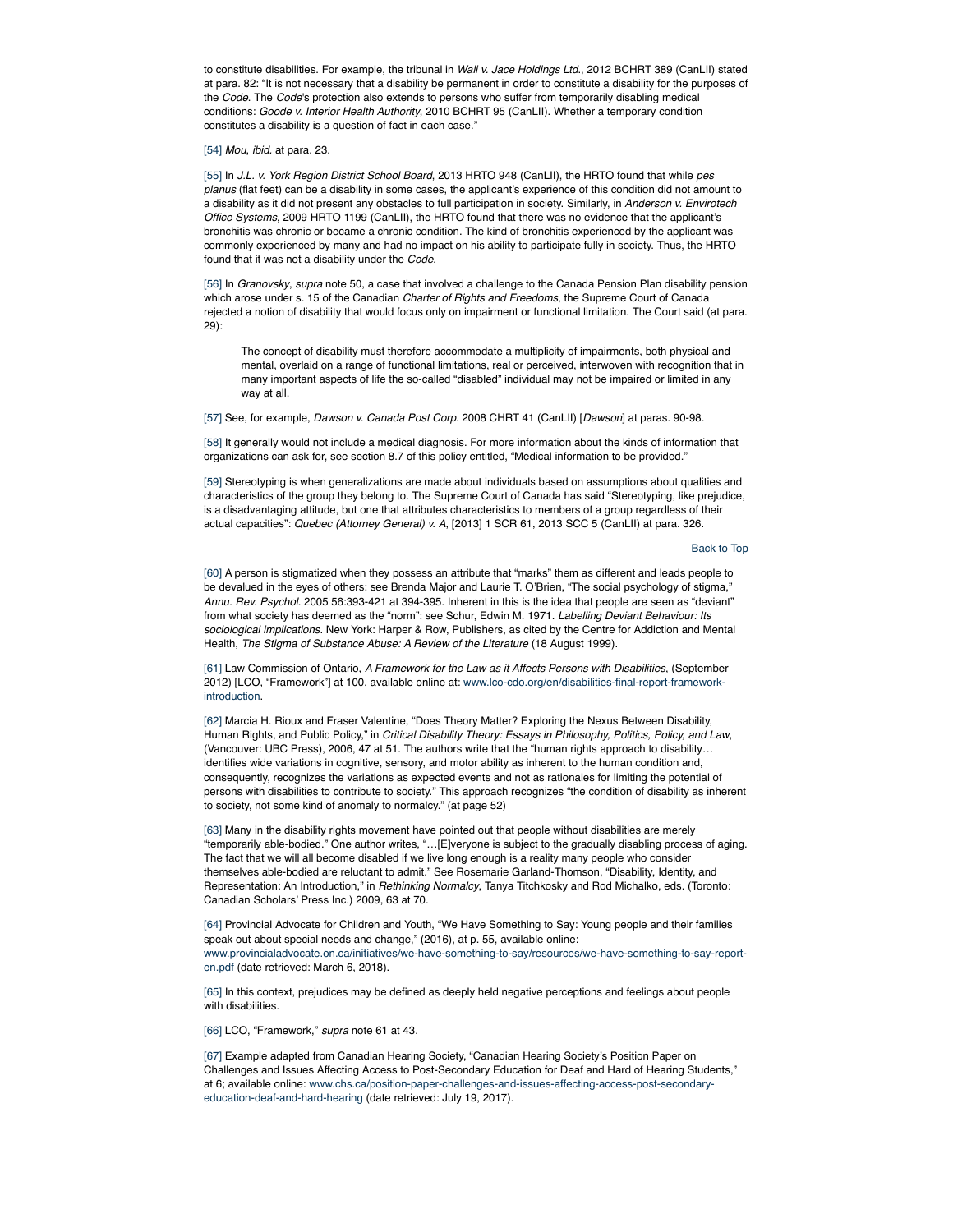[68] PACY, "We Have Something to Say…" *supra* note 64.

[69] See section 8.2 of this policy on "Inclusive design" for more detailed information.

Back to Top

[70] Information taken from a written submission to the OHRC made by the Canadian Hearing Society (April 2015). The CHS states that the lack of widespread supports such as sign language interpretation and closed captioning contributes to this problem.

[71] Research conducted at the post-secondary level in the United States suggests that faculty are more likely to have negative attitudes toward students with invisible disabilities, including learning disabilities and mental health disabilities, and may question the legitimacy of requests for accommodation: see Jessica L. Sniatecki, *et al.*, "Faculty Attitudes and Knowledge Regarding College Students with Disabilities," (2015) *Journal of Postsecondary Education and Disability*, 28(3), 258-279. Some students with invisible disabilities, including emotional or learning disabilities, have decided not to request academic accommodations they are entitled to due to a belief that they are not "disabled enough": see Michael Lyman, *et al.*, "What Keeps Students with Disabilities from Using Accommodations in Postsecondary Education? A Qualitative Review," (2016) *Journal of Postsecondary Education and Disability*, 29(2), 123-140 at 129. See also, Derrick Kranke, *et al.*, "College Student Disclosure of Non-Apparent Disabilities to Receive Classroom Accommodations," (2013) *Journal of Postsecondary Education and Disability*, 26(1), 35-51.

[72] Mental health is a major determinant of student success. Needs related to mental health disabilities, if not met, can pose a significant barrier to a student's ability to access post-secondary education. See Gail MacKean, "Mental health and well-being in post-secondary education settings: A literature and environmental scan to support planning and action in Canada," (2011): http://citeseerx.ist.psu.edu/viewdoc/download? doi=10.1.1.737.6978&rep=rep1&type=pdf (date retrieved: August 7, 2018).

[73] For example, see *Gibbs v. Battlefords and Dist. Cooperative Ltd.* [1996] 3 S.C.R. 566, 27 C.H.R.R. D/87 [*Gibbs*].

[74] The OHRC's *Minds that matter: Report on the consultation on human rights, mental health and addictions*, 2012, is available on the OHRC's website at:

www.ohrc.on.ca/sites/default/files/Minds%20that%20matter\_Report%20on%20the%20consultation%20on%20human%20rights%20mental%20h

[75] See the OHRC's *Mental health policy*, *supra* note 10.H

[76] *By the numbers*, *supra* note 10.

[77] *With learning in mind*, *supra* note 6.

[78] Kessler, R.C., *et al*. (2005), "Lifetime prevalence and age-of-onset distributions of DSM-IV disorders in the National Comorbidity Survey Replication." *Archives of General Psychiatry*, 62(6), 593-602.

[79] In written submissions to the OHRC (June 2017), Colleges Ontario and the Council of Ontario Universities described many of the challenges they are facing due to the increase in the numbers of requests for mental health supports and services from students.

#### Back to Top

[80] This information is taken from: "In It Together: Taking Action on Student Mental Health," (2017), a joint publication from the College Student Alliance, the Ontario Undergraduate Student Alliance, Colleges Ontario, and the Council of Ontario Universities, available online: http://cou.on.ca/wp-content/uploads/2017/11/In-It-Together-PSE-Mental-Health-Action-Plan.pdf (date retrieved: November 20, 2017).

[81] In *With learning in mind*, *supra* note 6, the OHRC described key systemic barriers at the post-secondary level and developed six specific measures for colleges and universities to implement to help ensure that students with mental health disabilities are able to access post-secondary education without impediment.

[82] A 2010 Canadian study reported that "[t]he incidence rate of anaphylaxis is increasing, and recent U.S. reports suggest that it may be as high as 49.8 per 100,000 person-years. Foods are primary inciting allergens for anaphylaxis, and hospitalizations because of food-induced anaphylaxis are reported to have increased by 350% during the last decade." See Moshe Ben-Shoshan, *et al*., "A population-based study on peanut, tree nut, fish, shellfish, and sesame allergy prevalence in Canada," *Journal of Allergy and Clinical Immunology*, 2010, available online at: www.med.mcgill.ca/epidemiology/joseph/publications/medical/benshoshan2010.pdf (date retrieved: March 8, 2016). Food Allergy Canada reports that food allergies, one of the most common causes of anaphylaxis, now affect more than 960,000 Ontarians (information compiled by Food Allergy Canada and included in a written submission to the OHRC in April 2015). The Toronto District School Board reported that it has seen "an increase in these food-related allergies and requests for accommodation within the TDSB (*e.g.* peanuts, milk, other foods)" (information taken from a written submission made by the TDSB to the OHRC in June 2017).

[83] *An Act to protect anaphylactic pupils*, *2005* – S.O. 2005, Chapter 7 ("*Sabrina's Law*"). As of September 2018, school boards in Ontario will also be required to have policies in place to improve the safety of students with anaphylaxis, asthma, diabetes and epilepsy. Boards will be required to provide students with these medical conditions with a plan of care, which outlines contacts and procedures tailored to the individual needs of the student. See: PPM 161- *Supporting Children and Students with Prevalent Medical Conditions (Anaphylaxis, Asthma, Diabetes, and/or Epilepsy) in Schools*, draft version available online: www.edu.gov.on.ca/extra/eng/ppm/ppm161.pdf (date retrieved: November 30, 2017).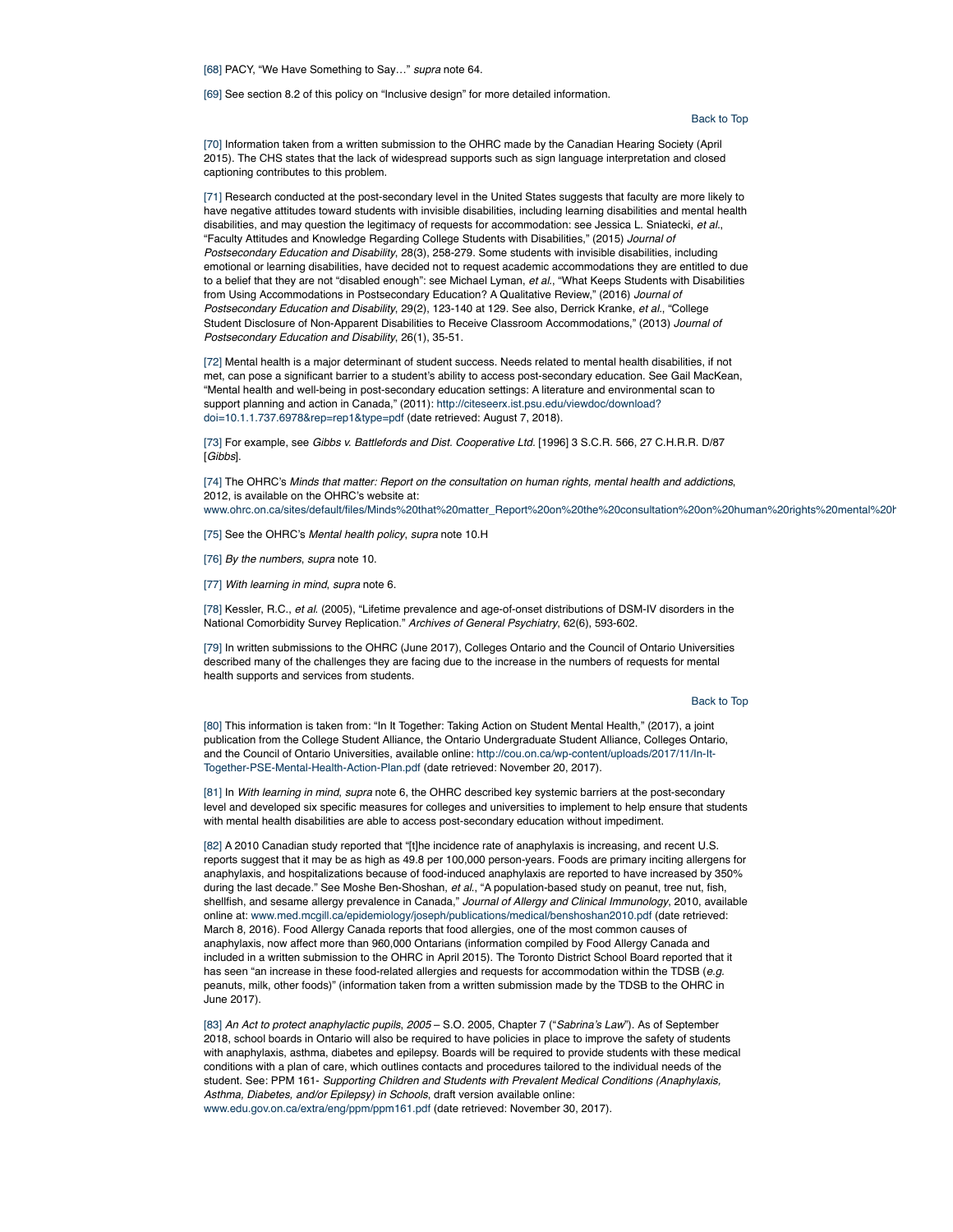[84] People may also be at risk for anaphylaxis due to allergies to medication, insect stings, latex, *etc.*

[85] *Rutledge v. Fitness One Peter Inc*., 2010 HRTO 2039 (CanLII); *Subotic v. Jellybean Park Langley Campus Inc*., [2009] B.C.H.R.T.D. No. 260, 2009 BCHRT 260. For American cases dealing with food allergies, see *Ridley School District v. M.R.*, 680 F.3d 260, 2012 U.S. App. LEXIS 9908 (QL) (U.S. Court of Appeals for the Third Circuit); *T.F. et al. v. Fox Chapel Area School District*, 2014 U.S. App. Lexis 18066 (U.S. Court of Appeals for the Third Circuit).

[86] See *Turner v. Canada Border Services Agency*, 2014 CHRT 10 (CanLII) in which the Canadian Human Rights Tribunal found that the respondent had discriminated against the complainant, in part, because of a perception that he had a disability due to obesity.

[87] For more detailed information, see section 8.7 of this policy entitled "Medical information to be provided."

[88] The OHRC has explored this "contextualized" or "intersectional" approach to discrimination analysis at length in its discussion paper entitled *An intersectional approach to discrimination: Addressing multiple grounds in human rights claims* (2001), available online at the OHRC's website: www.ohrc.on.ca.

[89] Committee on the Rights of Persons with Disabilities, "General Comment No 4 (2016) on the right to inclusive education," General Comment on *United Nations Convention on the Rights of Persons with Disabilities*, (2016) [*General Comment No 4*] CRPD/C/GC/4, at para. 46.

Back to Top

[90] Ontario First Nations Special Education Review Report (May 2017), available online: http://mncfn.ca/wpcontent/uploads/2017/05/EMBARGOED-Ontario-First-Nations-Special-Education-Review-Report-May-2017.pdf (date retrieved: April 10, 2018). See OHRC letter dated November 20, 2017: www.ohrc.on.ca/en/reimplementing-recommendations-first-nations-special-education. In Appendix A, the letter includes a detailed breakdown of the recommendations included in the Ontario First Nations Special Education Review Report.

[91] See also, Chiefs of Ontario, Special Education Position Paper, (2017): http://education.chiefs-ofontario.org/upload/documents/17-06-02-2017-special-education-position.pdf (date retrieved: April 10, 2018).

[92] Canadian Human Rights Commission, "Submission to the Committee on the Rights of Persons with Disabilities in Advance of its Consideration of Canada's 1<sup>st</sup> Periodic Report" (July 2016).

[93] Cultural competence has been defined as "a set of congruent behaviors, attitudes and policies that come together in a system or agency or among professionals that enables that system, agency or professionals to work effectively in cross-cultural situations": Cross, T. L., Bazron, B. J., Dennis, K. W., & Isaacs, M. R. (1989). "Towards a culturally competent system of care," Washington, DC: CAASP Technical Assistance Center. Cultural competence, in this view, includes not only attitudes, awareness, knowledge, and skills at the interpersonal level, but also policies and structures at the institutional and systemic level that enable people and organizations to work effectively in cross-cultural situations. Cross *et al*. define culture as "the integrated pattern of human behavior that includes thoughts, communication styles, actions, customs, beliefs, values, and institutions of a racial, ethnic, religious or social group" (1989:13). More recent literature also refers to LGBTQ "cultures" among other sub-cultural communities.

[94] For example, the Toronto District School Board reported in 2013 that students who identify as Black are the largest racial category represented in congregated Special Education schools (they are over doubly-represented at 30.2%), and are notably under-represented in Gifted, International Baccalaureate (IB), Advanced Placement (AP), and Elite Athlete programs. See Toronto District School Board, "Facts, Selected School-Wide Structures: An Overview," Issue 9, December 2013 (TDSB) at 3; and, Toronto District School Board, "Facts, Selected In-School Programs: An Overview," Issue 8, December 2013 (TDSB) at 3. The OHRC has also heard from members of the community that Indigenous students are similarly over-represented in special education placements.

[95] The OHRC heard about these concerns during its 2016 strategic planning consultations. Also, see *Lang v. Ontario (Community and Social Services)*, 2003 HRTO 8 (CanLII), an interim decision that examined the interaction between the *French Language Services Act* and the *Human Rights Code*. The case eventually settled without a final hearing or decision. See also, OHRC Policy statement on Francophones, language and discrimination: www.ohrc.on.ca/en/policy-statement-francophones-language-and-discrimination#\_edn11.

[96] For a more detailed discussion, see section 5, entitled "Establishing discrimination" in the OHRC's *Disability policy*, *supra* note 11.

[97] See *Moore*, *supra* note 4; *Peel Law Association v. Pieters*, 2013 ONCA 396 (CanLII).

[98] See *McCarthy v. Kenny Tan Pharmacy* 2015 HRTO 1303 (CanLII) at para. 90 for an example of a case where deviations from normal practice supported a finding of race discrimination.

[99] For a more detailed discussion, see section 6.2, entitled "Harassment" in the OHRC's *Disability policy*, *supra* note 11.

#### Back to Top

[100] Human rights case law has established that, depending on the circumstances, one incident could be significant enough or substantial enough to be harassment: see *Murchie v. JB's Mongolian Grill (No. 2)*, 2006 HRTO 33 (CanLII) [*Murchie*]; *Haykin*, *supra* note 12; *Wamsley v. Ed Green Blueprinting*, 2010 HRTO 1491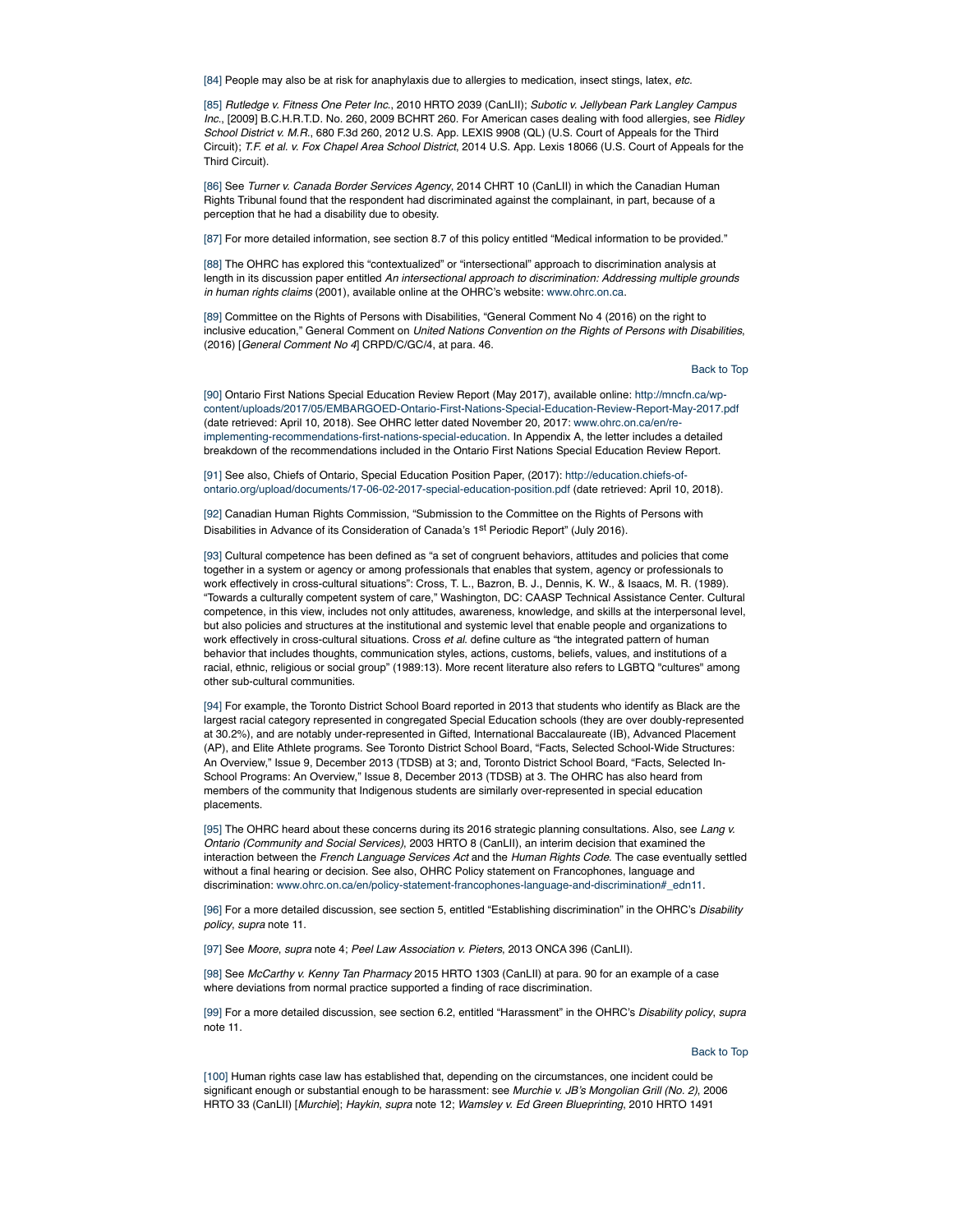(CanLII) [*Wamsley*]; *Ford v. Nipissing University*, 2011 HRTO 204 (CanLII); and *Gregory v. Parkbridge Lifestyle Communities Inc*. 2011 HRTO 1535 (CanLII) [*Gregory*].

[101] Section 10(1) of the *Code*, *supra* note 2.

[102] See *Reed v. Cattolica Investments Ltd*. *and Salvatore Ragusa*, [1996] O.H.R.B.I.D. No. 7 [*Reed*]. See also, *Gregory*, *supra* note 100 at para. 87 citing *Ghosh v. Domglas Inc. (No. 2)* (1992), 17 C.H.R.R. D/216 (Ont. Bd. Inq.) [*Ghosh*] at paras. 43 to 48; and *Dhanjal v. Air Canada*, (1996), 28 C.H.R.R. D/367 at p. 50 (C.H.R.T.) [*Dhanjal*].

[103] *Reed*, *ibid.* See also, *Gregory*, *ibid.*

[104] *Janzen v. Platy Enterprises Ltd.,* [1989] 2 S.C.R. 1252; *Haykin*, *supra* note 12.

[105] In *Harriott v. National Money Mart Co*., 2010 HRTO 353 (CanLII), a sexual harassment case, it was confirmed that a person is not required to protest or object to the harassing conduct (at para. 108).

[106] In the case of employment, amendments to the *Occupational Health and Safety Act*, R.S.O. 1990, c.O.1 [*OHSA*] require all employers with over five employees to establish policies on harassment and violence in the workplace and to review these annually.

[107] If it is necessary for an education provider to ask about medication, questions should relate only to the effects of medications on academic functioning and not about the details of the medication prescribed.

[108] See, for example, *Perez-Moreno v. Kulczycki*, 2013 HRTO 1074 (CanLII) that deals with posting discriminatory comments on Facebook, and *C.U. v. Blencowe*, 2013 HRTO 1667 (CanLII) that deals with harassing text messages.

[109] See the OHRC's *Policy on preventing sexual and gender-based harassment*, 2013, available online at: www.ohrc.on.ca/sites/default/files/policy%20on%20preventing%20sexual%20and%20genderbased%20harassment\_2013\_accessible\_1.pdf, for more information.

Back to Top

[110] See *Ross v. New Brunswick School District No.* 15, [1996] 1 S.C.R. 825, 25 C.H.R.R. D/175 [*Ross*]; *Quebec (Comm. Des droits de la personne)* c. *Deux-Montagnes, Comm. Scolaire*, (1993), 19 C.H.R.R. D/1 (T.D.P.Q.); *Jubran v. North Vancouver School District No. 44*, (2002), 42 C.H.R.R. D/273, 2002 BCHRT 10. In *Jubran*, the Tribunal held that the School Board (1) had a duty to provide an educational environment that did not expose students to discriminatory harassment, (2) knew that students were harassing another student, and (3) was liable for not taking adequate measures to stop that harassment. The B.C. Supreme Court quashed the Tribunal's decision on other grounds. However, the B.C. Court of Appeal reversed the Divisional Court decision and also held that the school board was liable for the discriminatory conduct of students, and that the board had not provided an educational environment free from discrimination: see *North Vancouver School District No. 44 v. Jubran*, [2005] B.C.J. No. 733 (C.A.), leave to SCC refused, 2005 BCCA 201 (No. 30964).

[111] PACY, "We Have Something to Say…" *supra* note 64, at p. 54.

[112] See CLO, *et al.* Research partnership, *supra* note 8.

[113] See, for example, *Smith v. Menzies Chrysler Inc*., 2009 HRTO 1936 (CanLII); *Dhillon v. F.W. Woolworth Co.* (1982), 3 C.H.R.R. D/743 at para. 6691 (Ont. Bd. Inq.); *Naraine v. Ford Motor Co. of Canada (No. 4)* (1996), 27 C.H.R.R. D/230 at para. 50 (Ont. Bd. Inq.); and *Cugliari v. Telefficiency Corporation*, 2006 HRTO 7 (CanLII).

[114] *Ross*, *supra* note 110.

[115] Similarly, an education provider's failure to address a situation of harassment may also amount to a poisoned environment: see *McKinnon v. Ontario (Ministry of Correctional Services)*, [1998] O.H.R.B.I.D. No. 10; *Vanderputten v. Seydaco Packaging Corp.*, 2012 HRTO 1977 (CanLII).

[116] See *George v. 1735475 Ontario Limited* 2017 HRTO 761, at paras. 49-61, where the adjudicator elaborates on the distinction between harassment and a poisoned environment.

[117] In general, a finding of harassment requires a "course of conduct," that is, more than one incident. But see, for example, *Murchie*, *supra* note 100 where the HRTO found that a single incident was egregious enough to justify a finding of harassment.

[118] In *Dhanjal*, *supra* note 102, the Tribunal noted that the more serious the conduct, the less need there is for it to be repeated. Conversely, the Tribunal held the less serious the conduct, the greater the need to show its persistence. See also *General Motors of Canada Limited v. Johnson*, 2013 ONCA 502 (CanLII).

[119] Example adapted from a written submission made by the Inter-University Disability Issues Association to the OHRC's 2002 disability and education consultation.

Back to Top

[120] PACY, "We Have Something to Say…" *supra* note 64, at p. 69-70.

[121] *Ghosh*, *supra* note 102 at para. 76 [as cited in *McKinnon v. Ontario (Ministry of Correctional Services*), [2002] O.H.R.B.I.D. No. 22]; *Welykyi v. Rouge Valley Co-operative Homes Inc., 2016 HRTO 299 (CanLII).*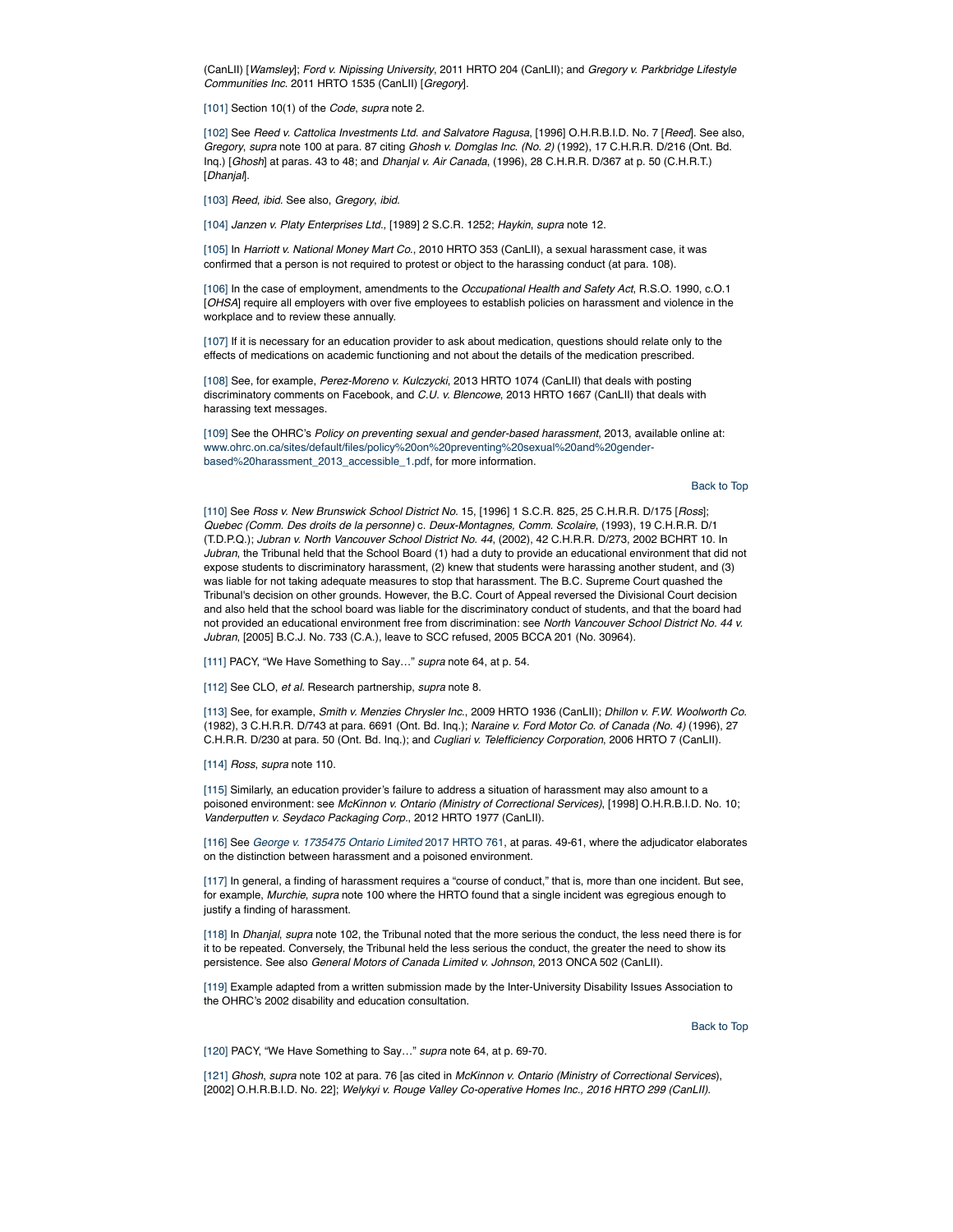[122] For detailed information on how to identify systemic discrimination, see section 4.1 of the OHRC's *Policy and guidelines on racism and racial discrimination* (2005) [*Racism policy*], available online at: www.ohrc.on.ca/sites/default/files/attachments/Policy\_and\_guidelines\_on\_racism\_and\_racial\_discrimination.pdf.

[123] As one author notes, "…the philosophical and ideological foundations upon which discrimination against disabled people is justified are well entrenched within the core institutions of society." See: Colin Barnes, "A Brief History of Discrimination and Disabled People," in *The Disability Studies Reader*, 3rd ed., Lennerd J. Davis, ed. (New York: Routledge), 2010, 20 at 31. While the author's observations relate to discrimination against people with disabilities in the United Kingdom, it can be argued that much of what he describes pertains to the situation for people with disabilities in Canada.

[124] In *Moore*, *supra* note 4, the Supreme Court of Canada reaffirmed its earlier definition of systemic discrimination set out in its seminal 1987 decision *Canadian National Railway Co. v. Canada (Human Rights Commission)*, [1987] 1 S.C.R. 1114 [*CNR*] as, "practices or attitudes that have, whether by design or impact, the effect of limiting an individual's or a group's right to the opportunities generally available because of attributed rather than actual characteristics" (at pp. 1138-1139). The OHRC uses "systemic discrimination" when referring to individual institutions, or a system of institutions, that fall under the jurisdiction of the *Code* (*e.g.* the education system).

[125] *Gichuru v. Law Society of British Columbia* (No. 6) (2009), 68 C.H.R.R. D/305, 2009 BCHRT 360 [*Gichuru*] at para. 469.

[126] *CNR*, *supra* note 124 at para. 34.

[127] In 2000, the Ontario Legislature passed the *Safe Schools Act. The Act gave* principals, teachers and school boards more authority to suspend and expel students and involve the police. The *Safe Schools Act* specified infractions that required mandatory suspensions, expulsions and police involvement. It also permitted school board policies to add infractions for which suspensions or expulsions are either mandatory or discretionary. The discriminatory effect of safe schools legislation and policies on individuals protected by the *Code* was a prominent concern raised during the OHRC's disability and education consultation in 2002, and is discussed at length in *The Opportunity to Succeed*. This issue was also raised extensively in the OHRC's inquiry into racial profiling, and is discussed in the OHRC's report entitled *Paying the price: The human cost of racial profiling*. Both documents are available online at the OHRC's website: www.ohrc.on.ca. In 2005, the OHRC filed human rights claims against the Toronto District School Board and the Ministry of Education related to a strong perception that the "zero tolerance" approach of the safe schools provisions of the *Education Act* was having a disproportionate effect on students with disabilities and racialized students. The OHRC negotiated settlements in both claims. In 2008, the government amended the *Education Act.* The amendments mandate a "progressive discipline" approach to inappropriate behaviour in schools, and require that students who are disciplined have opportunities to continue their education. They also require that professional supports, programming supports, and training for teachers and principals be provided. Additional amendments made in 2010 require that staff working directly with students respond to all serious school incidents, and that such incidents are reported to the principal and communicated to parents. For more information, see the *Education Act*, R.S.O. 1990, c. E.2, Part XIII; O. Reg. 472/07: Behaviour, Discipline and Safety of Pupils; Ministry of Education, *Policy/Program Memorandum No. 145*, (December 5, 2012); Ministry of Education, *Caring and Safe Schools in Ontario: Supporting Students with Special Needs Through Progressive Discipline, Kindergarten to Grade 12*," (2010) available online at: www.edu.gov.on.ca/eng/general/elemsec/speced/Caring\_Safe\_School.pdf (date retrieved: July 31, 2017).

[128] Under O. Reg. 472/07, the mitigating and other factors that education providers need to take into account before disciplining students include: "whether the behaviour was a manifestation of a disability identified in the pupil's individual education plan" and "whether appropriate individualized accommodation has been provided."

[129] In a written submission to the OHRC (June 2017), ARCH Disability Law Centre wrote: "Although suspensions and expulsions have a number of additional procedural protections which are designed to take into account disability and the provision of appropriate accommodations, it is worth noting that these protections are not always sufficient or properly adhered to." ARCH also reported that they have received many calls from parents whose children have been suspended for disability-related reasons. In many cases, these suspensions occurred before appropriate accommodations were put into place for students, or in the context of a dispute with the school over the type of accommodation to be provided. In 2013, the Toronto District School Board reported that students with disabilities were suspended between two and three times as much as their peers: see Toronto District School Board, *Suspension Rates by Students' Demographic and Family Background Characteristics*, online: Caring and Safe Schools Issue 3, June 2013,

www.tdsb.on.ca/Portals/research/docs/reports/CaringSafeSchoolsCensus201112.pdf.

Back to Top

[130] Ontario Ministry of Education, "Safe Schools: Suspension and expulsion facts, 2015-2016," available online at: http://www.edu.gov.on.ca/eng/safeschools/facts1516.html (date retrieved: March 6, 2018).

[131] See sub-section 8.6.1 of this policy entitled, "Duty to inquire about accommodation needs."

[132] See section 9 of this policy, entitled "Undue hardship," for more information.

[133] See, for example, *C.M.*, *supra* note 25, at para. 142; *Saskatchewan Human Rights Commission v. Mahussier*, 2009 SKCA 19 (CanLII).

[134] The Ontario Court of Appeal has commented that discipline measures pursuant to the regulations under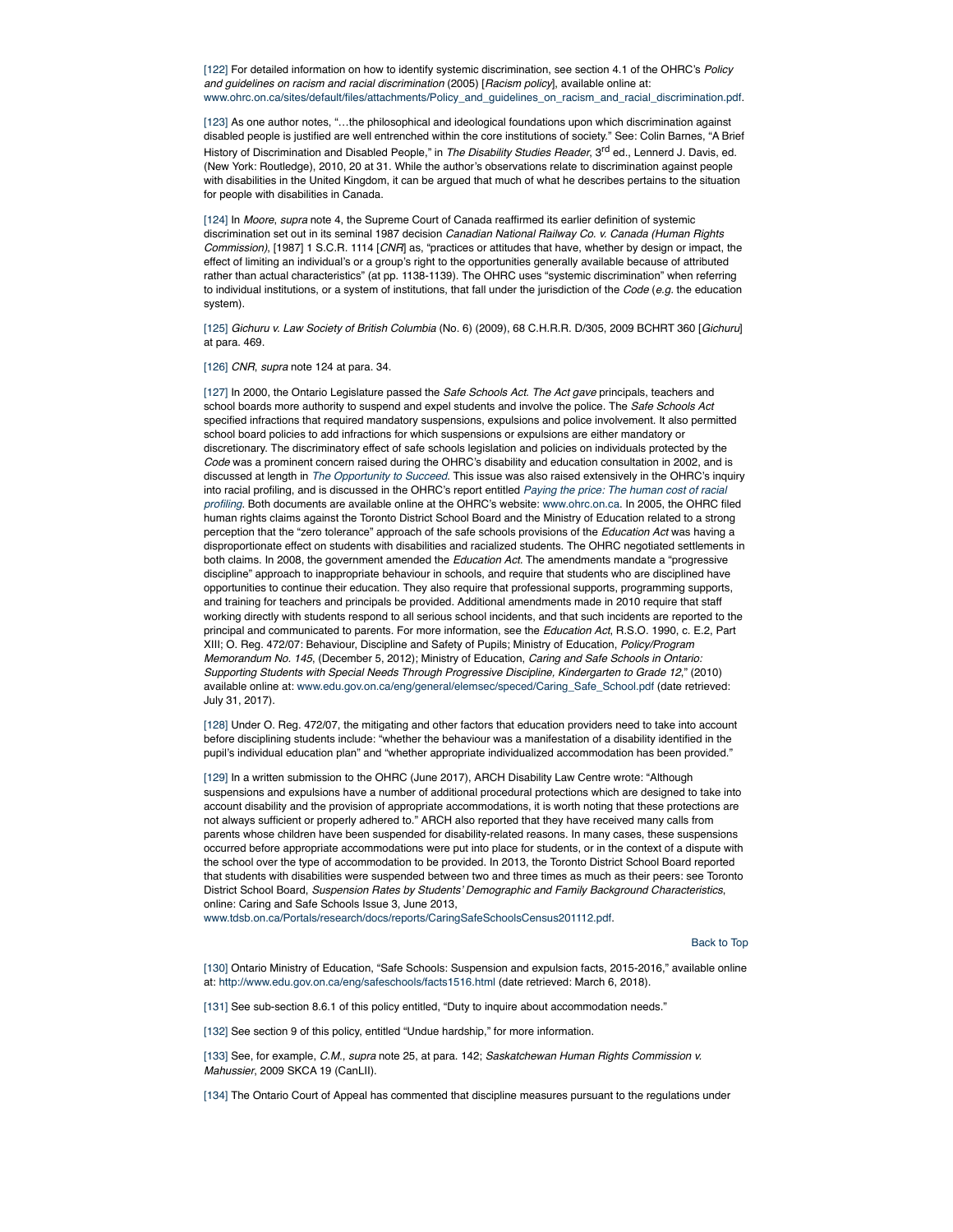the *Education Act* must take into account a student's individual circumstances: see *Bonnah (Litigation Guardian of) v. Ottawa-Carlton District School Board* (2003), 64 O.R. (3d) 454 (Ont. C.A.) at para. 37.

[135] Section 7(3)(b) of the *Code*, *supra* note 2, also specifically prohibits reprisal for rejecting a sexual solicitation or advance, where the reprisal is made or threatened by a person in a position to confer, grant or deny a benefit or advancement to the person.

[136] *Noble v. York University*, 2010 HRTO 878 at paras. 30-31, 33-34 (CanLII) [*Noble*].

[137] *Ibid*. See also Bertrand v. Primary Response, 2010 HRTO 186 (CanLII).

[138] *Noble*, *supra* note 136 at paras. 30-31.

[139] *Knibbs*, *supra* note 15.

Back to Top

[140] See section 17 of the *Code*, *supra* note 2*.* Requirements under the *CRPD* also provide that States Parties, including Canada, must take steps to make sure that people with disabilities are provided with accommodation (for example, to ensure equal access to education): see *CRPD*, *supra* note 7 at Article 13(1), Article 24(2)(c), and Article 27(1)(i), respectively. "Reasonable accommodation" is covered under Article 5 generally.

[141] See CLO, *et al.* Research partnership, *supra* note 8.

[142] See *Meiorin*, *supra* note 17 at paras. 65-66 and *British Columbia (Superintendent of Motor Vehicles) v. British Columbia (Council of Human Rights)*, 1999 CanLII 646, [1999] 3 S.C.R. 868, at paras. 22 and 42-45 [*Grismer*]. In *Gourley v. Hamilton Health Sciences* 2010 HRTO 2168 (CanLII), the adjudicator stated (at para. 8): "The substantive component of the analysis considers the reasonableness of the accommodation offered or the respondent's reasons for not providing accommodation. It is the respondent who bears the onus of demonstrating what considerations, assessments, and steps were undertaken to accommodate the employee to the point of undue hardship…" See also *Lee v. Kawartha Pine Ridge District School Board*, 2014 HRTO 1212 (CanLII) [*Lee*] ; *McCarthy v. Caesar's Plumbing and Heating Ltd.*, 2014 HRTO 1795; *Philomen v. Jessar Eglinton Ltd. (c.o.b. Aaron's Sales and Lease to Ownership)*, 2014 HRTO 1794.

[143] *ADGA*, *supra* note 7 at para. 107.

[144] *C.M.*, *supra* note 25, at para. 109; *M.O. v. Ottawa Catholic District School Board*, 2010 HRTO 1754 (CanLII) [*M.O.*], at para. 87; *Longueépée v. University of Waterloo*, 2017 HRTO 575 (CanLII) [*Longueépée*], at para. 37; *Baber v. York Region District School Board,* 2011 HRTO 213 (CanLII) [*Baber*]; *Y.B. v. Conseil des écoles publiques de l'Est de l'Ontario*, 2017 HRTO 492 (CanLII) [*Y.B.*]; *Worthington v. Algonquin College of Applied Arts and Technology*, 2012 HRTO 715 (CanLII) [*Worthington*]; *J.F. v. Waterloo Catholic District School Board*, 2017 HRTO 1121 (CanLII) [*J.F.*].

[145] *C.M.*, *supra* note 25, at para. 109.

[146] *M.O.*, *supra* note 144 at para. 87.

[147] In *Lane*, *supra* note 7, the HRTO held at para. 150 that a failure to meet the procedural dimensions of the duty to accommodate is a form of discrimination in itself because it "denies the affected person the benefit of what the law requires: a recognition of the obligation not to discriminate and to act in such a way as to ensure that discrimination does not take place." The HRTO's decision was confirmed on appeal: *ADGA*, *supra* note 7. See also *Lee*, *supra* note 142.

[148] *Gaisiner*, *supra* note 25 at para. 149.

[149] From the Preamble (h) to the *CRPD*, *supra* note 7.

### Back to Top

[150] The Supreme Court of Canada has confirmed that dignity is a factor to be considered in determining disability accommodation in the education context. In commenting on its decision in *Eaton v. Brant County Board of Education*, [1997] 1 S.C.R. 241 [*Eaton*], the Court stated:

…Emily's claim might have succeeded if …the Court had been persuaded that the Board's response to the challenge posed by Emily's placement [the accommodation] **had itself violated Emily's dignity as a human being equally deserving of consideration**, or placed discriminatory obstacles in the way of her self-fulfillment. [Emphasis added.]

*Granovsky*, *supra* note 50, at para. 74, making reference to the *Eaton* decision*.*

[151] See *Law v. Canada (Minister of Employment and Immigration)*, [1999] 1 SCR 497 (SCC), (CanLII), at para. 53.

[152] Article 24, section 2(e) of the *CRPD*, *supra* note 7, states that States Parties shall ensure that "Effective individualized support measures are provided in environments that maximize academic and social development, consistent with the goal of inclusive education."

[153] The United Nations' Committee on the Rights of Persons with Disabilities has stated "There is no 'one size fits all' formula to reasonable accommodation, as different students with the same impairment may require different accommodations." See *General Comment No 4*, *supra* note 89 at para. 30.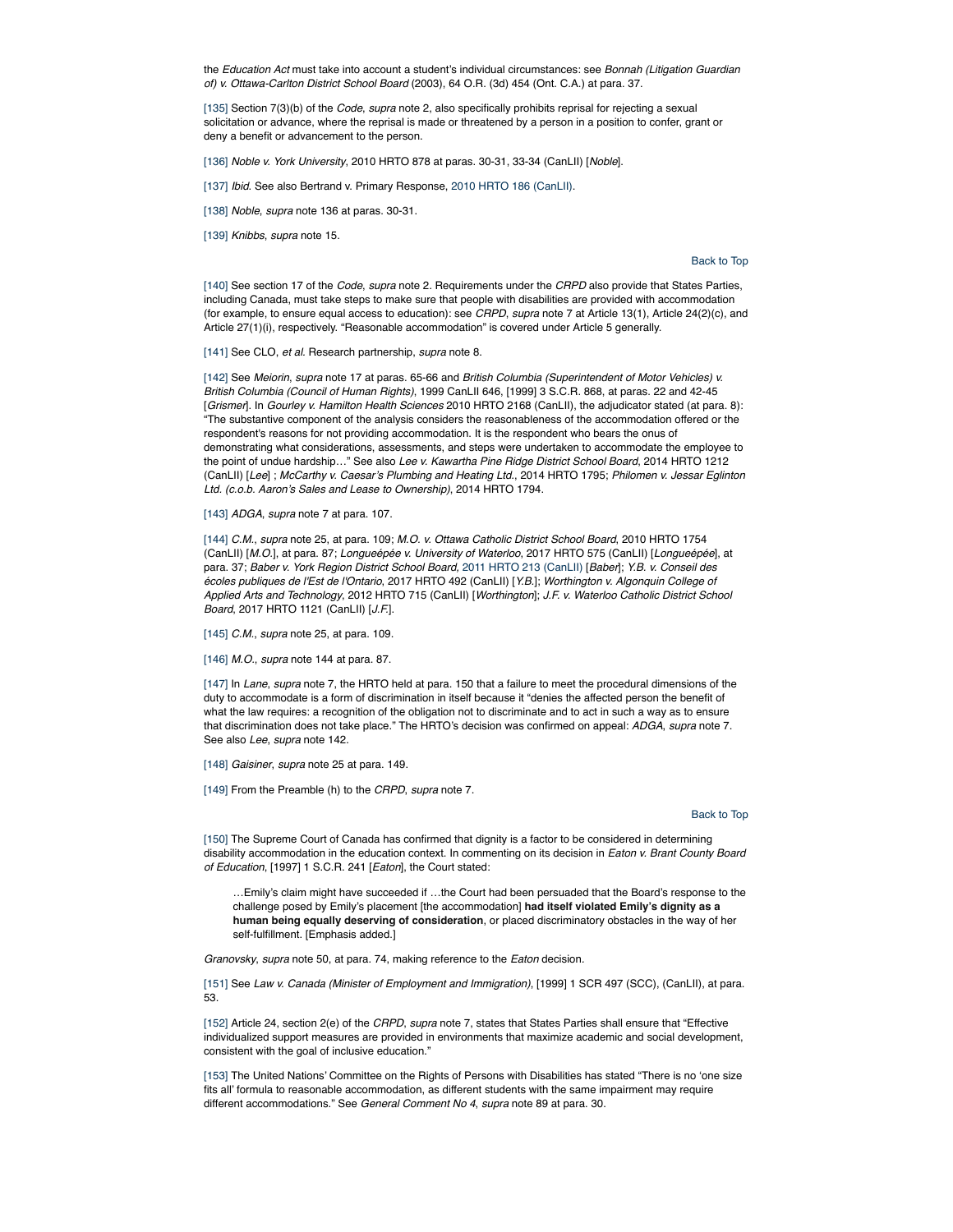[154] In the *Eaton* decision, the Supreme Court of Canada recognized the unique nature of disability and emphasized the need for individualized accommodation because the ground of disability "means vastly different things depending upon the individual and the context," *Eaton*, *supra* note 150 at para. 69.

[155] In *Eaton*, *ibid.*, the Supreme Court of Canada stated that "integration should be recognized as the norm of general application because of the benefits it generally provides" (at para. 69). However, the Court found that in Emily Eaton's circumstances, segregated accommodation was in her best interests. The Court was of the view that this was one of those unusual cases where segregation was a more appropriate accommodation.

[156] The *CRPD*, *supra* note 7 states at Article 2, "'Universal design' means the design of products, environments, programmes and services to be usable by all people, to the greatest extent possible, without the need for adaptation or specialized design. 'Universal design' shall not exclude assistive devices for particular groups of persons with disabilities where this is needed."

[157] The Universal Design for Learning framework was first developed by David Rose, Ed.D. of the Harvard Graduate School of Education and the Centre for Applied Special Technology (CAST) in the 1990s. For more information, see *Universal Design for Learning in the Classroom: Practical Applications*, Tracey E. Hall, Anne Meyer, and David H. Rose, eds. Guilford Press, 2012; *The Universally Designed Classroom: Accessible Curriculum and Digital Technologies* (2005), David H. Rose, Anne Meyer, and Chuck Hitchcock, eds. Cambridge, MA: Harvard Education Press; *A Practical Reader in Universal Design for Learning* (2006), David H. Rose and Anne Meyer, eds. Cambridge, MA: Harvard Education Press.

[158] See *AODA Alliance Discussion Paper*, *supra* note 32.

[159] PACY, "We Have Something to Say…" *supra* note 64, at p. 51.

Back to Top

[160] *Eldridge v. British Columbia (Attorney General)*, [1997] 3 SCR 624, 1997 CanLII 327 (SCC) [*Eldridge*], para. 78.

[161] *Eaton*, *supra* note 150 at para. 67.

[162] *Meiorin, supra* note 17 at para. 68.

[163] In January 2018, the OHRC's Chief Commissioner wrote to the University of Toronto to raise human rights concerns related to a proposed University-Mandated Leave of Absence Policy. A specific concern related to the failure of the institution to recognize in the policy its duty to accommodate students with mental health disabilities to the point of undue hardship. See: http://www.ohrc.on.ca/en/re-university-mandated-leave-absence-policy- %C2%ADraises-human-rights-concerns. When developing institutional policies and practices, education providers need to be mindful of their responsibilities under the *Code.*

[164] See *Hinze*, *supra* note 44, at para. 19.

[165] *General Comment No 4*, *supra* note 89 at para. 26.

[166] Rachel E. Smith and Tara Buchannan, "Community Collaboration, Use of Universal Design in the Classroom," (2012) *Journal of Postsecondary Education and Disability*, 25(3), 259-265.

[167] See Katherine Terras, *et al.* "Disability Accommodations in Online Courses: The Graduate Student Experience," (2015) *Journal of Post-Secondary Education and Disability*, Volume 28(3), 351-368.

[168] In *VIA Rail*, *supra* note 7, the Supreme Court of Canada stated at para. 186: "…while human rights principles include an acknowledgment that not every barrier can be eliminated, they also include a duty to prevent new ones, or at least, not knowingly to perpetuate old ones where preventable."

[169] Education providers should also be aware of their responsibilities under the *AODA*, *supra* note 7, and the accessibility provisions of the Ontario *Building Code Act*, 1992, S.O. 1992, c. 23 which governs the construction of new buildings and the renovation and maintenance of existing buildings. If accessibility standards under the *AODA* fall short of requirements under the *Code* in a given situation, the requirements of the *Code* will prevail. Similarly, organizations cannot rely only on the requirements of the Ontario *Building Code*, but must consider their obligations under the *Human Rights Code*. The *Human Rights Code* prevails over the *Building Code* and organizations may be vulnerable to a human rights claim if their premises fall short of the requirements of the *Human Rights Code*. Relying on relevant building codes has been clearly rejected as a defence to a complaint of discrimination under the *Human Rights Code*: see, for example, *Quesnel v. London Educational Health Centre* (1995), 28 C.H.R.R. D/474 [*Quesnel*].

## Back to Top

[170] The issue of special education information being elusive and inaccessible to students and their families is longstanding and continuing. The OHRC has heard concerns about this dating as far back as our province-wide disability and education consultation in 2002. In 2015, in the *Toronto District School Board Governance Advisory Panel Report*, the Panel noted: "Parents expressed frustration at their inability to advocate for their children's special education needs in an effective way. They feel isolated, afraid and unsure of how to work with the school board administration to support their children's learning needs. They also said that the specific information they require to be informed about the options available to support students is not easily accessible on the website or from any other source." Available online: www.edu.gov.on.ca/eng/new/2015/TDSB2015.html#\_Toc427062651 (date retrieved: July 17, 2017). In its Concluding Observations on the Initial Report of Canada, the United Nations' Committee on the Rights of Persons with Disabilities also expressed concerns about inadequate access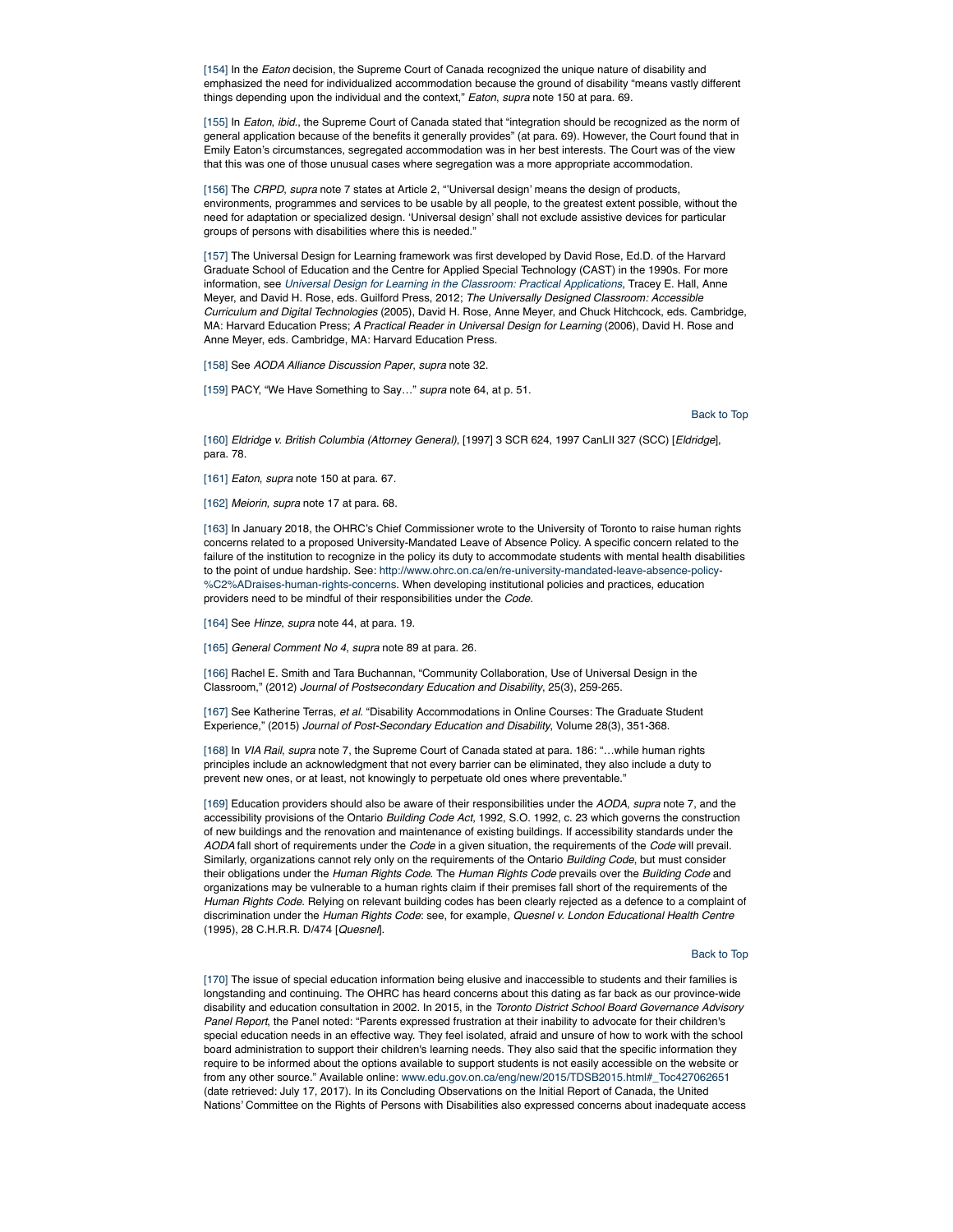to information for people with disabilities, and recommended in paragraph 40(a) that Canada "[r]ecognize, in consultation with organizations of deaf persons, American Sign Language and Quebec Sign Language (Langue des signes Québécoise) as official languages and their use in schools, and establish jointly with organizations of deaf persons a mechanism to certify the quality of interpretation services and ensure that opportunities for continuous training are provided for sign language interpreters," and at paragraph 40(b), that Canada "[p]romote and facilitate the use of easy-read and other accessible formats, modes and means of communication and grant persons with disabilities access to information and communications technology, including through the provision of software and assistive devices to all persons with disabilities." (May 2017) Available online: http://tbinternet.ohchr.org/\_layouts/treatybodyexternal/Download.aspx?

symbolno=CRPD%2FC%2FCAN%2FCO%2F1&Lang=en (date retrieved: July 19, 2017).

[171] In *R.B.*, *supra* note 25, the HRTO recognized, at para. 257, the importance of communication throughout the accommodation process stating: "…communication is an integral part of education, especially for a student with high needs."

[172] At the post-secondary level, for example, links could be provided to an online video series on accommodating post-secondary students with mental health disabilities: www.stlawrencecollege.ca/about/mental-health-research-project/content-of-the-videos/.

[173] In a written statement to the OHRC (June 2017), the Provincial Parent Association Advisory Committee on Special Education Advisory Committees wrote: "Timely access to accommodation, curriculum and services is critical to all students. Access delayed, is access denied." In *L.B.*, *supra* note 25, the HRTO stated at para. 129: "Where services, supports and accommodations, such as the referral for social work and attendance counselling support or discussion of alternative placements are delayed significantly or do not take place at all, the accommodations are clearly inadequate. These are services that are within the mandate of all school boards. Thus, denying or substantially delaying access to these services, in my view, can amount to a substantive breach of the *Code*."

[174] In a written submission made to the OHRC (June 2017), ARCH Disability Law Centre wrote: "In ARCH's experience, a great number of safety concerns…are the result of a failure to quickly mobilize the appropriate resources to accommodate a student. Many parents calling ARCH have expressed repeated frustration due to extended disruptions in their child's education because schools wait months for results of professional assessments or to implement training for their staff related to behaviour management. These delays often lead to an escalation of behaviours and more draconian responses to them (such as the use of restraints or exclusion). These types of responses often exacerbate the situation and the problematic behaviours making it more difficult to provide appropriate accommodation later on."

[175] See *Gamache v. York University*, 2012 HRTO 2328 (CanLII) [*Gamache #1*]; *Gamache v. York University*, 2013 HRTO 693 (CanLII) [decision on remedy] [*Gamache #2*]; *L.B.*, *supra* note 25, at para. 129.

[176] See *Gamache #1*, *ibid.* The United Nations' Committee on the Rights of Persons with Disabilities has noted its concern about "the widespread lack of textbooks and learning materials in accessible formats and languages, including sign language." It has stated that "States parties must invest in the timely development of resources in ink or Braille and in digital formats, including through the use of innovative technology." See *General Comment No 4*, *supra* note 89 at para. 23. The Learning Disabilities Association of Ontario has written: "The timeliness of any of these processes depends on the instructor making a list of required course materials available well before the course starts. Otherwise students are put at a disadvantage when they do not have their required course materials at the same time as other students." See: Learning Disabilities Association of Ontario, "Accommodating Students with LDs in Postsecondary Studies," (June 2012) at 5, available online:

www.ldadr.on.ca/AboutLD/Transition/Accommodating\_Students\_with\_LDs\_in\_Postsecondary\_Studies.pdf (date retrieved: July 26, 2017). And, in a written submission to the OHRC (June 2017), the Toronto District School Board wrote: "All books on the Ministry approved Trillium list should automatically be available in alternate formats. Publishers who want their books used in a school should be required to provide braille-ready files (or at least, digitally prepared files that can be easily converted to braille-ready files) before the book contract with the school board is signed."

[177] Information taken from a written submission made by ARCH Disability Law Centre to the OHRC (June 2017).

[178] PACY, "We Have Something to Say…" *supra* note 64, at pp. 54-55.

[179] See People for Education, *Competing Priorities (Annual Report on Ontario's Publicly Funded Schools 2017).* Toronto, ON: People for Education, 2017 at 6 and 20. In a written submission to the OHRC (June 2017), the Learning Disabilities Association of Ontario also raised the issue of significant delays in the professional assessment process. And, also in a written submission to the OHRC (June 2017), the Ontario Psychological Association stated, "it is important to recognize that not all communities have access to the appropriate professionals and/or that resources are limited."

## Back to Top

[180] See *Hydro-Québec v. Syndicat des employé-e-s de techniques professionnelles et de bureau d'Hydro-Québec, section locale 2000* (SCFP-FTQ), 2008 SCC 43 (CanLII) [*Hydro-Québec*]; *McGill University Health Centre (Montreal General Hospital) v. Syndicat des employés de l'Hôpital général de Montréal*, 2007 SCC 4 (CanLII), [2007] 1 SCR 161, 2007 [*McGill*].

[181] The United Nations' Committee on the Rights of Persons with Disabilities has stated: "States parties must ensure that independent systems are in place to monitor the appropriateness and effectiveness of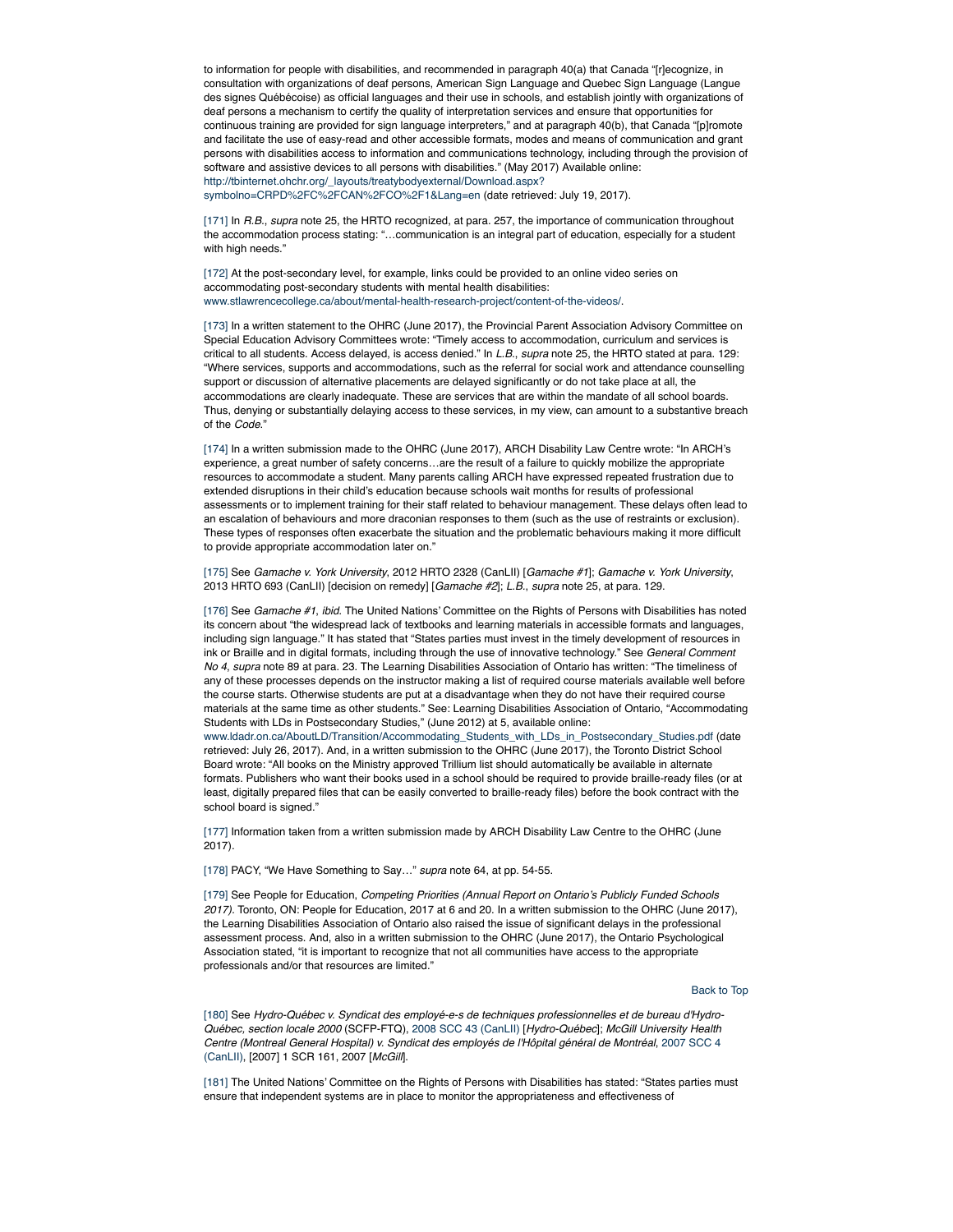accommodations and provide safe, timely and accessible mechanisms for redress when students with disabilities and, if relevant, their families, consider that they have not been adequately provided or have experienced discrimination." See *General Comment No 4*, *supra* note 89 at para. 31.

[182] See, Access ON, "A Guide to the Integrated Accessibility Standards Regulation," (April 2014): https://dr6j45jk9xcmk.cloudfront.net/documents/4845/guidelines-to-iasr-english.pdf; and section 80.50 of O. Reg. 191/11, "Integrated Accessibility Standards," under the *AODA*: www.ontario.ca/laws/regulation/110191#BK154.

[183] For example, ARCH has commented: "The current system places an undue burden on students and their families to ensure that their accommodation needs are being fulfilled. If their efforts fail, they are afforded insufficient statutory protections for resolution. Families are led in an adversarial direction, forced at times to take their disputes to courts and tribunals which leads to further dissolution of relationships and increased tension between schools and families." See: ARCH Disability Law Centre, "Submission to the Ministry of Education in Response to the Call for Submissions as Part of the Ministry's Project Entitled, 'From Great to Excellent: the Next Phase in Ontario's Education Strategy'" at 2-3 (November 29, 2013); available online: www.archdisabilitylaw.ca/node/806 (date retrieved: July 25, 2017).

[184] See CLO, *et al.* Research partnership, *supra* note 8.

[185] In particular, section 80.50 of O. Reg. 191/11, "Integrated Accessibility Standards," under the *AODA*: www.ontario.ca/laws/regulation/110191#BK154.

[186] The lack of an effective dispute resolution mechanism at the primary and secondary levels of education is something that continues to be a serious concern: see for example, *AODA Alliance Discussion Paper*; *supra* note 32; and KPMG, "Accessibility Directorate of Ontario: Research Services – Accessibility in Education, Final Report," (2015.

[187] For example, in *E.P. v. Ottawa Catholic School Board*, 2011 HRTO 657 (CanLII), the HRTO stated at para. 62: "Test results do not prove or disprove the adequacy of accommodation." And, in *Worthington*, *supra* note 144, the HRTO stated at para. 78: "The measure of whether or not reasonable accommodation was provided cannot be the applicant's success or failure in the program, as that would be to suggest that an educational institution must not just take reasonable steps to establish a level playing field for students with disabilities, in order to ensure their access to educational opportunities, but to ensure their ultimate success. That is too high a standard, and would ignore the other factors which contribute to, and detract from, student success."

[188] *R.B.*, *supra* note 25, at para. 216.

[189] Example adapted from information included in a written submission made to the OHRC by Community Living Toronto (June 2017). The United Nations' Committee on the Rights of Persons with Disabilities has stated that "persons with disabilities must be able to attend primary and secondary schools in the communities where they live. Students should not be sent away from home. The educational environment must be within safe physical reach for persons with disabilities and include safe and secure means of transportation": see *General Comment No 4*, *supra* note 89 at para.27.

Back to Top

## [190] *L.B.*, *supra* note 25, at paras. 111-112.

[191] For more detailed information, see "Meeting education requirements" in section 8.4.5 of this policy.

[192] The United Nations' Committee on the Rights of Persons with Disabilities has identified different forms of academic accommodations, including "changing the location of a class; providing different forms of in-class communication; enlarging print, materials and/or subjects in signs, or providing handouts in an alternative format; and providing students with a note taker or a language interpreter or allowing students to use assistive technology in learning and assessment situations. Provision of non-material accommodations, such as allowing a student more time, reducing levels of background noise (sensitivity to sensory overload), using alternative evaluation methods and replacing an element of the curriculum with an alternative must also be considered." See *General Comment No 4*, *supra* note 89 at para. 30.

[193] In *Fisher v. York University*, 2011 HRTO 1229 (CanLII) [*Fisher*], the HRTO stated at para. 45: "The purpose of accommodation is to allow students with disabilities to demonstrate their ability to master the content and skills required to successfully pass the course without disadvantage because of their disability. Examination accommodation such as increased time allows students to do just that. The accommodation takes into consideration the impact of the disability on the ability to write tests and examination."

[194] Educational institutions also have obligations under section 15 of O.Reg. 191/11, "Integrated Accessibility Standards" Regulation under the *AODA*, *supra* note 7.

[195] See UN Committee's comments at *supra* note 189. The HRTO has also stated: "There is no question that transportation to and from school and the provision of home instruction, where these are determined to be necessary as a temporary or even permanent accommodation to meet the needs of an exceptional pupil, are accommodations mandated under the duties of school boards": see *L.B.*, *supra* note 25, at para 106. The HRTO has found that bus transportation provided by school boards is a "service" under the *Code*; see: *M.O.*, *supra* note 144, at para. 59; *J.O. v. London District Catholic School Board*, 2012 HRTO 732, at para. 48. Also of note, in *Contini v. Rainbow District School Board*, 2011 HRTO 1340 (CanLII) (Interim Decision), the HRTO found that a service relationship existed between a school board and a parent with a mobility disability in the context of the bus transportation the board provided to the parent's children (at paras. 26, 27).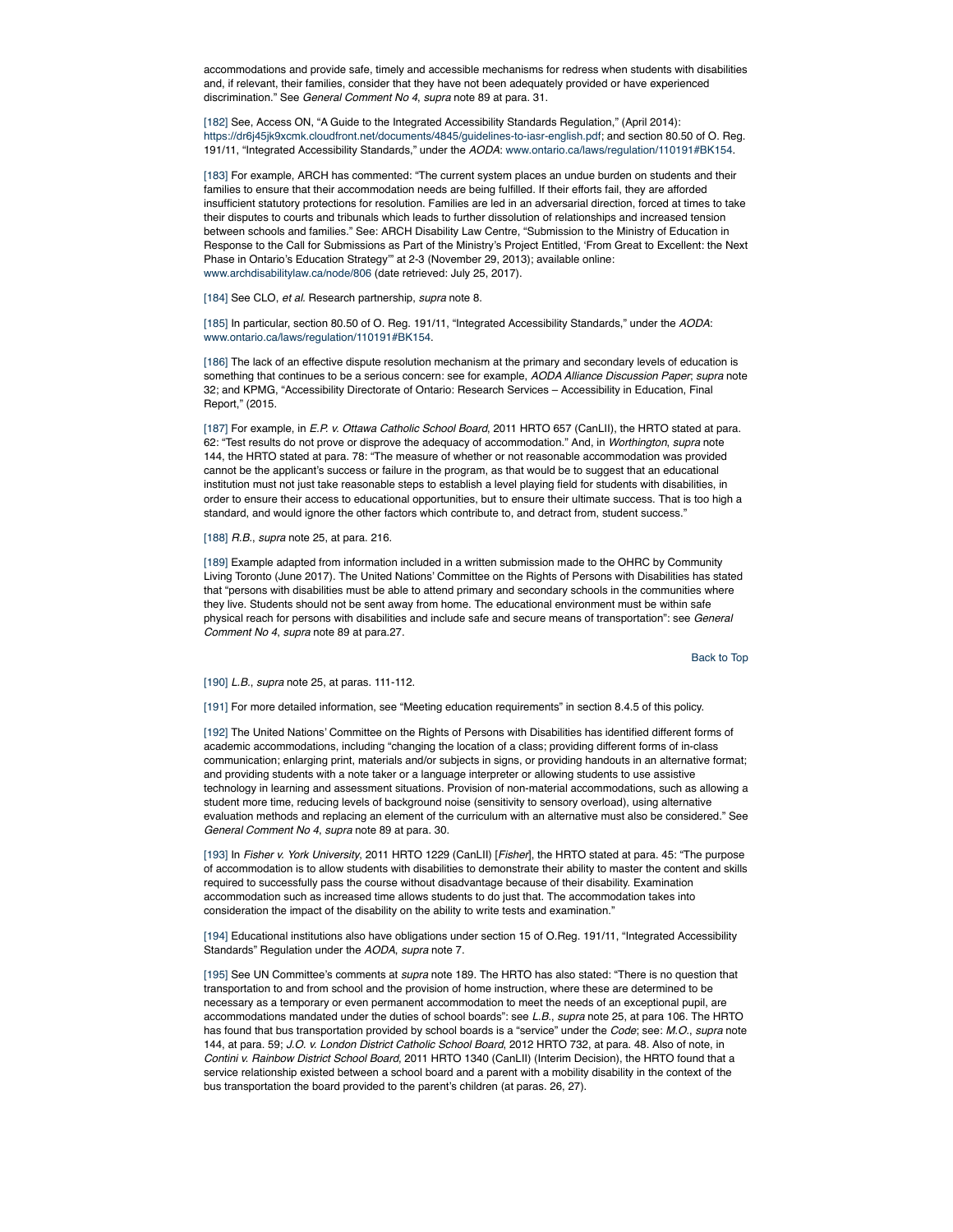[196] *Allen v. Ottawa (City)*, 2011 HRTO 344 (CanLII) and *Kelly v. CultureLink Settlement Services*, 2010 HRTO 977 (CanLII). Note that delays must be shown to be related to a disability and must be made in good faith: see *Arcuri v. Cambridge Memorial Hospital*, 2010 HRTO 578 (CanLII); *Vallen v. Ford Motor Company of Canada*, 2012 HRTO 932 (CanLII); and *M.C. v. London School of Business*, 2015 HRTO 635 (CanLII).

[197] See *Smolak v. 1636764 Ontario*, 2009 HRTO 1032 (CanLII); Hill v. Bani-Ahmad, 2014 HRTO 937 (CanLII); Bourdeau v. Kingston Bazar, 2012 HRTO 393 (CanLII). But see also, *J.F. supra* note 144.

[198] Students with disabilities who use service animals to assist them with disability-related needs (such as anxiety) are also protected under the definition of "disability" in section 10 of the *Code*. Service animals do not have to be trained or certified by a recognized disability-related organization. However, where it is not immediately obvious that the animal is performing a disability-related service, a person must be able to show evidence (such as a letter from a doctor or other qualified medical professional) that they have a disability and that the animal assists with their disability-related needs. Service providers and others who receive such documentation should not use their own assumptions and observations to second-guess this verification. See: *Allarie v. Rouble*, 2010 HRTO 61 (CanLII); *Sweet v. 1790907 Ontario Inc. o/a Kanda Sushi*, 2015 HRTO 433 (CanLII); *Sprague v. RioCan Empress Walk Inc*., 2015 HRTO 942 (CanLII); *Schussler v. 1709043 Ontario*, 2009 HRTO 2194 (CanLII); *Kamis v. 1903397 Ontario Inc*., 2015 HRTO 741 (CanLII). But see also *J.F.*, *supra* note 144, in which the HRTO failed to uphold a claim of discrimination where a student with Autism Spectrum Disorder, who requested to have a service animal present with him at school, was not able to show how the animal would meet his educational needs, or that not having the animal in school would have an adverse impact on his ability to access education. The HRTO emphasized at para. 196, however, that its decision was based on the facts of that particular case and stated: "the disability-related needs of all students who may be asking to have their guide or service dog attend at school must be determined on an individual case by case basis." There may be some situations where the use of guide dogs or other service animals in school could potentially conflict with the rights of other people. The OHRC's *Policy on competing human rights* provides a framework for analyzing competing rights situations. Steps should be taken to minimize conflict, wherever possible, through cooperative problem-solving, proper training of staff and students, and raising public awareness of the education provider's legal obligations relating to the use of service animals.

[199] For example, some disabilities may result in "acting out" behaviours. Education providers and other responsible organizations need to take into account whether behaviours that would otherwise warrant discipline are related to a disability.

## Back to Top

[200] On its website, the Ministry of Education states "The regulation governing the identification and placement of exceptional pupils directs the IPRC to consider the integration of exceptional pupils into regular classes. Before considering the option of placing a student in a special education class, the committee must first consider whether placement in a regular class, with appropriate special education programs and services, would meet the student's needs and be consistent with the parent's preferences." Available online at: www.edu.gov.on.ca/eng/general/elemsec/speced/identifi.html (date retrieved: November 25, 2017).

[201] See UN Committee's comments at *supra* note 189.

[202] *Eaton*, *supra* note 150.

[203] *Central Okanagan School District No. 23 v. Renaud,* [1992] 2 S.C.R. 970 [*Renaud*] at para. 43.

[204] *Quesnel , supra* note 169 at para. 16.

[205] Graham v. Underground Miata Network, 2013 HRTO 1457 (CanLII) at para. 31; and, L.C. v. Toronto District School Board, 2011 HRTO 1336 (CanLII), in which the HRTO stated at para. 55: "the issue is not whether the accommodation provided was the ideal accommodation, or what the parents may have preferred. The issue is whether the respondent failed to reasonably accommodate a disability-related need, denying him the right to equal access to education services." See also, *D.S.*, *supra* note 23, where, in the context of a dispute about the appropriate placement for a student, the Tribunal stated at para. 25: "…a parent's belief, however wellintentioned, is not the same as having the evidence of a medical or health practitioner...

[206] See *Schafer v. Toronto District School Board*, 2010 HRTO 403 (CanLII), at para. 48, where the HRTO stated "a failure to accommodate within the meaning of the *Code* does not mean that the school fails to meet the parent's expectations."

[207] In *Fisher*, *supra* note 193 at para. 56: "The respondent's process for determining accommodation was not perfect but the human rights standard is not one of perfection." See also, *Worthington*, *supra* note 144, at para. 78; *De Luca v. McMaster University*, 2017 HRTO 644 (CanLII), at para. 28. Note, however, that while students may not be entitled to perfect accommodation, they are entitled to appropriate and timely accommodation: see *Gamache #1*, *supra* note 175, where the HRTO stated at para. 117: "I also am well aware of the case law which indicates that 'perfect' accommodation is not required… However, I do not regard it as a requirement for 'perfect' accommodation to expect that a student with a visual disability such as the applicant would receive her required reading materials in alternate format at a much earlier point in the academic year than late November, or that, if any further information was required in order for such materials to be prepared, that such requirement would be clearly communicated to the student. In my view, neither happened in the circumstances of this case."

[208] Human rights tribunals have held that education providers are not required to implement specific programming where there is no evidence or scientific basis to support its effectiveness, despite what the student or the student's parents prefer: see, for example, *Jobb v. Parkland School Division No. 70*, 2017 AHRC 3, at para. 263. When requesting specific accommodations, there has to be sufficient evidence of disadvantage that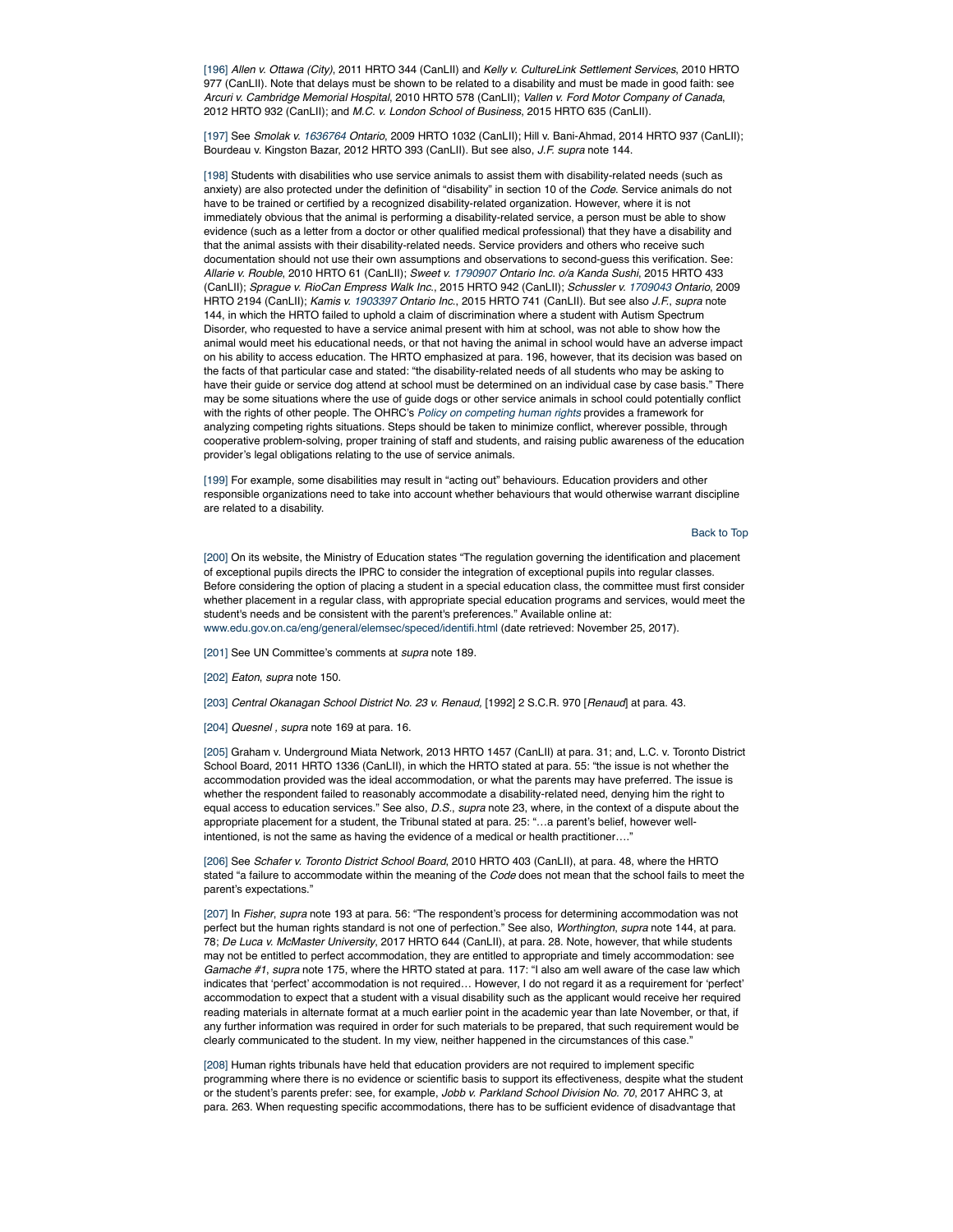would result if the accommodation is not provided. Discrimination will likely not be found where a student's disability-related needs are met in ways other than the specific way that the student or his or her parents prefer: *A.N. v. Hamilton-Wentworth District School Board*, 2013 HRTO 67.

[209] For a more detailed discussion on academic integrity, see *The Opportunity to Succeed*, at pages 61-62.

### Back to Top

[210] In employment, human rights case law has established that the onus is on an employer to show that an employee cannot perform the essential duties of the job. For example, in *Gaisiner*, *supra* note 25 at para. 142, the HRTO stated, "In order to avail itself of the defence set out in s. 17, a respondent has the evidentiary onus of showing not only that an applicant is incapable of performing the essential duties of his or her job because of his or her disability, but that he or she is incapable of performing these essential duties even if accommodated up to the point of undue hardship." It is the OHRC's position that this principle would also apply to education providers when assessing *bona fide* academic requirements in the context of accommodating students with disabilities. See, *R.B.*, *supra* note 25, at para. 214.

[211] *Grismer*, *supra* note 142; *Cameron v. Nel-gor Nursing Home* (1984), 5 C.H.R.R. D/2170 at D/2192 (Ont. Bd. of Inq.). See also *Crabtree v. 671632 Ontario Ltd. (c.o.b. Econoprint (Stoney Creek)*, [1996] O.H.R.B.I.D. No. 37 (QL) (Ont. Bd. Inq.); *Gaisiner*, *supra* note 25.

[212] *Gaisiner*, *ibid.*

[213] *Kelly*, *supra* note 25.

[214] The test for undue hardship is set out fully in section 9 of this policy.

[215] *Meiorin, supra* note 17 at para. 54.

[216] See *Hydro-Québec, supra note 180,* for the Supreme Court of Canada's comments on what the third part of this test means, in a practical sense, in the context of a disability accommodation in the workplace.

[217] *Grismer*, *supra* note 142 at para. 20.

[218] *Meiorin, supra* note 17 at para. 65.

[219] See *Moore*, *supra* note 4 at para. 49. See also, *M obo C v. PS and A*, 2014 BCHRT 217 (CanLII), where a human rights tribunal found that a child with diabetes was discriminated against when he was refused registration to a pre-school. The pre-school had a nut-free policy and the child's emergency kit contained peanut butter. The child's mother offered to remove the peanut butter from the emergency kit. However, the respondent falsely informed her that the class was full, which foreclosed any discussion about what the parent needed to do to make it acceptable for her child to attend school. The Tribunal found that the pre-school had a duty to examine whether the child's disability could be accommodated to the point of undue hardship. Citing *Moore*, the Tribunal found that the pre-school should have looked in more depth at alternative approaches to make sure that the *prima facie* discriminatory conduct of denying enrolment to the child "was reasonably necessary to accomplish the broader goal of protecting other students from exposure to peanuts." (at para. 58)

## Back to Top

[220] In *Longueépée*, *supra* note 144, the HRTO stated at para. 51: "The respondent has academic standards for admission because it believes past academic performance is the best indicator of future academic performance. The applicant challenged the respondent's use of grades as a measure of his ability to succeed. The difficulty is that in an academic setting, the ability to succeed is measured by grades: there is no other measure to evaluate success. In this way, academic standards are different from other standards that may be assessed in a number of different ways. All students, including students with disabilities, must provide sufficient information to show that they have the ability to succeed."

[221] *Fisher*, *supra* note 193 at para. 45.

[222] Regulation 181/98 under the *Education Act* requires that IEPs include a transition plan for appropriate postsecondary school activities for students age 14 and over. The United Nations' Committee on the Rights of Persons with Disabilities has stated that "Individualized education plans must address the transitions experienced by learners who move from segregated to mainstream settings and between levels of education": see *General Comment No 4*, *supra* note 89 at para. 33. Education providers should also be aware of their obligations regarding student transition planning in Reg. 181/98 under the *Education Act*.

[223] See section 11.2 of this policy on "Data collection and monitoring" for more detailed information.

[224] Note that educational institutions also have obligations in this regard under the *AODA*'s *Integrated Accessibility Standard.*

[225] ARCH writes: "Outside of numeracy and literacy testing there is no system to ensure that accommodations are being enforced, monitored or are effective": ARCH Disability Law Centre, "Submission to the Ministry of Education in Response to the Call for Submissions as Part of the Ministry's Project Entitled, 'From Great to Excellent: the Next Phase in Ontario's Education Strategy'" at 4 (November 29, 2013); available online: www.archdisabilitylaw.ca/node/806 (date retrieved: July 25, 2017).

[226] In a written submission to the OHRC (June 2017), Community Living Algoma raised the concern that students and parents have been told they are not eligible for accommodation when undergoing provincial testing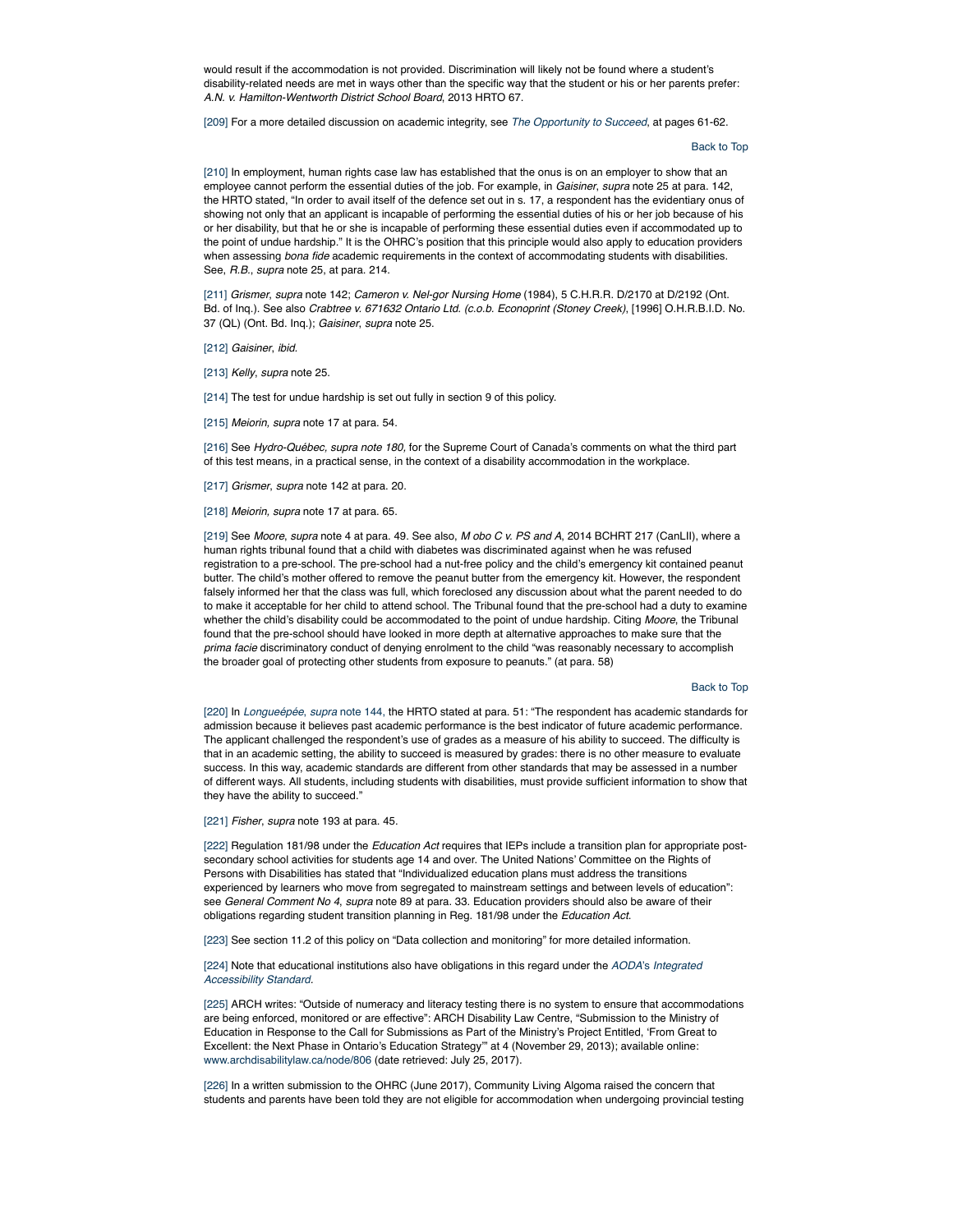(*e.g.* EQAO/OSSLT) unless an IEP is in place. Under the *Code*, a student with a disability is entitled to accommodation, whether or not an IEP exists. See also the Education Quality and Accountability Office's publication, "Administration and Accommodation Guide," (2017) at 15; available online: www.eqao.com/en/assessments/assessment-docs-elementary/administration-guideelementary.pdf#search=accommodation (date retrieved: August 1, 2017).

[227] In *L.B.*, *supra* note 25, the HRTO stated that students with disabilities are entitled to a planned transition between schools – it is not acceptable to take a "wait and see" approach (paras. 132, 133). Education providers should also be aware of their obligations related to transition planning set out in Reg. 181/98 under the *Education Act.*

[228] The Learning Disabilities Association of Ontario writes: "Transition activities should be promoted by guidance counsellors and special educators at the secondary level, so that students have the correct information and understanding about the essential requirements of their chosen careers." See Learning Disabilities Association of Ontario, "Accommodating Students with LDs in Postsecondary Studies," (June 2012) at 6, available online:

www.ldadr.on.ca/AboutLD/Transition/Accommodating\_Students\_with\_LDs\_in\_Postsecondary\_Studies.pdf (date retrieved: July 26, 2017).

[229] One study conducted in the American context showed that for many students with disabilities, having a faculty mentor could significantly help the transition from high school to post-secondary education, particularly if the mentor had a disability themselves: see Shawn Patrick and Roger D. Wessel, "Faculty Mentorship and Transition Experiences of Students with Disabilities," (2013) *Journal of Postsecondary Education and Disability*, 26(2), 105-118.

Back to Top

[230] The TDSB's Section 23 programs serve students who benefit from "intensive wrap around supports" and provide individualized programming in classrooms within hospitals, agency centres and community schools. Students in Section 23 Programs are day treatment clients of the agency, taught by TDSB teachers using the Ontario Ministry of Education curriculum. See: Toronto District School Board, "Special Education Plan 2017," (July 31, 2017); available online: www.tdsb.on.ca/Portals/0/EarlyYears/docs/SpecialEducationPlan.pdf (date retrieved: November 25, 2017).

[231] Cases have come before the HRTO where conflict between an education provider and a student, or an education provider and the student's parent(s)/guardian(s), has played out in the accommodation process. The HRTO has made it clear that an education provider must not punish a student, or delay or deny disability-related accommodations because of a conflictual relationship with a student's parent(s) or guardian(s). For example, in *R.B.*, *supra* note 25, at para. 261, the HRTO stated: "There may well be examples of parental conduct that prevents the accommodation process from occurring. For example, if a parent refuses to provide relevant information concerning a child's disability, refuses to acknowledge the child needs accommodation, and refuses to consent to an assessment of the child, that conduct may interfere with the accommodation process and prevent a school from meeting that child's needs." But the HRTO emphasized that "a school board has a high burden to prove it cannot educate a student because of the conduct of a parent" (at paras. 254, 259). It concluded on the facts before it that, "…at the end of the day, [the student] was denied meaningful access to the education provided to students in Ontario because of the respondent's relationship with his mother and not because the respondent was unable to meet his needs. This is not an appropriate basis to justify the discrimination": (para. 266). In its reconsideration decision, the HRTO clarified that, for the parent's conduct to be relevant, "it must relate to the respondent's ability to accommodate [the student]": see *R.B. v. Keewatin-Patricia District School Board*, 2013 HRTO 1920 (CanLII), at para. 31. In *L.B. v. Toronto District School Board*, 2015 HRTO 132 (CanLII), at para. 20(d), the HRTO cited *R.B.* and affirmed "that a parent's 'fierce advocacy' for his or her child must not and cannot prevent a school board from accommodating the child's needs to the point of undue hardship." It went on to say "While I accept that the school's staff found the applicant's mother a difficult and demanding parent to work with, this does not justify the lack of proactive steps being taken to ensure that L.B. was accommodated to the point of undue hardship": *L.B.*, *supra* note 25 at para. 139.

[232] See section 8.6.1 of this policy on "Duty to inquire about accommodation needs" for information on when an education provider is expected to inquire about accommodation needs, even when a student may not have made a specific request.

[233] In employment, the HRTO found that even if the duty to accommodate was triggered, the employer had fulfilled its duty to accommodate because the employee failed to co-operate in the accommodation process by refusing reasonable requests for information that would confirm her needs. She consistently refused to provide the necessary medical information. The HRTO found that the employer did not breach its duty to accommodate her when it terminated her employment: *Baber*, *supra* note 144.

[234] *Y.B.*, *supra* note 144; *Fisher*, *supra* note 193; *Cohen*, *supra* note 25; *Worthington*, *supra* note 144. See also, *Wang v. Humber Institute of Technology and Advanced Learning,* 2011 HRTO 29 (CanLII) [*Wang*].

[235] *Fisher*, *supra* note 193.

[236] See section 8.6.1 of this policy entitled "Duty to inquire about accommodation needs" for more information.

[237] *Meiorin, supra* note 17 at paras. 65-66.

[238] *Conte v. Rogers Cablesystems Ltd.,* (1999) 36 C.H.R.R. D/403 (C.H.R.T.); *Mazuelos v. Clark* (2000) C.H.R.R. Doc. 00-011 (B.C.H.R.T.); *Lane*, *supra* note 7; *Krieger v. Toronto Police Services Board*, 2010 HRTO 1361 (CanLII) [*Krieger*]; *Hodkin v. SCM Supply Chain Management Inc.,* 2013 HRTO 923 (CanLII) [*Hodkin*];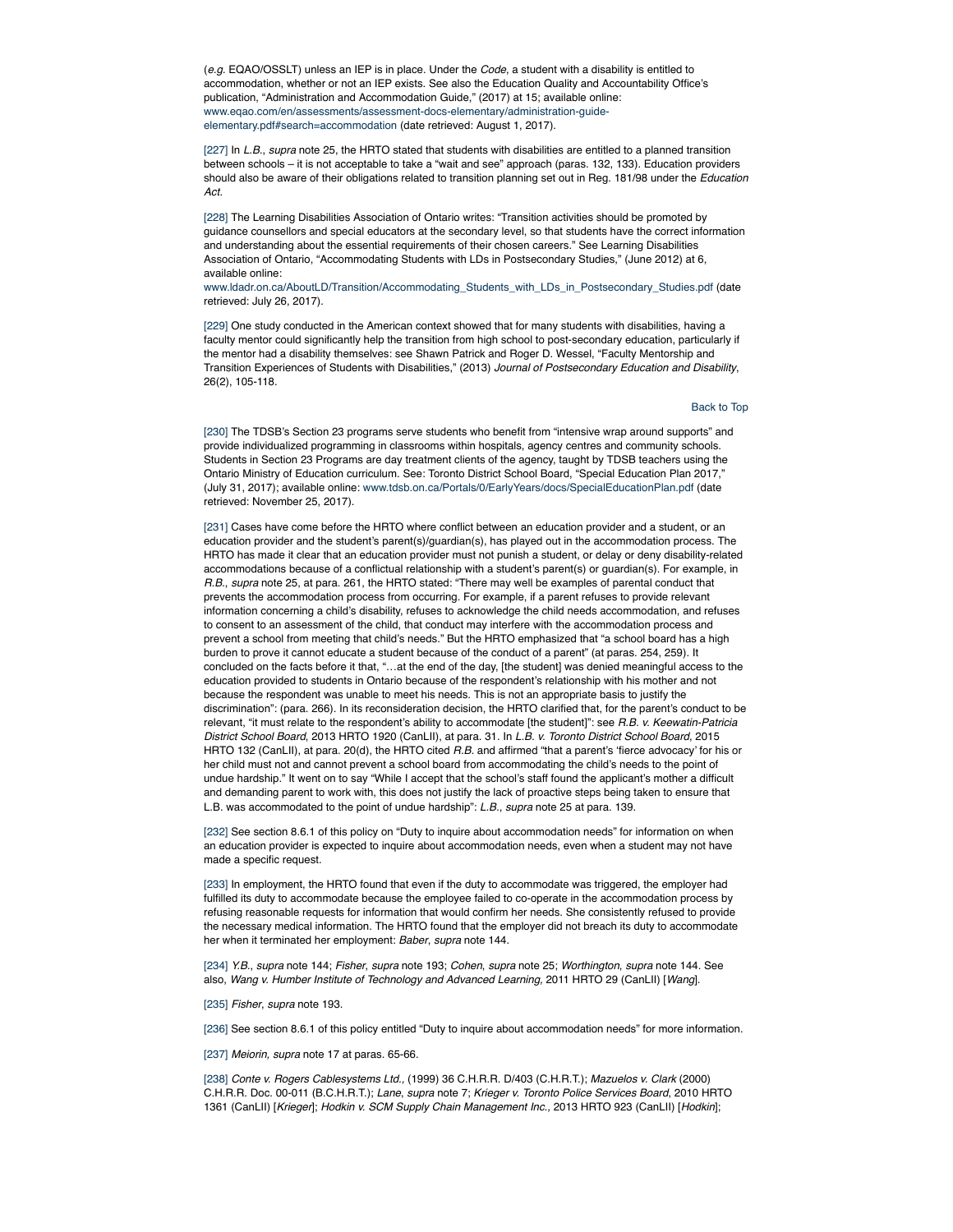*MacLeod v. Lambton (County)*, 2014 HRTO 1330 (CanLII) [*MacLeod*].

[239] *Hodkin*, *ibid.*

## Back to Top

[240] *Turnbull v. Famous Players Inc.*, 2001 CanLII 26228 (Ont. Bd. of Inq.). See also, *L.B.*, *supra* note 25, at para. 129.

[241] Human rights decision-makers have not always been consistent on the issue of who is responsible for the costs of accommodation (or what types of expenses are included in "the costs of accommodation"). See *Iley v. Sault Ste. Marie Community Information and Career Centre*, 2010 HRTO 1773 (CanLII) where the HRTO ordered the applicant to obtain medical information and stated: "The respondents are… directed to reimburse the applicant for the costs of such a production, since it is being done at their request." But also see *Drost v. Ottawa-Carleton District School Board***,** 2012 HRTO 235 (CanLII) where, in the context of a hearing in which the parties are subject to the HRTO's rules that require that they disclose all arguably relevant documents, the HRTO placed on the applicant the onus of covering the costs of medical information for both establishing a disability and outlining the accommodation needs. It is the OHRC's position that the procedural component of the duty to accommodate – which includes obtaining all relevant information and considering how to accommodate – includes a responsibility to pay the costs necessary to facilitate accommodation, such as medical assessments and doctor's reports, unless to do so would cause undue hardship. This position is consistent with the human rights principle that the *Code* be given a broad, purposive and contextual interpretation to advance the goal of eliminating discrimination.

[242] *Eldridge*, *supra* note 160.

[243] Education providers should be aware of their obligations in this regard under the *AODA*, *supra* note 7.

[244] See section 9.1.1 "Costs" of this policy for more detailed information.

[245] For more information, see section 9.1 "Collective agreements" of the OHRC's *Disability policy*, *supra* note 11.

[246] *Renaud*, *supra* note 203.

[247] See, for example, *Ravi DeSouza v. 1469328 Ontario Inc*., 2008 HRTO 23 (CanLII).

[248] *Eldridge*, *supra* note 160.

[249] For example, people with mental health disabilities experiencing the first episode of a disability may be unaware that they are experiencing impairment. Also, denying the presence of a disability may be an aspect of having an addiction. For more information on mental health disabilities and addictions, see the OHRC's *Mental health policy*, *supra* note 9.

## Back to Top

[250] The Supreme Court of Canada has recognized that the stigma and embarrassment of mental illness may discourage disclosure: *Gibbs*, *supra* note 73 at para. 31. See also: *Mellon v. Canada (Human Resources Development)*, 2006 CHRT 3 (CanLII) [*Mellon*] at para.100.

[251] In *Sears v. Honda of Canada Mfg*., 2014 HRTO 45 (CanLII) [*Sears*], the HRTO found that an employer discriminated against a male employee with a visual impairment when it failed to inquire into whether he needed accommodation even after it became aware that he was experiencing difficulties on the job due to his disability. Even though the man did not formally request accommodation, the HRTO stated at para. 114: "…the procedural duty to accommodate indicates that an employer cannot passively wait for an employee to request accommodation where it is aware of facts that indicate that the employee may be having difficulties because of disability; there is a duty to take the initiative to inquire in these circumstances." It is the OHRC's position that this principle also applies in education. See also, *Lane*, *supra* note 7; *ADGA*, *supra* note 7; *Krieger*, *supra* note 238; *Mellon*, *supra* note 250 at paras. 97-98; *MacLeod*, *supra* note 238.

[252] See: *Sears*, *ibid* at para. 114; *Wall v. The Lippé Group*, 2008 HRTO 50 (CanLII) [*Wall*]; *Davis v. 1041433 Ontario Ltd. (No. 2)*, 2005 HRTO 37 (CanLII), at paras. 67-68; *Lane*, *supra* note 7; *Krieger*, *supra* note 238; *Mellon*, *supra* note 250; *Willems-Wilson v. Allbright Drycleaners Ltd.* (1997), 32 C.H.R.R. D/71 (B.C.H.R.T.); *Zaryski v. Loftsgard* (1995), 22 C.H.R.R. D/256 (Sask. Bd. Inq.).

[253] Information taken from a written submission made by ARCH to the OHRC (June 2017).

[254] See *Krieger*, *supra* note 238 at para. 157; *Bowden v. Yellow Cab and others (No. 2),* 2011 BCHRT 14 (CanLII); *Trask v. Nova Scotia (Correctional Services) (No. 1)* (2010), 70 C.H.R.R. D/21 (N.S. Bd. Inq.); *Fleming v. North Bay (City)*, 2010 HRTO 355 (CanLII) [*Fleming*]; *Walton Enterprises v. Lombardi*, 2013 ONSC 4218 (CanLII) [*Lombardi*]; *McLean v. Riverside Health Care Facilities Inc.*, 2014 HRTO 1621 (CanLII) at para. 27.

[255] On the institution's website, in curriculum materials and handouts, in orientation packages, in welcome statements made directly to students by teachers and instructors, *etc.*

[256] In written submissions to the OHRC made in June 2017, the Toronto District School Board, Colleges Ontario, and the Assessment & Resource Centres of Ontario raised concerns that inquiring about disabilityrelated needs puts education providers in a vulnerable position, and is disrespectful of a student's privacy and dignity. Depending on the age of the student, an education provider may be directing inquiries to a student's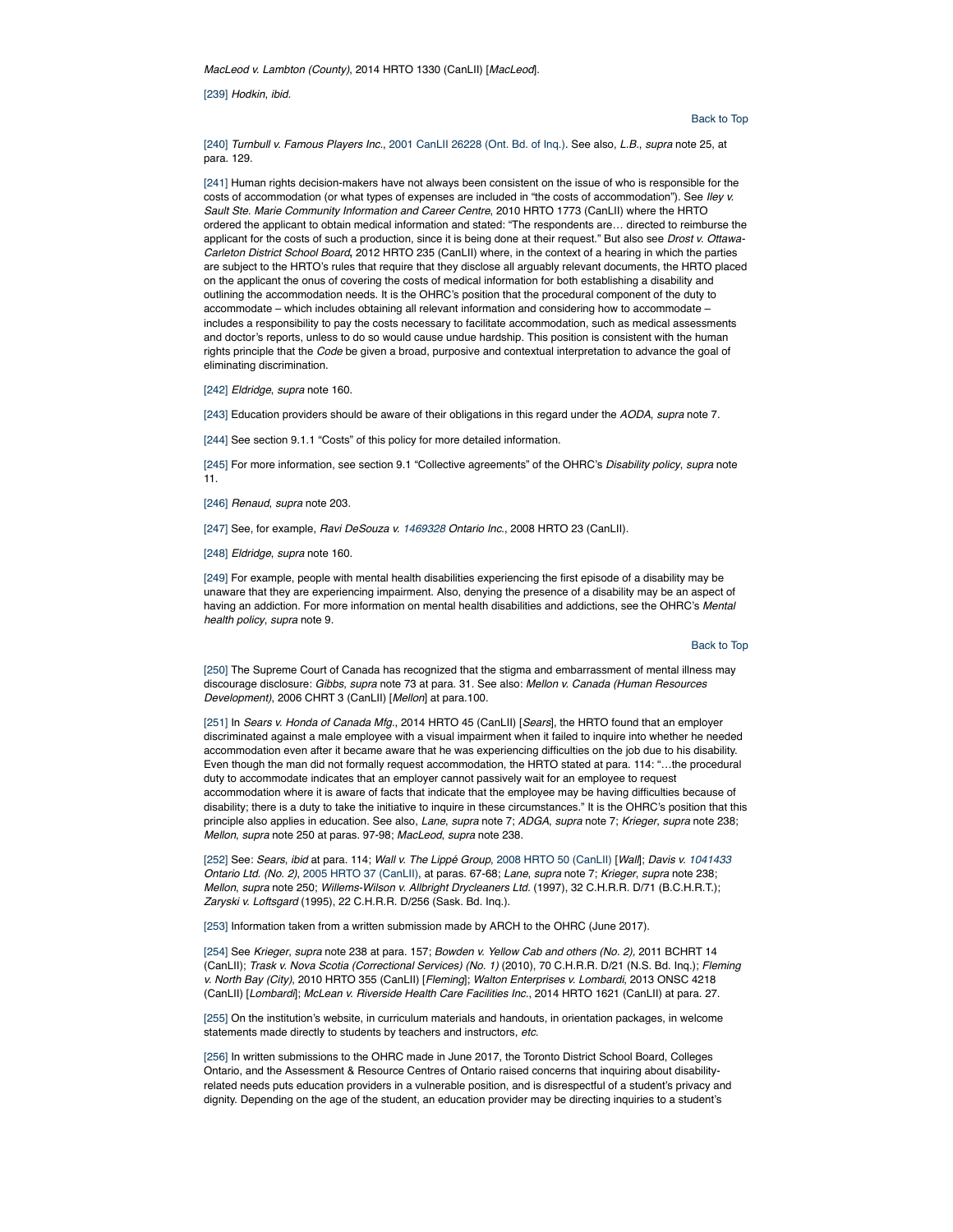parent(s)/guardian(s). At the post-secondary level of education, inquiries are likely best handled by Offices for Students with Disabilities, where disability-related information can be centralized and kept confidential.

[257] See *Wang*, *supra* note 234; *A.J.J. v. Toronto District School Board*, 2013 HRTO 1189 (CanLII). For more detailed information, see Section 10 of this policy entitled "Other limits on the duty to accommodate," sub-section "Where a student (or their parent/guardian) does not participate in the accommodation process."

[258] If there is objective evidence to indicate that a student's behaviour could pose a health and safety risk to him or herself, or to other people, an education provider may be able to ask for medical documentation to confirm fitness to participate in the education service. For more information about assessing health and safety risks, see section 9.1.3 of this policy.

[259] For an employment case where the employer's handling of the accommodation process amounted to harassment, see *Dawson*, *supra* note 57.

## Back to Top

[260] See *Fleming*, *supra* note 254; *Lombardi, supra* note 254; and *Wright v. College and Association of Registered Nurses of Alberta* (Appeals Committee), 2012 ABCA 267, leave to appeal refused [2012] S.C.C.A. No. 486.

[261] In *Morris v. British Columbia Railway Co.* (2003), 46 C.H.R.R. D/162, 2003 BCHRT 14 [*Morris*], in employment, a tribunal found that if performance problems related to a disability are a reason for the termination, the disability is a factor in the termination. Knowing of the employee's condition, the employer should have considered whether the disability was affecting his performance and sought further medical assessment. It failed to do so. The case also confirms that an employer can't "blind itself to its observations of an employee's behaviour…All relevant factors must be considered by an employer dealing with an employee with a disability, including medical evidence, its own observations, and the employee's own comments and concerns" (at para. 238). These principles would also apply in education.

[262] Many disabilities continue to be highly stigmatized (*e.g.* mental health disabilities, addictions, HIV and AIDS), and many people may be justifiably worried that sharing personal medical information will make them vulnerable to discrimination.

[263] In the American post-secondary education context, one author noted, "Disclosure involves sharing potentially harmful information and is inherently risky," and "Some students, using an instinctual form of information management, simply choose not to disclose because it seems safer": Jack Trammell, "Red-Shirting College Students with Disabilities," (2009) *The Learning Assistance Review*, 14(2), 21-31 at 23 and 27, respectively.

[264] *Morris*, *supra* note 261; *Yeats v. Commissionaires Great Lakes*, 2010 HRTO 906 (CanLII) at paras. 47-8.

[265] The following criteria should be used to determine whether a disability exists: the student experiences functional limitations due to a health condition that impairs the student's academic functioning while pursuing their studies.

[266] In a written submission to the OHRC (June 2017), the Executive Director of Counselling & Disability Services at York University expressed concern about students "self-identifying" their disability. While students are often best-suited to identify their own disability-related needs, education providers are entitled to medical or health care documentation confirming that a disability exists.

[267] In *Providence Care, Mental Health Services v. Ontario Public Service Employees Union, Local 431*, 2011 CanLII 6863 (ON LA), the arbitrator distinguishes the "nature of disability" from a "diagnosis" by saying at para. 33: "However, I continue to be of the view that nature of illness (or injury) is a general statement of same in plain language without an actual diagnosis or other technical medical details or symptoms. Diagnosis and nature of illness are not synonymous terms, but there is an overlap between them, such that a description of the nature of an illness or injury may reveal the diagnosis and in others it will not."

[268] See *Duliunas v. York-Med Systems*, 2010 HRTO 1404 (CanLII) [*Duliunas*]; *Devoe*, *supra* note 52; and, *Eagleson Co-Operative Homes, Inc. v. Théberge*, 2006 CanLII 29987 (Ont. Div. Ct.). However, where the information provided is insufficient or outside the practitioner's area of expertise, an education provider is entitled to ask for further information, clarification, *etc.* For example, in a written submission to the OHRC (June 2017), Seneca College raised concerns about "regulated health professionals that may make recommendations that go beyond their expertise" and provided the example of a chiropractor treating a patient for back pain who provides functional impact statements related to long term memory, executive functioning, *etc*.

[269] See *Morris*, *supra* note 261; *Russell v. Indeka Imports Ltd.*, 2012 HRTO 926 (CanLII). But also see *Oak Bay Marina Ltd. v. British Columbia (Human Rights Tribunal) (No. 2)* (2002), 43 C.H.R.R. D/487, 2002 BCCA 495 [*Oak Bay*]. The OHRC has heard concerns about the reliability of some professional assessments for learning disabilities and attention deficit hyperactivity disorder, citing in particular the lack of universally accepted diagnostic criteria (for example, the Assessment & Resource Centres of Ontario raised this issue in a written submission to the OHRC in June 2017). In Condra, M. & Condra E, M. (2015) *Recommendations for Documentation Standards and Guidelines for Academic Accommodations for Post-Secondary Students in Ontario with Mental Health Disabilities*, Queen's University and St. Lawrence College Partnership Project, Kingston, Ontario, the authors recommended that the Ministry of Training, Colleges and Universities, in collaboration with the College of Psychologists of Ontario, create a task force to look at creating standardized diagnostic standards for learning disabilities and attention deficit hyperactivity disorder. The OHRC supports this recommendation.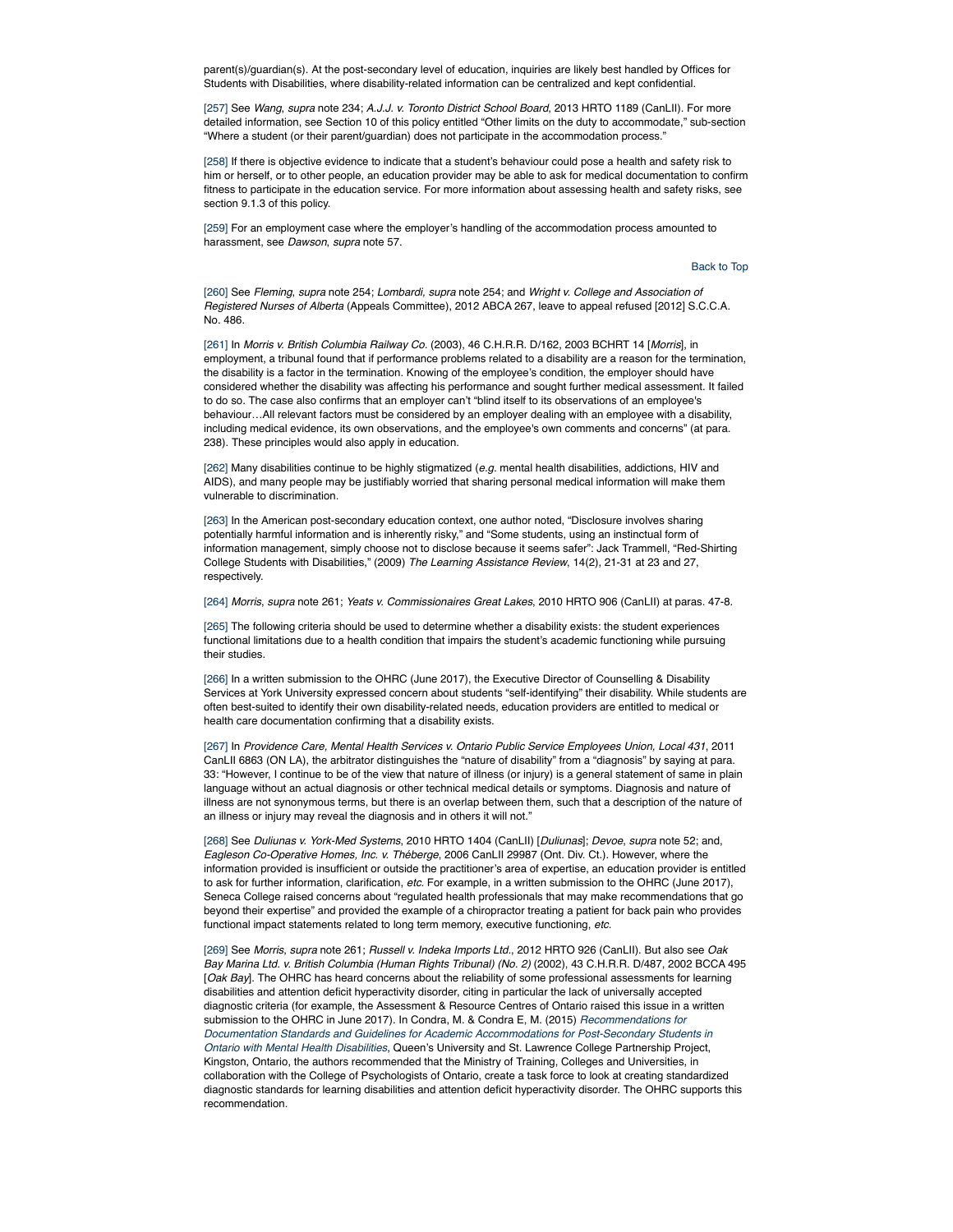[270] In *Simpson v. Commissionaires (Great Lakes)*, 2009 HRTO 1362 (CanLII), in the context of employment, the HRTO stated at para. 35:

For the purposes of a request for employment accommodation, generally the focus should be on the functional limitations of the employee's condition (capacities and symptoms) and how those functional aspects interact with the workplace duties and environment. Consequently, an employer need not be informed of the specific cause of the employee's condition or the exact diagnosis in order to be put on notice that an employee has disability-related needs requiring accommodation.

Similarly, in *Cristiano v. Grand National Apparel Inc.*, 2012 HRTO 991 (CanLII), the HRTO stated at para. 20: "There are limits on what a respondent can require of its employees claiming a need for a medical leave. For example, in most instances, an employer is not entitled to a diagnosis. But an employer is entitled to know enough to make some assessment of the *bona fides* of the leave request and sufficient information to determine what if any accommodations might be made…" See also *Wall*, *supra* note 252; *Mellon*, *supra* note 250; *Leong v. Ontario (Attorney General)*, 2012 HRTO 1685 (CanLII); *Noe v. Ranee Management*, 2014 HRTO 746 (CanLII); *Ilevbare v. Domain Registry Group*, 2010 HRTO 2173 (CanLII); *Jarrold v. Brewers Retail Inc. (c.o.b. Beer Store)*, 2014 HRTO 1070 (CanLII); *Easthom v. Dyna-Mig*, 2014 HRTO 1457(CanLII).

[271] A person may have more rigorous obligations to disclose medical information in the context of litigation. In *Hicks v. Hamilton-Wentworth Catholic District School Board*, 2015 HRTO 1285 (CanLII), in employment, the HRTO stated at paragraph 17: "Where there is a dispute about the medical status of an employee further medical information may be required and where, as in these circumstances, there is litigation with respect to the dispute the parties will be entitled to much more fulsome disclosure of the medical documentation than might be the case in other circumstances." See also *Fay v. Independent Living Services*, 2014 HRTO 720(CanLII).

[272] Where there is a reasonable basis to question the legitimacy of a student's request for accommodation or the adequacy of the information provided, an education provider may be entitled to medical confirmation that a diagnosis exists, though this would not normally include disclosure of a student's specific diagnosis. See *Mellon*, *supra* note 250 at para. 99: "An individual with a disability…may not know the exact nature and extent of that disability at the time they are experiencing the symptoms. In such circumstances, we cannot impose a duty to disclose a conclusive medical diagnosis." Some people may present with a set of symptoms, but without a specific diagnosis. See *Ball v. Ontario (Community and Social Services),* 2010 HRTO 360 (CanLII).

[273] Education providers should also keep in mind that a student may have difficulty accessing disability services in a timely way, and reaching a conclusive diagnosis may take up to 18 months or may never be possible. In these instances, a student may have functional limitations associated with a disability that require accommodation even if a diagnosis has not yet been determined. In such cases, the education provider is responsible for providing interim accommodation.

[274] In a written submission to the OHRC (June 2017), the Learning Disabilities Association of Ontario wrote: "There is significant overlap between learning disabilities and both ADHD and mental health issues. In such complex situations, it may be important to have diagnoses in order to develop appropriate accommodation plans."

[275] See www.ohrc.on.ca/en/news\_centre/new-documentation-guidelines-accommodating-students-mentalhealth-disabilities, *supra* note 5.

[276] In 2016, in response to concerns raised by the OHRC, the Ministry of Advanced Education and Skills Development (now the Ministry of Training, Colleges and Universities) removed the requirement that a student disclose their diagnosis to establish eligibility for disability-related financial assistance under OSAP, including the BSWD and CSG-PDSE.

[277] See section 8.8 on "Confidentiality and protecting disability-related information" for more detailed information.

[278] See *Canadian Union of Public Employees, Local 831 v. Brampton (City)* [2008] O.L.A.A. No. 359 [*C.U.P.E.*].

[279] In employment, the Canadian Human Rights Tribunal found that requests for a person with autism to undergo a psychiatric examination after asking for a leave of absence because of workplace harassment was in itself a form of harassment. It stated, "Indeed, the evidence shows that the Respondent remained deaf to the pleas of Ms. Dawson who did not want to see a physician whom she did not know and who knew nothing about autism, of her union representatives who expressed concern and consternation about Ms. Dawson having to submit to a medical examination by a Canada Post designated physician, but more importantly, of her treating physician who stated that she was very concerned that this could provoke a serious emotional reaction from Ms. Dawson. …However well-intended Canada Post management was in seeking a medical evaluation, the Tribunal finds that, in the present circumstances, the general behaviour of those Canada Post employees who were involved in the medical evaluation process constitutes harassment." See *Dawson*, *supra* note 57, at paras. 216 and 219. For arbitration cases that have found that treatment requirements imposed by employers interfered with employees' privacy, see: *Central Care Corp. v. Christian Labour Assn. of Canada, Local 302 (Courtney Grievance)*, [2011] O.L.A.A. No. 144; *Federated Cooperatives Ltd. v. General Teamsters, Local 987 (Policy Grievance)* (2010), 194 L.A.C. (4th) 326; and, *Brant Community Healthcare System v. Ontario Nurses' Assn. (Medical Form Grievance)*, [2008] O.L.A.A. No. 116, in which the arbitrator stated: "Treatment modalities are a matter for the doctor and the patient."

Back to Top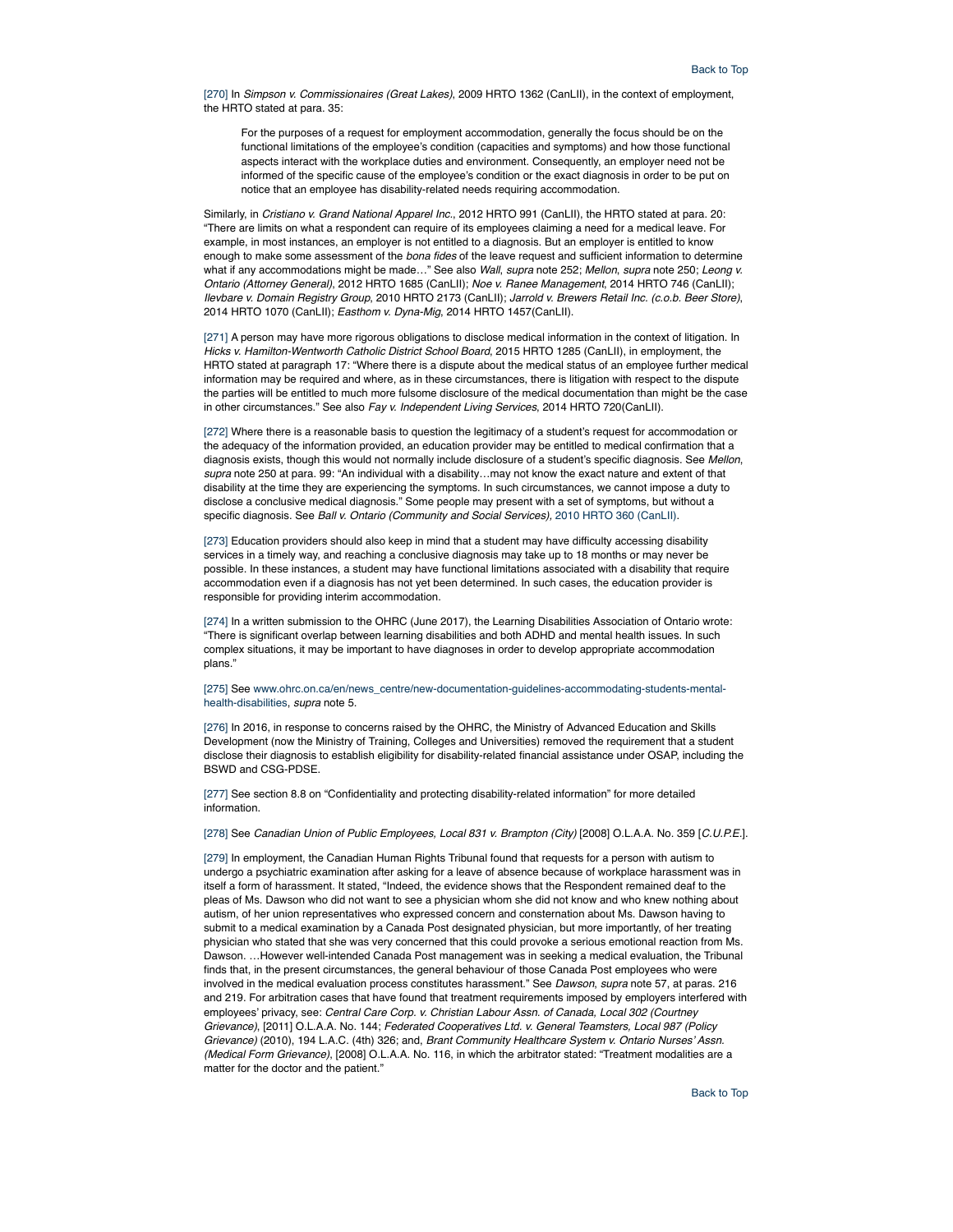[280] See, for example, *Oak Bay*, *supra* note 269.

[281] In one case, a doctor's note stating that a woman had a "medical condition" was considered insufficient to establish that she had a disability as per the meaning of the *Code*: see *Simcoe Condominium Corporation No. 89 v. Dominelli*, 2015 ONSC 3661 (CanLII). Medical professionals have an important role to play when students with disabilities seek accommodation to allow them to benefit equally from and take part in education services. To implement appropriate accommodations, education providers often rely on the expertise of medical professionals to understand the functional limitations and needs associated with a disability. Students seeking accommodations often rely on physicians or other medical professionals to provide clear, timely information about their disability-related needs, while still respecting their privacy interests. It has come to the OHRC's attention that there may be some confusion about the type and scope of medical information that needs to be provided to support an accommodation request. In some cases, students with disabilities have been unable to gain equal access to education because of ambiguous or vague medical notes that do not provide enough information to allow for appropriate accommodations to be meaningfully implemented. For more information, see the OHRC's Policy position on medical documentation to be provided when a disability-related request is made.

[282] Alberta (Human Rights and Citizenship Comm.) v. Federated Co-operatives Ltd. (2005), 53 C.H.R.R. D/496, 2005 ABQB 58; *Duliunas*, *supra* note 268 at para. 77; and, *Pridham v. En-Plas Inc*., 2007 HRTO 8 (CanLII). See also *Liu v. Carleton University*, **2015** HRTO **621 (CanLII).** Education providers should be aware that, given a shortage of family physicians and long wait times to receive appointments with family physicians and specialists, not all students may be in a position to provide documentation from a specific physician or other healthcare specialist when their accommodation needs arise. Furthermore, students who move away from home to attend college or university may rely on medical and healthcare professionals other than their treating family physician. Unless there are *bona fide* (legitimate) reasons to question the information provided, documentation from a licensed medical or healthcare professional should not be refused because it is not completed by a student's family physician, or a specialist.

[283] See *Baber*, *supra* note 144 and *C.U.P.E.*, *supra* note 278.

[284] See section 4.9.g) in the OHRC's publication *Human Rights at Work* for a more detailed description of these factors, available online at: www.ohrc.on.ca/en/human-rights-work-2008-third-edition?page=human-Contents.html.

[285] These barriers arise because students may find approaching individual instructors intimidating, and fear stigma, discrimination or a negative response from their instructor. Furthermore, instructors may not be wellpositioned to respond to direct requests for accommodation.

[286] See *Gichuru*, *supra* note 125.

#### [287] See: www.ipc.on.ca/english/Home-Page/ and www.priv.gc.ca/index\_e.asp.

[288] *Renaud*, *supra* note 203 at para. 984.

[289] Cases originating from other jurisdictions have included other factors such as employee morale, or conflict with a collective agreement. For example, the Supreme Court of Canada considered additional undue hardship factors in *Central Alberta Dairy Pool v. Alberta (Human Rights Commission)* (1990), 72 D.L.R. (4th) 417 (S.C.C.) [*Central Alberta*] and *Renaud*, *ibid.* However, both of these cases were decided under legislation that does not set out enumerated factors for undue hardship (Alberta, and British Columbia, respectively). See also *Hamilton-Wentworth District School Board v. Fair*, 2016 ONCA 421 (CanLII), which references *Central Alberta*. The Ontario legislature enacted a higher standard by specifically limiting undue hardship to three particular components as set out in the *Code*. In *Meiorin*, *supra* note 17, the Supreme Court of Canada stated at para. 63 that "The various factors [in assessing undue hardship] are not entrenched, **except to the extent that they are expressly included or excluded by statute**" [emphasis added]. For HRTO cases following this approach, see *McDonald v. Mid-Huron Roofing*, 2009 HRTO 1306(CanLII) [*McDonald*] at paras. 35 and 42; *Dixon v. 930187 Ontario*, 2010 HRTO 256 (CanLII) at para. 42; *Noseworthy v. 1008218 Ontario Ltd.*, 2015 HRTO 782 at para. 55 (CanLII). Cases decided under the *Code* before it was amended to limit the undue hardship factors to costs, health and safety and outside sources of funding, such as *Roosma v. Ford Motor Co. of Canada (No. 4), (*1995), 24 C.H.R.R. D/89 and *Ontario (Human Rights Commission) v. Roosma*, 2002 CanLII 15946 (ON SCDC), do not reflect the legislature's later decision to expressly limit the undue hardship factors.

#### Back to Top

[290] "Business inconvenience" is not a defence to the duty to accommodate. In amending the *Code* in 1988, the Legislature considered and rejected "business inconvenience" as a possible enumerated factor in assessing undue hardship. If there are demonstrable costs attributable to decreased productivity, efficiency or effectiveness, they can be taken into account in assessing undue hardship under the cost standard, providing they are quantifiable and demonstrably related to the proposed accommodation.

[291] *Meiorin*, *supra* note 17. In some cases, accommodating a student may generate negative reactions from teachers, instructors, school staff, other students, the parents of other students, *etc.* who are either unaware of the reason for the accommodation, oppose the accommodation, or who believe that the student is receiving an undue benefit. The reaction may range from resentment to hostility. However, those responsible for providing accommodation should make sure that the education community is supportive and is helping to foster an environment that is positive for all students. It is not acceptable to allow discriminatory attitudes to fester into hostilities that poison the environment for students with disabilities. In *McDonald*, *supra* note 289, in the context of a workplace, the HRTO stated at para. 43: "If a respondent wishes to cite morale in the workplace as an element of undue hardship, it should also be able to cite its own efforts to quell inaccurate rumours that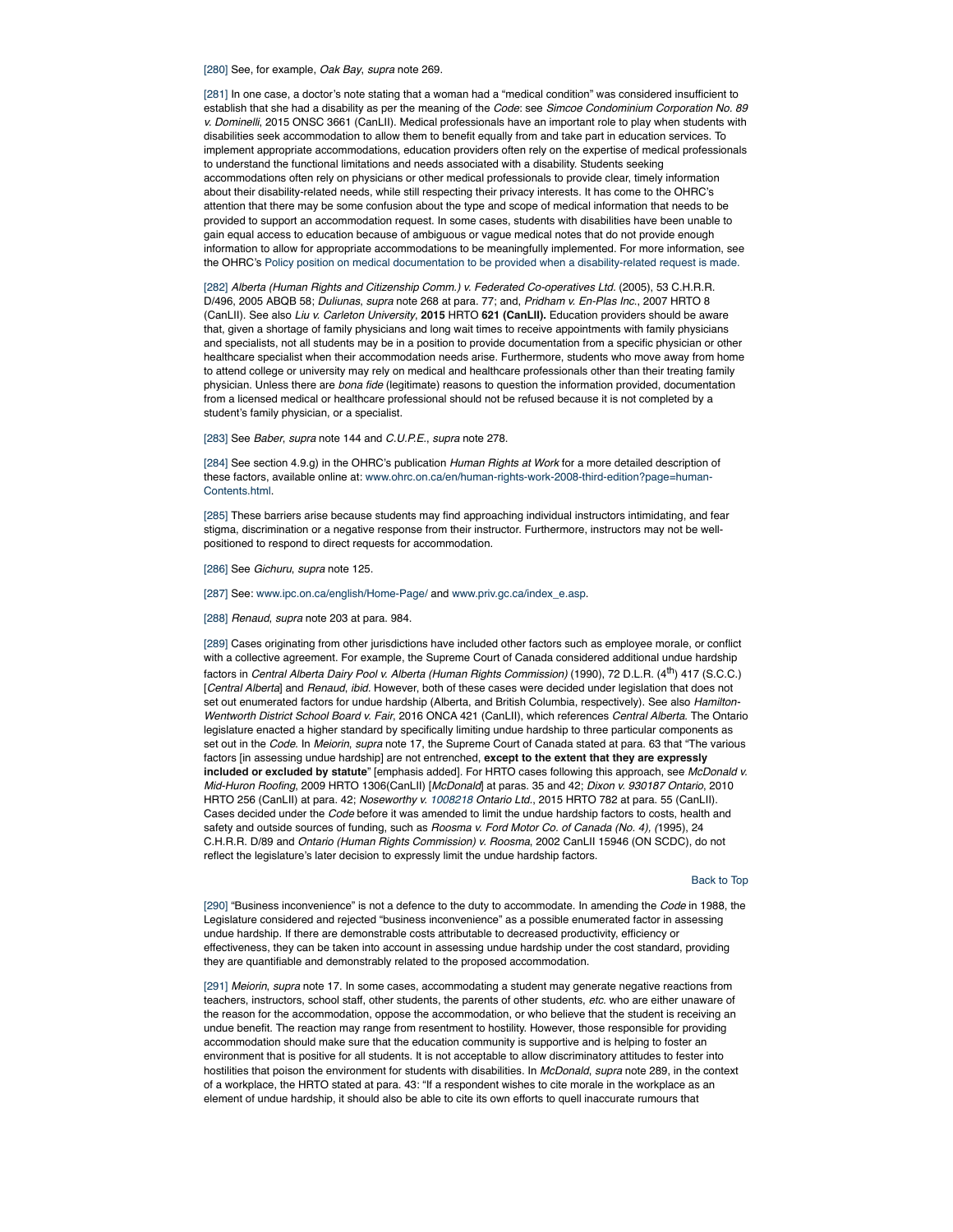accommodation is being requested unreasonably." It is the OHRC's position that this principle also applies to the educational context. Students with disabilities have a right to accommodation with dignity, and it is an affront to a person's dignity if issues of morale and misconception stemming from perceived unfairness are not prevented or dealt with. In such cases, those responsible will not have met their duty to provide accommodation with dignity. See also, *Backs v. Ottawa (City),* 2011 HRTO 959 (CanLII), at para. 58, in which the HRTO disregarded morale issues as a factor in the undue hardship analysis.

[292] See *Qureshi v. G4S Security Services*, 2009 HRTO 409 at para. 35 (CanLII). The issue of customer, thirdparty and employee preference is also discussed in J. Keene, *Human Rights in Ontario*, 2<sup>nd</sup> ed. (Toronto: Carswell, 1992) at 204-5.

[293] The *Code* prevails over collective agreements. Collective agreements or other contractual arrangements cannot act as a bar to providing accommodation. To allow otherwise would be to permit the parties to contract out of the provisions of the *Code* under the umbrella of a private agreement, and would run counter to the purposes of the *Code*. For more detailed information, see section 9.1 "Collective agreements" in the OHRC's *Disability policy*, *supra* note 11.

[294] Note that in rare cases the HRTO has indirectly considered other factors as part of costs or health and safety. See, for example, *Munroe v. Padulo Integrated Inc.*, 2011 HRTO 1410 (CanLII); *Wozenilek v. City of Guelph*, 2010 HRTO 1652 (CanLII); *Espey v. London (City)*, 2009 HRTO 271 (CanLII).

[295] *Westfair Foods Ltd. v. United Food & Commercial Workers International Union, Local 1000A (Walkosz Grievance)*, 2014 CanLII 31669 (ON LA); *Re Mohawk Council of Akwesasne and Ahkwesasne Police Association* (2003), 122 L.A.C. (4<sup>th</sup>) 161 (Chapman).

[296] *Grismer*, *supra* note 142 at para. 42.

[297] *Meiorin, supra* note 17 at para. 78-79; *Grismer*, *ibid.* at para. 41; *Miele v. Famous Players Inc*. (2000), 37 C.H.R.R. D/1 (B.C.H.R.T.).

[298] *Grismer*, *supra* note 142 at para. 41.

[299] To determine whether a financial cost would alter the essential nature or substantially affect the viability of the education institution, consideration should be given to:

- 1. the ability of the institution to recover the costs of accommodation in the normal course of business
- 2. the availability of any grants, subsidies or loans from the federal, provincial or municipal governments or from non-government sources, which could offset the costs of accommodation
- 3. the ability of the institution to distribute the costs of accommodation across the whole operation
- 4. the ability of the institution to amortize or depreciate capital costs associated with the accommodation according to generally accepted accounting principles
- 5. the ability of the institution to deduct from the costs of accommodation any savings that may be available as a result of the accommodation, including tax deductions and other government benefits, an improvement in productivity, efficiency or effectiveness, *etc.*

Back to Top

[300] The financial costs of the accommodation may include:

- capital costs, such as for installing a ramp, buying screen magnification or software, *etc.*
- operating costs such as sign language interpreters, personal attendants or additional staff time
- costs incurred as a result of restructuring that are necessitated by the accommodation, and
- any other quantifiable costs incurred directly as a result of the accommodation.

[301] More information about how to offset costs can be found in sections 9.1.2 and 9.2 of this policy.

[302] Establishing a reserve fund should be considered only *after* the accommodation provider has shown that the most appropriate accommodation could not be accomplished immediately, or phased in gradually.

[303] *Moore*, *supra* note 4. The United Nations' Committee on the Rights of Persons with Disabilities has also stated "The availability of accommodations should be considered with respect to a larger pool of educational resources available in the education system and not limited to resources available at the academic institution in question; transfer of resources within the system should be possible": see *General Comment No 4*, *supra* note 89 at para. 30.

[304] *D.S.*, *supra* note 23 at para. 110.

[305] *Moore*, *supra* note 4. *Gamache #1*, *supra* note 175 at para. 116; *Gamache #2*, *supra* note 175 at para. 17.

[306] See *Dunkley v. University of British Columbia*, 2015 BCHRT 100 (CanLII) [*Dunkley*]; upheld on judicial review in *Providence Healthcare v. Dunkley*, 2016 BCSC 1383 (CanLII).

[307] Outside sources of funding may include:

- **Funds that may be available to the student only, provided through government programs and that are linked to the student's disability.** Students might be expected to take advantage of these programs when making accommodation requests of an education provider. However, such resources should most appropriately meet the accommodation needs of the student, including respect for dignity.
- **Funds that would help education providers to defray the costs of accommodation**. Other outside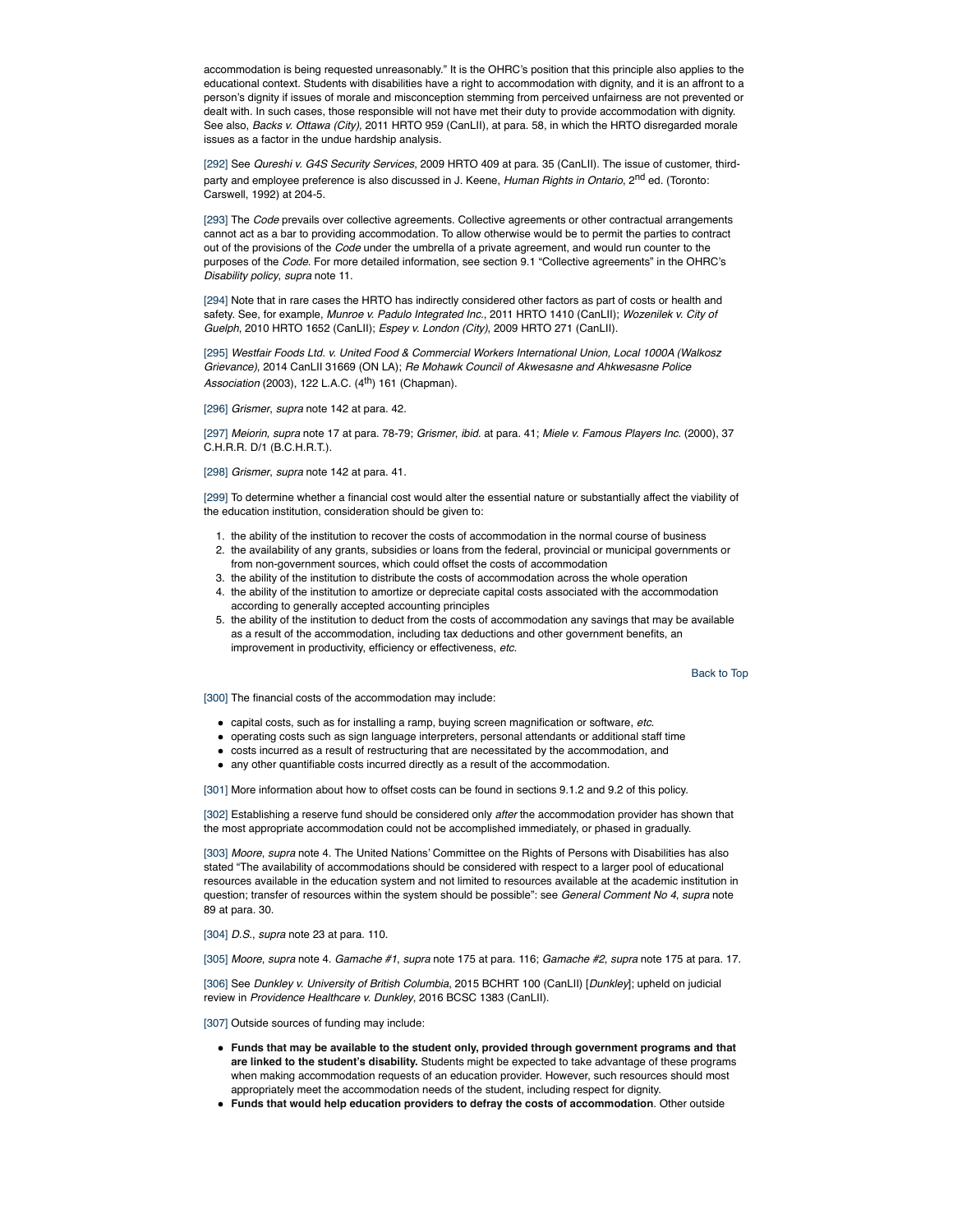accommodation resources might be available to a student with a disability when more than one organization has an overlapping or interconnected sphere of responsibility for the duty to accommodate.

**Funding programs to improve accessibility for persons with disabilities – a corporate or organizational responsibility.**

[308] Such resources should most appropriately meet the accommodation needs of the individual, including respect for dignity. Also note that the primary responsibility for accommodation remains with the education institution. For example, in *Howard v. University of British Columbia (No. 1)*, (1993), 18 C.H.R.R. D/353 (B.C.C.H.R.), the complainant, who was deaf, wished to obtain his teaching certificate from the University of British Columbia. To do so, he required interpretation services during lectures, which would have cost \$9,000 for his prerequisite courses, and \$40,000 per year during the teachers' program. He was unable to obtain funding from the government's Vocational Rehabilitation Services. The University provided him with \$1,000 towards the cost of interpretation, and he obtained a \$2,000 forgivable loan from the Ministry of Advanced Education. Unable to obtain funding, he withdrew from the program. Before the Tribunal, the University argued that providing funding for interpretation was the responsibility of the government, not the University. The Tribunal ruled that denial of interpretation amounted to denial of access to the University's education services. The Tribunal noted that while it may have been open to the complainant to allege discrimination against the government with respect to gaps in funding for interpreters, this did not absolve the University from responsibility. The Tribunal concluded that while the cost to the University of providing for these types of services from its discretionary funds would be significant, the University did not provide evidence to show that its operations would have been seriously affected had it provided interpretation services to the complainant. See also *Dunkley*, *supra* note 306; upheld on judicial review in *Providence Healthcare v. Dunkley*, 2016 BCSC 1383 (CanLII).

[309] *Meiorin*, *supra* note 17. See *Radek v. Henderson Development (Canada) Ltd. (No. 3)* (2005), 52 C.H.R.R. D/430, 2005 BCHRT 302.

Back to Top

[310] *Ouji v. APLUS Institute*, 2010 HRTO 1389 (CanLII); *Brown*, *supra* note 39.

[311] See *Ontario Human Rights Commission v. Etobicoke*, 1982 CanLII 15 (SCC), [1982] 1 SCR 202; *VIA Rail*, *supra* note 7 at para. 226; *Buttar v. Halton Regional Police Services Board*, 2013 HRTO 1578 (CanLII) at para. 132; *R.B.*, *supra* note 25.

[312] *Lane*, *supra* note 7; *ADGA*, *supra* note 7. See also *Bobyk-Huys v. Canadian Mental Health Assn*., [1994] O.J. No. 1347 (Gen Div.).

[313] In a written submission to the OHRC (June 2017), ARCH Disability Law Centre reported that it has received reports of some principals excluding students from school, ostensibly under s. 265(1)(m) of the *Education Act*. That section of the *Act* allows a principal "subject to an appeal to the board, to refuse to admit to the school or classroom a person whose presence in the school or classroom would in the principal's judgment be detrimental to the physical or mental well-being of the pupils." Principals and other education providers should be reminded that if the student in question has a disability, they are protected by the Ontario *Human Rights Code* and entitled to accommodation. The principal would need to be able to show, with objective evidence, that they are not able to accommodate the student without experiencing undue hardship based on health and safety risks, before excluding that student from school. As stated previously, the *Code* has primacy over the *Education Act*, so where there is a conflict between these two statutory schemes, the *Code* and its requirements will prevail. ARCH also noted in its "Submission to the Ministry of Education in Response to the Call for Submissions as Part of the Ministry's Project Entitled, 'From Great to Excellent: the Next Phase in Ontario's Education Strategy'" at 9 (November 29, 2013); available online: www.archdisabilitylaw.ca/node/806 (date retrieved: July 25, 2017), that it has heard that "failures to appropriately accommodate can lead to significant consequences including suspensions, and the student's exclusion from school altogether pursuant to section 265(1)(m) of the *Education Act.*"

[314] See CLO, *et al.* Research partnership, *supra* note 8.

[315] In a written submission to the OHRC (June 2017), the Ontario Secondary School Teachers' Federation (OSSTF) emphasized the importance of mandatory, face-to-face training for all staff to ensure consistency and effectiveness in dealing with students with significant behavioural challenges. The OSSTF also stressed the need for better supports, particularly more qualified and trained adults in schools, to ensure a safe, inclusive environment for student learning and success.

[316] See *Barton v. Loft Community Centre*, 2009 HRTO 647 (CanLII).

[317] See *Hydro-Québec, supra note 180*; *McGill*, *supra* note 180.

[318] See *L.B.*, *supra* note 25 at paras. 111-112.

[319] Section 17 of the *Code*, *supra* note 2*.*

## Back to Top

[320] *McGill*, *supra* note 180 at para. 38. See also *Keays v. Honda Canada*, [2008] 2 S.C.R. 362 in which the Supreme Court overturned a lower court award of punitive damages that was awarded in a wrongful dismissal case where the employer had required an employee with a disability to take part in an attendance management program. The Court found that the conduct of the employer was not punitive, and accepted that the need to monitor the absences of employees who are regularly absent from work is a *bona fide* work requirement in light of the very nature of the employment contract and the employer's responsibility to manage its workforce. While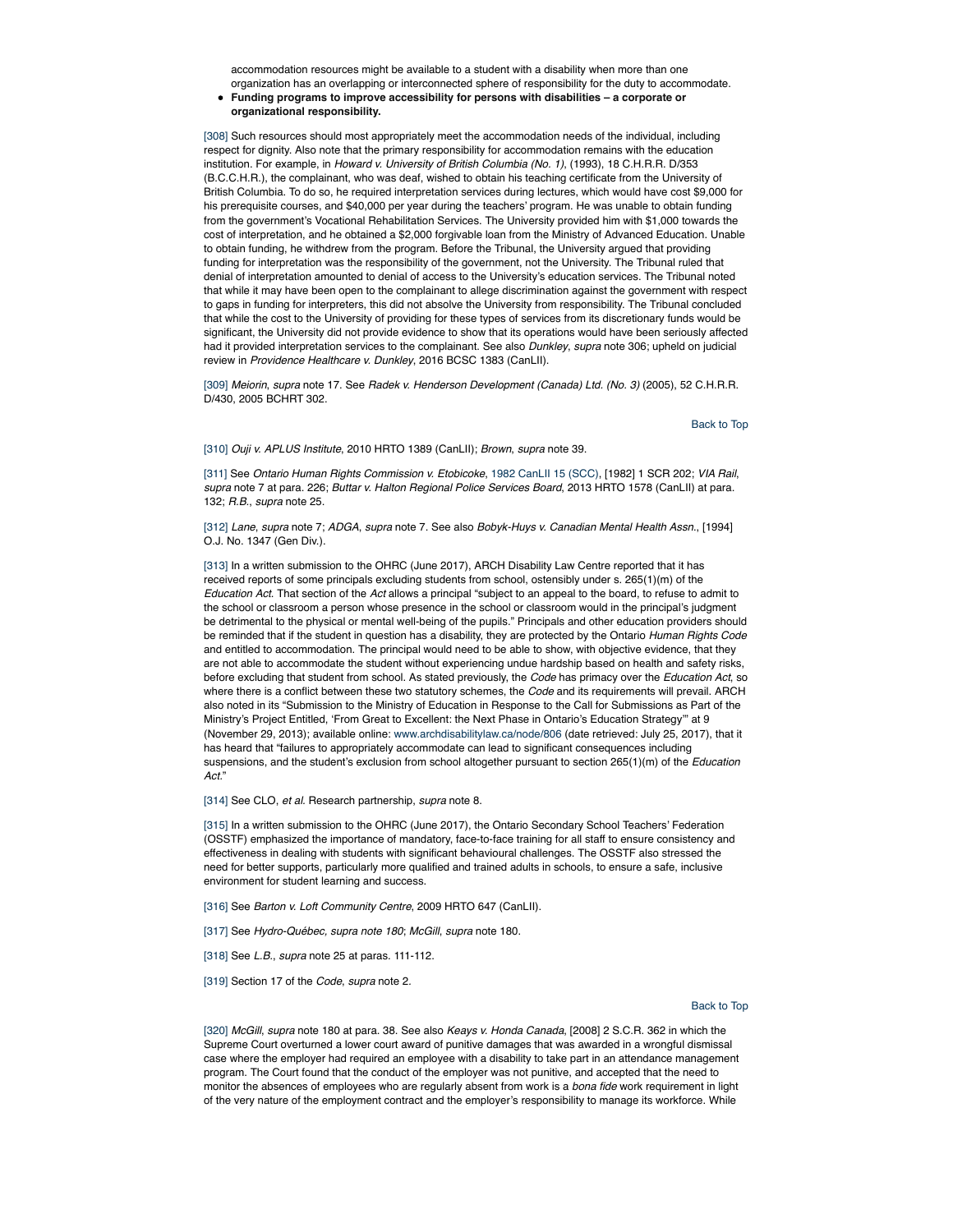these statements made by the Supreme Court are significant, they must be considered in the context of the type of claim that was before the Court. The issue was whether the conduct of the employer was sufficiently "harsh, vindictive, reprehensible and malicious" to justify an award of punitive damages in the context of a wrongful dismissal lawsuit. The Court found that creating a disability management program such as the one at issue could not be equated with a malicious intent to discriminate. The employer's conduct was not sufficiently outrageous or egregious for there to be an award of punitive damages.

[321] See *Longueépée*, *supra* note 144; *Fisher*, *supra* note 193.

[322]*R.B.*, *supra* note 25, at para. 261; *Rodgers v. SCM Supply Chain Management*, 2010 HRTO 653 (CanLII); *Sugiono v. Centres for Early Learning – Seneca Hill*, 2013 HRTO 1976 (CanLII) (reconsideration on evidentiary ground denied in *Sugiono v. Centres for Early Learning – Seneca Hill*, 2014 HRTO 72 (CanLII)); *Tiano v. Toronto (City),* 2014 HRTO 1187 (CanLII); *Cohen*, *supra* note 25; *Remtulla v. The Athletic Club (Trainyards) Inc.,* 2014 HRTO 940 (CanLII); *Y.B.*, *supra* note 144.

[323] *Y.B.*, *ibid.*; *Fisher*, *supra* note 193; *Cohen*, *supra* note 25; *Worthington*, *supra* note 144. See also, *Wang*, *supra* note 234

[324] *Wang*, *ibid.*

[325] Available online at: www.ohrc.on.ca/en/policy-competing-human-rights.

[326] See Payne v. Otsuka Pharmaceutical Co. (No. 3) (2002), 44 C.H.R.R. D/203 (Ont. Bd. Inq.) at para. 63:

The nature of when a third party or collateral person would be drawn into the chain of discrimination is fact specific. However, general principles can be determined. The key is the control or power that the collateral or indirect respondent had over the claimant and the principal respondent. The greater the control or power over the situation and the parties, the greater the legal obligation not to condone or further the discriminatory action. The power or control is important because it implies an ability to correct the situation or do something to ameliorate the conditions.

[327] See, for example, *Wamsley*, *supra* note 100.

[328] See, for example, *Selinger v. McFarland*, 2008 HRTO 49 (CanLII).

[329] *Wall v. University of Waterloo* (1995), 27 C.H.R.R. D/44 at paras. 162-67 (Ont. Bd. Inq.). These factors help to assess the reasonableness of an organization's response to harassment, which can affect the legal consequences that flow from the harassment. See also *Laskowska v. Marineland of Canada Inc.*, 2005 HRTO 30.

Back to Top

[330] Available online at: www.ohrc.on.ca/en/policy-primer-guide-developing-human-rights-policies-andprocedures.

[331] The Ontario Government has made a commitment to develop new accessibility standards for education in Ontario. See joint letter of the OHRC and the Office of the Provincial Advocate for Children and Youth dated November 17, 2017: www.ohrc.on.ca/en/re-development-new-accessibility-standard-education.

[332] The United Nations' Committee on the Rights of Persons with Disabilities identified a "lack of disaggregated data and research (both of which are necessary for accountability and programme development), which impedes the development of effective policies and interventions to promote inclusive and quality education" as a barrier that impedes access to inclusive education for people with disabilities. See *General Comment No 4*, *supra* note 89 at para. 4(d).

[333] For more information on data collection, see the OHRC's guide: *Count me in! Collecting human rightsbased data*, (2010), available online at www.ohrc.on.ca/en/count-me-collecting-human-rights-based-data.

[334] The notion that substantive differential treatment can result because of a distinction, exclusion or preference, or because of a failure to take into account a person's already disadvantaged position within Canadian society, was first articulated in *Law v. Canada (Minister of Employment and Immigration)*, [1999] 1 S.C.R. 497. The approach has been affirmed in several subsequent cases, most notably two cases dealing with discrimination based on disability: *Mercier*, supra, note 44, and *Granovsky*, *supra*, note 50.

## [335] For more information, see the OHRC's *Guidelines for collecting data on enumerated grounds under the Code*.

[336] Information about a student's right to accommodation, their right to not experience discrimination or harassment based on disability in education, and their options for redress should they feel these rights are not being upheld, should be communicated early and often in application and registration materials, orientation packages, newsletters, on the institution's website, in course syllabi, by instructors verbally, *etc.* Links to policy references and other resources should be provided, including links to the OHRC's *Policy on accessible education for students with disabilities, 2018*, other relevant institution policies (such as its human rights, accommodation and privacy policies), links to information about the institution's equity/human rights office, where appropriate, and training resources for faculty, staff and students.

[337] See section 8 of the *Code*, *supra* note 7.

[338] In its Concluding Observations on the Initial Report of Canada, the United Nations' Committee on the